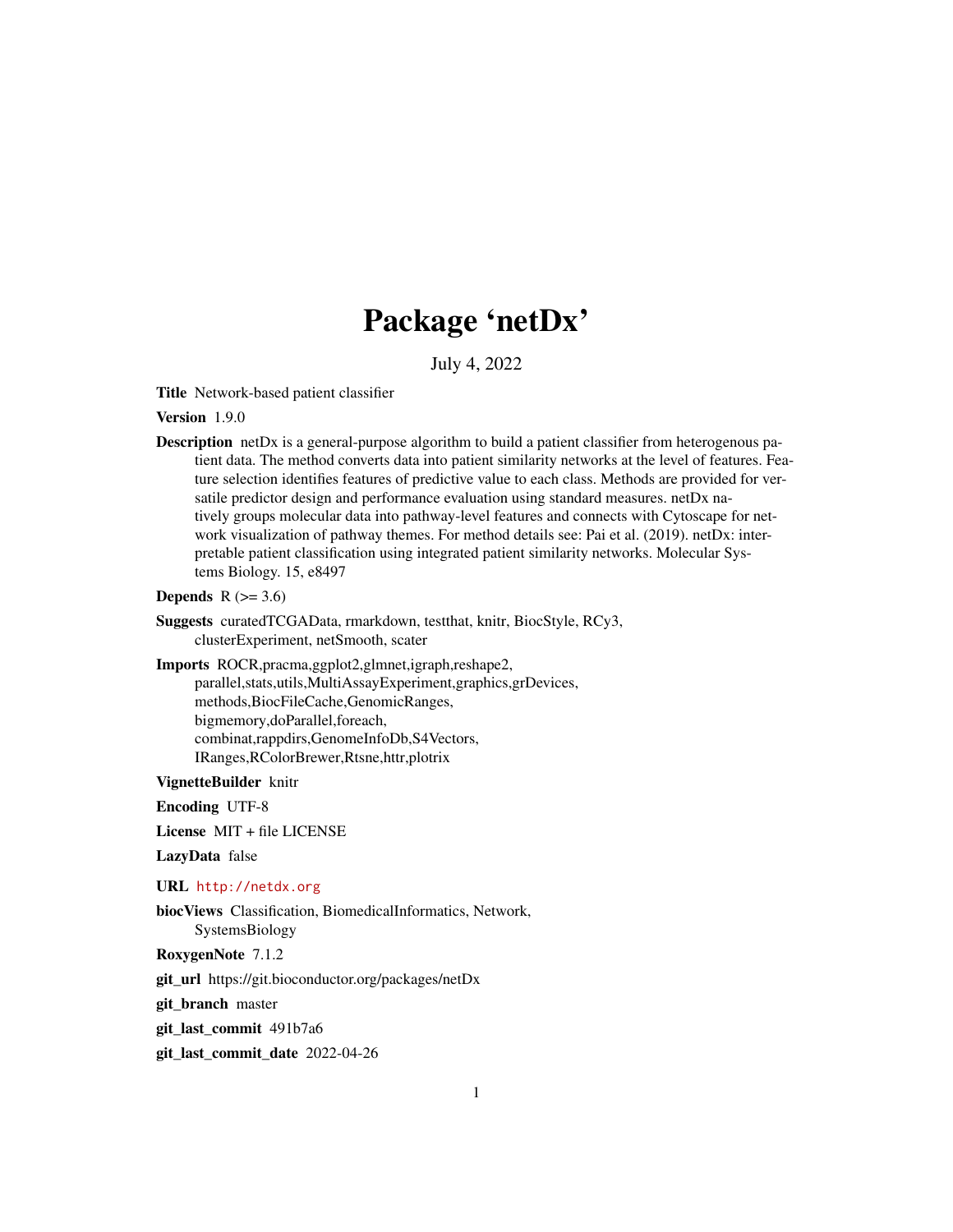# Date/Publication 2022-07-04

Author Shraddha Pai [aut, cre] (<<https://orcid.org/0000-0002-1048-581X>>), Philipp Weber [aut], Ahmad Shah [aut], Luca Giudice [aut], Shirley Hui [aut], Anne Nøhr [ctb], Indy Ng [ctb], Ruth Isserlin [aut], Hussam Kaka [aut], Gary Bader [aut]

Maintainer Shraddha Pai <shraddha.pai@utoronto.ca>

# R topics documented:

| 4                                                                                                                          |
|----------------------------------------------------------------------------------------------------------------------------|
| 5                                                                                                                          |
| 5                                                                                                                          |
| 6                                                                                                                          |
| 9                                                                                                                          |
| 12                                                                                                                         |
| 13                                                                                                                         |
| 14                                                                                                                         |
| 15                                                                                                                         |
| 15                                                                                                                         |
| 16                                                                                                                         |
| $env\_netPass \dots \dots \dots \dots \dots \dots \dots \dots \dots \dots \dots \dots \dots \dots \dots \dots \dots$<br>17 |
| 17                                                                                                                         |
| 17                                                                                                                         |
| 18                                                                                                                         |
| 18                                                                                                                         |
| 18                                                                                                                         |
| 19                                                                                                                         |
| 21                                                                                                                         |
| 22.                                                                                                                        |
| 22.                                                                                                                        |
| 23                                                                                                                         |
| 24                                                                                                                         |
| 25                                                                                                                         |
| 26                                                                                                                         |
| 27                                                                                                                         |
| 28                                                                                                                         |
| 29                                                                                                                         |
| 31                                                                                                                         |
| 32                                                                                                                         |
|                                                                                                                            |
|                                                                                                                            |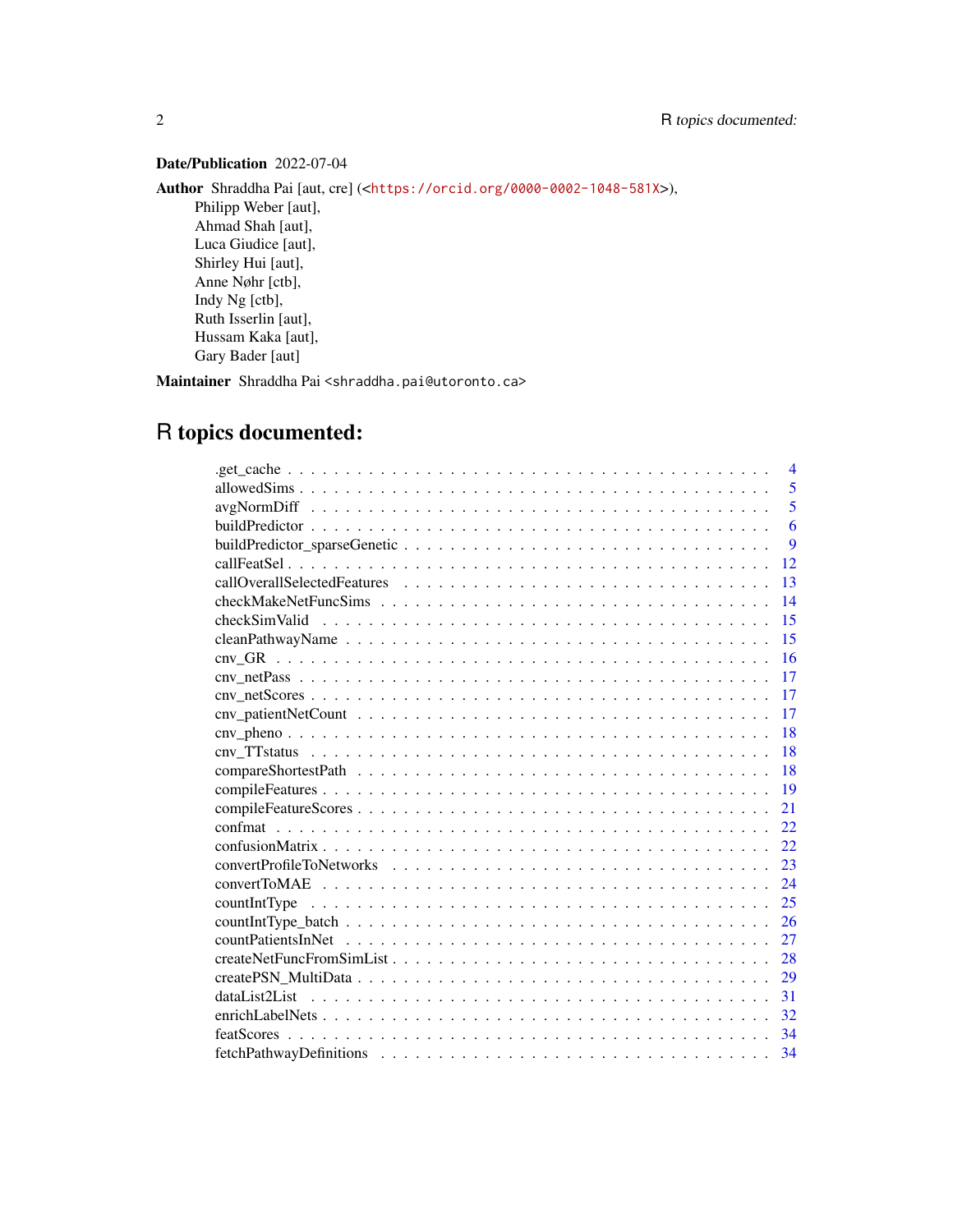|                          | 35 |
|--------------------------|----|
|                          | 35 |
|                          | 36 |
|                          | 37 |
|                          | 38 |
|                          | 39 |
|                          | 40 |
|                          | 41 |
|                          | 41 |
|                          |    |
|                          |    |
|                          |    |
|                          |    |
|                          |    |
|                          |    |
|                          |    |
|                          |    |
|                          |    |
|                          |    |
|                          |    |
|                          | 54 |
|                          | 54 |
|                          | 55 |
|                          | 56 |
|                          |    |
|                          |    |
|                          |    |
|                          | 57 |
|                          | 58 |
|                          | 58 |
|                          | 59 |
|                          | 59 |
|                          |    |
|                          |    |
|                          | 61 |
|                          |    |
|                          | 63 |
|                          | 65 |
|                          | 66 |
|                          | 67 |
| predictPatientLabels     | 68 |
|                          | 69 |
| pruneNet                 | 70 |
|                          | 70 |
| pruneNet <sub>petX</sub> | 71 |
|                          | 72 |
|                          | 72 |
| psn custom               | 73 |
|                          | 73 |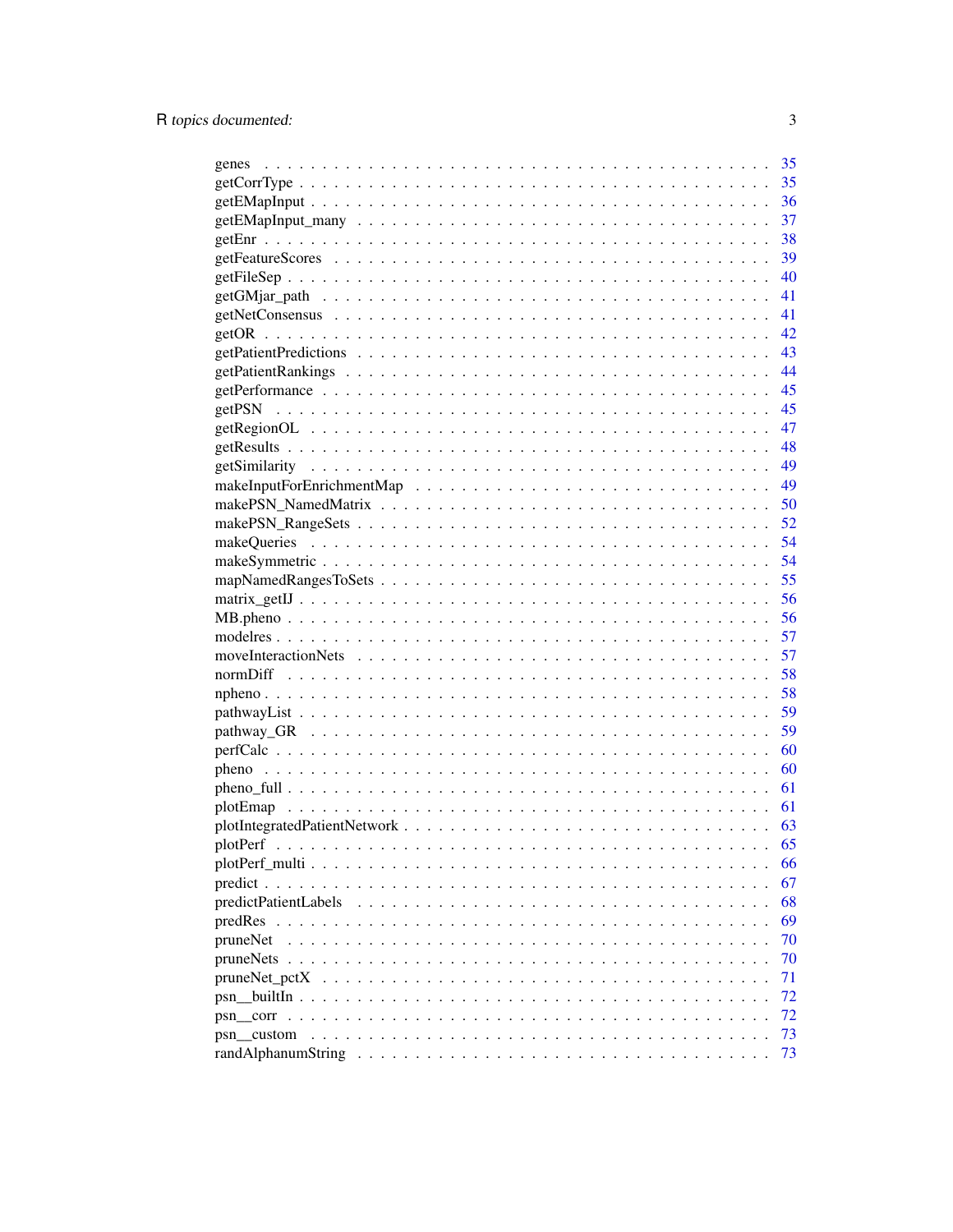<span id="page-3-0"></span>

|       | -81 |
|-------|-----|
|       |     |
|       |     |
|       |     |
|       |     |
|       |     |
|       |     |
|       |     |
|       |     |
|       |     |
|       |     |
|       | -91 |
|       | 91  |
|       |     |
|       | 93  |
|       | -94 |
|       | -95 |
|       |     |
|       |     |
|       |     |
| Index | 98  |

.get\_cache *wrapper function for getting BiocFileCache associated with netDx package*

# Description

wrapper function for getting BiocFileCache associated with netDx package

# Usage

```
.get_cache()
```
# Value

BiocFileCache object associated with netDx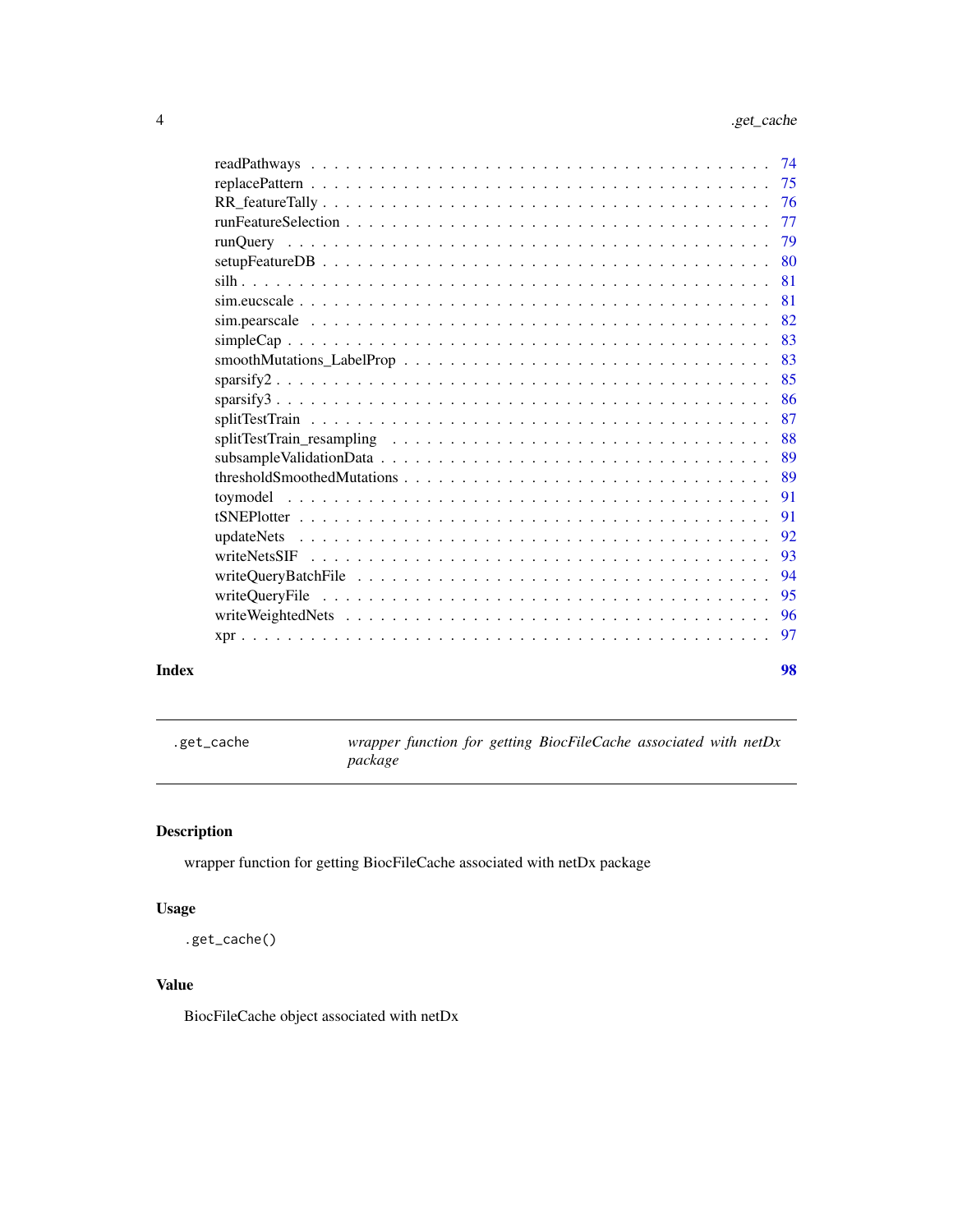<span id="page-4-0"></span>

built-in similarity functions

# Usage

allowedSims()

#### avgNormDiff *takes average of normdiff of each row in x*

# Description

takes average of normdiff of each row in x

# Usage

```
avgNormDiff(x)
```
# Arguments

x (numeric) matrix of values, one column per patient (e.g. ages)

# Value

symmetric matrix of size ncol(dat) (number of patients) containing pairwise patient similarities

```
data(xpr)
sim <- avgNormDiff(xpr[,seq_len(2)])
```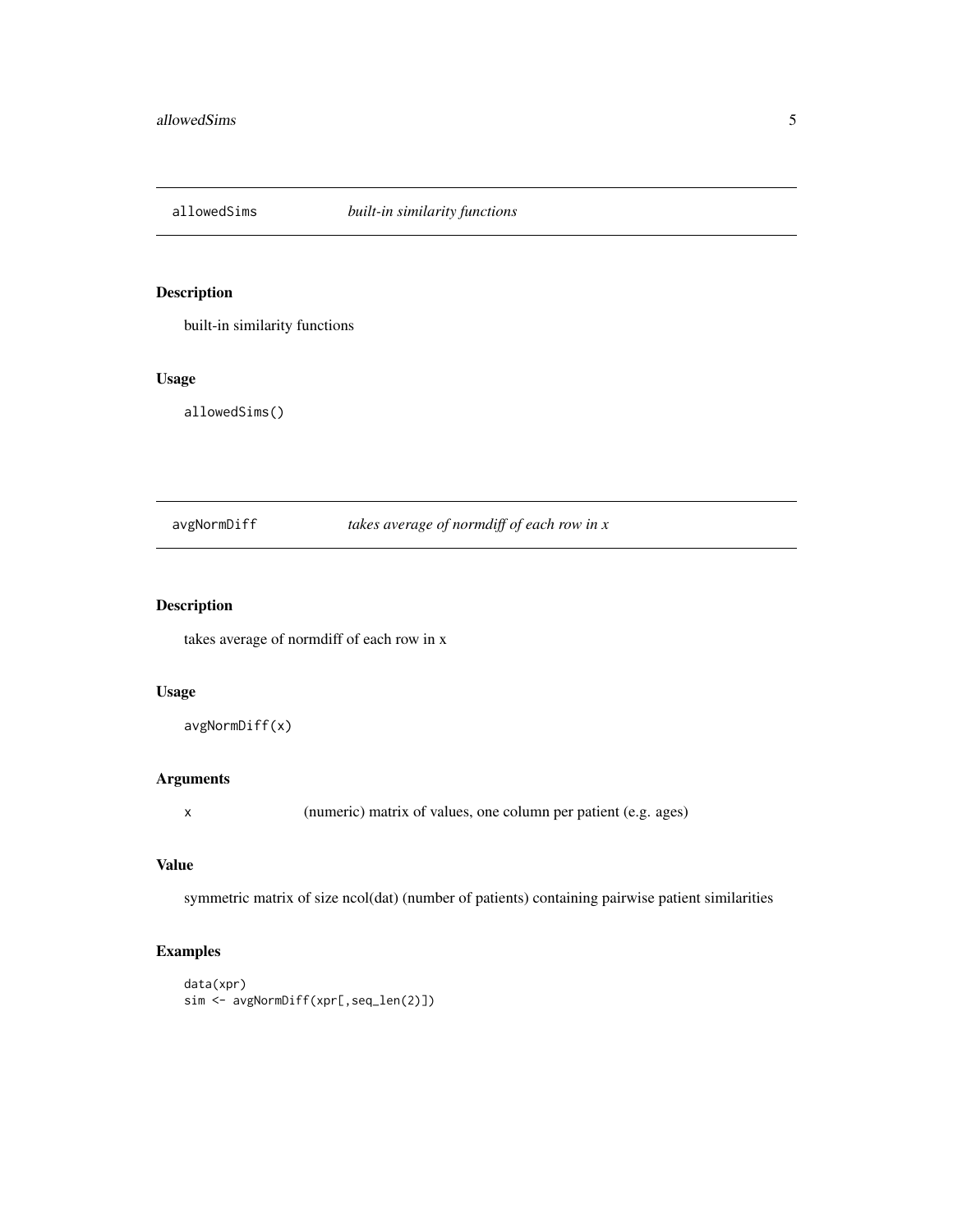<span id="page-5-0"></span>

Run nested cross-validation on data

# Usage

```
buildPredictor(
  dataList,
  groupList,
  outDir = tempdir(),makeNetFunc = NULL,
  sims = NULL,
  featScoreMax = 10L,
  trainProp = 0.8,
  numSplits = 10L,
  numCores,
  JavaMemory = 4L,
  featSelCutoff = 9L,
  keepAllData = FALSE,
  startAt = 1L,
  preFilter = FALSE,
  impute = FALSE,
  preFilterGroups = NULL,
  imputeGroups = NULL,
  logging = "default",
  debugMode = FALSE
)
```

| dataList  | (MultiAssayExperiment) sample metadata. Clinical data is in colData() and<br>other input datatypes are in assays() slot. names(groupList) should match names(assays(dataList)).<br>The only exception is clinical data. If a groupList entry is called "clinical", the<br>algorithm will search for corresponding variable names in colData(dataList) (i.e.<br>columns of sample metadata table).                                                                                                                                                                                                                  |
|-----------|--------------------------------------------------------------------------------------------------------------------------------------------------------------------------------------------------------------------------------------------------------------------------------------------------------------------------------------------------------------------------------------------------------------------------------------------------------------------------------------------------------------------------------------------------------------------------------------------------------------------|
| groupList | (list of lists) keys are data types, and values are lists indicating how units for those<br>datatypes are to be grouped. Keys must match names (assays (dataList)). The<br>only exception is for clinical values. Variables for "clinical" will be extracted<br>from columns of the sample metadata table (i.e. from colData(dataList)). e.g.<br>groupList[["rna"]] could be a list of pathway definitions. So keys(groupList[["rna"]])<br>would have pathway names, generating one PSN per pathways, and values (groupList [["rna"]])<br>would be genes that would be grouped for the corresponding pathway List. |
| outDir    | (char) directory where results will be stored. If this directory exists, its contents<br>will be overwritten. Must be absolute path                                                                                                                                                                                                                                                                                                                                                                                                                                                                                |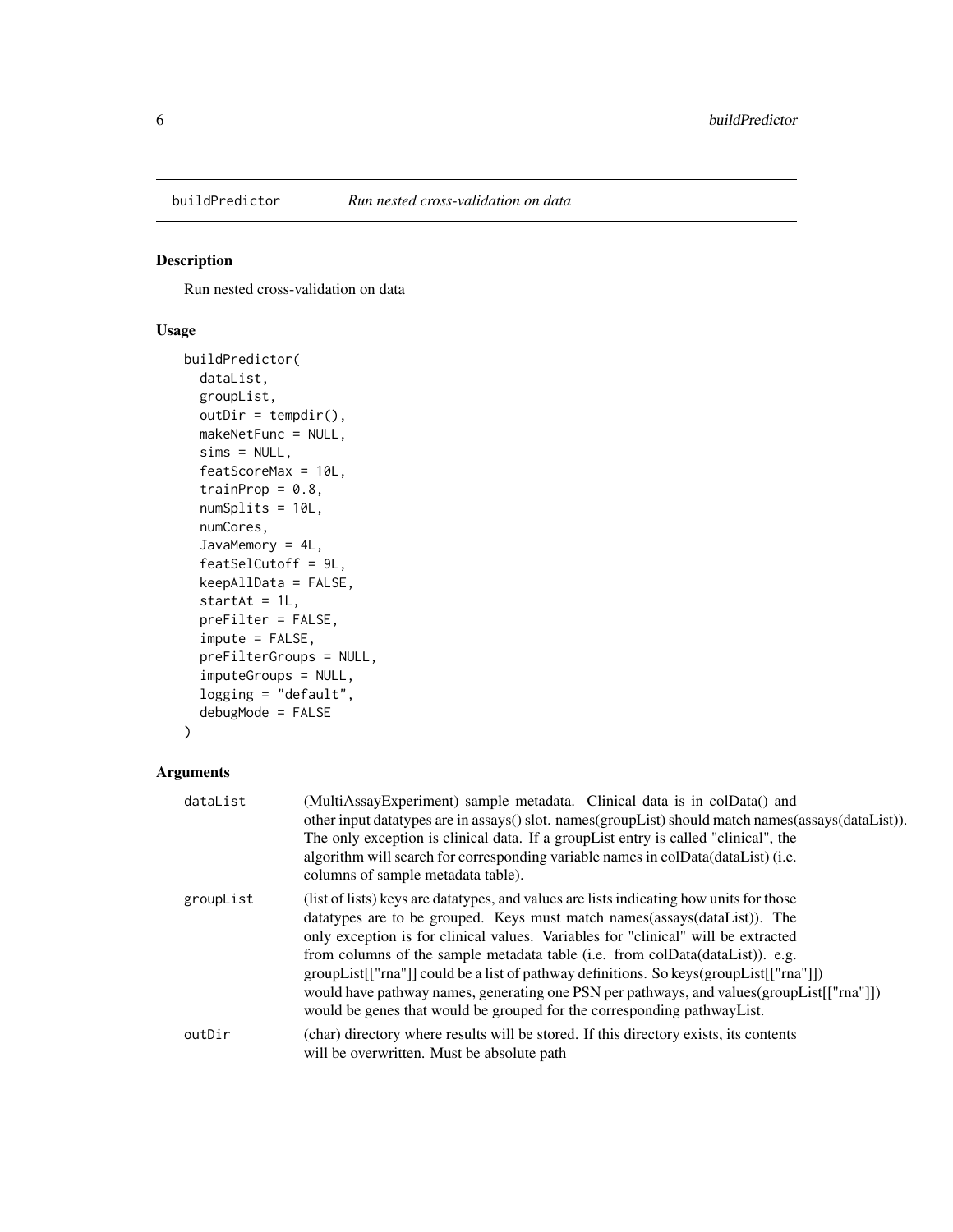| makeNetFunc     | (function) user-defined function for creating the set of input PSN provided to<br>netDx. See createPSN_MultiData()::customFunc.                                                                                                                                                                                                                                                                                                                                                                                                    |
|-----------------|------------------------------------------------------------------------------------------------------------------------------------------------------------------------------------------------------------------------------------------------------------------------------------------------------------------------------------------------------------------------------------------------------------------------------------------------------------------------------------------------------------------------------------|
| sims            | (list) rules to create similarity networks from input data. Keys are names of data<br>layers and should be identical to names(groupList). Values is either a character<br>for built-in similarity functions; call allowed Sims() to see full list; or a custom<br>function.                                                                                                                                                                                                                                                        |
| featScoreMax    | (integer) number of CV folds in inner loop                                                                                                                                                                                                                                                                                                                                                                                                                                                                                         |
| trainProp       | (numeric 0 to 1) Percent samples to use for training                                                                                                                                                                                                                                                                                                                                                                                                                                                                               |
| numSplits       | (integer) number of train/blind test splits (i.e. iterations of outer loop)                                                                                                                                                                                                                                                                                                                                                                                                                                                        |
| numCores        | (integer) number of CPU cores for parallel processing                                                                                                                                                                                                                                                                                                                                                                                                                                                                              |
| JavaMemory      | (integer) memory in (Gb) used for each fold of CV                                                                                                                                                                                                                                                                                                                                                                                                                                                                                  |
| featSelCutoff   | (integer) cutoff for inner-fold CV to call feature-selected in a given split                                                                                                                                                                                                                                                                                                                                                                                                                                                       |
| keepAllData     | (logical) if TRUE keeps all intermediate files, even those not needed for assess-<br>ing the predictor. Use very cautiously as for some designs, each split can result<br>in using 1Gb of data.                                                                                                                                                                                                                                                                                                                                    |
| startAt         | (integer) which of the splits to start at (e.g. if the job aborted part-way through)                                                                                                                                                                                                                                                                                                                                                                                                                                               |
| preFilter       | (logical) if TRUE uses lasso to prefilter dataList within cross-validation loop.<br>Only variables that pass lasso get included. The current option is not recom-<br>mended for pathway-level features as most genes will be eliminated by lasso.<br>Future variations may allow other prefiltering options that are more lenient.                                                                                                                                                                                                 |
| impute          | (logical) if TRUE applies imputation by median within CV                                                                                                                                                                                                                                                                                                                                                                                                                                                                           |
| preFilterGroups |                                                                                                                                                                                                                                                                                                                                                                                                                                                                                                                                    |
|                 | (char) vector with subset of names(dataList) to which prefiltering needs to be<br>limited. Allows users to indicate which data layers should be prefiltered us-<br>ing regression and which are to be omitted from this process. Prefiltering uses<br>regression, which omits records with missing values. Structured missingness<br>can result in empty dataframes if missing values are removed from these, which<br>in turn can crash the predictor. To impute missing data, see the 'impute' and<br>'imputeGroups' parameters. |
| imputeGroups    | (char) If impute set to TRUE, indicate which groups you want imputed.                                                                                                                                                                                                                                                                                                                                                                                                                                                              |
| logging         | (char) level of detail with which messages are printed. Options are: 1) none:<br>turn off all messages; 2) all: greatest level of detail (recommended for advanced<br>users, or for debugging); 3) default: print key details (useful setting for most<br>users)                                                                                                                                                                                                                                                                   |
| debugMode       | (logical) when TRUE runs jobs in serial instead of parallel and prints verbose<br>messages. Also prints system Java calls and prints all standard out and error<br>output associated with these calls.                                                                                                                                                                                                                                                                                                                             |

# Details

wrapper function to run netDx with nested cross-validation, with an inner loop of X-fold crossvalidation and an outer loop of different random splits of data into train and blind test. The user needs to supply a custom function to create PSN, see createPSN\_MultiData(). This wrapper provides flexibility for designs with one or several heterogeneous data types, and one or more ways of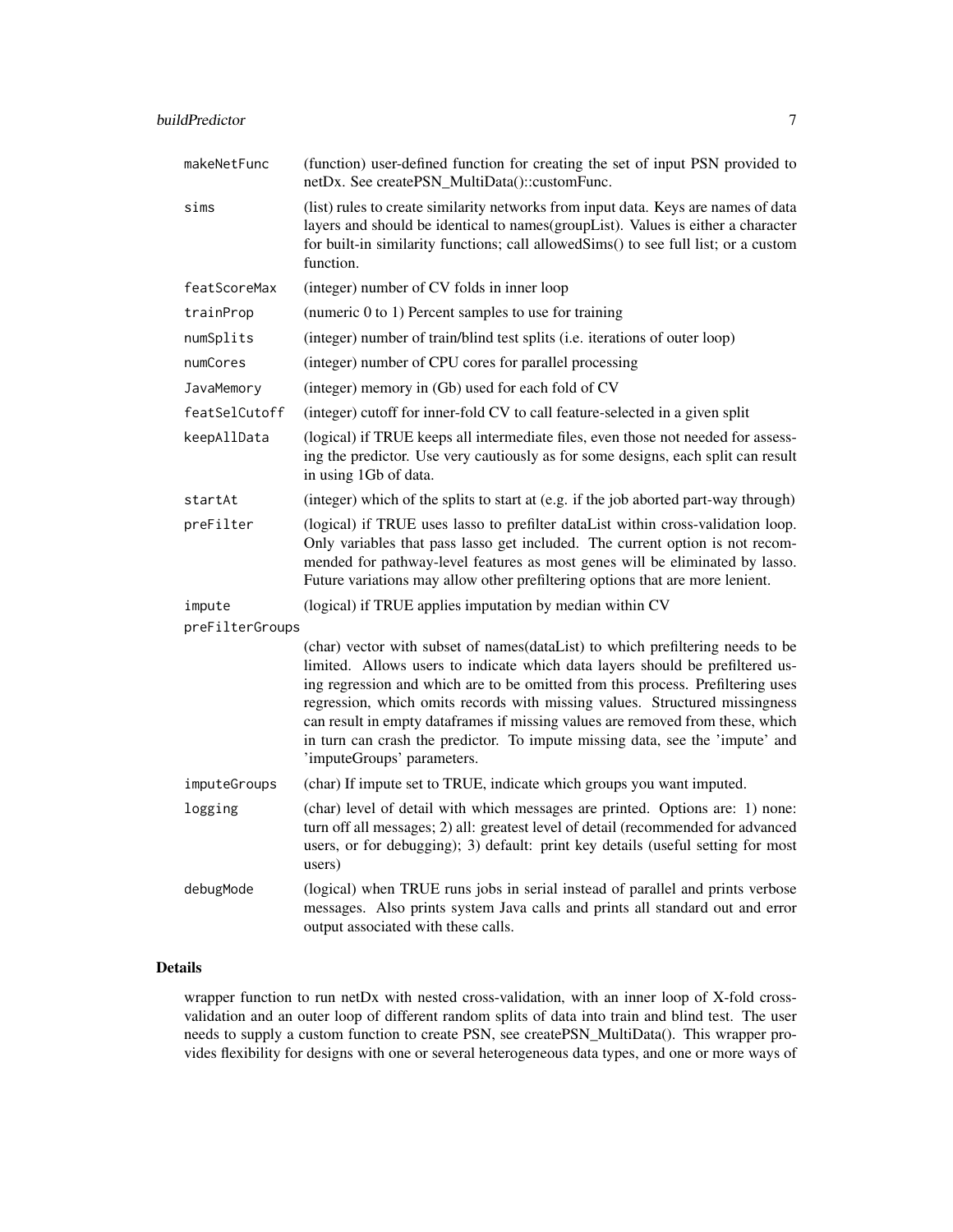defining patient similarity. For example, designs it handles includes 1) Single datatype, single similarity metric: Expression data -> pathways 2) Single datatype, multiple metrics: Expression data -> pathways (Pearson corr) and single gene networks (normalized difference) 3) Multiple datatypes, multiple metrics: Expression -> Pathways; Clinical -> single or grouped nets

# Value

symmetric matrix of size ncol(dat) (number of patients) containing pairwise patient similarities

(list) "inputNets": data.frame of all input network names. Columns are "NetType" (group) and "Net-Name" (network name). "Split<i>" is the data for train/test split i (i.e. one per train/test split). Each "SplitX" entry contains in turn a list of results for that split. Key-value pairs are: 1) predictions: real and predicted labels for test patients 2) accuracy: percent accuracy of predictions 3) featureScores: list of length g, where g is number of patient classes. scores for all features following feature selection, for corresponding class. 4) featureSelected: list of length g (num patient classes). List of selected features for corresponding patient class, for that train/test split. Side effect of generating predictor-related data in <outDir>.

```
library(curatedTCGAData)
library(MultiAssayExperiment)
curatedTCGAData(diseaseCode="BRCA", assays="*",dry.run=TRUE,version="1.1.38")
# fetch mrna, mutation data
brca <- curatedTCGAData("BRCA",c("mRNAArray"),FALSE,version="1.1.38")
# get subtype info
pID <- colData(brca)$patientID
pam50 <- colData(brca)$PAM50.mRNA
staget <- colData(brca)$pathology_T_stage
st2 <- rep(NA,length(staget))
st2[which(staget %in% c("t1","t1a","t1b","t1c"))] <- 1
st2[which(staget %in% c("t2","t2a","t2b"))] <- 2
st2[which(staget %in% c("t3","t3a"))] <- 3
st2[which(staget %in% c("t4","t4b","t4d"))] <- 4
pam50[which(!pam50 %in% "Luminal A")] <- "notLumA"
pam50[which(pam50 %in% "Luminal A")] <- "LumA"
colData(brca)$ID <- pID
colData(brca)$STAGE <- st2
colData(brca)$STATUS <- pam50
# keep only tumour samples
idx <- union(which(pam50 == "Normal-like"), which(is.na(st2)))
cat(sprintf("excluding %i samples\n", length(idx)))
tokeep <- setdiff(pID, pID[idx])
brca <- brca[,tokeep,]
pathList <- readPathways(fetchPathwayDefinitions(month=10,year=2020))
brca <- brca[,,1] # keep only clinical and mRNA data
```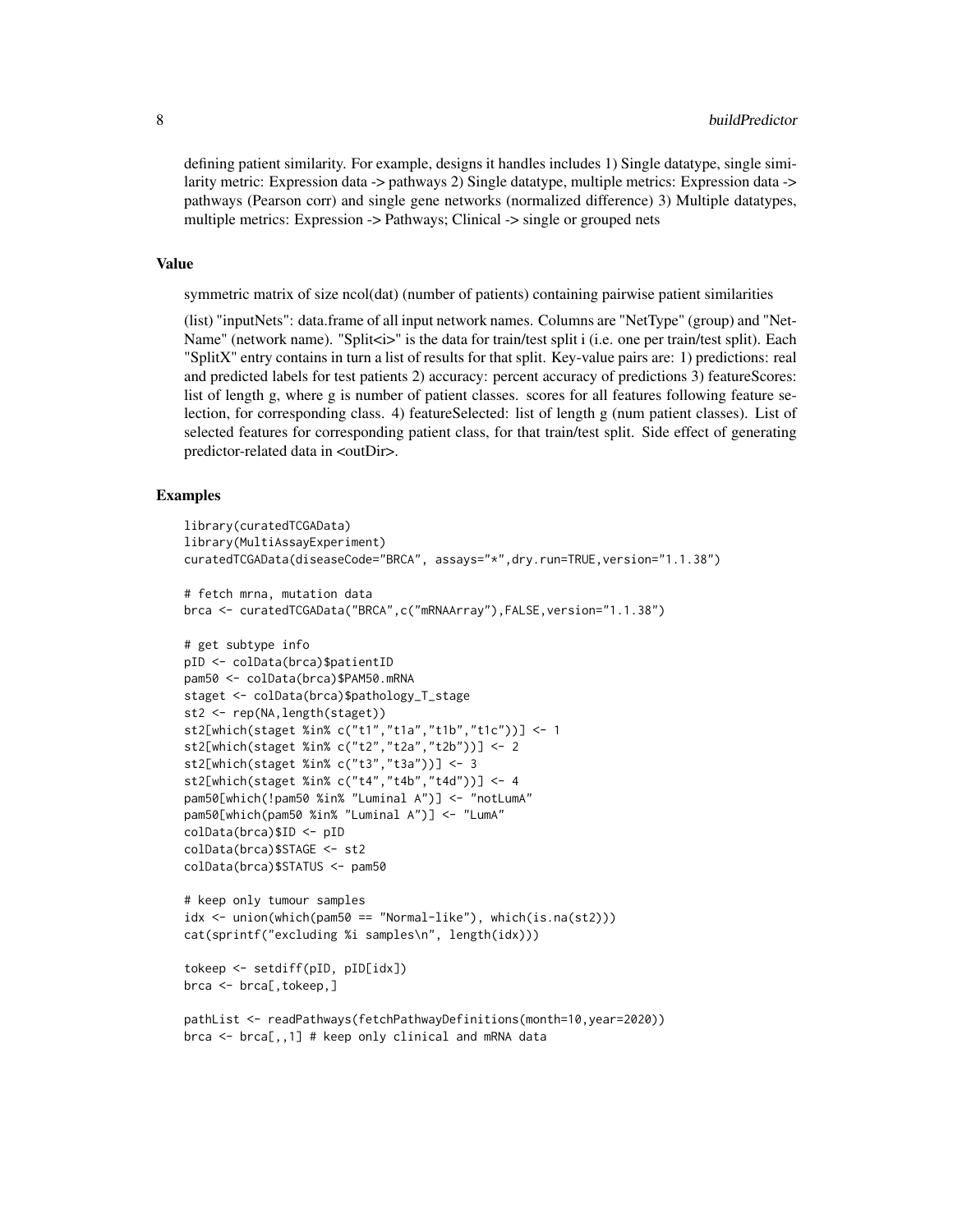```
# remove duplicate arrays
smp <- sampleMap(brca)
samps <- smp[which(smp$assay=="BRCA_mRNAArray-20160128"),]
notdup <- samps[which(!duplicated(samps$primary)),"colname"]
brca[[1]] <- brca[[1]][,notdup]
groupList <- list()
groupList[["BRCA_mRNAArray-20160128"]] <- pathList[seq_len(3)]
groupList[["clinical"]] <- list(
age="patient.age_at_initial_pathologic_diagnosis",
stage="STAGE")
makeNets <- function(dataList, groupList, netDir,...) {
   netList \leq c()# make RNA nets: group by pathway
    if (!is.null(groupList[["BRCA_mRNAArray-20160128"]])) {
    netList <- makePSN_NamedMatrix(dataList[["BRCA_mRNAArray-20160128"]],
                rownames(dataList[["BRCA_mRNAArray-20160128"]]),
                groupList[["BRCA_mRNAArray-20160128"]],
                netDir,verbose=FALSE,
                writeProfiles=TRUE,...)
   netList <- unlist(netList)
   cat(sprintf("Made %i RNA pathway nets\n", length(netList)))
    }
    # make clinical nets,one net for each variable
    netList2 \leftarrow c()if (!is.null(groupList[["clinical"]])) {
   netList2 <- makePSN_NamedMatrix(dataList$clinical,
       rownames(dataList$clinical),
       groupList[["clinical"]],netDir,
       simMetric="custom",customFunc=normDiff, # custom function
       writeProfiles=FALSE,
       sparsify=TRUE, verbose=TRUE,...)
    }
   netList2 <- unlist(netList2)
    cat(sprintf("Made %i clinical nets\n", length(netList2)))
   netList <- c(netList,netList2)
    cat(sprintf("Total of %i nets\n", length(netList)))
    return(netList)
}
# takes 10 minutes to run
#out <- buildPredictor(dataList=brca,groupList=groupList,
# makeNetFunc=makeNets, ### custom network creation function
# outDir=paste(tempdir(),"pred_output",sep=getFileSep()), ## absolute path
# numCores=16L,featScoreMax=2L, featSelCutoff=1L,numSplits=2L)
```
# buildPredictor\_sparseGenetic

*Performs feature selection using multiple resamplings of the data*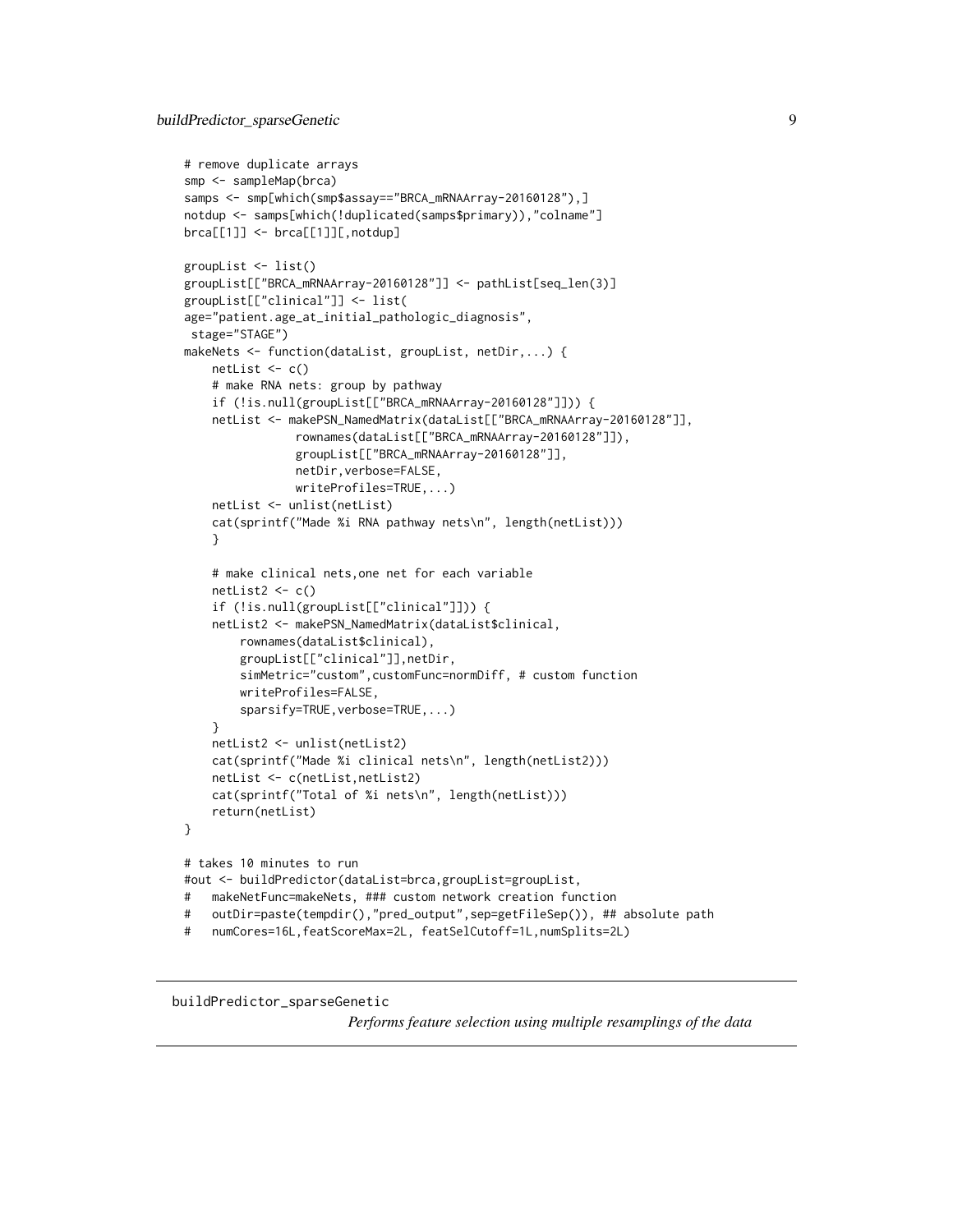Performs feature selection using multiple resamplings of the data

# Usage

```
buildPredictor_sparseGenetic(
 phenoDF,
 cnv_GR,
 predClass,
 group_GRList,
 outDir = tempdir(),numSplits = 3L,
  featScoreMax = 10L,
  filter_WtSum = 100L,
 enrichLabels = TRUE,
 enrichPthresh = 0.07,
  numPermsEnrich = 2500L,
 minEnr = -1,
 numCores = 1L,
 FS_numCores = NULL,
  ...
\mathcal{L}
```

| phenoDF        | (data.frame) sample metadat. patient ID, STATUS                                                                                                                                                                                            |
|----------------|--------------------------------------------------------------------------------------------------------------------------------------------------------------------------------------------------------------------------------------------|
| $cnv_GR$       | (GRanges) genetic events. Must contain "ID" column mapping the event to a<br>patient. ID must correspond to the ID column in phenoDF                                                                                                       |
| predClass      | (char) patient class to predict                                                                                                                                                                                                            |
| group_GRList   | (list) List of GRangesList indicating grouping rules for CNVs. For example, in a<br>pathway-based design, each key value would be a pathway name, and the value<br>would be a RangesList containing coordinates of the member genes        |
| outDir         | (char) path to dir where results should be stored. Results for resampling i<br>are under <outdir>/part<i>, while predictor evaluation results are directly in<br/>outDir.</i></outdir>                                                     |
| numSplits      | (integer) number of data resamplings to use                                                                                                                                                                                                |
| featScoreMax   | (integer) max score for features in feature selection                                                                                                                                                                                      |
| filter_WtSum   | (numeric between 5-100) Limit to top-ranked networks such that cumulative<br>weight is less than this parameter. e.g. If filter_WtSum=20, first order networks<br>by decreasing weight; then keep those whose cumulative weight $\leq$ 20. |
| enrichLabels   | (logical) if TRUE, applies label enrichment to train networks                                                                                                                                                                              |
| enrichPthresh  | (numeric between 0 and 1) networks with label enrichment p-value below this<br>threshold pass enrichment                                                                                                                                   |
| numPermsEnrich | (integer) number of permutations for label enrichment                                                                                                                                                                                      |
| minEnr         | (integer -1 to 1) minEnr param in enrichLabelsNets()                                                                                                                                                                                       |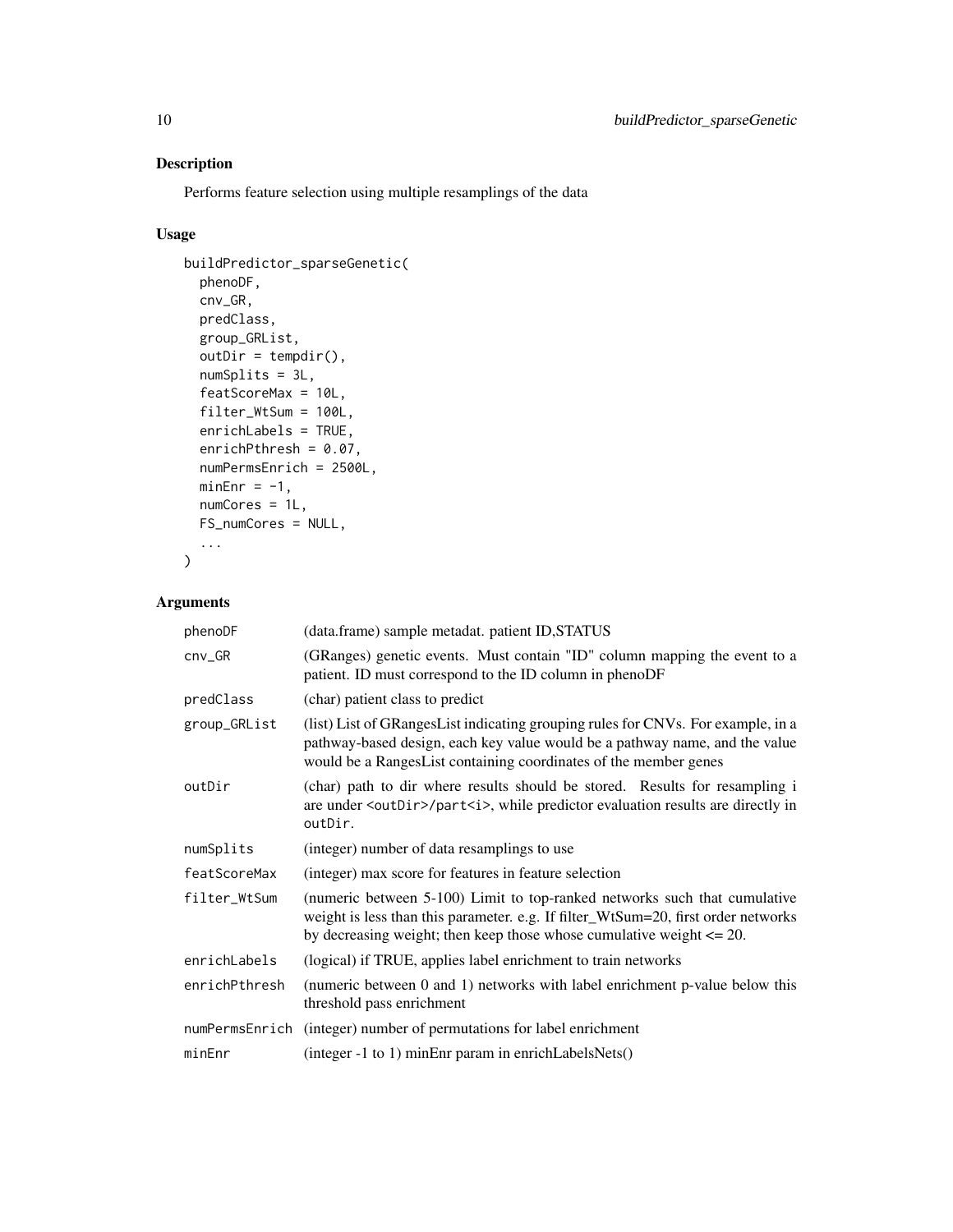| numCores    | (integer) num cores for parallel processing                                                                                                                                                                     |
|-------------|-----------------------------------------------------------------------------------------------------------------------------------------------------------------------------------------------------------------|
| FS_numCores | (integer) num cores for running GM. If NULL, is set to $max(1, numCores-1)$ .<br>Set to a lower value if the default setting gives out-of-memory error. This may<br>happen if networks are denser than expected |
| .           | params for runFeatureSelection()                                                                                                                                                                                |

#### Details

This function is used for feature selection of patient networks, using multiple resamplings of input data. It is intended for use in the scenario where patient networks are sparse and binary. This function should be called after defining all patient networks. It performs the following steps: For i = 1..numSplits randomly split patients into training and test (optional) filter training networks to exclude random-like networks compile features into database for cross-validation score networks out of 10 end using test samples from all resamplings, measure predictor performance.

In short, this function performs all steps involved in building and evaluating the predictor.

#### Value

(list) Predictor results 1) phenoDF (data.frame): subset of phenoDF provided as input, but limited to patients that have at least one event in the universe of possibilities e.g. if using pathway-level features, then this table excludes patients with zero CNVs in pathways 2) netmat (data.frame): Count of genetic events by patients (rows) in pathways (columns). Used as input to the feature selection algorithm 3) pathwayScores (list): pathway scores for each of the data splits. Each value in the list is a data.frame containing pathway names and scores. 4) enrichedNets (list): This entry is only found if enrichLabels is set to TRUE. It contains the vector of features that passed label enrichment in each split of the data. 5 - 9) Output of RR\_featureTally: 5) cumulativeFeatScores: pathway name, cumulative score over N-way data resampling. 6) performance\_denAllNets: positive,negative calls at each cutoff: network score cutoff (score); num networks at cutoff (numPathways) ; total +, ground truth (pred\_tot); + calls (pred\_ol); + calls as pct of total (pred\_pct); total -, ground truth (other\_tot) ; - calls (other\_ol) ; - calls as pct of total (other\_pct) ; ratio of pred\_pct and other\_pct (rr) ; min. pred\_pct in all resamplings (pred\_pct\_min) ; max pred\_pct in all resamplings (pred\_pct\_max) ; min other\_pct in all resamplings (other\_pct\_min); max other\_pct in all resamplings (other\_pct\_max) 7) performance\_denEnrichedNets: positive, negative calls at each cutoff label enrichment option: format same as performance\_denAllNets. However, the denominator here is limited to patients present in networks that pass label enrichment 8) resamplingPerformance: breakdown of performance for each of the resamplings, at each of the cutoffs. This is a list of length 2, one for allNets and one for enrichedNets. The value is a matrix with (resamp \* 7) columns and S rows, one row per score. The columns contain the following information per resampling: 1) pred\_total: total num patients of predClass 2) pred OL: num of pred total with a CNV in the selected net 3) pred OL pct: 2) divided by 1) (percent) 4) other\_total: total num patients of other class(non-predClass) 5) other\_OL: num of other\_total with CNV in selected net 6) other\_OL\_pct: 5) divided by 4) (percent) 7) relEnr: 6) divided by 3).

# Examples

```
suppressMessages(require(GenomicRanges))
suppressMessages(require(BiocFileCache))
```
# read CNV data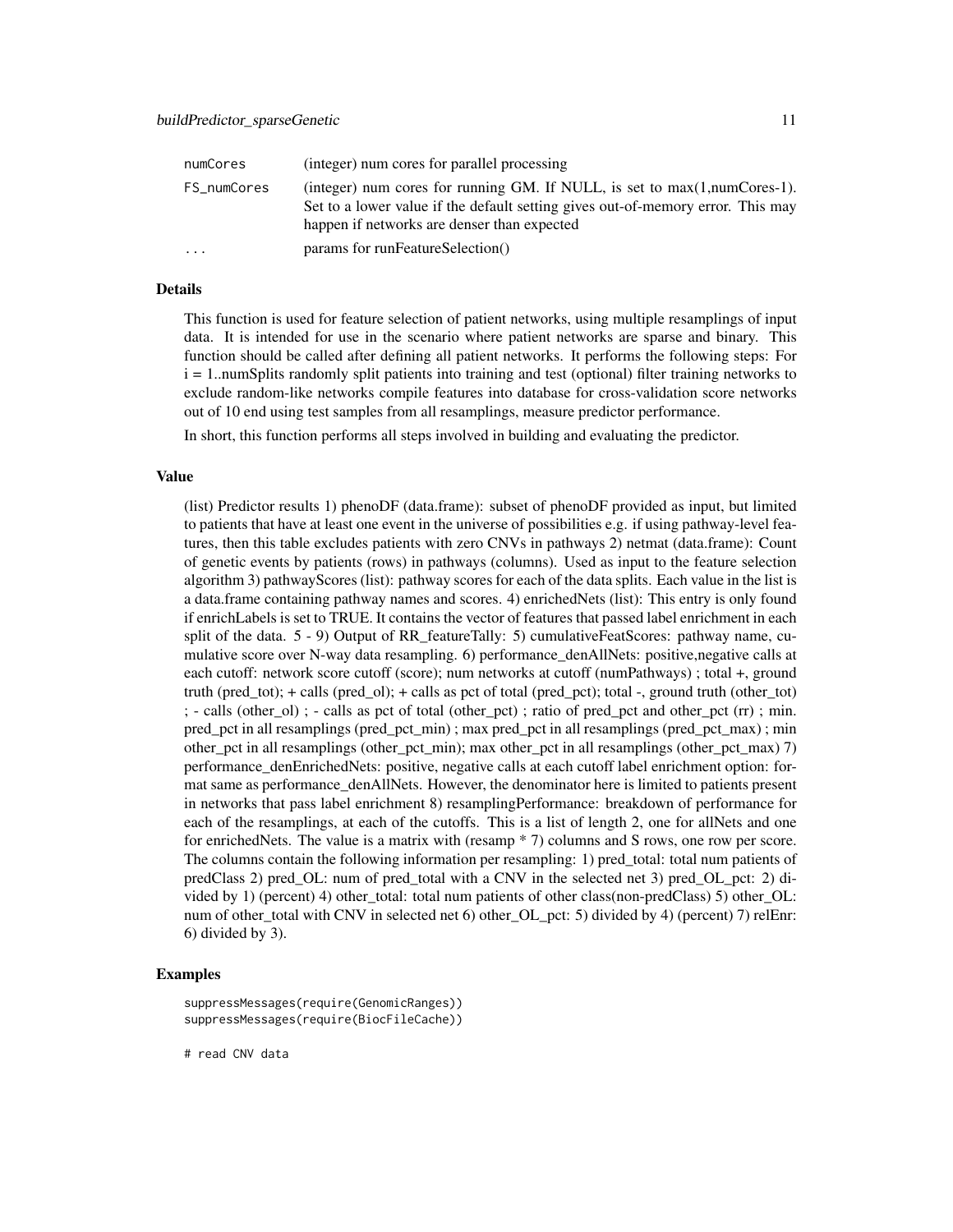#### <span id="page-11-0"></span>12 callFeatSel

```
phenoFile <- system.file("extdata","AGP1_CNV.txt",package="netDx")
pheno <- read.delim(phenoFile,sep="\t",header=TRUE,as.is=TRUE)
colnames(pheno)[1] <- "ID"
pheno <- pheno[!duplicated(pheno$ID),]
# create GRanges with patient CNVs
cnv_GR <- GRanges(pheno$seqnames,IRanges(pheno$start,pheno$end),
                      ID=pheno$ID,LOCUS_NAMES=pheno$Gene_symbols)
# get gene coordinates
geneURL <- paste("http://download.baderlab.org/netDx/",
"supporting_data/refGene.hg18.bed",sep="")
cache <- rappdirs::user_cache_dir(appname = "netDx")
bfc <- BiocFileCache::BiocFileCache(cache,ask=FALSE)
geneFile <- bfcrpath(bfc,geneURL)
genes <- read.delim(geneFile,sep="\t",header=FALSE,as.is=TRUE)
genes <- genes[which(genes[,4]!=""),]
gene_GR <- GRanges(genes[,1],IRanges(genes[,2],genes[,3]),
  name=genes[,4])
# create GRangesList of pathways
pathFile <- fetchPathwayDefinitions("February",2021,verbose=TRUE)
pathwayList <- readPathways(pathFile)
path_GRList <- mapNamedRangesToSets(gene_GR,pathwayList)
#### uncomment to run - takes 5 min
#out <- buildPredictor_sparseGenetic(pheno, cnv_GR, "case",
# path_GRList,outDir,
# numSplits=3L, featScoreMax=3L,
# enrichLabels=TRUE,numPermsEnrich=20L,
# numCores=1L)
#summary(out)
#head(out$cumulativeFeatScores)
```
callFeatSel *Return feature selected nets based on given criteria*

# Description

Return feature selected nets based on given criteria

#### Usage

callFeatSel(netScores, fsCutoff, fsPctPass)

| netScores | (matrix) matrix of net scores                                                  |
|-----------|--------------------------------------------------------------------------------|
| fsCutoff  | (integer) net must score at least this much in a split to 'pass' the threshold |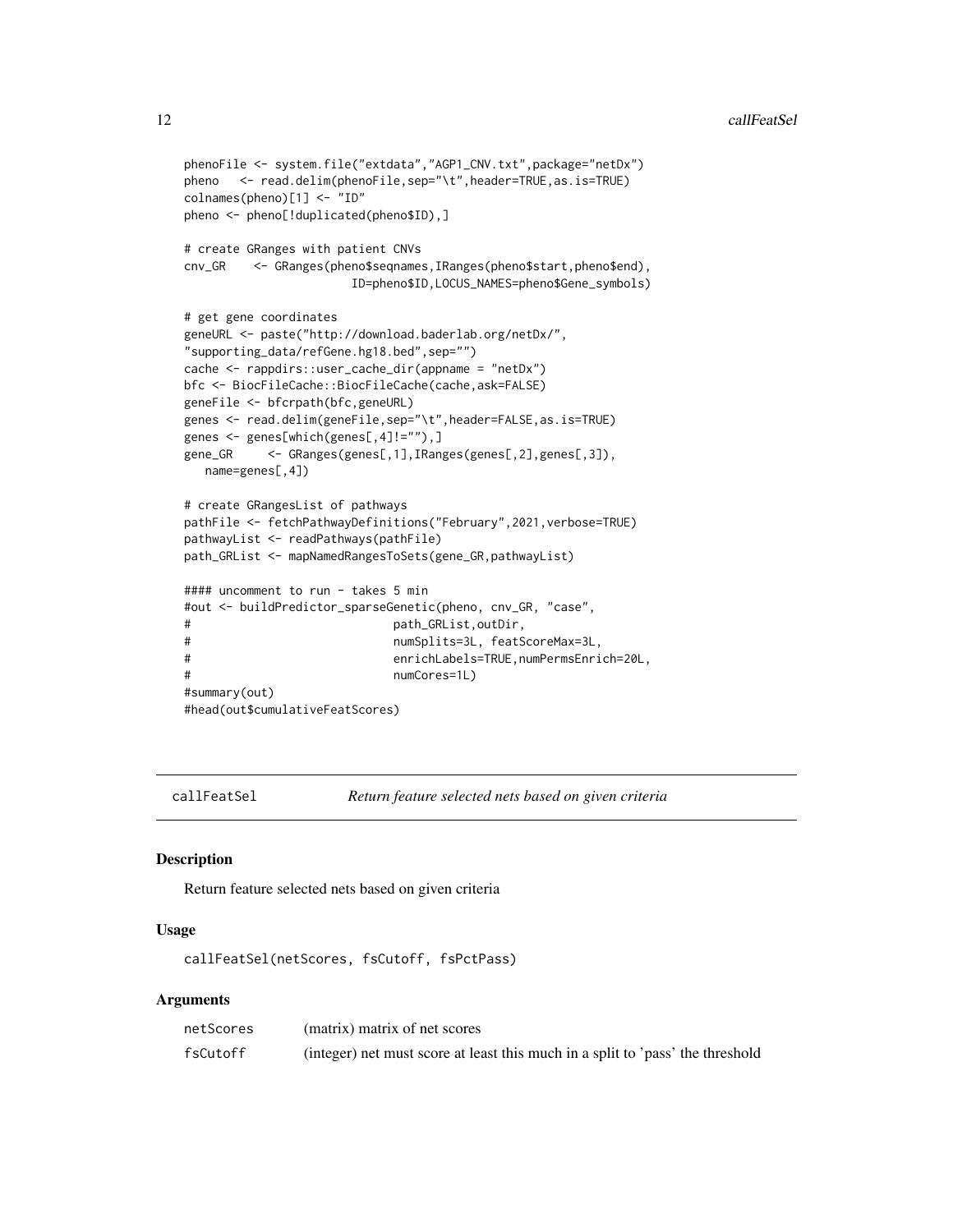<span id="page-12-0"></span>fsPctPass (numeric 0 to 1) net must pass at least this percent of splits to be considered feature-selected

# Details

given the output of genNetScores.R and criteria for defining feature-selected (FS) nets, returns subset of nets that pass criteria. Net must score <fsCutoff> for at least <fsPctPass> considered feature-selected.

# Value

(char) names of nets that pass feature-selection

#### Examples

```
data(featScores)
passed <- lapply(featScores, function(x) {
  callFeatSel(x,10,0.7) # score 10/10 in \geq=70% of trials
})
print(passed)
```
callOverallSelectedFeatures

*Wrapper to call selected features*

# Description

Wrapper to call selected features

#### Usage

```
callOverallSelectedFeatures(
  featScores,
  featureSelCutoff,
  featureSelPct,
  cleanNames = TRUE
\lambda
```
#### Arguments

featScores (list of lists): matrix of feature scores across all splits, separated by patient label. First level: patient labels. Second level: matrix of scores for corresponding label.

featureSelCutoff

(integer) cutoff score for feature selection. A feature must have minimum of this score for specified fraction of splits (see featureSelPct) to pass.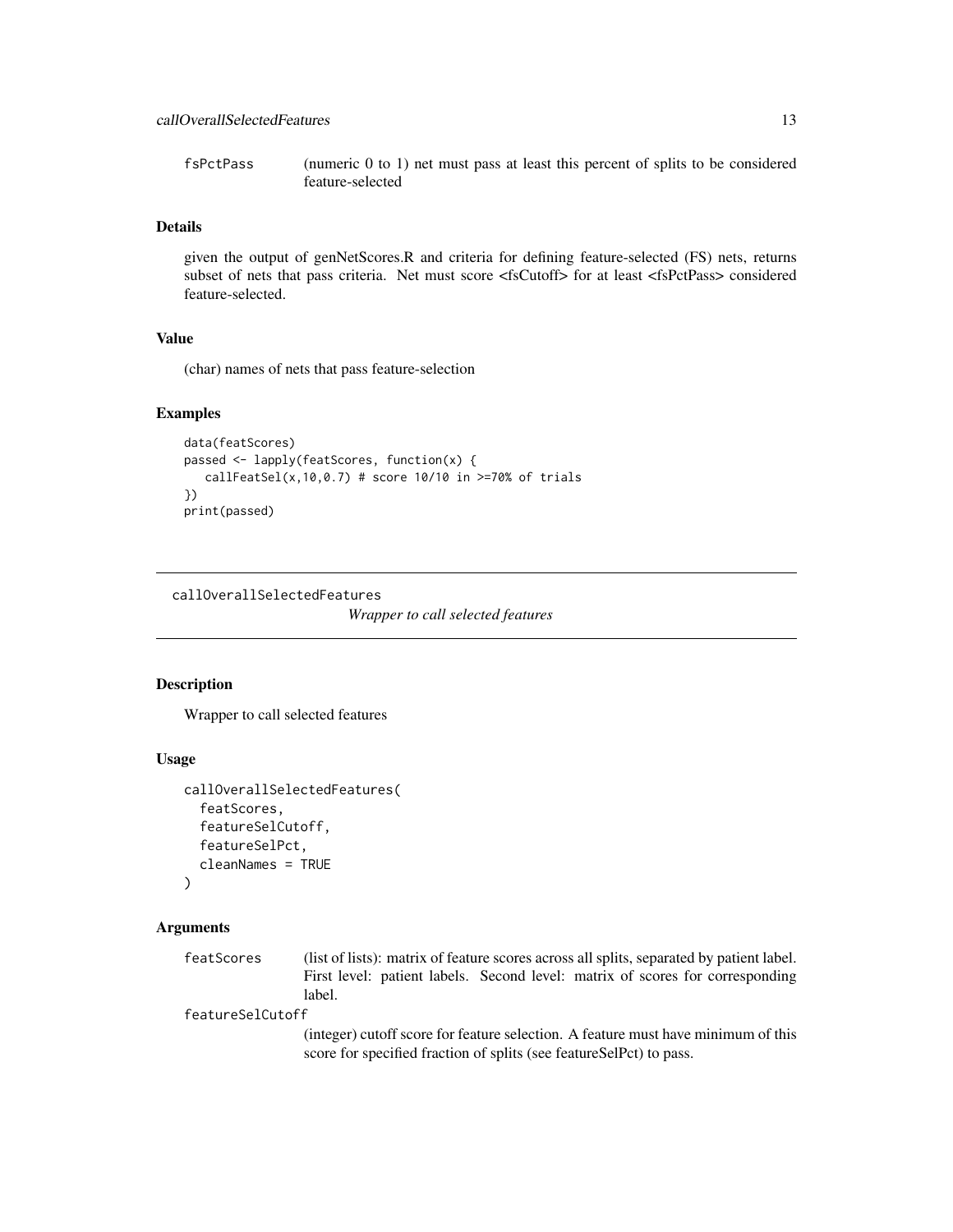<span id="page-13-0"></span>

|            | feature SelPct (numeric between 0 and 1) cutoff percent for feature selection. A feature must |
|------------|-----------------------------------------------------------------------------------------------|
|            | have minimum score of featureSelCutoff for featureSelPct of train/test splits to              |
|            | pass.                                                                                         |
| cleanNames | (logical) remove internal suffixes for human readability                                      |

#### Details

Calls features that are consistently high-scoring for predicting each class. The context for this is as follows: The original model runs feature selection over multiple splits of data into train/test samples, and each such split generates scores for all features. This function identifies features with scores that exceed a threshold for a fraction of train/test splits; the threshold and fraction are both user-specified. This function is called by the wrapper getResults(), which returns both the matrix of feature scores across splits and list of features that pass the user-specified cutoffs.

# Value

(list) Feature scores for all splits, plus those passing selection for overall predictor featScores: (matrix) feature scores for each split selectedFeatures: (list) features passing selection for each class; one key per class

# Examples

```
pathways <- paste("PATHWAY_",1:100,sep="")
highrisk <- list()
lowrisk <- list()
for (k in 1:10) {
highrisk[[k]] <- data.frame(PATHWAY_NAME=pathways,
        SCORE=floor(runif(length(pathways),min=0,max=10)),
stringsAsFactors=FALSE);
    lowrisk[[k]] <- data.frame(PATHWAY_NAME=pathways,
        SCORE=floor(runif(length(pathways),min=0,max=10)),
stringsAsFactors=FALSE);
}
names(highrisk) <- sprintf("Split%i",1:length(highrisk))
names(lowrisk) <- sprintf("Split%i",1:length(lowrisk))
callOverallSelectedFeatures(list(highrisk=highrisk,lowrisk=lowrisk), 5,0.5)
```
checkMakeNetFuncSims *internal test function to check validity of makeNetFunc and sims*

## Description

internal test function to check validity of makeNetFunc and sims

#### Usage

checkMakeNetFuncSims(makeNetFunc, sims, groupList)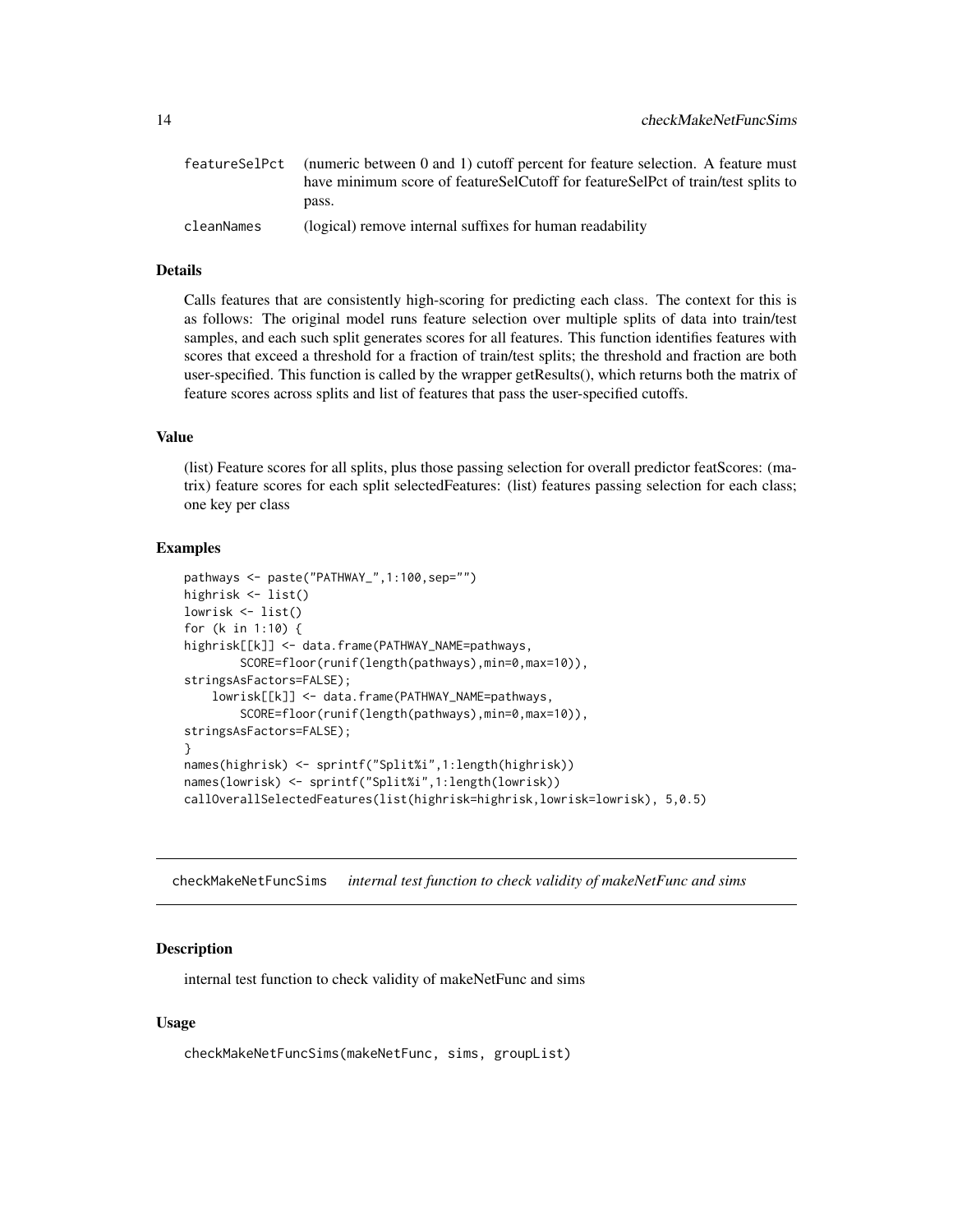# <span id="page-14-0"></span>checkSimValid 15

# Arguments

| makeNetFunc | (function) makeNetFunc from buildPredictor() |
|-------------|----------------------------------------------|
| sims        | (list) sims from buildPredictor()            |
| groupList   | (list) groupList from buildPredictor()s      |

#### Details

User must provide either makeNetFunc or sims. This function confirms this.

# Value

(list) cleaned values for makeNetFunc and Sims

checkSimValid *checks if provided similarity functions are valid. Returns error if not*

# Description

checks if provided similarity functions are valid. Returns error if not

# Usage

```
checkSimValid(sims)
```
#### Arguments

sims (list) keys are layer names, values are functions or characters (names of built-in similarity functions)

# Value

TRUE if all pass check. Else throws error.

cleanPathwayName *Clean pathway name so it can be a filename.*

# Description

Clean pathway name so it can be a filename.

# Usage

cleanPathwayName(curP)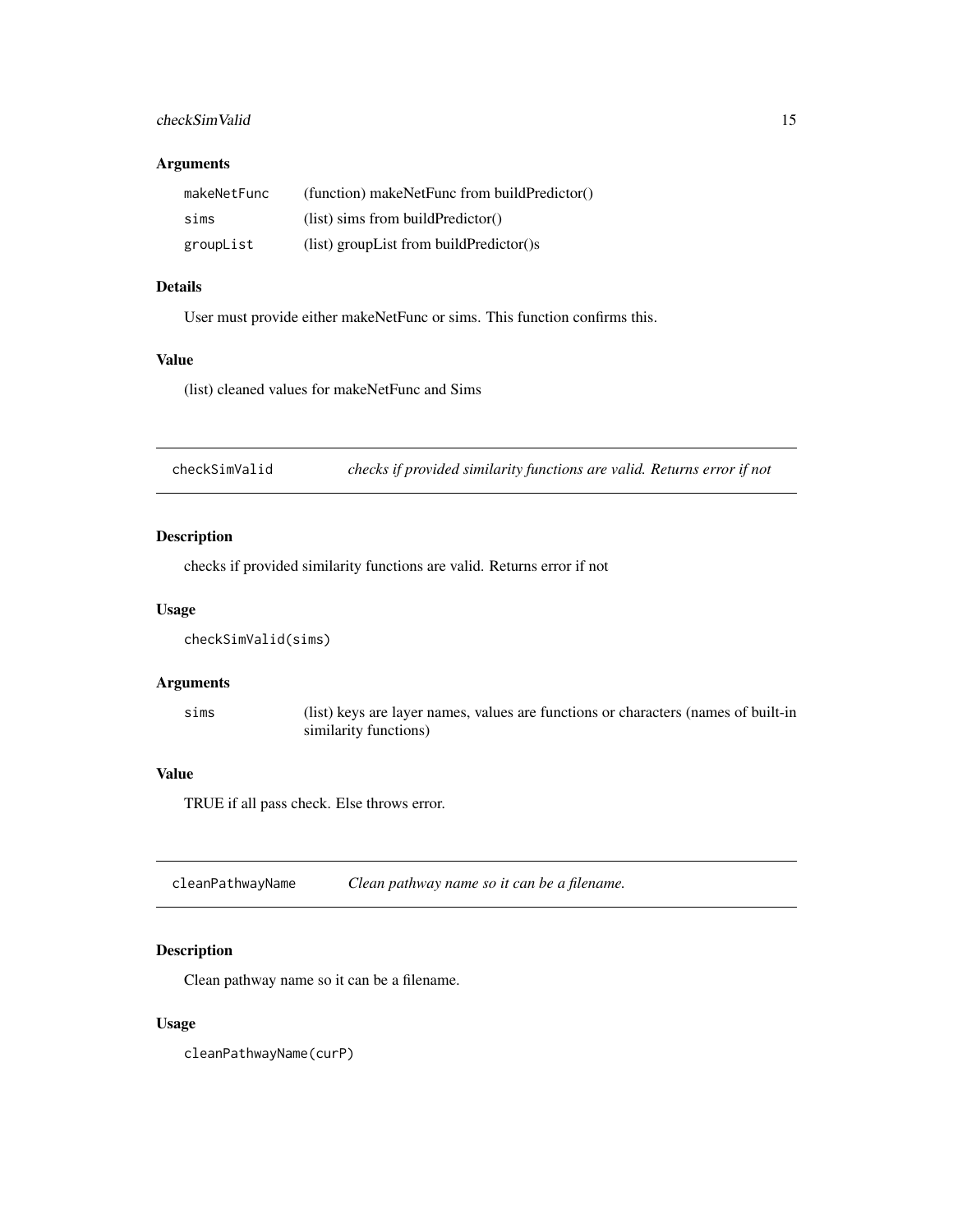# <span id="page-15-0"></span>Arguments

curP (char) pathway name

# Value

(char) Cleaned pathway name

# Examples

cleanPathwayName('7-(3-AMINO-3-CARBOXYPROPYL)-WYOSINE BIOSYNTHESIS%HUMANC')

cnv\_GR *CNV locations for breast cancer (subset)*

# Description

Subset of CNV locations for TCGA breast tumour. Each range is associated with a patient (ID)

# Usage

data(cnv\_GR)

# Source

The Cancer Genome Atlas. (2012). Nature 490:61-70.

#### References

The Cancer Genome Atlas. (2012). Nature 490:61-70.

# Examples

data(cnv\_GR) head(cnv\_GR)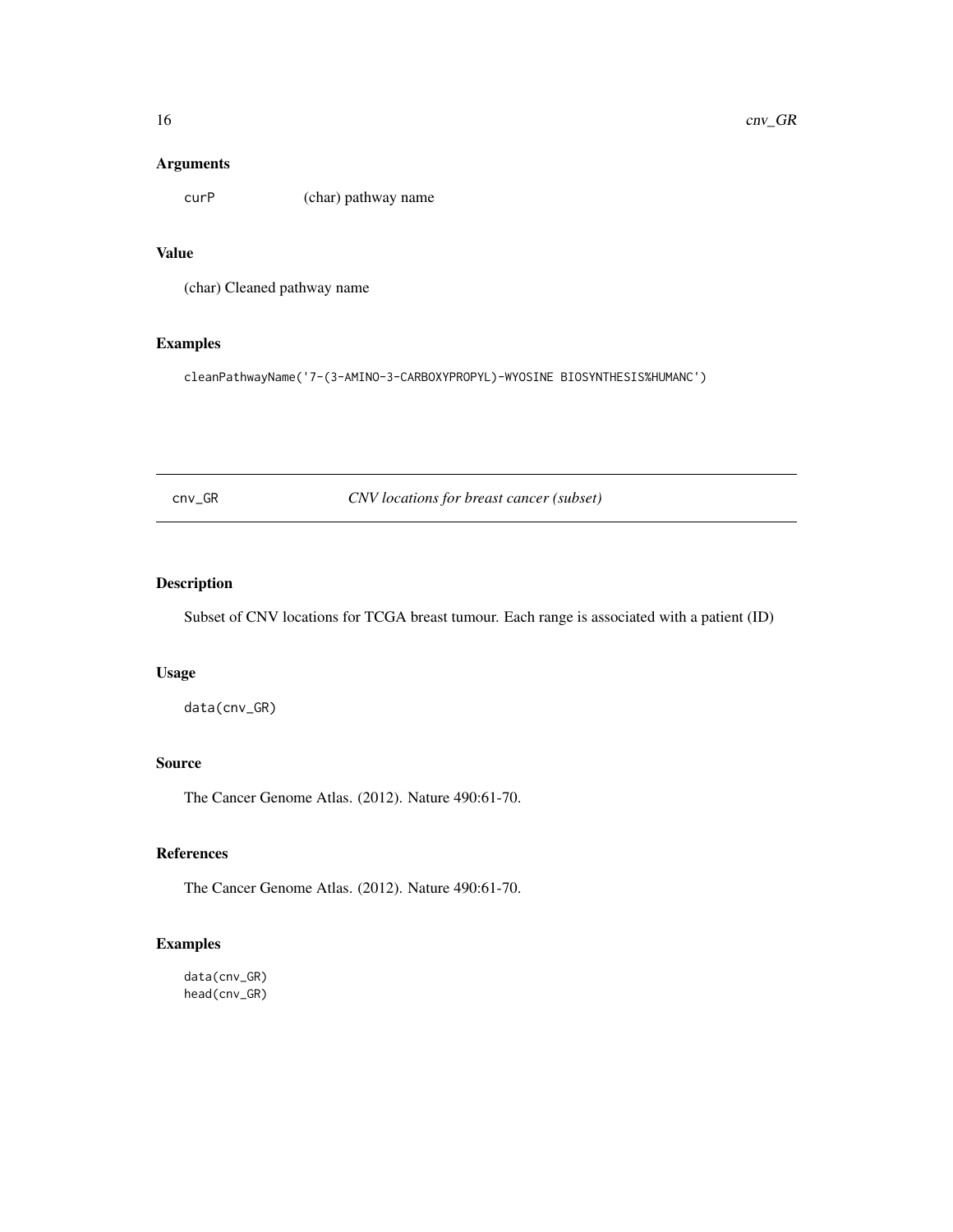<span id="page-16-0"></span>

Vector of pathways that pass class enrichment

# Usage

data(cnv\_netPass)

# Examples

data(cnv\_netPass) head(cnv\_netPass)

cnv\_netScores *List of pathway-level feature selection scores*

# Description

List of pathway-level feature selection scores

# Usage

data(cnv\_netScores)

# Examples

data(cnv\_netScores) summary(cnv\_netScores) head(cnv\_netScores[[1]])

cnv\_patientNetCount *Binary matrix of patient occurrence in networks*

# Description

Binary matrix of patient occurrence in networks

# Usage

```
data(cnv_patientNetCount)
```
#### Examples

data(cnv\_patientNetCount) head(cnv\_patientNetCount)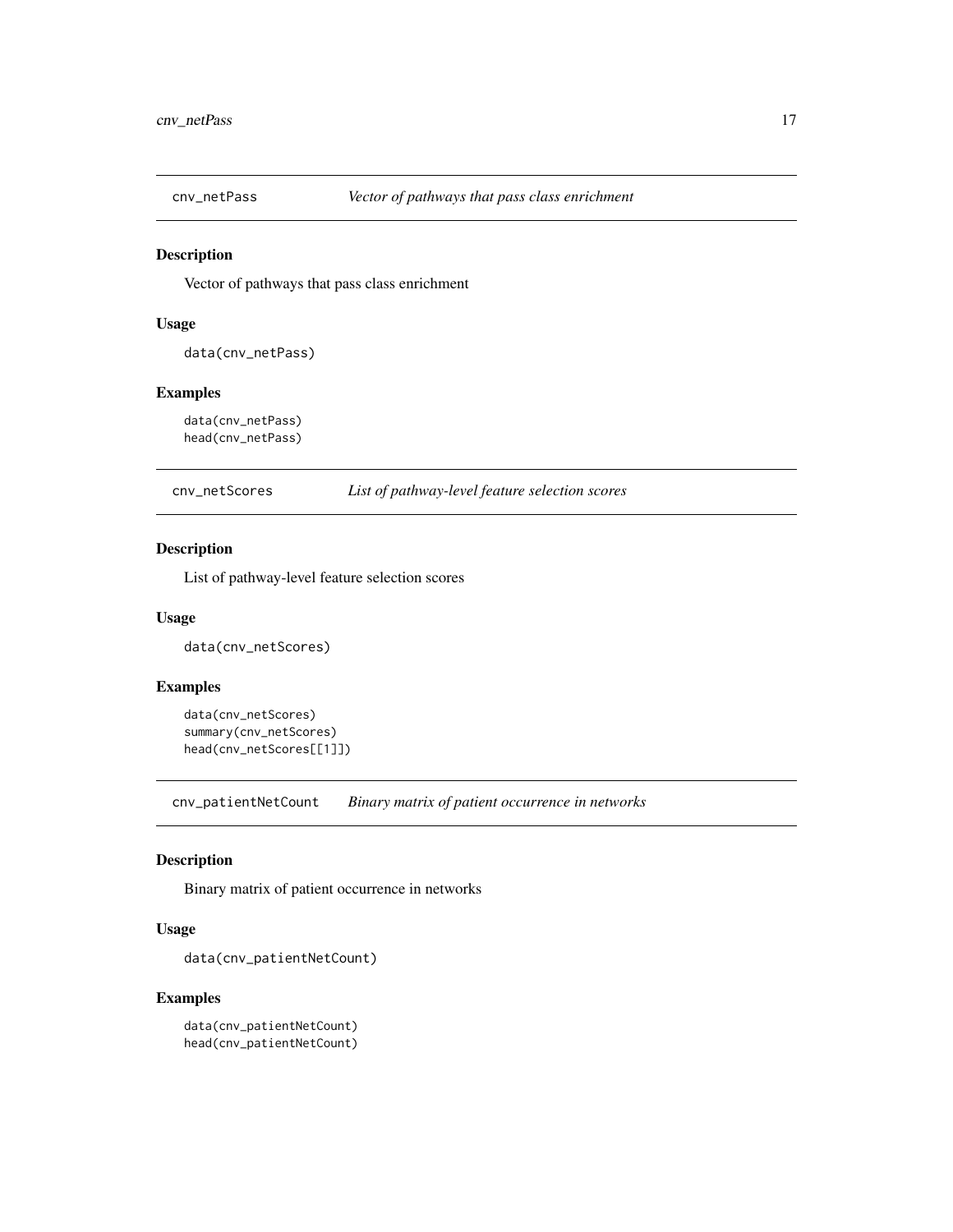<span id="page-17-0"></span>

data.frame of patient labels and status for CNV example

# Usage

```
data(cnv_pheno)
```
#### Examples

data(cnv\_pheno) head(cnv\_pheno)

cnv\_TTstatus *list of train/test statuses for CNV example*

#### Description

list of train/test statuses for CNV example

# Usage

data(cnv\_TTstatus)

#### Examples

data(cnv\_TTstatus) head(cnv\_TTstatus)

| compareShortestPath | compare intra-cluster shortest distance to overall shortest distance of |
|---------------------|-------------------------------------------------------------------------|
|                     | <i>the network</i>                                                      |

# Description

compare intra-cluster shortest distance to overall shortest distance of the network

# Usage

```
compareShortestPath(net, pheno, plotDist = FALSE, verbose = TRUE)
```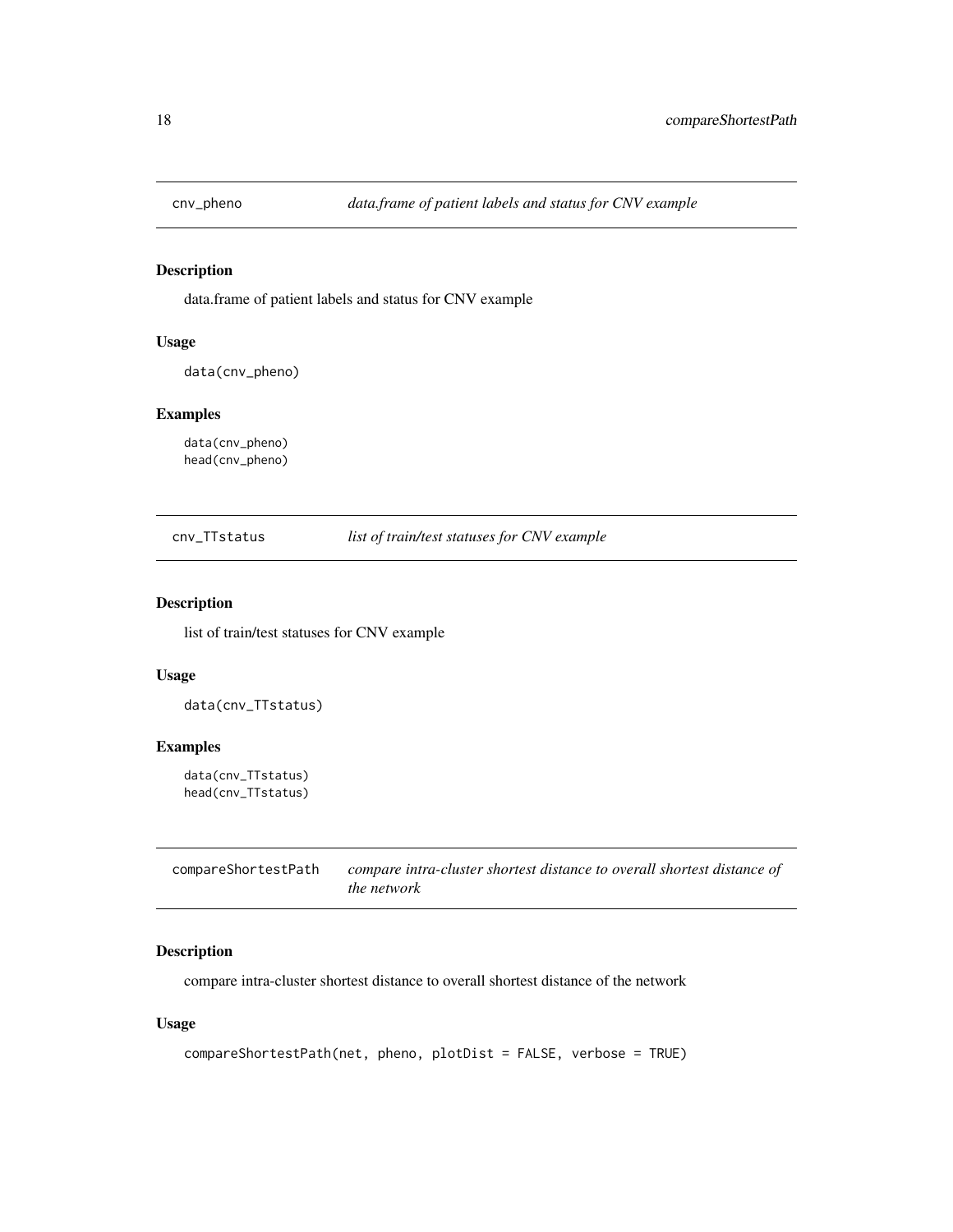# <span id="page-18-0"></span>compileFeatures 19

#### **Arguments**

| net      | (data.frame) network on which to compute shortest path. SOURCE, TARGET,<br>WEIGHTS. Column names are ignored but expects a header row. Distances will<br>be computed based on the third column |
|----------|------------------------------------------------------------------------------------------------------------------------------------------------------------------------------------------------|
| pheno    | (data.frame) Node information. ID (node name) and GROUP (cluster name)                                                                                                                         |
| plotDist | (logical) if TRUE, creates a violin plot showing the shortest path distributions<br>for each group.                                                                                            |
| verbose  | (logical) print messages                                                                                                                                                                       |

# Details

Uses Dijkstra's algorithm for weighted edges. Pairwise nodes with infinite distances are excluded before computing average shortest path for a network. This function requires the igraph package to be installed.

#### Value

(list) Two lists, 'avg' and 'all'. keys are cluster names. values for 'avg' are mean shortest path ; for 'all', are all pairwise shortest paths for subnetworks that contain only the edges where source and target both belong to the corresponding cluster. In addition, there is an 'overall' entry for the mean shortest distance for the entire network.

# Examples

```
data(silh);
colnames(silh$net)[3] <- 'weight'
compareShortestPath(silh$net, silh$groups)
```
compileFeatures *Create GeneMANIA database*

# Description

Create GeneMANIA database

#### Usage

```
compileFeatures(
 netDir,
  outDir = tempdir(),simMetric = "pearson",
  netSfx = "txt$",verbose = TRUE,
  numCores = 1L,
 P2N_threshType = "off",
 P2N_maxMissing = 100,
```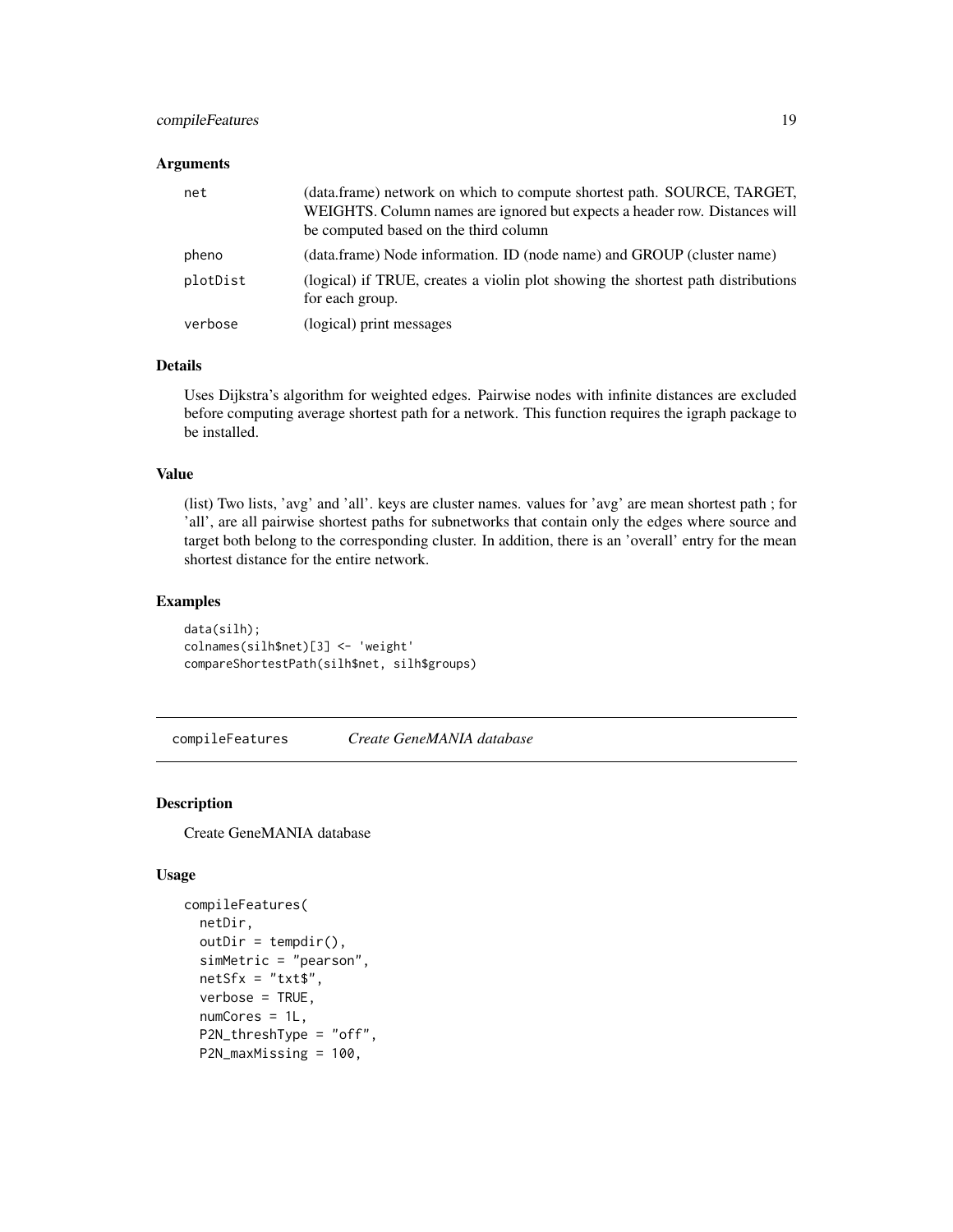```
JavaMemory = 4L,
  altBaseDir = NULL,
  debugMode = FALSE,
  ...
)
```
# Arguments

| netDir                         | (char) path to dir with input networks/profiles. All networks in this directory<br>will be added to the GM database. Note: This needs to be an absolute path, not<br>relative.                         |
|--------------------------------|--------------------------------------------------------------------------------------------------------------------------------------------------------------------------------------------------------|
| outDir                         | (char) path to dir in which GeneMANIA database is created. The database will<br>be under outDir/dataset.                                                                                               |
| simMetric                      | (char) similarity measure to use in converting profiles to interaction networks.                                                                                                                       |
| netSfx                         | (char) pattern for finding network files in netDir.                                                                                                                                                    |
| verbose                        | (logical) print messages                                                                                                                                                                               |
| numCores                       | (integer) num cores for parallel processing                                                                                                                                                            |
|                                | P2N_threshType (char) Most users shouldn't have to change this. ProfileToNetworkDriver's thresh-<br>old option. One of 'offlauto'. unit testing                                                        |
| P2N_maxMissing (integer 5-100) |                                                                                                                                                                                                        |
| JavaMemory                     | (integer) Memory for GeneMANIA (in Gb)                                                                                                                                                                 |
| altBaseDir                     | (char) Only use this if you're developing netDx. Used in unit tests                                                                                                                                    |
| debugMode                      | (logical) when TRUE runs jobs in serial instead of parallel and prints verbose<br>messages. Also prints system Java calls and prints all standard out and error<br>output associated with these calls. |
| $\cdots$                       | params for writeQueryBatchFile()                                                                                                                                                                       |

# Details

Creates a generic\_db for use with GeneMania QueryRunner. The database is in tab-delimited format, and indexes are built using Apache lucene. NOTE: This pipeline expects input in the form of interaction networks and not profiles. Profile tables have patient-by-datapoint format (e.g. patient-by-genotype) Interaction networks have pairwise similarity measures: <PatientA> <PatientB><similarity> Documentation: https://github.com/GeneMANIA/pipeline/wiki/GenericDb

#### Value

(list). 'dbDir': path to GeneMANIA database 'netDir': path to directory with interaction networks. If profiles are provided, this points to the INTERACTIONS/ subdirectory within the text-based GeneMANIA generic database If the DB creation process results in an erorr, these values return NA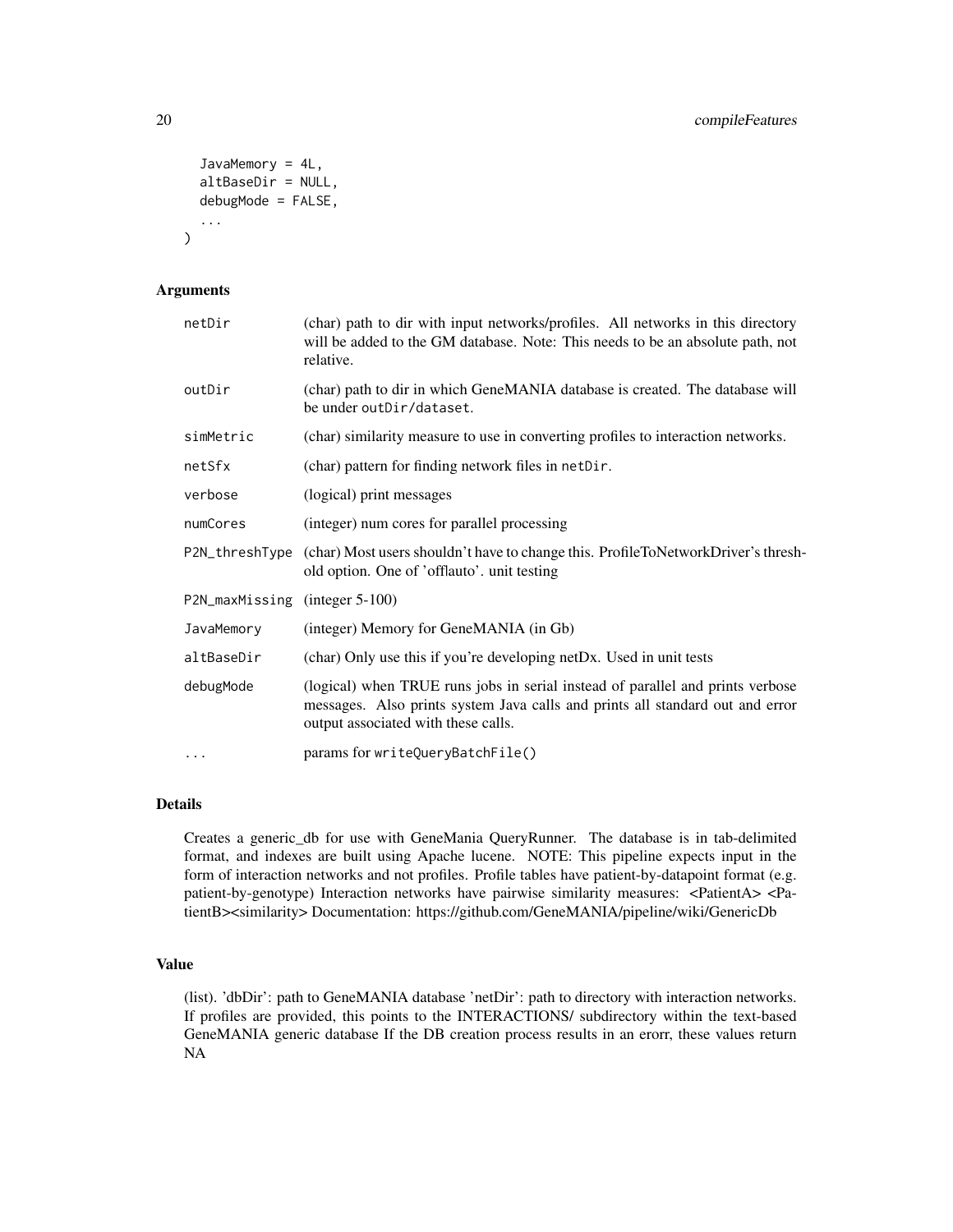# <span id="page-20-0"></span>compileFeatureScores 21

#### Examples

```
data(xpr,pheno)
pathwayList <- list(pathA=rownames(xpr)[1:10],
pathB=rownames(xpr)[21:50])
dataList <- list(rna=xpr) #only one layer type
groupList <- list(rna=pathwayList) # group genes by pathways
makeNets <- function(dataList, groupList, netDir,...) {
   netList <- makePSN_NamedMatrix(dataList[['rna']],
rownames(dataList[['rna']]),
        groupList[['rna']],netDir,verbose=FALSE,
writeProfiles=TRUE,...)
   unlist(netList)
}
tmpDir <- tempdir(); netDir <- paste(tmpDir,"nets",
sep=getFileSep())
if (file.exists(netDir)) unlink(netDir,recursive=TRUE)
dir.create(netDir,recursive=TRUE)
pheno_id <- setupFeatureDB(pheno,netDir)
netList <- createPSN_MultiData(dataList=dataList, groupList=groupList,
    pheno=pheno_id,netDir=netDir,makeNetFunc=makeNets,verbose=TRUE)
outDir <- paste(tmpDir,'dbdir',sep=getFileSep());
dir.create(outDir)
dbDir <- compileFeatures(netDir,outDir)
```
compileFeatureScores *Tally the score of networks through cross-validation*

# Description

Tally the score of networks through cross-validation

#### Usage

```
compileFeatureScores(fList, filter_WtSum = 100, verbose = FALSE)
```

| fList        | (char) Vector of paths to GeneMANIA NRANK files                                                                                                                                                                                             |
|--------------|---------------------------------------------------------------------------------------------------------------------------------------------------------------------------------------------------------------------------------------------|
| filter_WtSum | (numeric between 5-100) Limit to top-ranked networks such that cumulative<br>weight is less than this parameter. e.g. If filter_WtSum=20, first order networks<br>by decreasing weight; then keep those whose cumulative weight $\leq 20$ . |
| verbose      | (logical) print messages                                                                                                                                                                                                                    |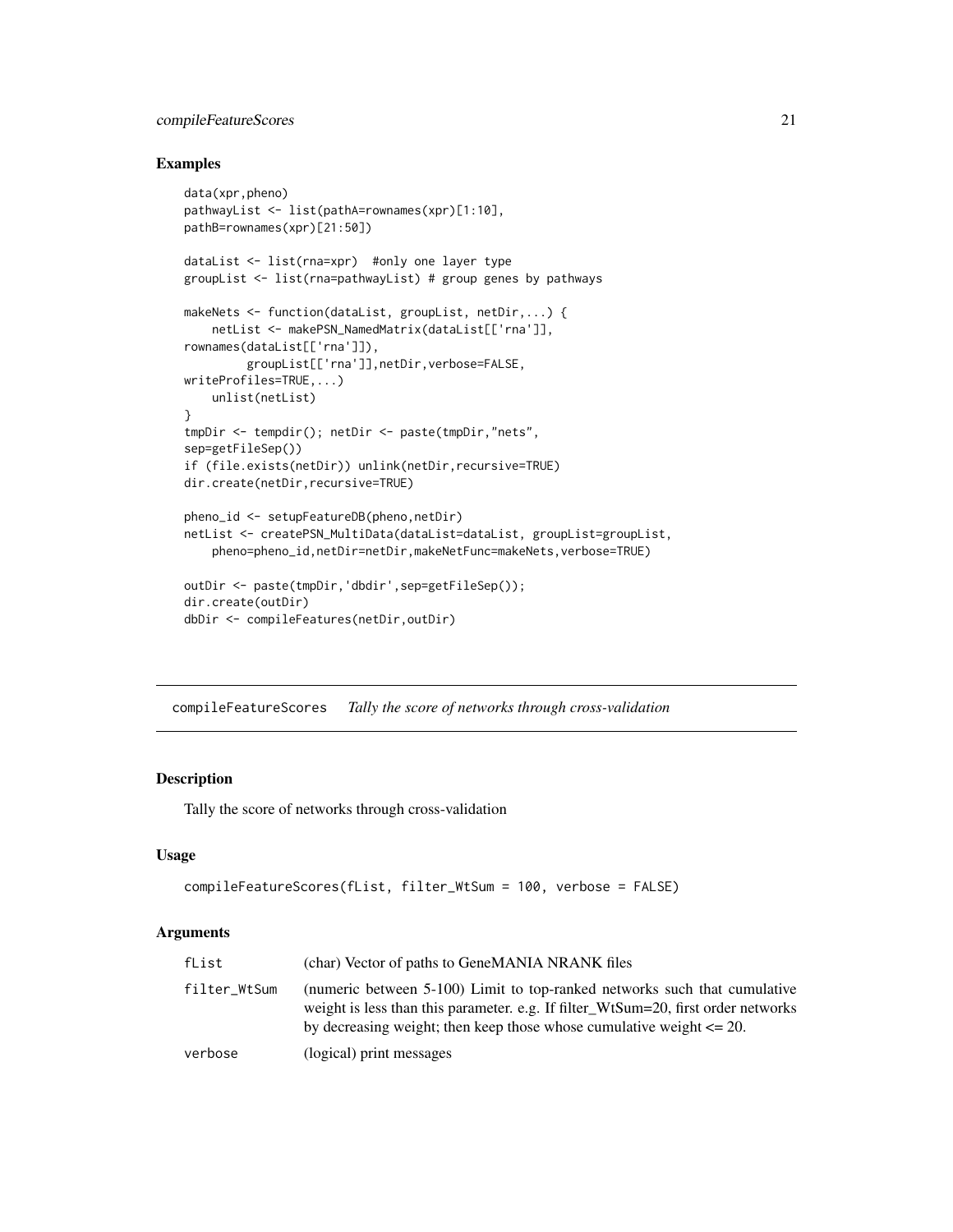#### Value

(data.frame) Feature name and score; includes features that occur at least once in fList.

#### Examples

```
netDir <- system.file("extdata","GM_NRANK",package="netDx")
netFiles <- sprintf('%s/%s', netDir,dir(netDir,pattern='NRANK$'))
pTally <- compileFeatureScores(netFiles,verbose=TRUE)
print(head(pTally))
```
confmat *Confusion matrix example*

# Description

Sample table of True/False Positives and Negatives for various feature selection cutoffs tp: true positive rate, fp: false positive rate, tn: true negative rate, fn: false negative rate

# Usage

data(confmat)

# Examples

data(confmat) head(confmat)

confusionMatrix *Make confusion matrix*

# Description

Make confusion matrix

#### Usage

```
confusionMatrix(model)
```
#### Arguments

model (list) output of buildPredictor()

#### Details

Creates a confusion matrix, a square matrix which indicates the fraction of times patients in a class are correctly classified, versus misclassified as each of the other classes. Here, the confusion matrix is computed once per train-test split and the average is displayed. For this reason, the fractions may not cleanly add up to 100

<span id="page-21-0"></span>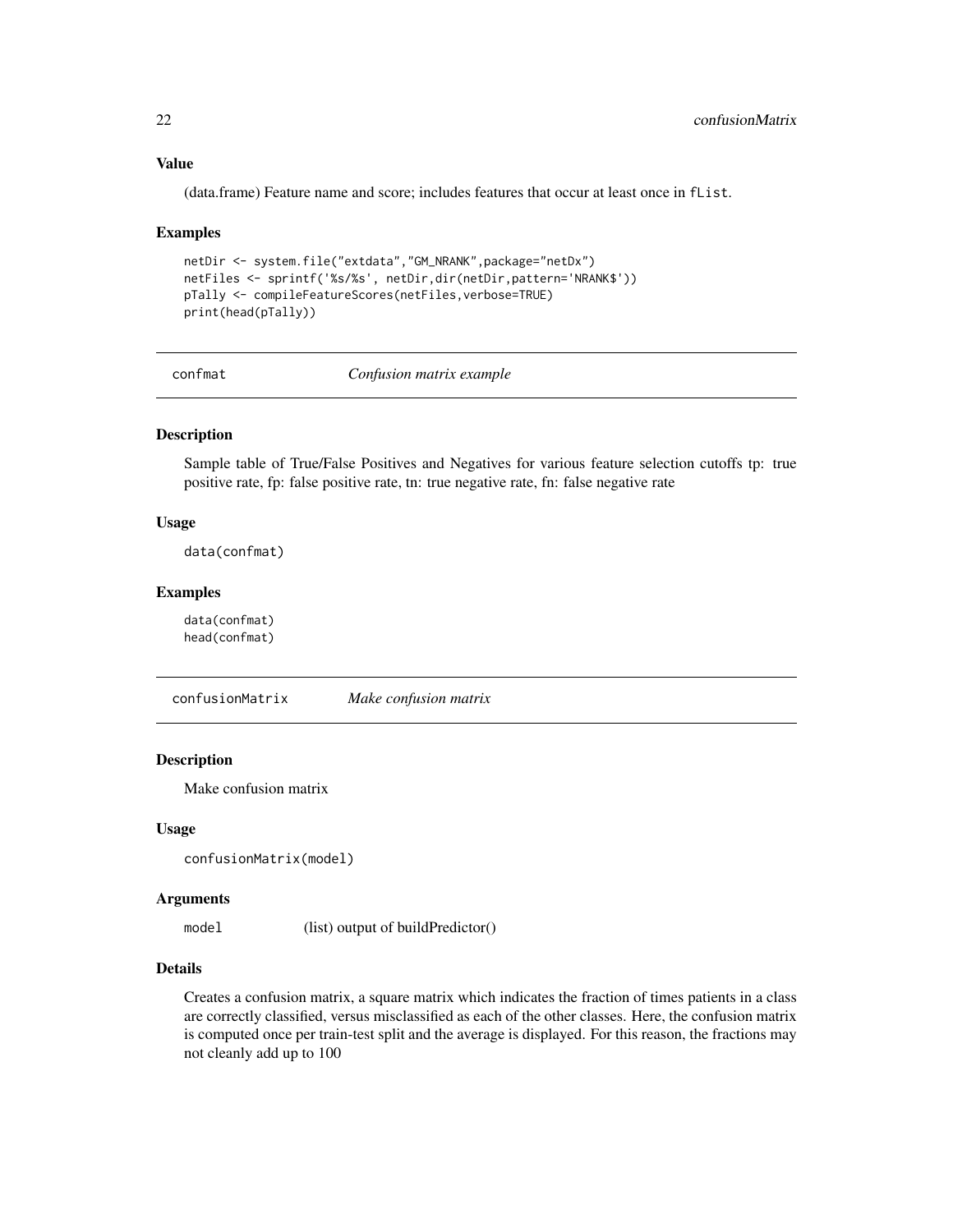# <span id="page-22-0"></span>convertProfileToNetworks 23

# Value

(list) confusion matrix for all train/test splits and final averaged matrix Side effect of plotting the averaged matrix.

# Examples

```
data(toymodel)
confusionMatrix(toymodel)
```
convertProfileToNetworks

*Convert profiles to interaction networks before integration*

# Description

Convert profiles to interaction networks before integration

# Usage

```
convertProfileToNetworks(
 netDir,
 outDir = tempdir(),simMetric = "pearson",
 numCores = 1L,
  JavaMemory = 4L,
 GM_jar = NULL,
 P2N_threshType = "off",
 P2N_maxMissing = 100,
 netSfx = "txt$",debugMode = FALSE
)
```

| netDir         | (char) directory with profile files                                                                                              |
|----------------|----------------------------------------------------------------------------------------------------------------------------------|
| outDir         | (char) path to directory where interaction networks are to be printed                                                            |
| simMetric      | (char) similarity measure to use in converting profiles to interaction networks.                                                 |
| numCores       | (integer) number of cores for parallel processing                                                                                |
| JavaMemory     | (integer) Memory for GeneMANIA (in Gb)                                                                                           |
| GM_jar         | (char) path to GeneMANIA jar file                                                                                                |
| P2N_threshType | (char) Most users shouldn't have to change this. ProfileToNetworkDriver's thresh-<br>old option. One of 'offlauto', unit testing |
| P2N_maxMissing | $(integer 5-100)$                                                                                                                |
| netSfx         | (char) pattern for finding network files in netDir.                                                                              |
| debugMode      | (logical) if TRUE runs profile generation in serial rather than parallel, allowing<br>debugging                                  |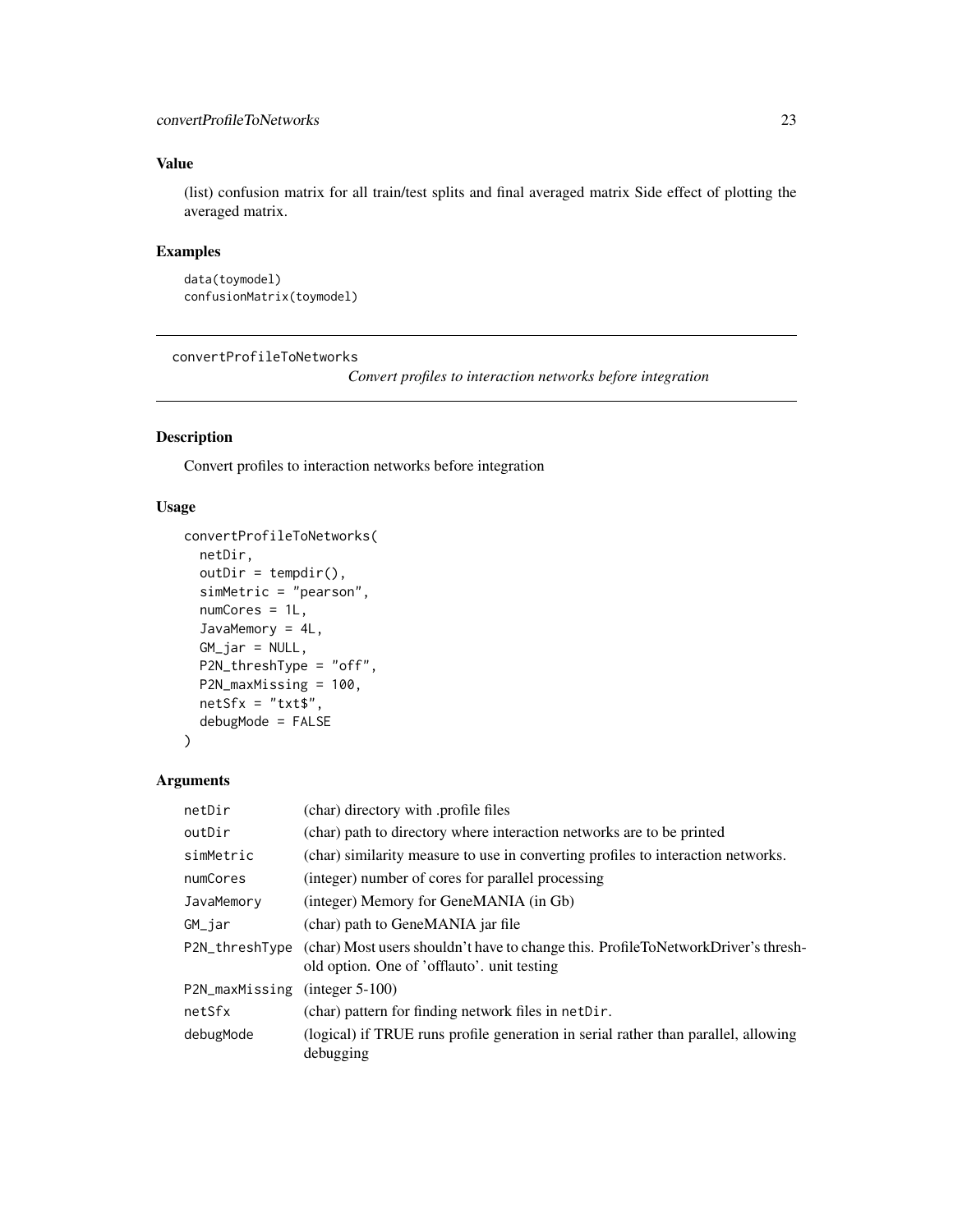# <span id="page-23-0"></span>Details

In preparation for network integration. When using GeneMANIA's built-in functionality to create PSN using ProfileToNetworkDriver, this step needs to run to process profiles to networks. These are currently used for Pearson correlation-based networks and those using mutual information.

#### Value

No value. Side effect of creating interaction networks in outDir.

| convertToMAE | Wrapper that converts an input list into a MultiAssayExperiment ob- |
|--------------|---------------------------------------------------------------------|
|              | iect                                                                |

#### Description

Wrapper that converts an input list into a MultiAssayExperiment object

#### Usage

```
convertToMAE(dataList)
```
#### Arguments

dataList (list) input key-value pairs (keys: data types, values: data in the form of matrices/dataframes); must have a key-value pair that corresponds to patient IDs/metadata labelled pheno.

#### Details

This function takes in a list of key-value pairs (keys: data types, values: matrices/dataframes) and calls the necessary functions from the MultiAssayExperiment package to incorporate the values from the input list into a MultiAssayExperiment object, transforming the values according to the keys. If duplicate sample names are found in the assay data, only the first instance is kept.

#### Value

MAE (MultiAssayExperiment) data from input list incorporated into a MultiAssayExperiment object, compatible with further analysis using the netDx algorithm.

```
data(xpr, pheno)
```

```
# Generate random proteomic data
prot <- matrix(rnorm(100*20), ncol=20)
colnames(prot) <- sample(pheno$ID, 20)
rownames(prot) <- sprintf("protein%i",1:100)
```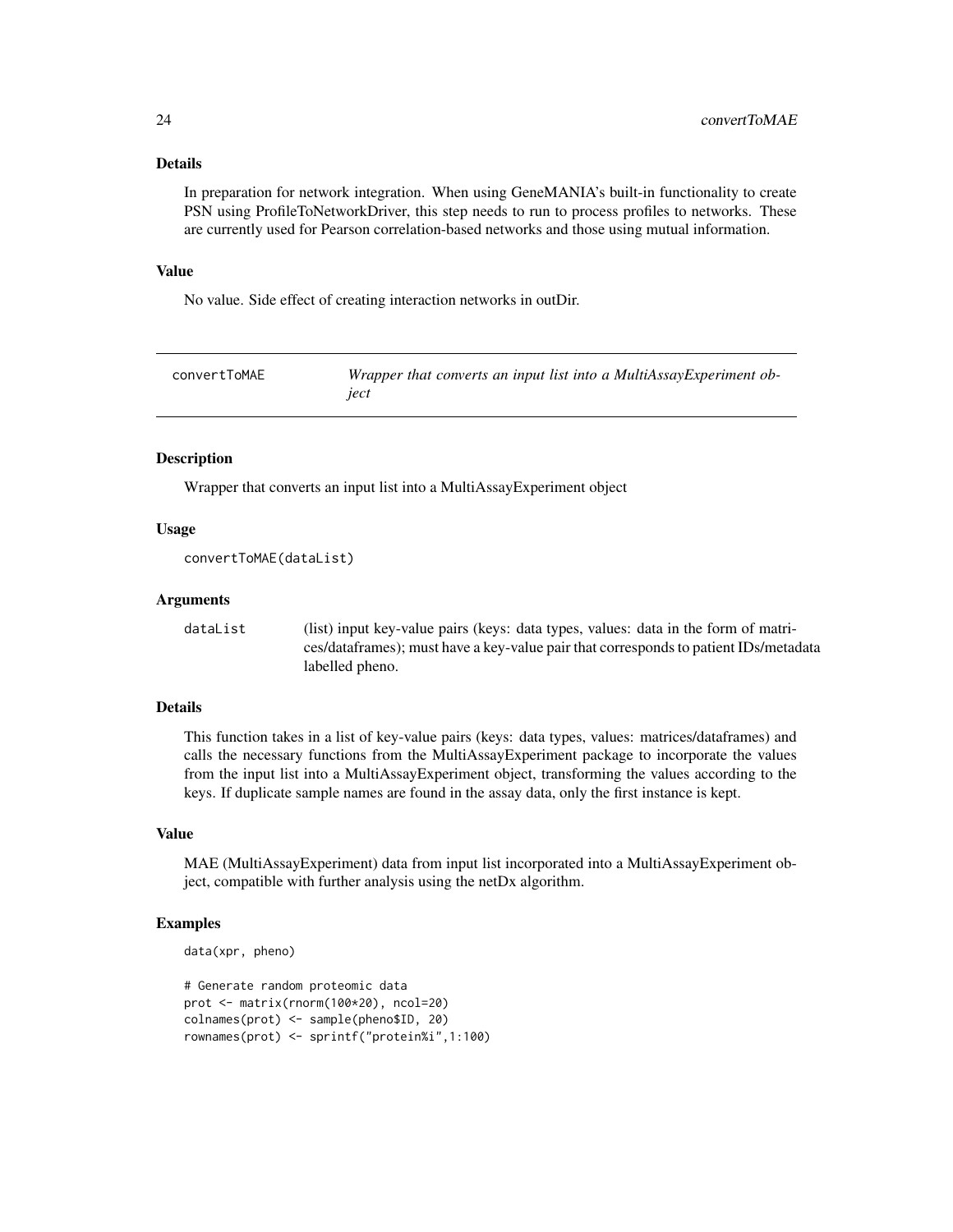# <span id="page-24-0"></span>countIntType 25

```
myList <- list(rna = xpr, proteomic = prot, pheno = pheno)
MAE <- convertToMAE(myList)
```
countIntType *Counts the number of (+,+) and (+,-) interactions in a single network*

#### Description

Counts the number of  $(+,+)$  and  $(+,-)$  interactions in a single network

#### Usage

```
countIntType(inFile, plusID, minusID)
```
# Arguments

| inFile  | (char) path to interaction networks |
|---------|-------------------------------------|
| plusID  | $(char)$ vector of $+$ nodes        |
| minusID | (char) vector of - nodes            |

# Value

(numeric of length 2) Number of  $(+,+)$  interactions, and non- $(+,+)$  interactions (i.e.  $(+,-)$ ) and  $(-,-)$ interactions)

```
d \leftarrow tempdir()# write PSN
m1 <- matrix(c("P1","P1","P2","P2","P3","P4",1,1,1),byrow=FALSE,ncol=3)
write.table(m1,file=paste(d,"net1.txt",sep=getFileSep()),
sep="\t",
col.names=FALSE,row.names=FALSE,quote=FALSE)
countIntType(paste(d,"net1.txt",sep=getFileSep()),c("P1","P2","P3"),
c("P4","P5"))
```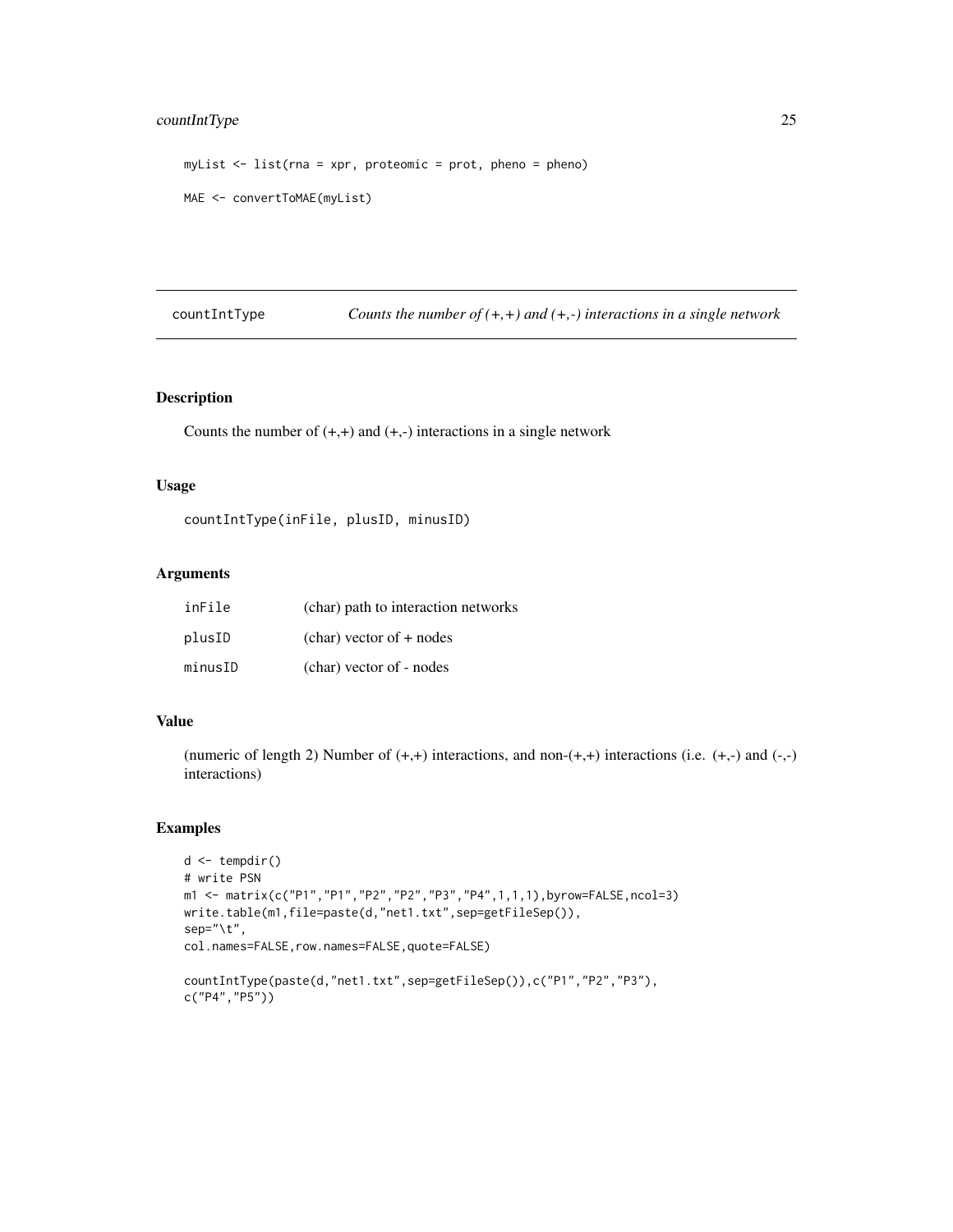<span id="page-25-0"></span>countIntType\_batch *Counts number of (+,+) and (+,-) interactions in a set of networks*

#### Description

Counts number of  $(+,+)$  and  $(+,-)$  interactions in a set of networks

#### Usage

```
countIntType_batch(
  inFiles,
 plusID,
 minusID,
  tmpDir = template(),enrType = "binary",
  numCores = 1L
)
```
#### Arguments

| inFiles  | (char) path to interaction networks to process         |
|----------|--------------------------------------------------------|
| plusID   | $(char)$ IDs of $+$ nodes                              |
| minusID  | (char) IDs of - nodes                                  |
| tmpDir   | (char) path to dir where temporary files can be stored |
| enrType  | $(char)$ see getEnr.R                                  |
| numCores | (integer) number of cores for parallel processing      |

#### Value

(matrix) two columns, one row per network If enrType="binary", number of  $(+,+)$  and other interactions Otherwise if enrType="corr" mean edge weight of (+,+) edges and of other edges

```
d <- tempdir()
# write PSN
m1 <- matrix(c("P1","P1","P2","P2","P3","P4",1,1,1),byrow=FALSE,ncol=3)
write.table(m1,file=paste(d,"net1.txt",sep=getFileSep()),sep="\t",
col.names=FALSE,row.names=FALSE,quote=FALSE)
m2 <- matrix(c("P3","P4",1),nrow=1)
write.table(m2,file=paste(d,"net2.txt",sep=getFileSep()),sep="\t",
col.names=FALSE,row.names=FALSE,quote=FALSE)
countIntType_batch(paste(d,c("net1.txt","net2.txt"),sep=getFileSep()),
c("P1","P2","P3"),c("P4","P5"))
```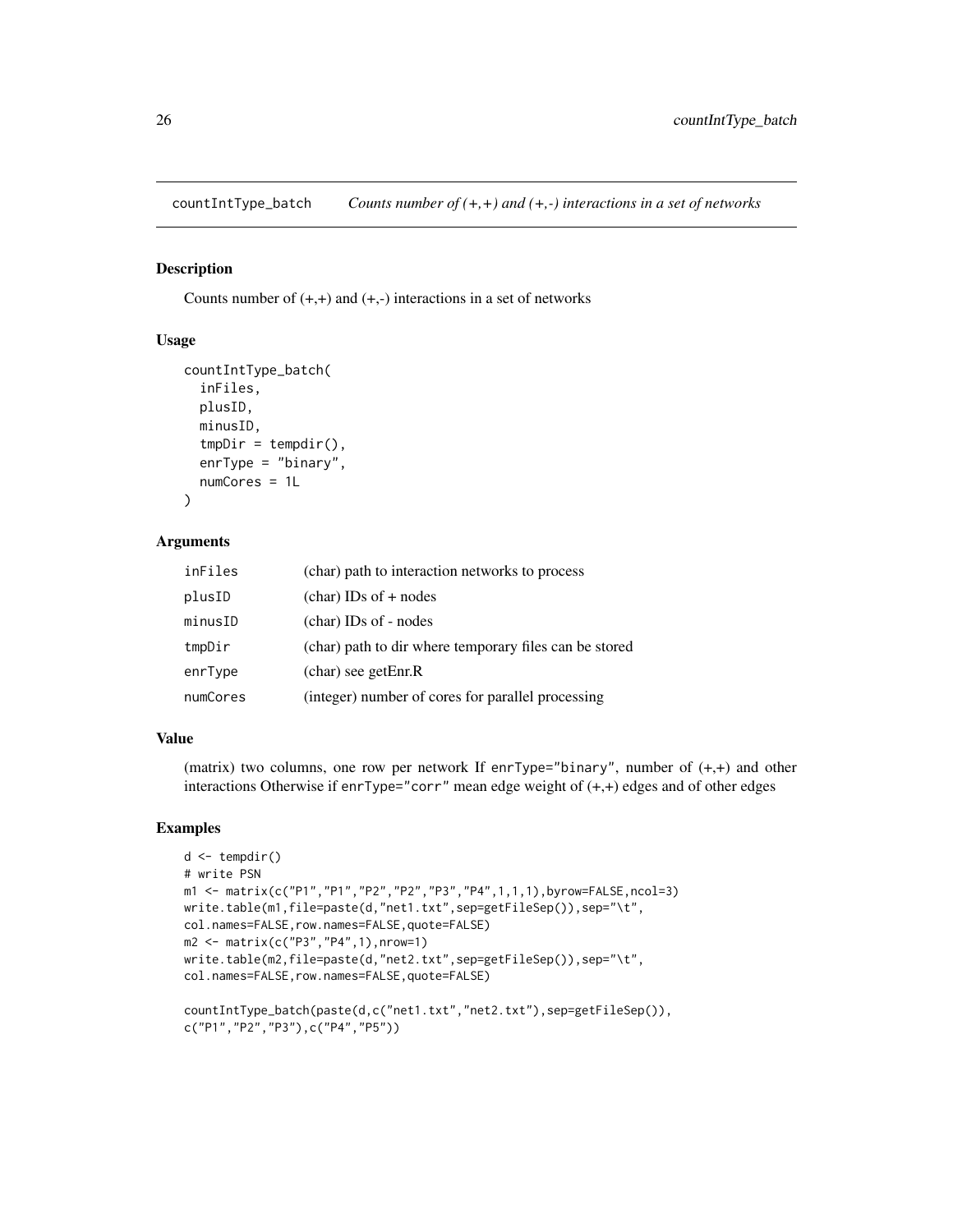<span id="page-26-0"></span>countPatientsInNet *Count number of patients in a network*

#### Description

Count number of patients in a network

# Usage

countPatientsInNet(netDir, fList, ids)

#### Arguments

| netDir | (char) dir with network set                          |
|--------|------------------------------------------------------|
| fList  | (char) filenames of interaction networks to count in |
| ids    | (char) patient IDs to look for                       |

#### Details

This functionality is needed to count patient overlap when input data is in a form that results in highly missing data, rather than when the same measures are available for almost all patients. An example application is when patient networks are based on unique genomic events in each patients (e.g. CNVs or indels), rather than 'full-matrix' data (e.g. questionnaires or gene expression matrices). The former scenario requires an update in the list of eligible networks each time some type of patient subsetting is applied (e.g. label enrichment, or train/test split). A matrix with patient/network membership serves as a lookup table to prune networks as feature selection proceeds

## Value

(matrix) Size P by N, where P is num patients and N is number of networks networks;  $a[i,j] = 1$  if patient i in network j, else 0

```
d <- tempdir()
pids <- paste("P",1:5,sep="")
m1 <- matrix(c("P1","P1","P2","P2","P3","P4",1,1,1),
byrow=FALSE,ncol=3)
write.table(m1,
file=paste(d,"net1.txt",sep=getFileSep()),sep="\t",
col.names=FALSE,row.names=FALSE,quote=FALSE)
m2 <- matrix(c("P3","P4",1),nrow=1)
write.table(m2,
file=paste(d,"net2.txt",sep=getFileSep()),sep="\t",
col.names=FALSE,row.names=FALSE,quote=FALSE)
x <- countPatientsInNet(d,c("net1.txt","net2.txt"), pids)
```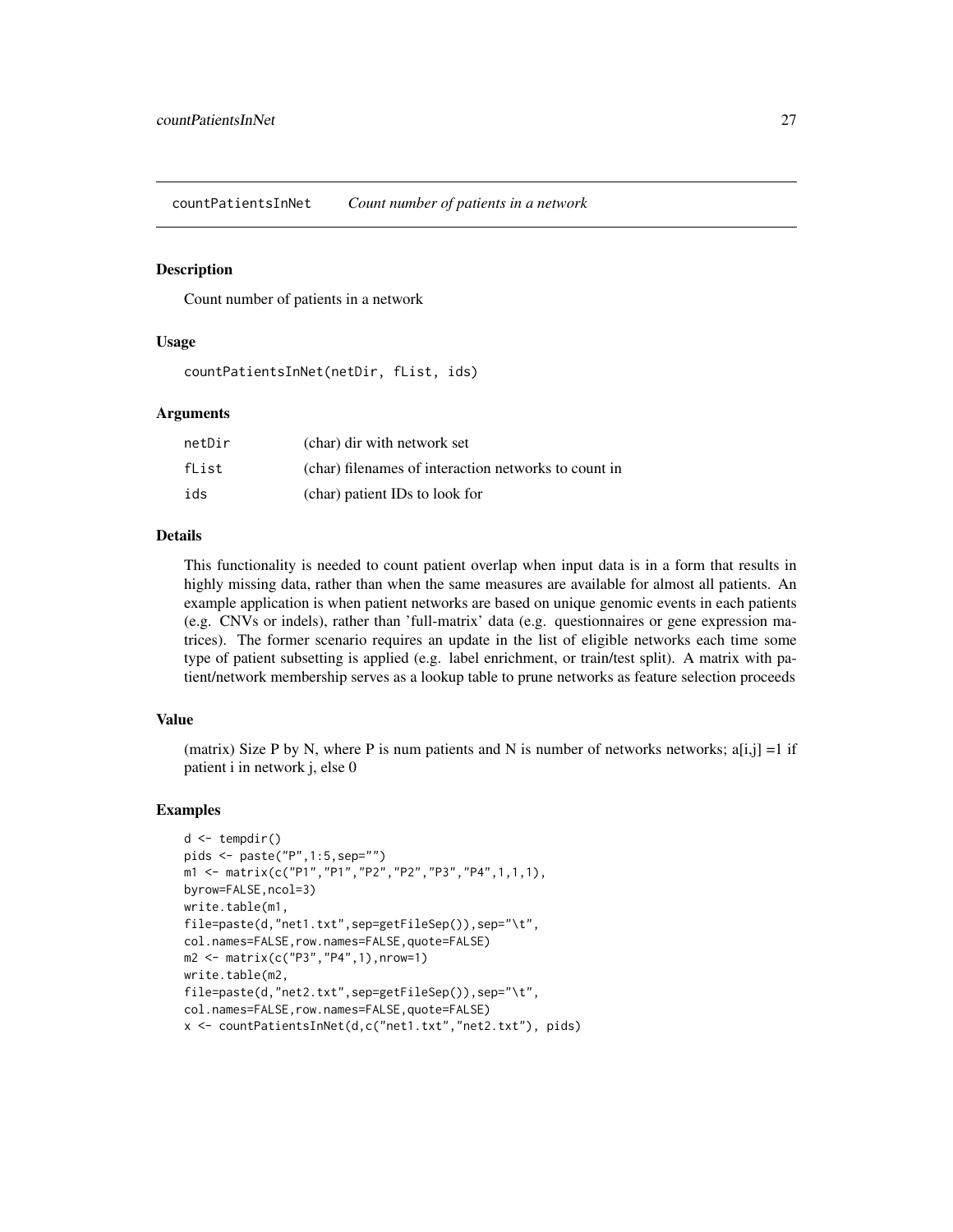<span id="page-27-0"></span>createNetFuncFromSimList

*Create PSN from provided similarities*

# Description

Create PSN from provided similarities

# Usage

```
createNetFuncFromSimList(
  dataList,
  groupList,
  netDir,
  sims,
  verbose = TRUE,
  ...
)
```
# Arguments

| dataList  | $(list)$ patient data, output of dataList $2List()$                                                                                                                                                                            |
|-----------|--------------------------------------------------------------------------------------------------------------------------------------------------------------------------------------------------------------------------------|
| groupList | (list) measure groupings. Keys match assays (data List) and are usually different<br>data sources. Values for each are a list of networks with user-provided group-<br>ings. See group List in build Predictor () for details. |
| netDir    | (char) path to directory where networks are to be created                                                                                                                                                                      |
| sims      | (list) keys must be identical to those of groupList. Values are either of type<br>character, used for built-in similarity functions, or are functions, when a custom<br>function is provided.                                  |
| verbose   | (logical) print messages                                                                                                                                                                                                       |
| $\ddotsc$ | values to be passed to PSN creation functions such as makePSN_NamedMatrix().                                                                                                                                                   |

# Details

Called by CreatePSN\_MultiData(), this is the function that converts user-provided simlarity metrics to internal netDx function calls to generate nets.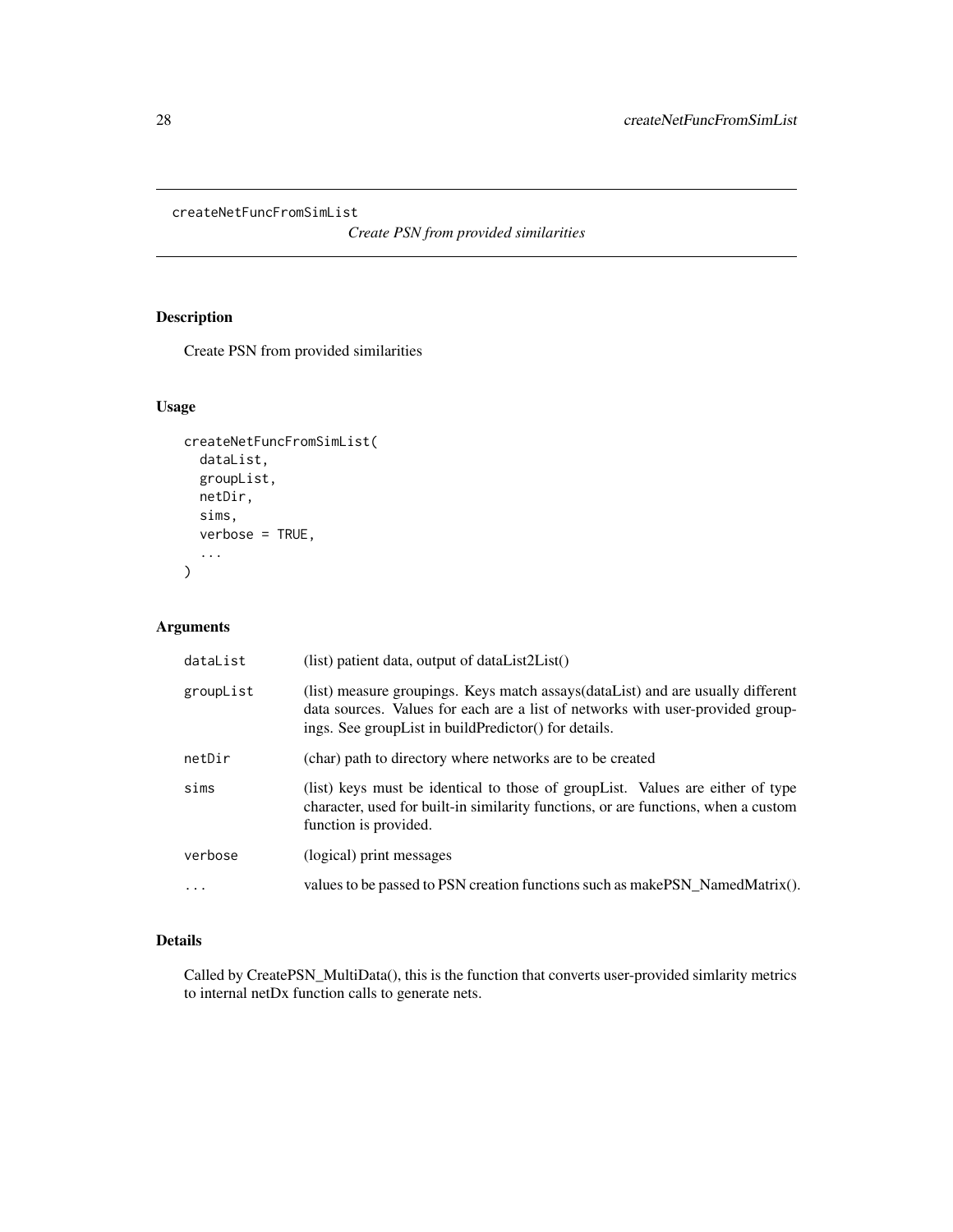<span id="page-28-0"></span>createPSN\_MultiData *Wrapper to create custom input features (patient similarity networks)*

# Description

Wrapper to create custom input features (patient similarity networks)

# Usage

```
createPSN_MultiData(
 dataList,
  groupList,
 pheno,
 netDir = tempdir(),filterSet = NULL,
 verbose = TRUE,
 makeNetFunc = NULL,
 sims = NULL,...
\mathcal{L}
```

| dataList    | (list) key is datatype (e.g. clinical, rna, etc.,), value is table or RangedData) Note<br>that unit names should be rownames of the data structure. e.g If dataList\$rna<br>contains genes, rownames $(dataList)$ = gene names                                                                       |
|-------------|------------------------------------------------------------------------------------------------------------------------------------------------------------------------------------------------------------------------------------------------------------------------------------------------------|
| groupList   | (list) key is datatype; value is a list of unit groupings for that datatype. e.g. If<br>rna data will be grouped by pathways, then groupList\$rna would have pathway<br>names as keys, and member genes as units. Each entry will be converted into a<br>PSN.                                        |
| pheno       | (data.frame) mapping of user-provided patient identifiers (ID) with internally-<br>generated identifiers.                                                                                                                                                                                            |
| netDir      | (char) path to directory where networks will be stored                                                                                                                                                                                                                                               |
| filterSet   | (char) vector of networks to include                                                                                                                                                                                                                                                                 |
| verbose     | (logical) print messages                                                                                                                                                                                                                                                                             |
| makeNetFunc | (function) custom user-function to create PSN. Must take dataList, groupList, netDir<br>as parameters. Must check if a given groupList is empty (no networks to create)<br>before the makePSN call for it. This is to avoid trying to make nets for datatypes<br>that did not pass feature selection |
| sims        | (list) Similarity metric settings for patient data. Keys must be identical to those<br>of groupList. Values are either of type character, used for built-in similarity<br>functions, or are functions, when a custom function is provided.                                                           |
| $\cdots$    | other parameters to makePSN_NamedMatrix() or makePSN_RangedSets()                                                                                                                                                                                                                                    |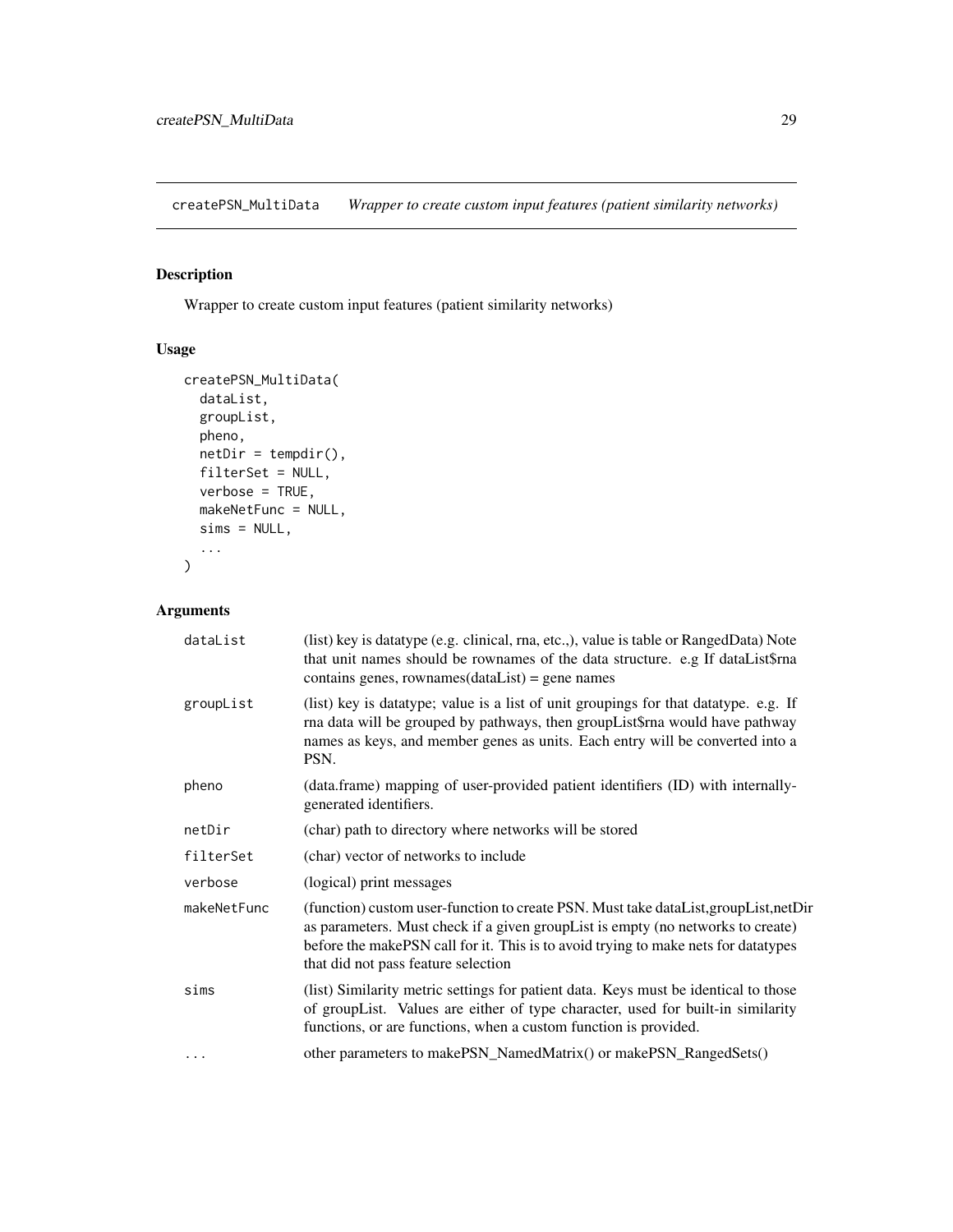#### Value

(char) vector of network names. Side effect of creating the nets

```
library(curatedTCGAData)
library(MultiAssayExperiment)
curatedTCGAData(diseaseCode='BRCA', assays='*',dry.run=TRUE,version="1.1.38")
# fetch mrna, mutation data
brca <- curatedTCGAData('BRCA',c('mRNAArray'),FALSE,version="1.1.38")
# get subtype info
pID <- colData(brca)$patientID
pam50 <- colData(brca)$PAM50.mRNA
staget <- colData(brca)$pathology_T_stage
st2 <- rep(NA,length(staget))
st2[which(staget %in% c('t1','t1a','t1b','t1c'))] <- 1
st2[which(staget %in% c('t2','t2a','t2b'))] <- 2
st2[which(staget %in% c('t3','t3a'))] <- 3
st2[which(staget %in% c('t4','t4b','t4d'))] <- 4
pam50[which(!pam50 %in% 'Luminal A')] <- 'notLumA'
pam50[which(pam50 %in% 'Luminal A')] <- 'LumA'
colData(brca)$ID <- pID
colData(brca)$STAGE <- st2
colData(brca)$STATUS <- pam50
# keep only tumour samples
idx <- union(which(pam50 == 'Normal-like'), which(is.na(st2)))
cat(sprintf('excluding %i samples\n', length(idx)))
tokeep <- setdiff(pID, pID[idx])
brca <- brca[,tokeep,]
pathList <- readPathways(fetchPathwayDefinitions("October",2020))
brca <- brca[,,1] # keep only clinical and mRNA data
# remove duplicate arrays
smp <- sampleMap(brca)
samps <- smp[which(smp$assay=='BRCA_mRNAArray-20160128'),]
notdup <- samps[which(!duplicated(samps$primary)),'colname']
brca[[1]] <- brca[[1]][,notdup]
groupList <- list()
groupList[['BRCA_mRNAArray-20160128']] <- pathList[seq_len(3)]
makeNets <- function(dataList, groupList, netDir,...) {
   netList \leq c()# make RNA nets: group by pathway
    if (!is.null(groupList[['BRCA_mRNAArray-20160128']])) {
    netList <- makePSN_NamedMatrix(dataList[['BRCA_mRNAArray-20160128']],
```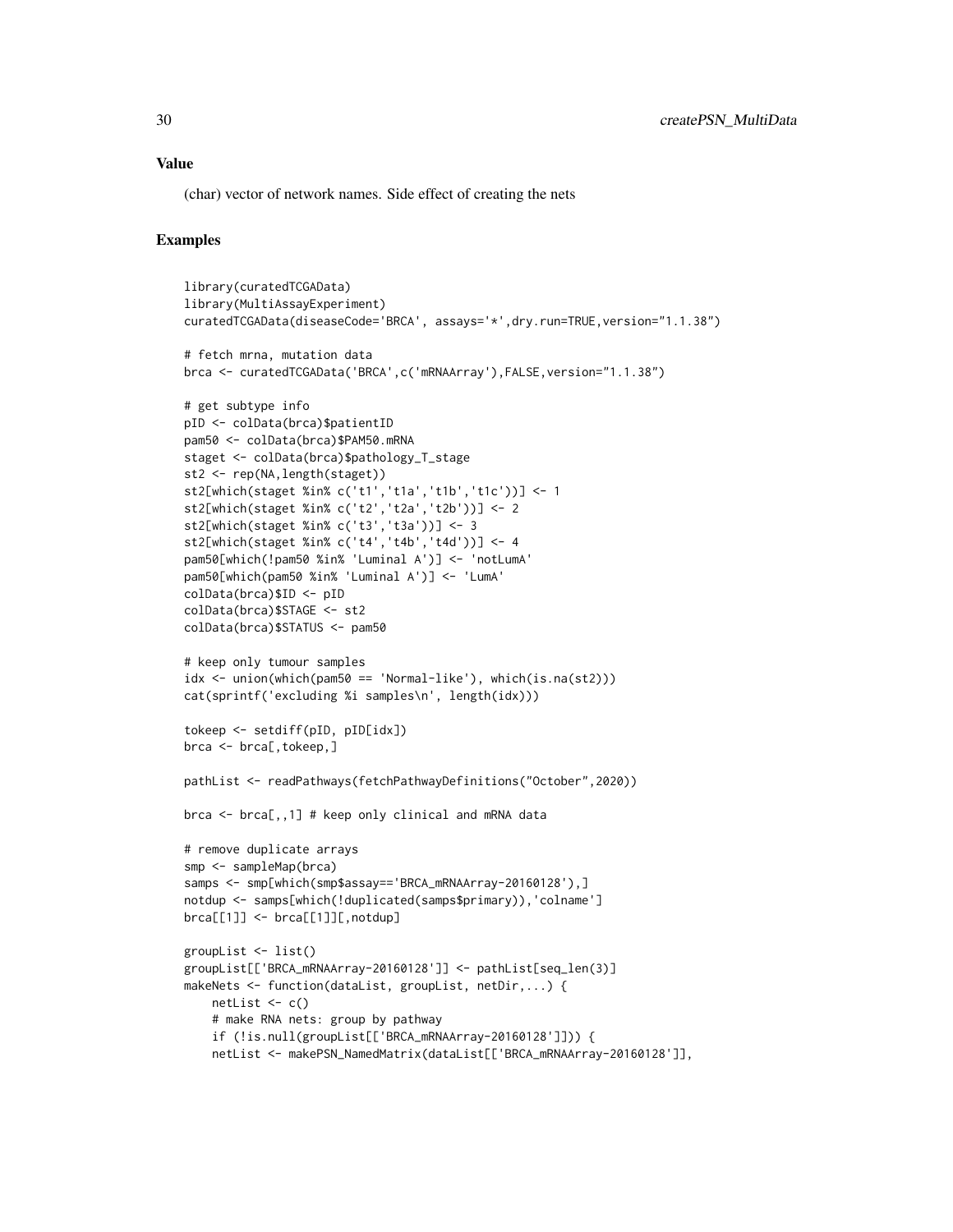```
rownames(dataList[['BRCA_mRNAArray-20160128']]),
                groupList[['BRCA_mRNAArray-20160128']],
                netDir,verbose=FALSE,
                writeProfiles=TRUE,...)
   netList <- unlist(netList)
   cat(sprintf('Made %i RNA pathway nets\n', length(netList)))
    }
    cat(sprintf('Total of %i nets\n', length(netList)))
    return(netList)
}
exprs <- experiments(brca)
datList2 <- list()
for (k in seq_len(length(exprs))) {
tmp <- exprs[[k]]
df <- sampleMap(brca)[which(sampleMap(brca)$assay==names(exprs)[k]),]
colnames(tmp) <- df$primary[match(df$colname,colnames(tmp))]
tmp <- as.matrix(assays(tmp)[[1]]) # convert to matrix
datList2[[names(exprs)[k]]]<- tmp
}
pheno <- colData(brca)[,c('ID','STATUS')]
netDir <- tempdir()
pheno_id <- setupFeatureDB(colData(brca),netDir)
createPSN_MultiData(dataList=datList2,groupList=groupList,
pheno=pheno_id,
netDir=netDir,makeNetFunc=makeNets,numCores=1)
```
dataList2List *Convert MultiAssayExperiment object to list and data.frame*

#### Description

Convert MultiAssayExperiment object to list and data.frame

# Usage

```
dataList2List(dat, groupList)
```
#### Arguments

| dat       | (MultiAssayExperiment) Patient data and metadata                                                       |  |
|-----------|--------------------------------------------------------------------------------------------------------|--|
| groupList | (list) variable groupings used for feature construction. See group List arg in<br>$buildPredictor()$ . |  |

#### Details

Used by internal routines in netDx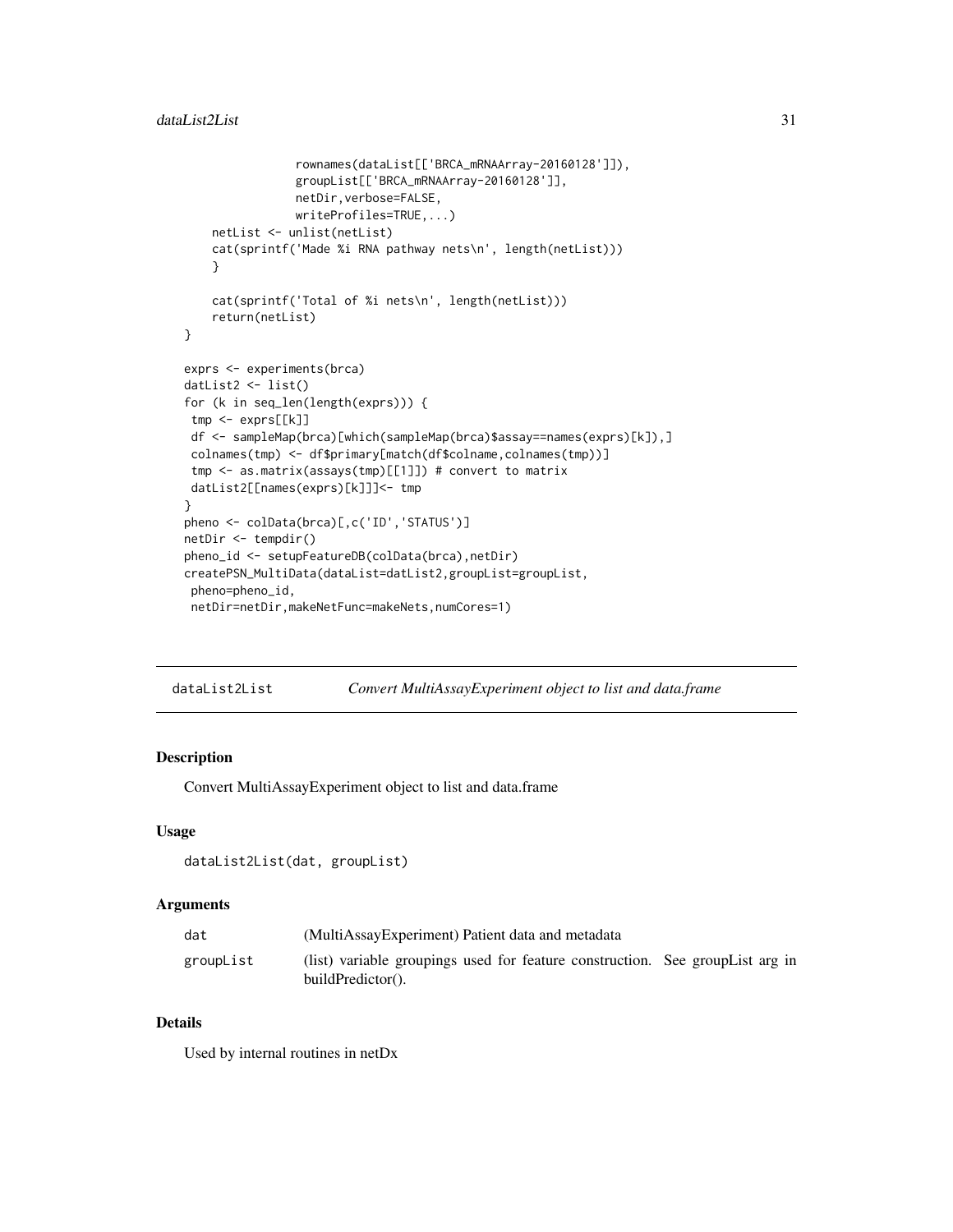#### <span id="page-31-0"></span>Value

(list) Keys are: 1) assays: list of matrices, each corresponding to data from a particular layer 2) pheno: (data.frame) sample metadata

#### Examples

```
data(xpr,pheno)
require(MultiAssayExperiment)
objlist <- list("RNA"=SummarizedExperiment(xpr))
mae <- MultiAssayExperiment(objlist,pheno)
groupList <- list(RNA=rownames(xpr))
dl <- dataList2List(mae,groupList)
summary(dl)
```

| enrichLabelNets | Score networks based on their edge bias towards $(+,+)$ interactions |
|-----------------|----------------------------------------------------------------------|
|-----------------|----------------------------------------------------------------------|

# Description

Score networks based on their edge bias towards  $(+,+)$  interactions

#### Usage

```
enrichLabelNets(
  netDir,
 pheno_DF,
 outDir,
  numReps = 50L,
 minEnr = -1,
 outPref = "enrichLabelNets",
  verbose = TRUE,
  setSeq = 42L,
  enrType = "binary",
  numCores = 1L,
  predClass,
  tmpDir = template(),netGrep = "_cont.txt$",
  getShufResults = FALSE,
  ...
```

```
)
```

| netDir   | (char) path to dir containing all networks            |
|----------|-------------------------------------------------------|
| pheno_DF | (data.frame) for details see getEnr()                 |
| outDir   | (char) path to dir where output/log files are written |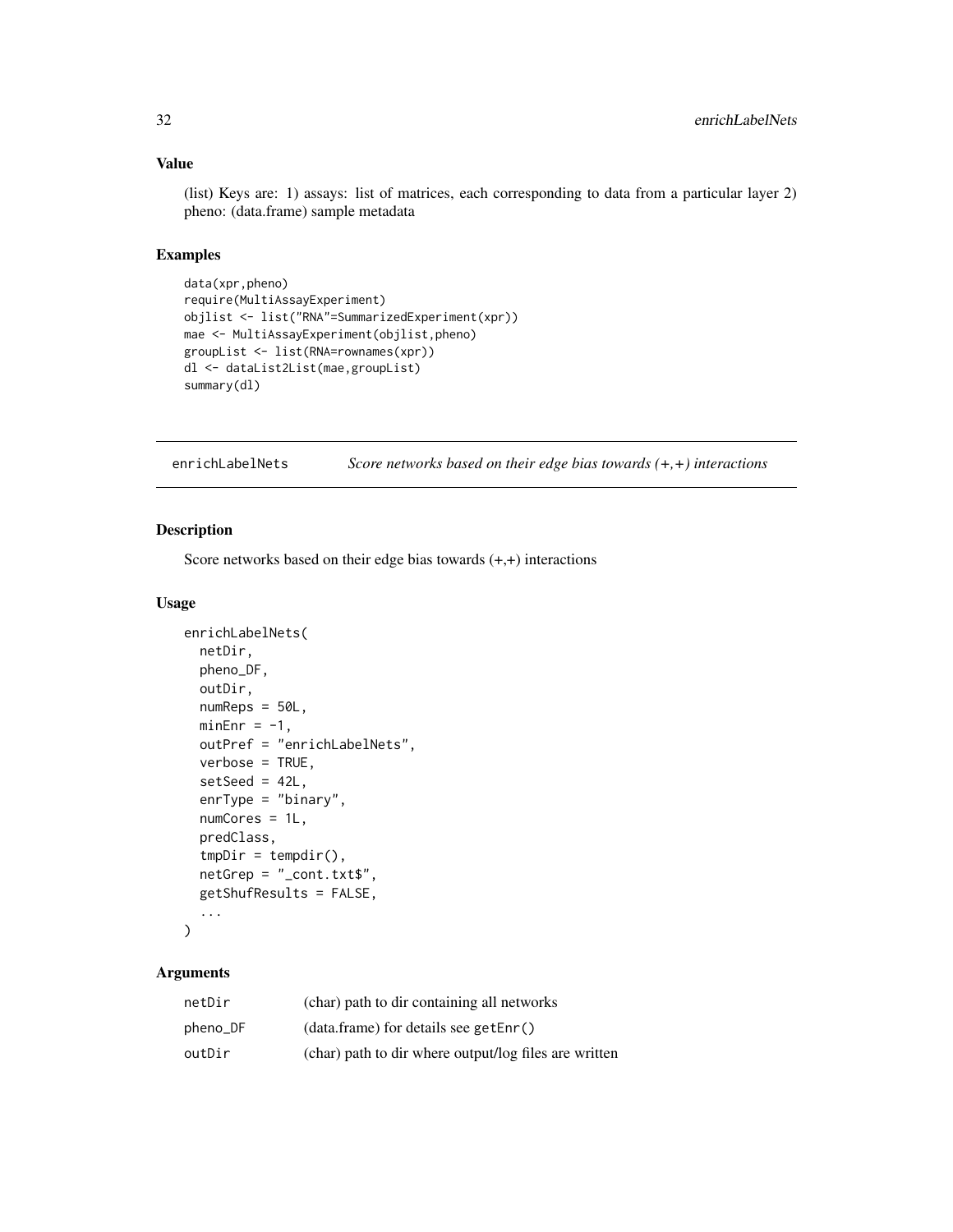enrichLabelNets 33

| numReps        | (integer) Max num reps for shuffling class status. Adaptive permutation is used<br>so in practice, few networks would be evaluated to this extent            |
|----------------|--------------------------------------------------------------------------------------------------------------------------------------------------------------|
| minEnr         | (numeric from -1 to 1) Only include networks with ENR value greater than this<br>threshold.                                                                  |
| outPref        | (char) prefix for log file (not counting the dir name)                                                                                                       |
| verbose        | (logical) print messages                                                                                                                                     |
| setSeed        | (integer) if not NULL, integer is set as seed to ensure reproducibility in random<br>number generation                                                       |
| enrType        | $(char)$ see getEnr $()$                                                                                                                                     |
| numCores       | (integer) num cores for parallel ENR computation of all networks                                                                                             |
| predClass      | $(char)$ see getEnr $()$                                                                                                                                     |
| tmpDir         | (char) path to dir where temporary work can be stored                                                                                                        |
| netGrep        | (char) pattern to grep for network files in netDir                                                                                                           |
| getShufResults | (logical) if TRUE, returns the ENR for each permutation, for all networks.<br>Warning: this is likely to be huge. Use this flag for debugging purposes only. |
| $\cdots$       | parameters for countIntType_batch().                                                                                                                         |

#### Details

Determines which networks are statistically enriched for interactions between the class of interest. The resulting ENR score and corresponding p-value serve as a filter to exclude random-like interaction networks before using feature selection. This filter is known to be important when patient networks are sparse and binary; e.g. networks based on shared overlap of CNV locations. If the filter is not applied, GeneMANIA WILL promote networks with slight bias towards (+,+) edges , even if these are small and random-like.

The measure of  $(+,+)$ -enrichment is defined as: ENR(network N) = ((num  $(+,+)$  edges) - (num other edges))/(num edges). A p-value for per-network ENR is obtained non-parametrically by measuring a null distribution for ENR following multiple permutations of case-control labels.

#### Value

(data.frame) networks stats from clique-filtering, one record per network

```
data(npheno)
netDir <- system.file("extdata","example_nets",package="netDx")
x <- enrichLabelNets(netDir,npheno,".",predClass="case",netGrep="txt$",
numReps=5)
print(x)
```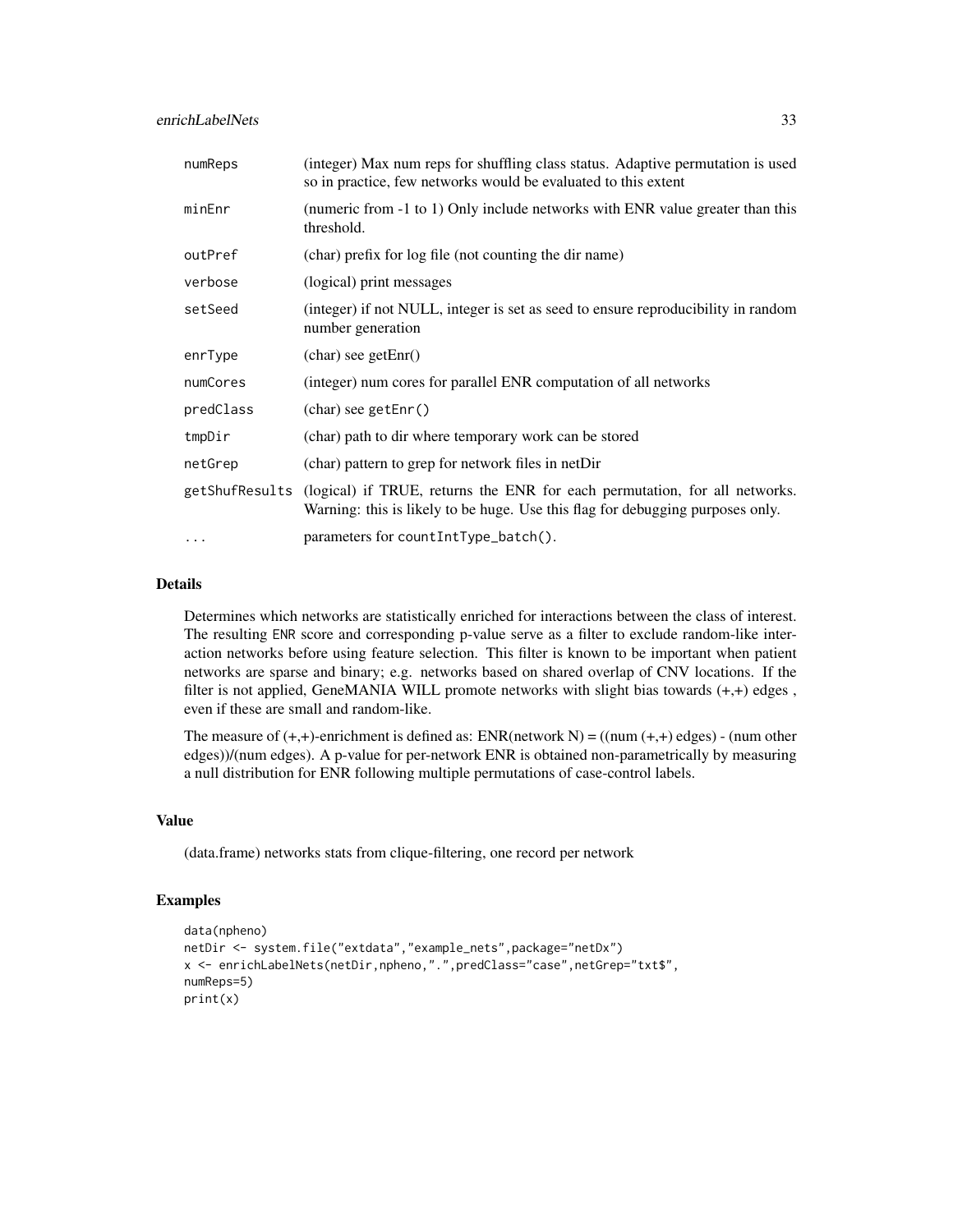<span id="page-33-0"></span>

List with one entry per patient label ("SURVIVEYES" and "SURVIVENO"). Each entry contains scores obtained through feature-selection acros 100 train/test splits. Scores range from 0 to 10. Scores in data.frame format, with rows corresponding to features and columns to a particular train/test split.

#### Usage

data(featScores)

# Examples

data(featScores) head(featScores)

fetchPathwayDefinitions

*fetch pathway definitions from downloads.baderlab.org*

#### Description

fetch pathway definitions from downloads.baderlab.org

# Usage

```
fetchPathwayDefinitions(month = NULL, year = NULL, day = 1, verbose = FALSE)
```
# Arguments

| month   | (numeric or char) month of pathway definition file. Can be numeric or text (e.g.<br>"January","April"). If NULL, fails. |
|---------|-------------------------------------------------------------------------------------------------------------------------|
| year    | (numeric) year of pathway definition file. Must be in yyyy format (e.g. 2020).<br>If NULL, fails.                       |
| day     | (integer)                                                                                                               |
| verbose | (logical) print messages                                                                                                |

# Details

Fetches genesets compiled from multiple curated pathway databases. Downloaded from: https://download.baderlab.org/EM\_ The file contains pathways from HumanCyc, NetPath, Reactome, NCI Curated Pathways and mSigDB. For details see Merico D, Isserlin R, Stueker O, Emili A and GD Bader. (2010). PLoS One. 5(11):e13984.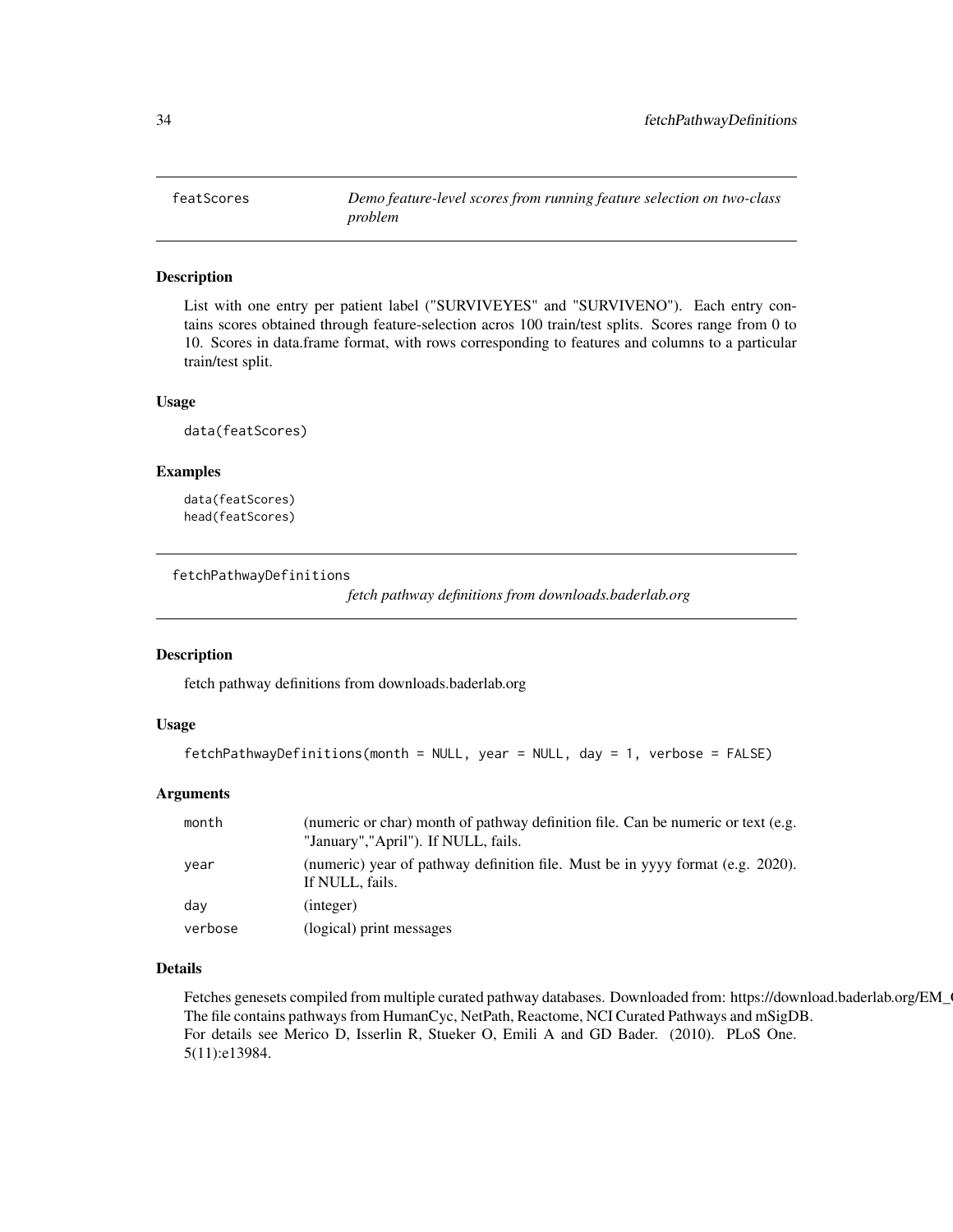#### <span id="page-34-0"></span>genes 35

# Value

(char) Path to local cached copy of GMT file or initial download is required

#### Examples

```
fetchPathwayDefinitions("October",2021)
fetchPathwayDefinitions("October",2021)
fetchPathwayDefinitions(month=10,year=2021)
```
genes *Table of gene definitions (small subsample of human genes)*

#### Description

data.frame object with columns of (gene) RefSeq ID (name), chromosome (chrom), strand, transcription start site (txStart), transcription end site (txEnd), and gene symbol (name2)

#### Usage

data(genes)

# Examples

data(genes) head(genes)

getCorrType *Counts the relative correlation of (+,+) and (+,-)(-,-) interactions*

# Description

Counts the relative correlation of  $(+,+)$  and  $(+,-)(-,-)$  interactions

# Usage

```
getCorrType(inFile, plusID, minusID)
```
#### Arguments

| inFile  | (character): path to interaction networks |
|---------|-------------------------------------------|
| plusID  | $(character) vector of + nodes$           |
| minusID | (character) vector of - nodes             |

# Value

(numeric) mean edge weight for  $(+,+)$  and other edges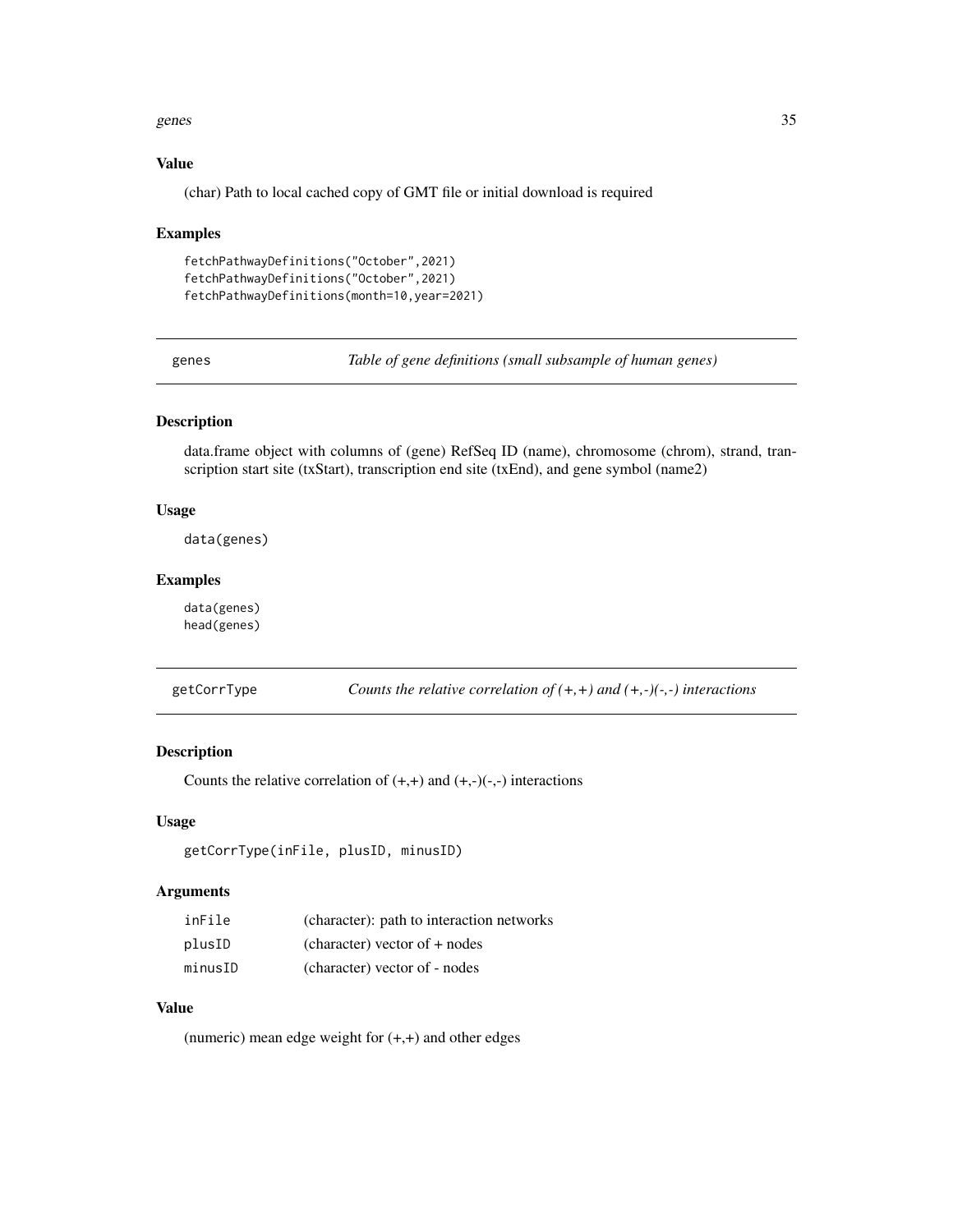<span id="page-35-0"></span>

write enrichment map for consensus nets

# Usage

```
getEMapInput(
  featScores,
 namedSets,
 netInfo,
 pctPass = 0.7,
 minScore = 1,
 maxScore = 10,
  trimFromName = c(".profile", "_cont"),
  verbose = FALSE
)
```
# Arguments

| featScores   | (data.frame) network scores across rounds of cross validation. Rows are net-<br>works and columns are network name followed by scores for cross-validation<br>rounds. Output of getFeatureScores()  |
|--------------|-----------------------------------------------------------------------------------------------------------------------------------------------------------------------------------------------------|
| namedSets    | (list) list of nets and units (e.g.e pathway names and genes). Should only contain<br>units profiled in this dataset                                                                                |
| netInfo      | (data.frame) Table of network name (netName) and type (netType). Type is used<br>to assign shapes to nodes: clinical clinical rna GUANOSINE_NUCLEOTIDES_I_DE_NOVO_I_BIO<br>rna RETINOL BIOSYNTHESIS |
| pctPass      | (numeric between 0 and 1) fraction of splits for which the highest score for the<br>network is required, for that to be the network's maxScore                                                      |
| minScore     | (integer) features with score below this cutoff are excluded from downstream<br>analyses                                                                                                            |
| maxScore     | (integer) maximum possible score in one round of cross-validation. e.g. for<br>10-fold cross-validation, maxScore=10.                                                                               |
| trimFromName | (char) strings to trim from name with sub()                                                                                                                                                         |
| verbose      | (logical) print messages                                                                                                                                                                            |
|              |                                                                                                                                                                                                     |

#### Value

(list) Length two. 1) nodeAttrs: data.frame of node attributes 2) featureSets: key-value pairs of selected feature sets (e.g. if pathway features are used, keys are pathway names, and values are member genes).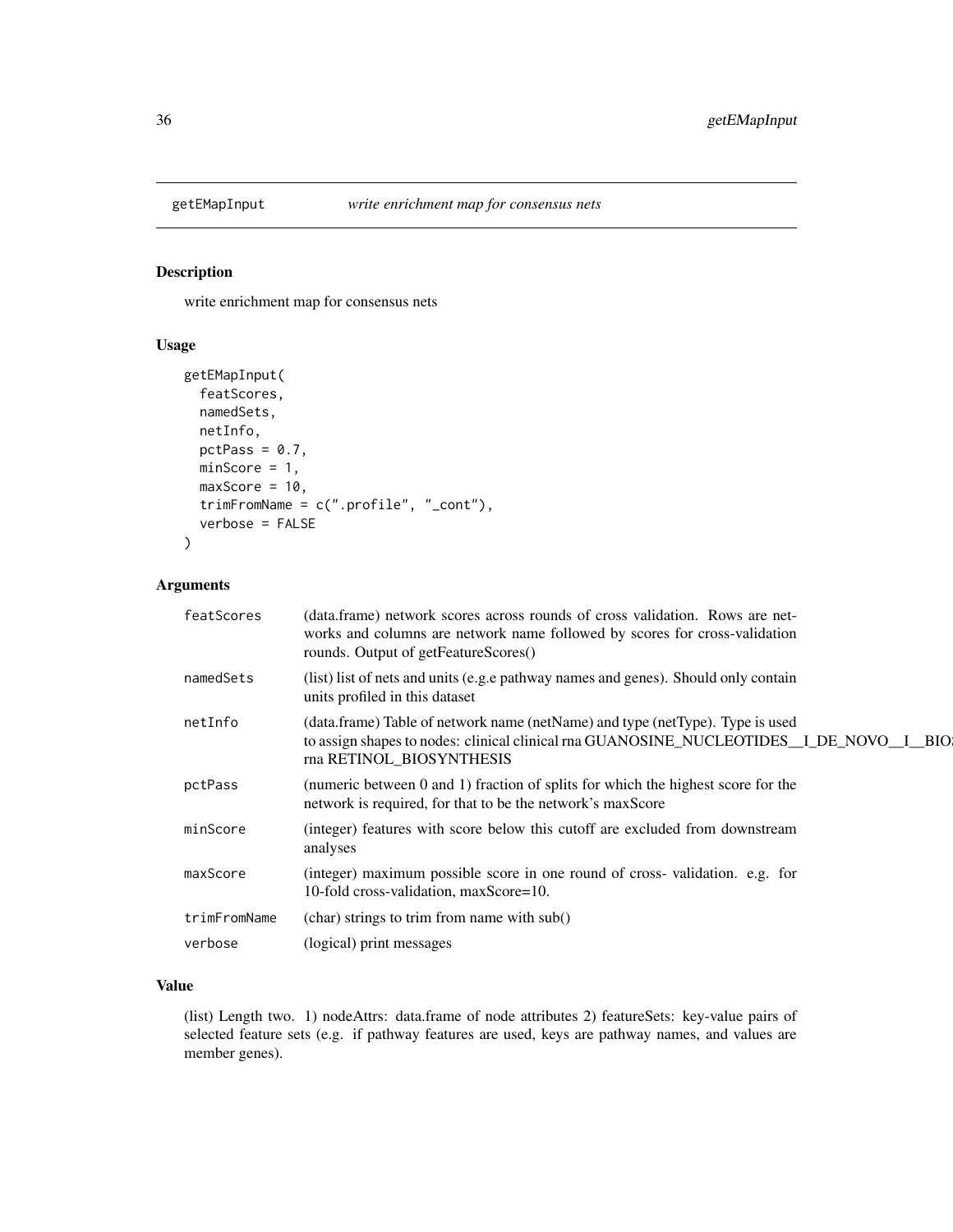# getEMapInput\_many 37

#### Examples

```
inDir <- system.file("extdata","example_output",package="netDx")
outDir <- paste(tempdir(),'plots',sep='/')
if (!file.exists(outDir)) dir.create(outDir)
featScores <- getFeatureScores(inDir,predClasses=c('LumA','notLumA'))
gp <- names(featScores)[1]
pathwayList <- readPathways(fetchPathwayDefinitions("October",2020))
pathwayList <- pathwayList[seq_len(5)]
netInfoFile <- system.file("extdata","example_output/inputNets.txt",package="netDx")
netInfo <- read.delim(netInfoFile,sep='\t',h=FALSE,as.is=TRUE)
emap_input <- getEMapInput(featScores[[gp]],pathwayList,netInfo)
summary(emap_input)
```

| getEMapInput_many |        |  | Wrapper to generate multiple EnrichmentMaps (perhaps one per |  |  |
|-------------------|--------|--|--------------------------------------------------------------|--|--|
|                   | class) |  |                                                              |  |  |

# Description

Wrapper to generate multiple EnrichmentMaps (perhaps one per class)

## Usage

```
getEMapInput_many(featScores, namedSets_valid, netTypes, outDir, ...)
```
#### Arguments

| featScores      | (list) keys are classes, and values are data.frames of network scores across cross-<br>validation (output of getFeatScores()).                                                                                                                                                                 |
|-----------------|------------------------------------------------------------------------------------------------------------------------------------------------------------------------------------------------------------------------------------------------------------------------------------------------|
| namedSets_valid |                                                                                                                                                                                                                                                                                                |
|                 | (list) Grouped unit variables limited to the units contained in the dataset. e.g.<br>keys are pathways and values are the genes measured in this dataset. e.g.:<br>\$'MISSPLICED GSK3BETA MUTANTS STABILIZE BETA-CATENIN'[1]<br>'PPP2R5E' 'PPP2CB' 'APC' 'AXIN1' 'PPP2R1B' 'PPP2R1A' 'CSNK1A1' |
|                 | [8] 'PPP2R5D' 'PPP2R5C' 'PPP2R5B' 'PPP2R5A' 'PPP2CA' 'GSK3B'                                                                                                                                                                                                                                   |
| netTypes        | (data.frame) 'inputNets.txt' file generated by NetDx. Dataframe has two columns,<br>network type and network name. I.E: clinical clinical rna GUANOSINE_NUCLEOTIDES_I_DE_NOVC<br>rna RETINOL BIOSYNTHESIS                                                                                      |
| outDir          | (char) path to output directory                                                                                                                                                                                                                                                                |
|                 | parameters for getEMapInput()                                                                                                                                                                                                                                                                  |
|                 |                                                                                                                                                                                                                                                                                                |

## Value

(list) of length g, where g is the number of groups in featScores. Values are lists, corresponding to the output of getEmapInput.R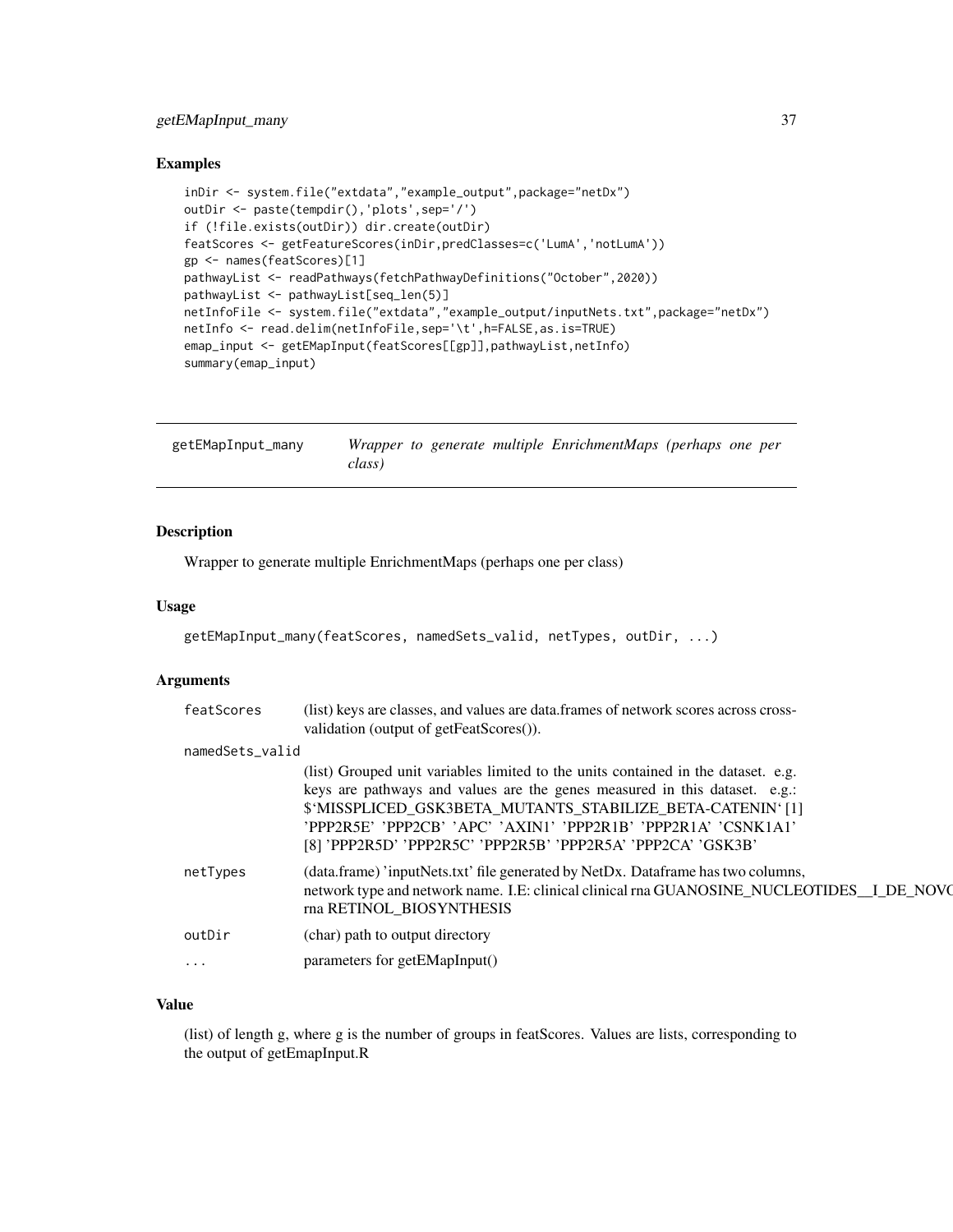# Examples

```
data(featScores)
```

```
pathwayList <- readPathways(fetchPathwayDefinitions("October",2020))
pathwayList <- pathwayList[seq_len(5)]
netInfoFile <- system.file("extdata","example_output/inputNets.txt",package="netDx")
netTypes <- read.delim(netInfoFile,sep='\t',h=FALSE,as.is=TRUE)
outDir <- paste(tempdir(),'plots',sep='/')
if (!file.exists(outDir)) dir.create(outDir)
EMap_input <- getEMapInput_many(featScores,pathwayList,
    netTypes,outDir=outDir)
```
#### getEnr *Get ENR for all networks in a specified directory*

# Description

Get ENR for all networks in a specified directory

## Usage

```
getEnr(
  netDir,
 pheno_DF,
 predClass,
 netGrep = "_cont.txt$",
  enrType = "binary",
  ...
```
 $\mathcal{L}$ 

## Arguments

| netDir    | (char) directory containing interaction networks                                                                                                                                                                                                                                                                             |
|-----------|------------------------------------------------------------------------------------------------------------------------------------------------------------------------------------------------------------------------------------------------------------------------------------------------------------------------------|
| pheno_DF  | (data.frame) table with patient ID and status. Must contain columns for Patient<br>ID (named "ID") and class (named "STATUS"). Status should be a char; value<br>of predictor class should be specified in predClass param; all other values are<br>considered non-predictor class Rows with duplicate IDs will be excluded. |
| predClass | (char) value for patients in predictor class                                                                                                                                                                                                                                                                                 |
| netGrep   | (char) pattern for grep-ing network text files, used in dir(pattern=) argument                                                                                                                                                                                                                                               |
| enrType   | (char) how enrichment should be computed. Options are: 1) binary: Skew of<br>number of $(+,+)$ interactions relative to other interactions. Used when all edges<br>in network are set to 1 (e.g. shared CNV overlap) 2) corr: $0.5^*$ ((mean weight of<br>$(+,+)$ edges)-(mean weight of other edges))                       |
| $\ddots$  | arguments for countIntType_batch                                                                                                                                                                                                                                                                                             |
|           |                                                                                                                                                                                                                                                                                                                              |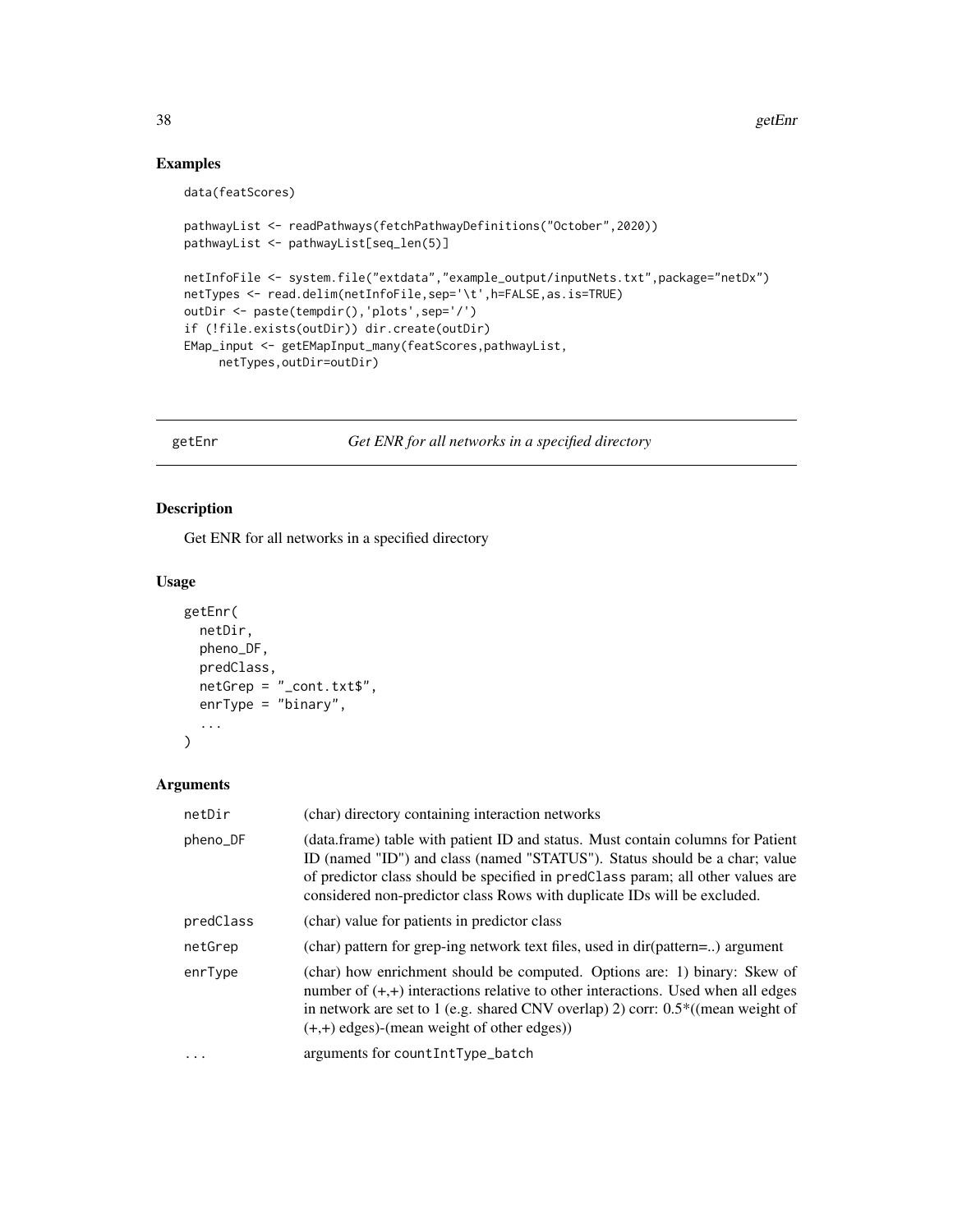# getFeatureScores 39

#### Details

For each network, compute the number of  $(+,+)$  and other  $(+,+),(-,+),(-,-)$  interactions. From this compute network ENR. The measure of  $(+,+)$ -enrichment is defined as: ENR(network N) = ((num  $(+,+)$  edges) - (num other edges))/(num edges). A network with only  $(+,+)$  interactions has an  $ENR=1$ ; a network with no  $(+,+)$  interactions has an  $ENR=1$ ; a network with a balance of the two has ENR=0.

# Value

(list): 1) plusID (char) vector of + nodes 2) minusID (char) vector of - nodes 3) orig\_rat (numeric) ENR for data networks 4) fList (char) set of networks processed 5) orig (data.frame) output of countIntType\_batch for input networks

#### Examples

```
d \leftarrow tempdir()options(stringsAsFactors=FALSE)
pids <- paste("P",seq_len(5),sep="")
pheno <- data.frame(ID=pids,STATUS=c(rep("case",3),rep("control",2)))
# write PSN
m1 <- matrix(c("P1","P1","P2","P2","P3","P4",1,1,1),byrow=FALSE,ncol=3)
write.table(m1,file=paste(d,"net1.nettxt",sep=getFileSep()),sep="\t",
col.names=FALSE,row.names=FALSE,quote=FALSE)
m2 <- matrix(c("P3","P4",1),nrow=1)
write.table(m2,file=paste(d,"net2.nettxt",sep=getFileSep()),sep="\t",
col.names=FALSE,row.names=FALSE,quote=FALSE)
# compute enrichment
x <- countPatientsInNet(d,dir(d,pattern=c("net1.nettxt","net2.nettxt")), pids)
getEnr(d,pheno,"case","nettxt$")
```
getFeatureScores *Compile network scores into a matrix*

#### Description

Compile network scores into a matrix

#### Usage

```
getFeatureScores(inDir, predClasses, getFullCons = TRUE)
```
#### Arguments

inDir (char/list) directory containing directories with all split info or list of all CV score files. if inDir is a single directory then the expected format for CV score files is <inDir>/rngX/predClassX/GM\_results/predClassX\_pathway\_CV\_score.txt'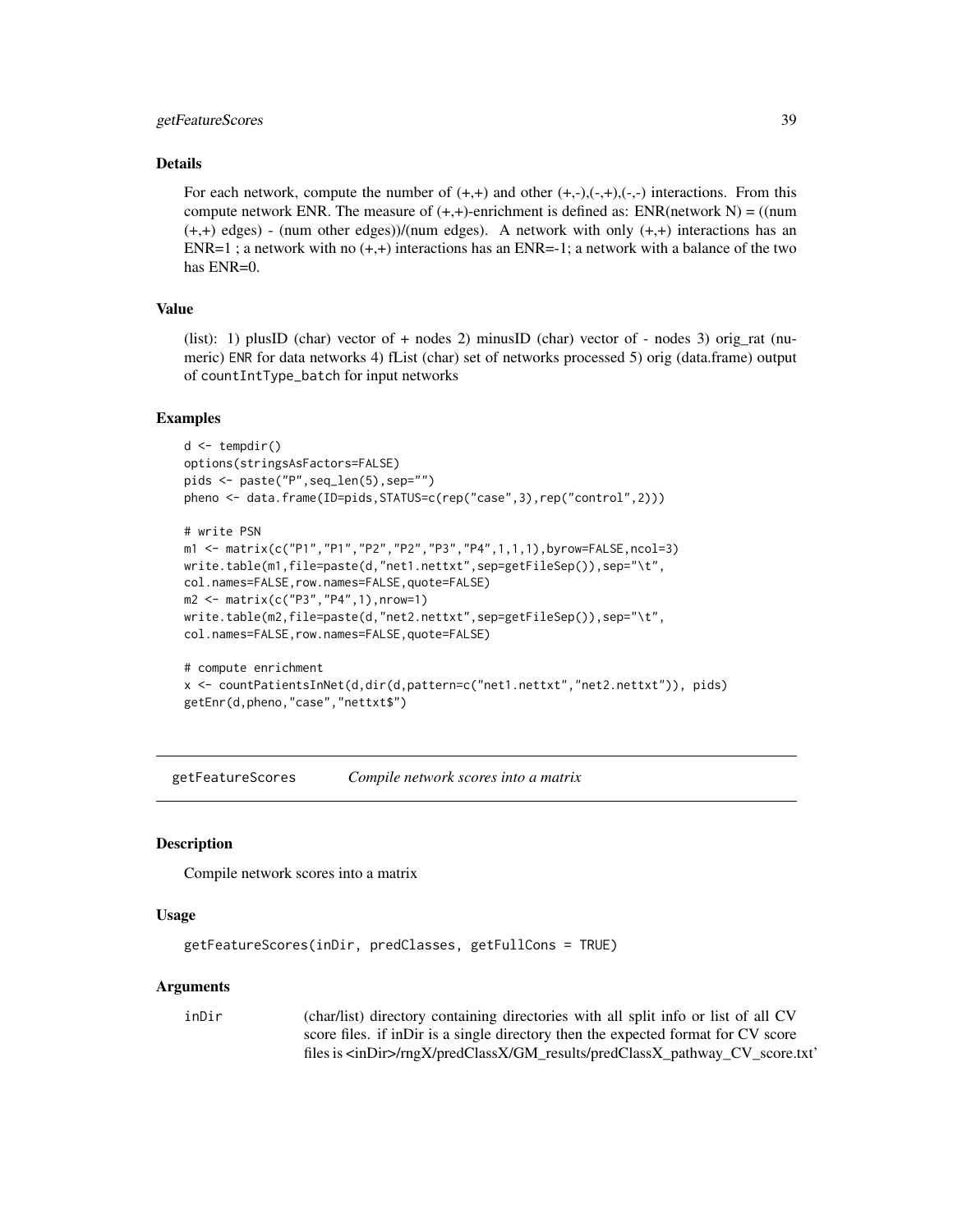|             | if in Dir is a list, it should have one key per class. The value should be the corre-<br>sponding set of filenames for pathway_CV_score.txt                   |
|-------------|---------------------------------------------------------------------------------------------------------------------------------------------------------------|
| predClasses | (char) possible STATUS for patients                                                                                                                           |
| getFullCons | (logical) if TRUE, does not remove rows with NA. Recommended only when the<br>number of input features is extensively pruned by first-pass feature selection. |

## Details

Given network scores over a set of train/test splits, compiles these into a matrix for downstream analysis. See the section on 'Output Files'

## Value

(list) one key per patient class. Value is matrix of network scores across all train/test splits. Each score is the output of the inner fold of CV.

# Examples

```
inDir <- system.file("extdata","example_output",package="netDx")
netScores <- getFeatureScores(inDir, predClasses = c('LumA','notLumA'))
```
getFileSep *platform-specific file separator*

# Description

Returns OS-specific file separator

# Usage

getFileSep()

## Value

(char) "\" if Windows, else "/"

## Examples

getFileSep()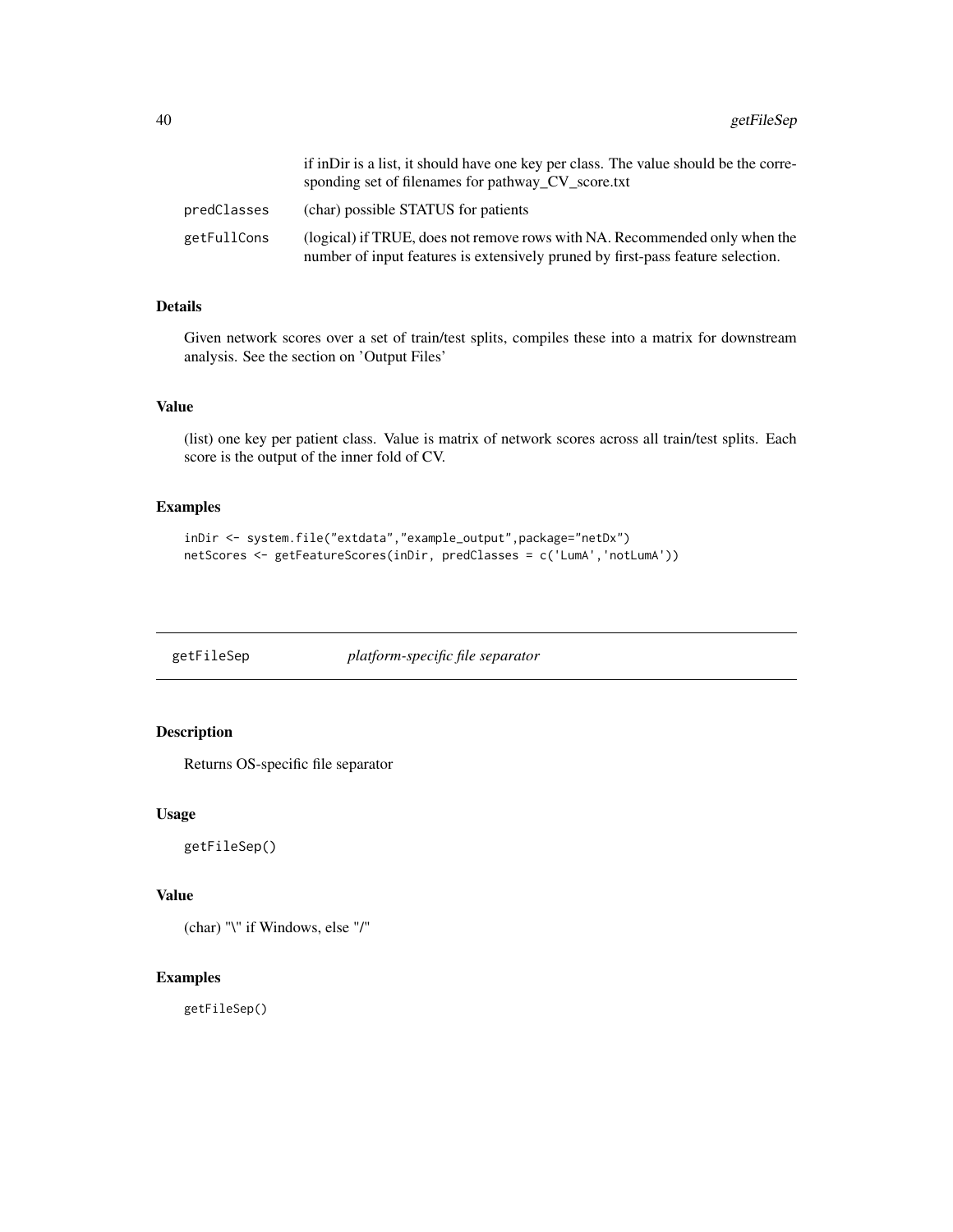download and update GeneMANIA jar file

#### Usage

```
getGMjar_path(verbose = FALSE)
```
## Arguments

verbose (logical) print messages

#### Value

(char) Path to local cached copy of GeneMANIA jar file.. or initial download is required

#### Examples

getGMjar\_path()

getNetConsensus *compile net score across a set of predictor results*

## Description

compile net score across a set of predictor results

#### Usage

```
getNetConsensus(scorelist)
```
## Arguments

scorelist (list) key is dataset name, value is a data.frame containing PATHWAY\_NAME and SCORE. This is the output of compileFeatureScores()

# Details

used to compare how individual nets score for different predictor configurations

#### Value

(data.frame) Rownames are union of all nets in the input list. Columns show net scores for each key of the input list. Where a net is not found in a given list, it is assigned the value of NA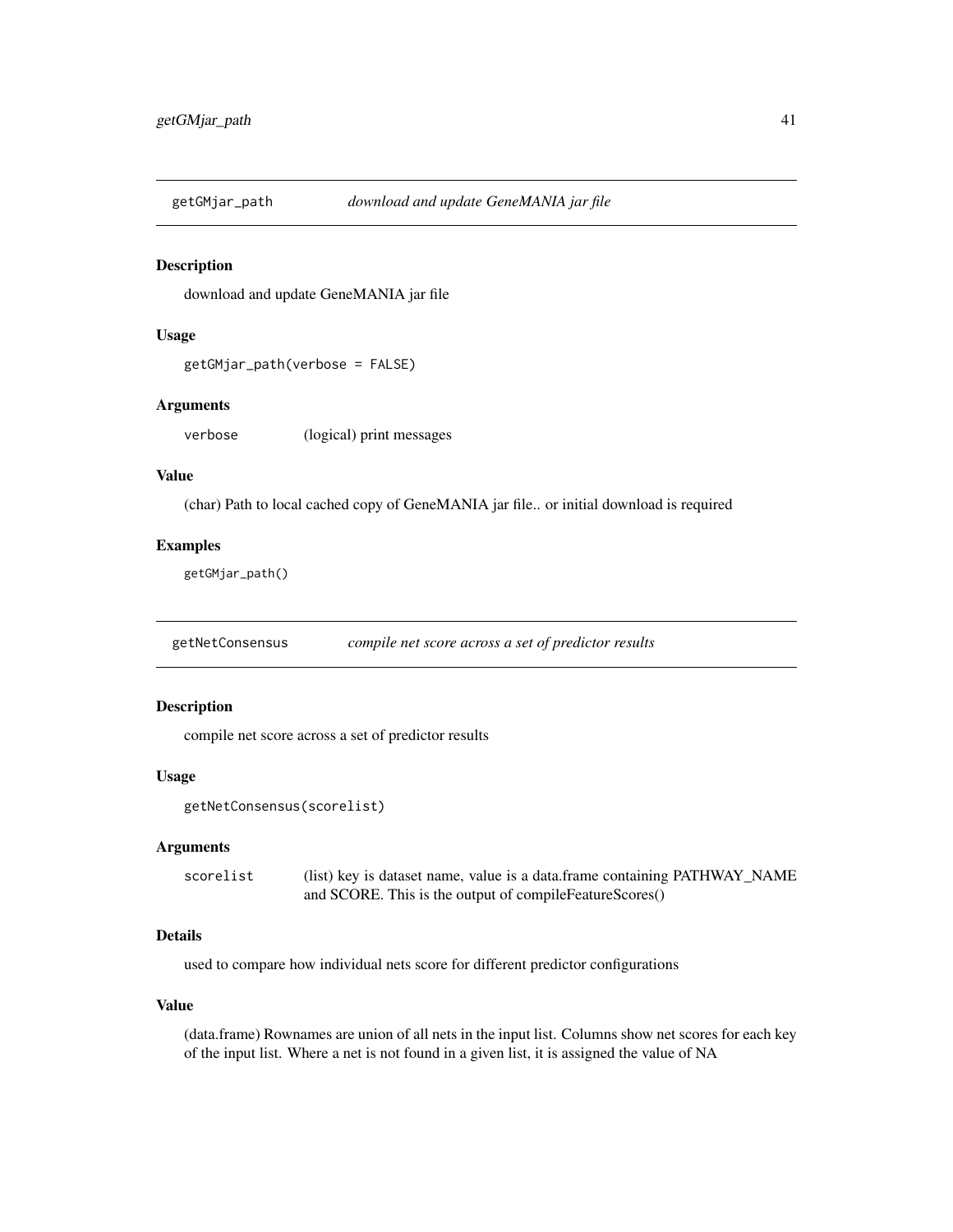42 getOR

## Examples

```
pathways <- paste("PATHWAY_",1:100,sep="")
highrisk <- list()
for (k in 1:10) {
highrisk[[k]] <- data.frame(PATHWAY_NAME=pathways,
SCORE=runif(length(pathways),min=0,max=10),
stringsAsFactors=FALSE);
}
names(highrisk) <- sprintf("Split%i",1:length(highrisk))
x <- getNetConsensus(highrisk)
```

| getOR | Get relative proportion of patient classes that contribute to a set of<br>networks |
|-------|------------------------------------------------------------------------------------|
|       |                                                                                    |

# Description

Get relative proportion of patient classes that contribute to a set of networks

## Usage

getOR(pNetworks, pheno\_DF, predClass, netFile, verbose = TRUE)

## Arguments

| pNetworks | (matrix) rows are patients, columns are network file filenames. $a[i,j] = 1$ if<br>patient i has a structural variant in network j; else $a[i,j] = 0$ |
|-----------|-------------------------------------------------------------------------------------------------------------------------------------------------------|
| pheno_DF  | (data.frame) Column "ID" has unique patient identifiers; column "STATUS" has<br>patient class                                                         |
| predClass | (char) Class for which predictor is being built                                                                                                       |
| netFile   | (char) vector of networks of interest (e.g. those passing feature selection)                                                                          |
| verbose   | (logical) print messages                                                                                                                              |

#### Details

Feature selected networks should have the property of being enriched in the class of interest; e.g. be enriched in 'case' relative to 'control'. When given a list of networks N, this method computes the number and proportion of patients that overlap N. A high relative fraction of the predicted class indicates successful feature selection. To create a ROC or precision-recall curve, several calls can be made to this function, one per cutoff.

## Value

List. 1) stats: statistics on group overlap with, This is a 2xK matrix, where rows are classes (predClass,other), and columns are: total samples, samples overlapping nets, 2) relEnr: relative enrichment of predClass over other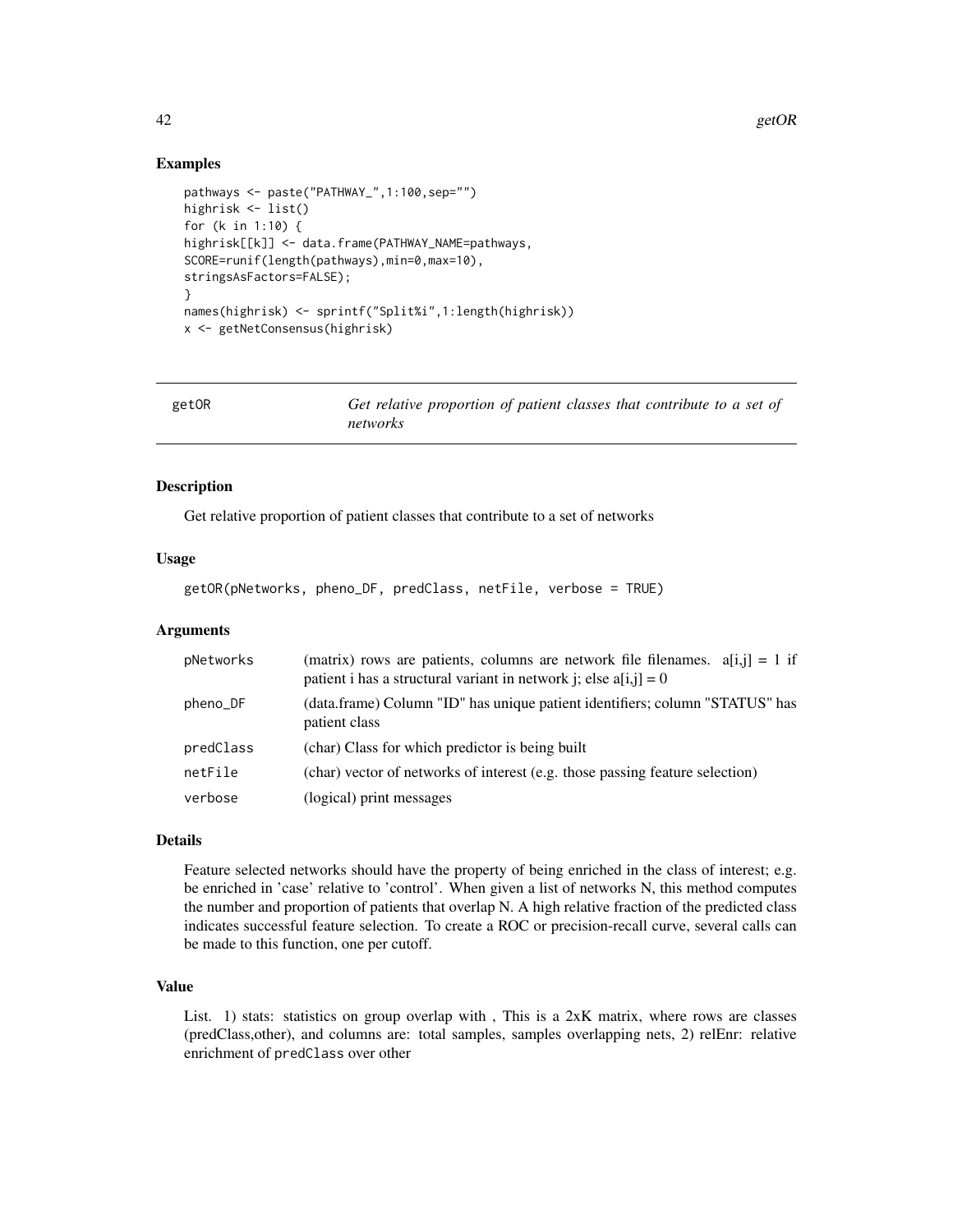# getPatientPredictions 43

## Examples

```
d \leftarrow tempdir()options(stringsAsFactors=FALSE)
pids <- paste("P",seq_len(5),sep="")
pheno <- data.frame(ID=pids,STATUS=c(rep("case",3),rep("control",2)))
# write PSN
m1 <- matrix(c("P1","P1","P2","P2","P3","P4",1,1,1),byrow=FALSE,ncol=3)
write.table(m1,file=paste(d,"net1.txt",sep=getFileSep()),sep="\t",
col.names=FALSE,row.names=FALSE,quote=FALSE)
m2 <- matrix(c("P3","P4",1),nrow=1)
write.table(m2,file=paste(d,"net2.txt",sep=getFileSep()),sep="\t",
col.names=FALSE,row.names=FALSE,quote=FALSE)
# compute enrichment
x <- countPatientsInNet(d,dir(d,pattern=c("net1.txt","net2.txt")), pids)
```
getOR(x,pheno,"case",colnames(x)) # should give large RelEnr

getPatientPredictions *Calculates patient-level classification accuracy across train/test splits*

## Description

Calculates patient-level classification accuracy across train/test splits

#### Usage

```
getPatientPredictions(predFiles, pheno, plotAccuracy = FALSE)
```
#### Arguments

| predFiles    | (char) vector of paths to all test predictions (e.g. 100 files for a 100 train/test split<br>design). Alternately, the user can also provide a single directory name, and allow<br>the script to retrieve prediction files. Format is 'rootDir/rngX/predictionResults.txt' |
|--------------|----------------------------------------------------------------------------------------------------------------------------------------------------------------------------------------------------------------------------------------------------------------------------|
| pheno        | (data.frame) ID=patient ID, STATUS=ground truth (known class label). This<br>table is required to get the master list of all patients, as not every patient is<br>classified in every split.                                                                               |
| plotAccuracy | (logical) if TRUE, shows fraction of times patient is misclassified, using a dot<br>plot                                                                                                                                                                                   |

## Details

Takes all the predictions across the different train/test splits, and for each patient, generates a score indicating how many times they were classified by netDx as belonging to each of the classes. The result is that we get a measure of individual classification accuracy across the different train/test splits.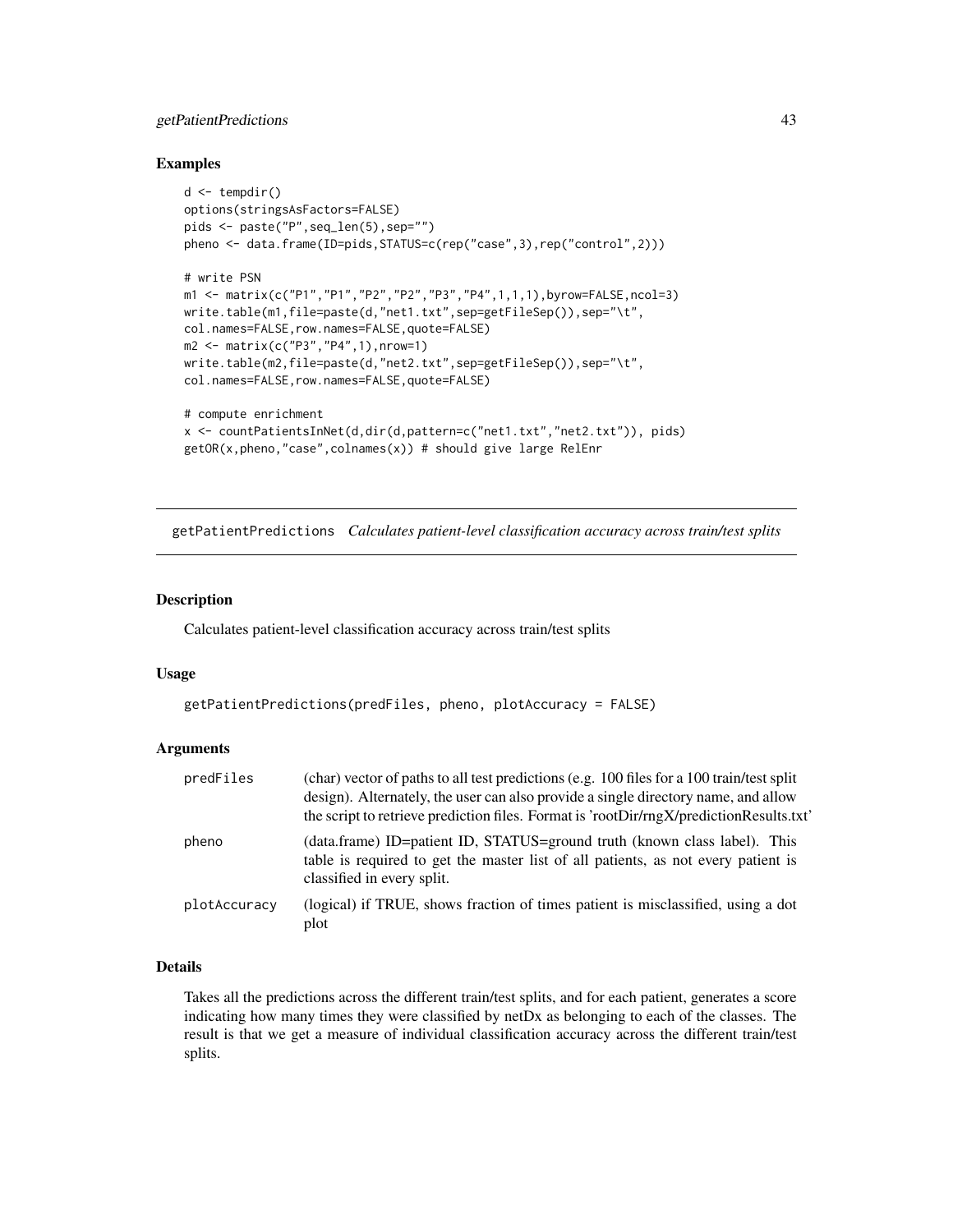#### Value

(list) of length 2. 1) (data.frame) rows are patients, (length(predFiles)+2) columns. Columns seq\_len(length(predFiles)): Predicted labels for a given split (NA if patient was training sample for the split). Column (length(predFiles)+1): split, value is NA. Columns are : ID, REAL\_STATUS, predStatus1,... predStatusN. Side effect of plotting a dot plot of and the value is '

## Examples

```
inDir <- system.file("extdata","example_output",package="netDx")
data(pheno)
all_rngs <- list.dirs(inDir, recursive = FALSE)
all_pred_files <- unlist(lapply(all_rngs, function(x) {
   paste(x, 'predictionResults.txt',
sep = getFileSep())}))
pred_mat <- getPatientPredictions(all_pred_files, pheno)
```
getPatientRankings *Process GM PRANK files to get the ROC curve for the query*

## Description

Process GM PRANK files to get the ROC curve for the query

#### Usage

```
getPatientRankings(pFile, pheno_DF, predClass, plotIt = FALSE, verbose = FALSE)
```
## Arguments

| pFile     | (char) path to PRANK file                            |
|-----------|------------------------------------------------------|
| pheno_DF  | (data.frame) patient IDs ('ID') and label('STATUS')  |
| predClass | (character) class label for which predictor is built |
| plotIt    | (logical) if TRUE plots ROC curve                    |
| verbose   | (logical) print messages                             |

## Value

(list) 1) predLbl: GeneMANIA scores (predicted labels). Higher score for higher ranked patient. 2) realLbl: binary value indicating if patient label matches predictor label (real labels) 3) fullmat: pheno\_DF merged with similarity scores ('similarityScore') and real label ('isPredClass') 4) roc: output of ROCRs performance(,'tpr','fpr') - ROC curve 5) auc: output of ROCRs auc() 6) precall: output of ROCRs performance(, 'prec','rec') 7) f: output of ROCRs performance(,'f') If < 2 patients in PRANK file, roc,auc, precall, f are all returned as NA.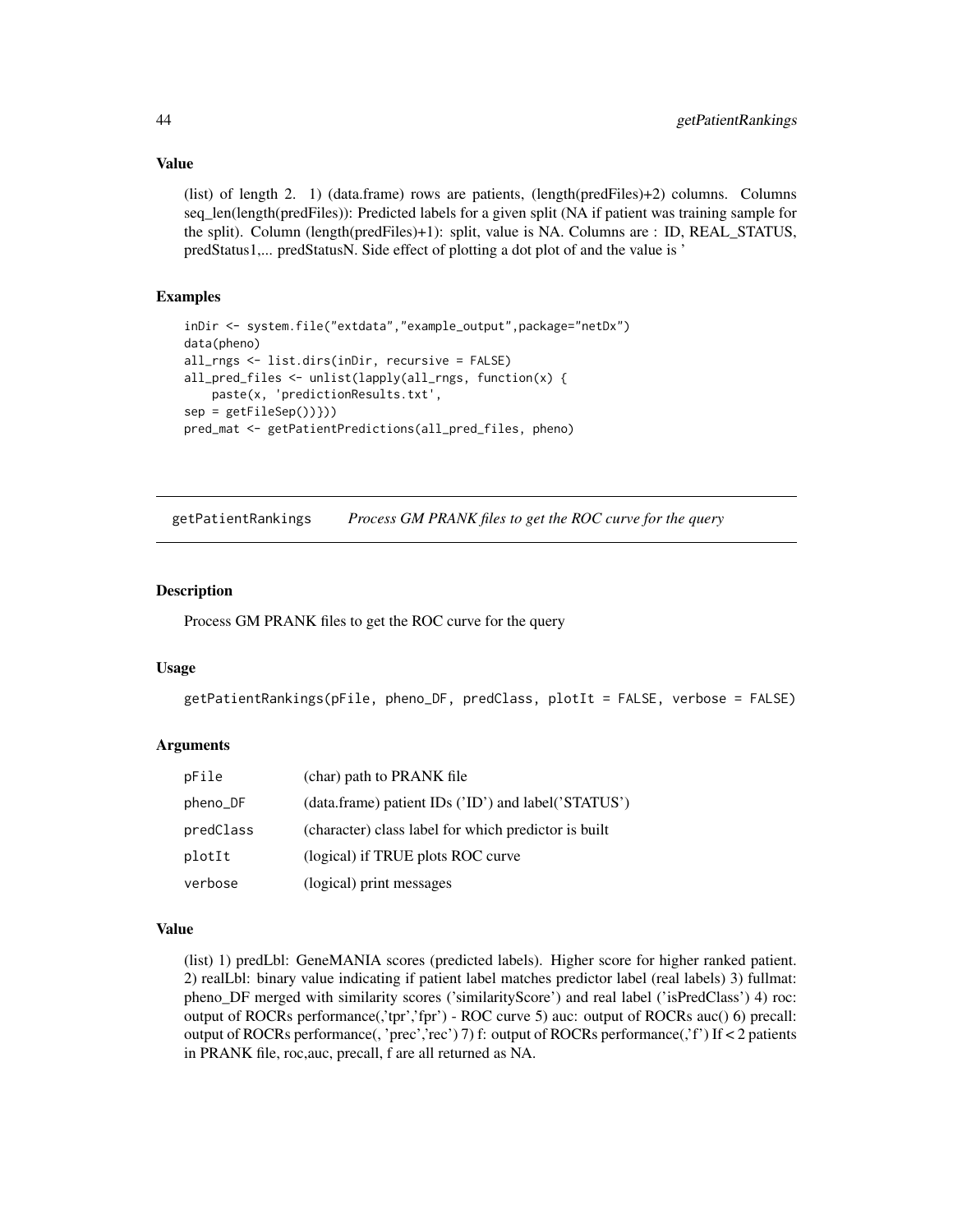# getPerformance 45

## Examples

```
data(pheno)
prankFile <- system.file("extdata",
paste("GM_PRANK","CV_1.query-results.report.txt.PRANK",sep=getFileSep()),
package="netDx")
x <- getPatientRankings(prankFile, pheno, 'LumA')
```
getPerformance *performance metrics for model*

# Description

performance metrics for model

## Usage

getPerformance(res, predClasses)

## Arguments

| res         | (data.frame) result from predicting labels on held-out test set, output of predict()<br>function. columns include ID, STATUS (ground truth) and PRED CLASS (pre- |
|-------------|------------------------------------------------------------------------------------------------------------------------------------------------------------------|
|             | dicted label)                                                                                                                                                    |
| predClasses | (character) patient labels used by classifier                                                                                                                    |

## Value

(list) 1) rocCurve: ROCR performance object for ROC curve 2) prCurve: ROCR performance object for PR curve 3) auroc: Area under ROC curve 4) aupr: Area under PR curve 5) accuracy: Accuracy

getPSN *get the integrated patient similarity network made of selected features*

## Description

get the integrated patient similarity network made of selected features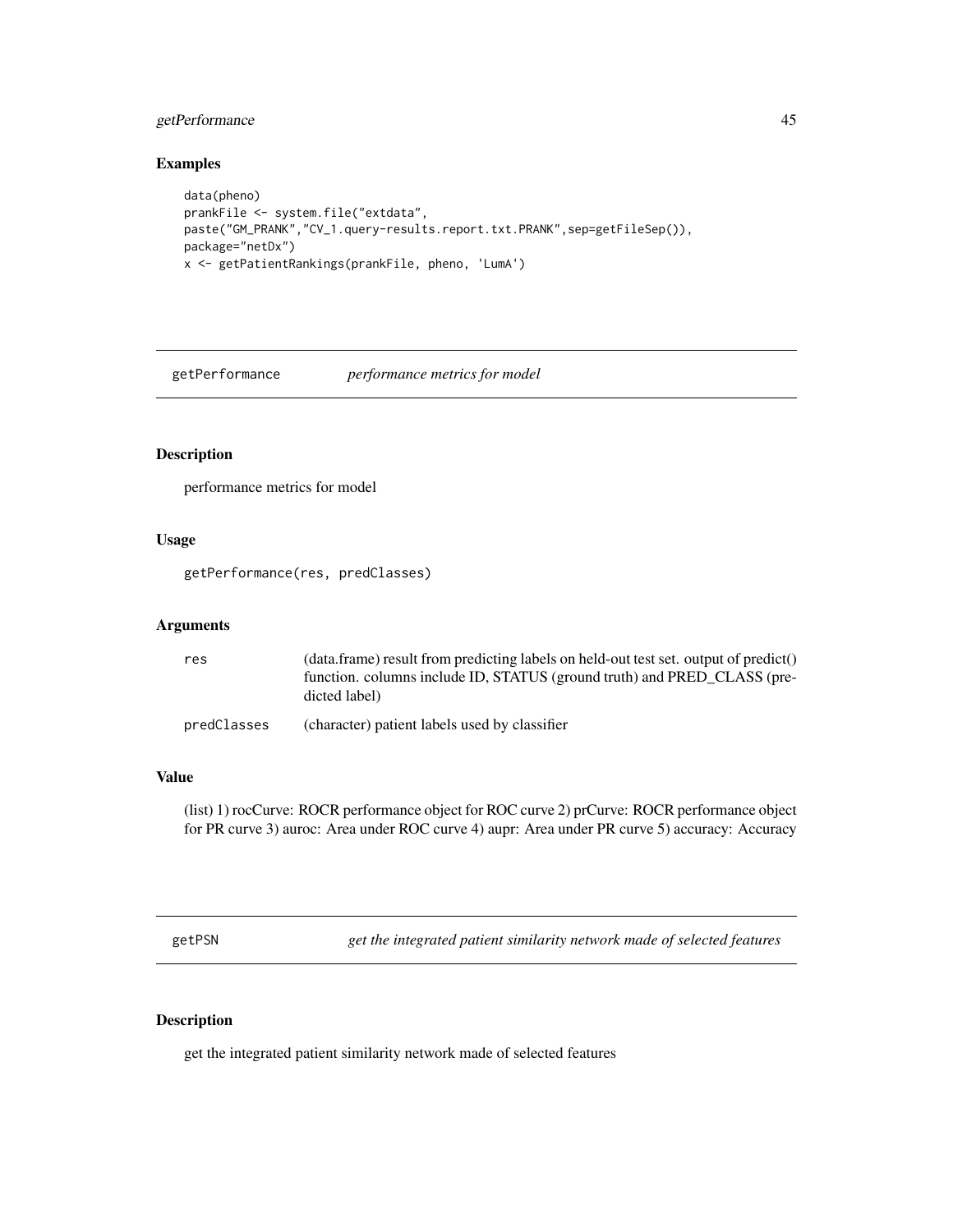## Usage

```
getPSN(
 dat,
  groupList,
 makeNetFunc = NULL,
  sims = NULL,
  selectedFeatures,
  plotCytoscape = FALSE,
  aggFun = "MEAN",
 prune\_petX = 0.3,
 prune_useTop = TRUE,
 numCores = 1L,
  calcShortestPath = FALSE
)
```
# Arguments

| dat              | (MultiAssayExperiment) input data                                                                                                                                                                                                                |
|------------------|--------------------------------------------------------------------------------------------------------------------------------------------------------------------------------------------------------------------------------------------------|
| groupList        | (list) feature groups, identical to groupList provided for buildPredictor()                                                                                                                                                                      |
| makeNetFunc      | (function) Function used to create patient similarity networks. Identical to mak-<br>eNets provided to buildPredictor()                                                                                                                          |
| sims             | (list) rules for creating PSN. Preferred over makeNetFunc. See buildPredictor()<br>for details.                                                                                                                                                  |
| selectedFeatures |                                                                                                                                                                                                                                                  |
|                  | (list) selected features for each class (key of list). This object is returned as part<br>of a call to getResults(), after running buildPredictor().                                                                                             |
| plotCytoscape    | (logical) If TRUE, plots network in Cytoscape. Requires Cytoscape software to<br>be installed and running on the computer when the function call is being made.                                                                                  |
| aggFun           | (char) function to aggregate edges from different PSN (e.g. mean)                                                                                                                                                                                |
| prune_pctX       | (numeric between 0 and 1) fraction of most/least edges to keep when pruning<br>the integrated PSN for visualization. Must be used in conjunction with use-<br>Top=TRUE/FALSE e.g. Setting pctX=0.2 and useTop=TRUE will keep $20\%$<br>top edges |
| prune_useTop     | (logical) when pruning integrated PSN for visualization, determines whether to<br>keep strongest edges (useTop=TRUE) or weakest edges (useTop=FALSE)                                                                                             |
| numCores         | (integer) number of cores for parallel processing                                                                                                                                                                                                |
| calcShortestPath |                                                                                                                                                                                                                                                  |
|                  | (logical) if TRUE, computes weighted shortest path Unless you plan to analyse<br>these separately from looking at the shortest path violin plots or integrated PSN<br>in Cytoscape, probably good to set to FALSE.                               |

## Details

An integrated patient similarity network can be built using combined top features for each patient class. Such a network is created by taking the union of selected features for all patient labels, and aggregating pairwise edges for all of them using a user-specified function (aggFun). The network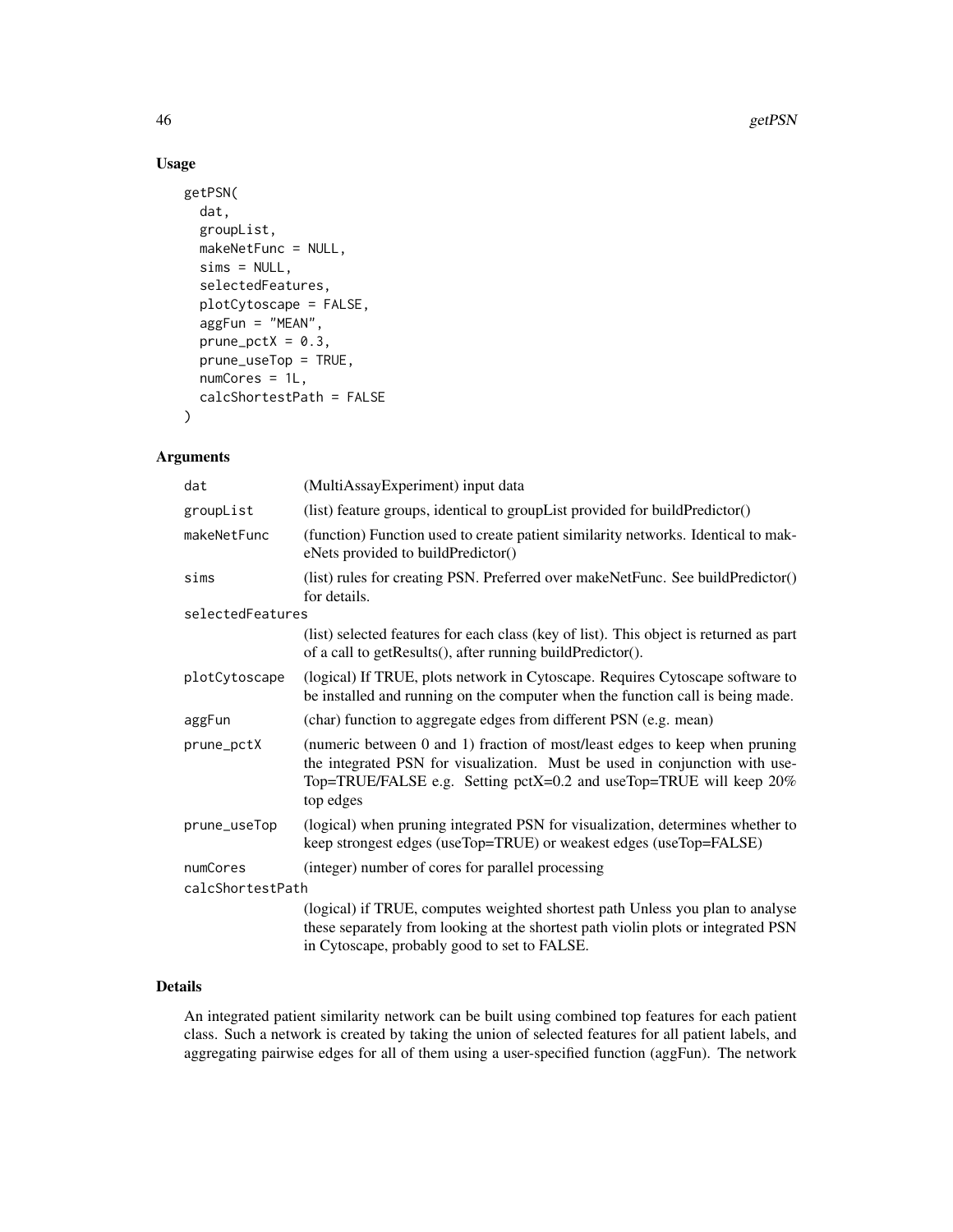# getRegionOL 47

is then pruned prior to visualization, using a user-specified fraction of strongest edges (prune\_pctX, prune\_useTop). In addition, the user may quantify the distance between patients of the same class, relative to those of other classes, using Dijkstra distance (calcShortestPath flag).

#### Value

(list) information about the integrated network similarity network 2) patientDistNetwork\_pruned (matrix) the network plotted in Cytoscape. Also note that this is a dissimilarity network, so that more similar nodes have smaller edge weights 3) colLegend (data.frame): legend for the patient network plotted in Cytoscape. Columns are node labels (STATUS) and colours (colour) 6) outDir (char) value of outDir parameter

getRegionOL *Returns overlapping named ranges for input ranges*

## **Description**

Returns overlapping named ranges for input ranges

## Usage

getRegionOL(gr, rngList)

#### Arguments

| gr      | (GRanges) query ranges                                                               |
|---------|--------------------------------------------------------------------------------------|
| rngList | (list) keys are names, and values are GRanges, each range of which has a name        |
|         | (in 'name' column). Note: It is faster to provide a list of length 1; if the list is |
|         | long, combining into a single GRanges object could prove slow.                       |

# Details

Given a set of query GRanges, and a subject list-of-GRanges, updates the query with a column 'LOCUS\_NAMES' containing the names of ranges overlapped by the query. One application is to map structural variants, such as CNVs, to genes in pathways of interest. In this scenario gr would contain the patient CNVs, and rngList would be a list of GenomicRanges objects, one per cellular pathway.

## Value

(GRanges) query ranges with the added column 'LOCUS\_NAMES'. Where a range overlaps with multiple loci, the names are reported as a comma-separated vector

## Examples

```
data(cnv_GR,pathway_GR)
x <- getRegionOL(cnv_GR,pathway_GR)
```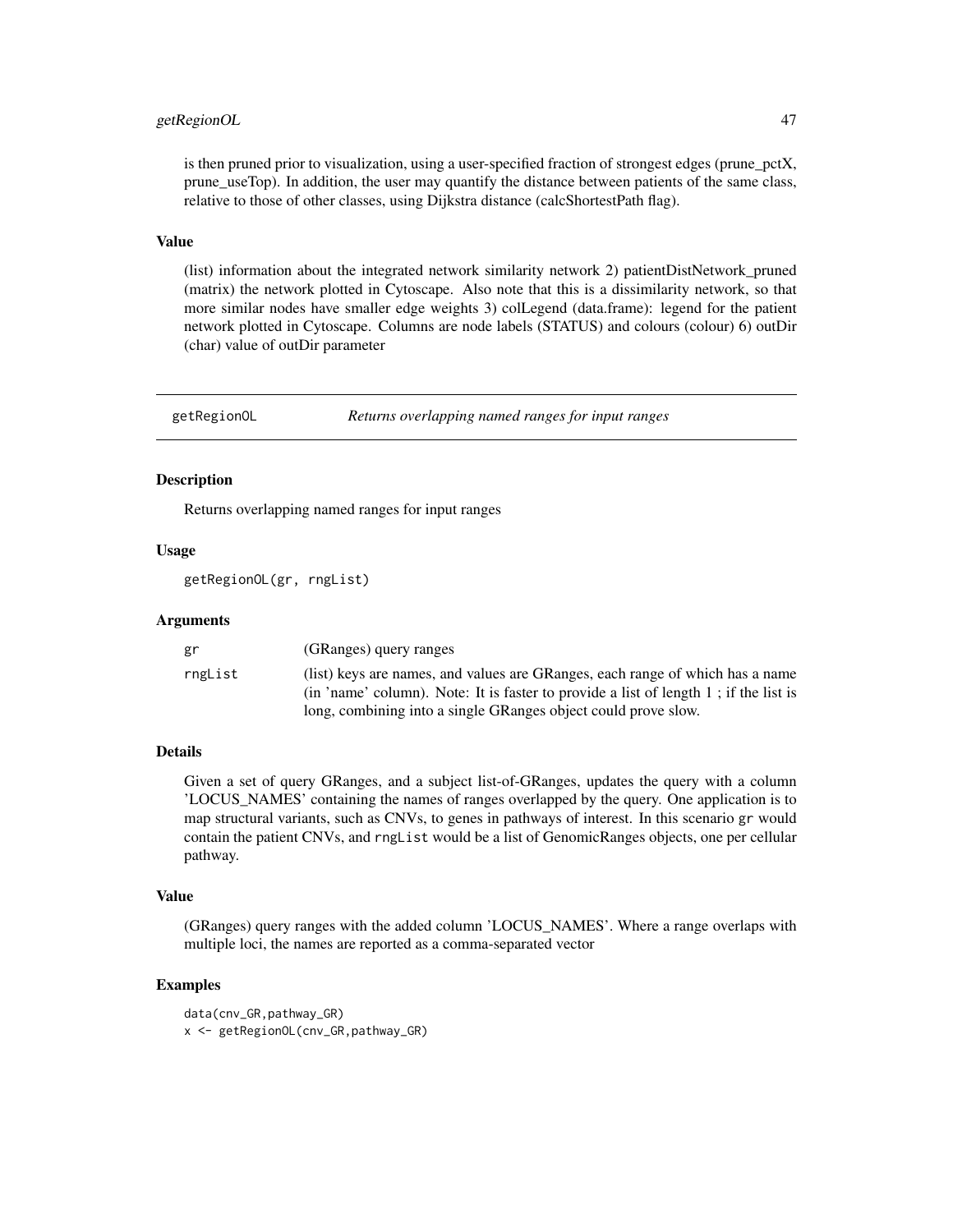Compiles performance and selected features for a trained model.

## Usage

```
getResults(res, status, featureSelCutoff = 1L, featureSelPct = 0)
```
## Arguments

| res              | (list) output of buildPredictor() function                                                                                                                                  |
|------------------|-----------------------------------------------------------------------------------------------------------------------------------------------------------------------------|
| status           | (character) unique patient labels used by the classifier, found in colData()\$STATUS                                                                                        |
| featureSelCutoff |                                                                                                                                                                             |
|                  | (integer) cutoff score for feature selection. A feature must have minimum of this<br>score for specified fraction of splits (see featureSelPct) to pass.                    |
| featureSelPct    | (numeric between 0 and 1) cutoff percent for feature selection. A feature must<br>have minimum score of featureSelCutoff for featureSelPct of train/test splits to<br>pass. |

## Details

This function is run after training a model using buildPredictor(). It takes patient input data, model output, and returns performance and selected features.

#### Value

list of results. - selectedFeatures (list of character vectors): list, one per class - performance (list of mixed datatypes) including mean accuracy (meanAccuracy), split-level accuracy (splitAccuracy), split-level AUROC (auroc), split-level AUPR (splitAUR) Side effect of plotting ROC curve if binary classifier

#### Examples

```
data(toymodel) # load example results from binary breast classification
patlabels <- names(toymodel$Split1$featureSelected)
getResults(toymodel,patlabels,2,0.5)
```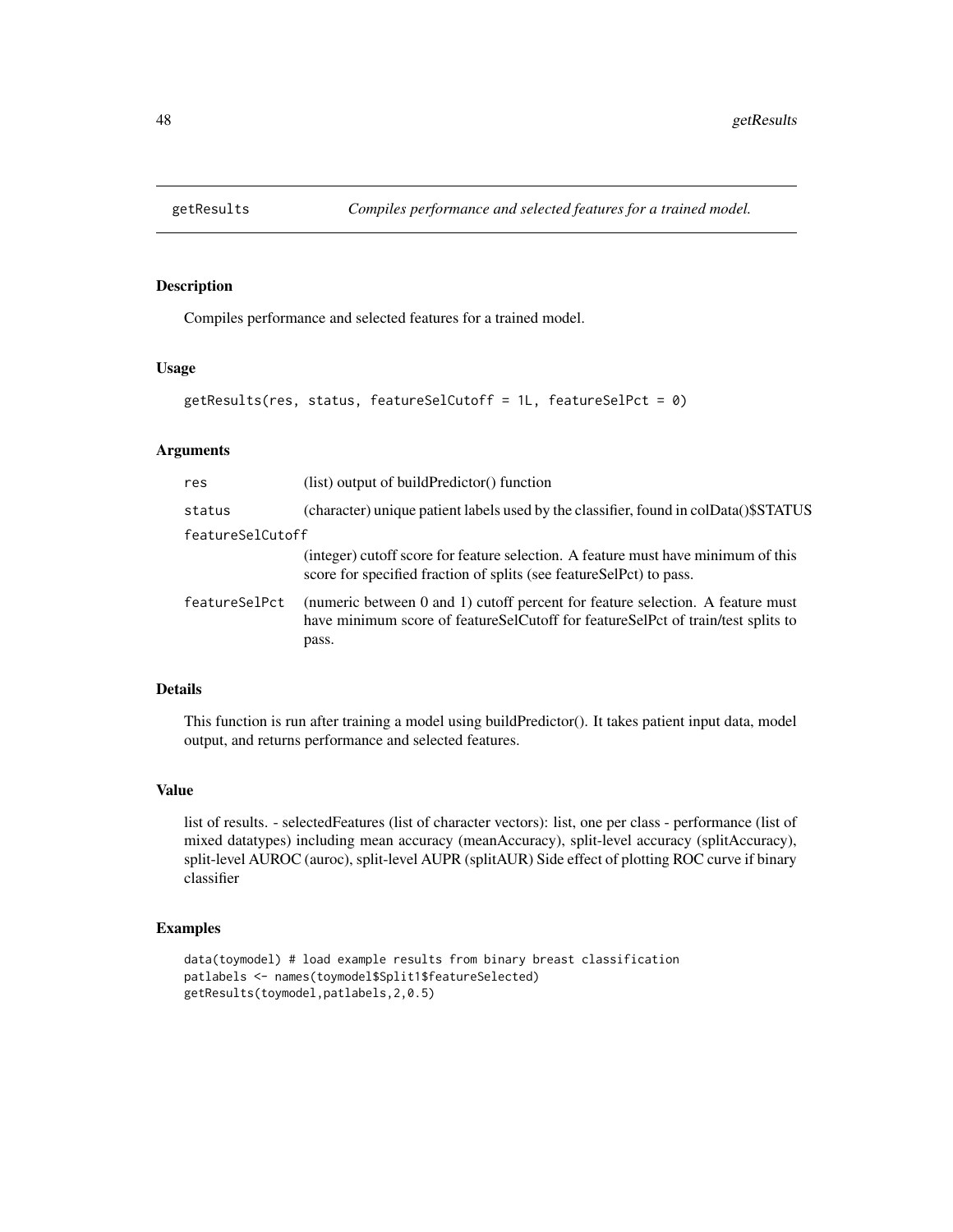Measures of patient similarity

## Usage

 $getSimilarly(x, type = "pearson", customFunc, ...)$ 

## Arguments

| $\mathsf{x}$ | (matrix) matrix for which pairwise patient similarity is to be computed. Expects<br>one column per patient, and one measurement per row.                                                                                  |
|--------------|---------------------------------------------------------------------------------------------------------------------------------------------------------------------------------------------------------------------------|
| type         | (character) name of similarity measure. Currently supports Pearson correlation<br>('pearson') or a custom measure ('custom')                                                                                              |
| customFunc   | (function) custom similarity function. Only used when type='custom'. The<br>function takes x as first argument and can take additional argument. It should<br>return a symmetric matrix of pairwise patient similarities. |
| $\cdots$     | parameter for customFunc                                                                                                                                                                                                  |

#### Value

symmetric matrix of size N, where N is number of samples

# Examples

```
data(xpr)
x <- getSimilarity(xpr) # similarity by Pearson corr
mySim <- function(x) cor(x,method='kendall')
x <- getSimilarity(xpr,customFunc=mySim) # custom similarity
```
makeInputForEnrichmentMap

*Wrapper to create input files for Enrichment Map*

## Description

Wrapper to create input files for Enrichment Map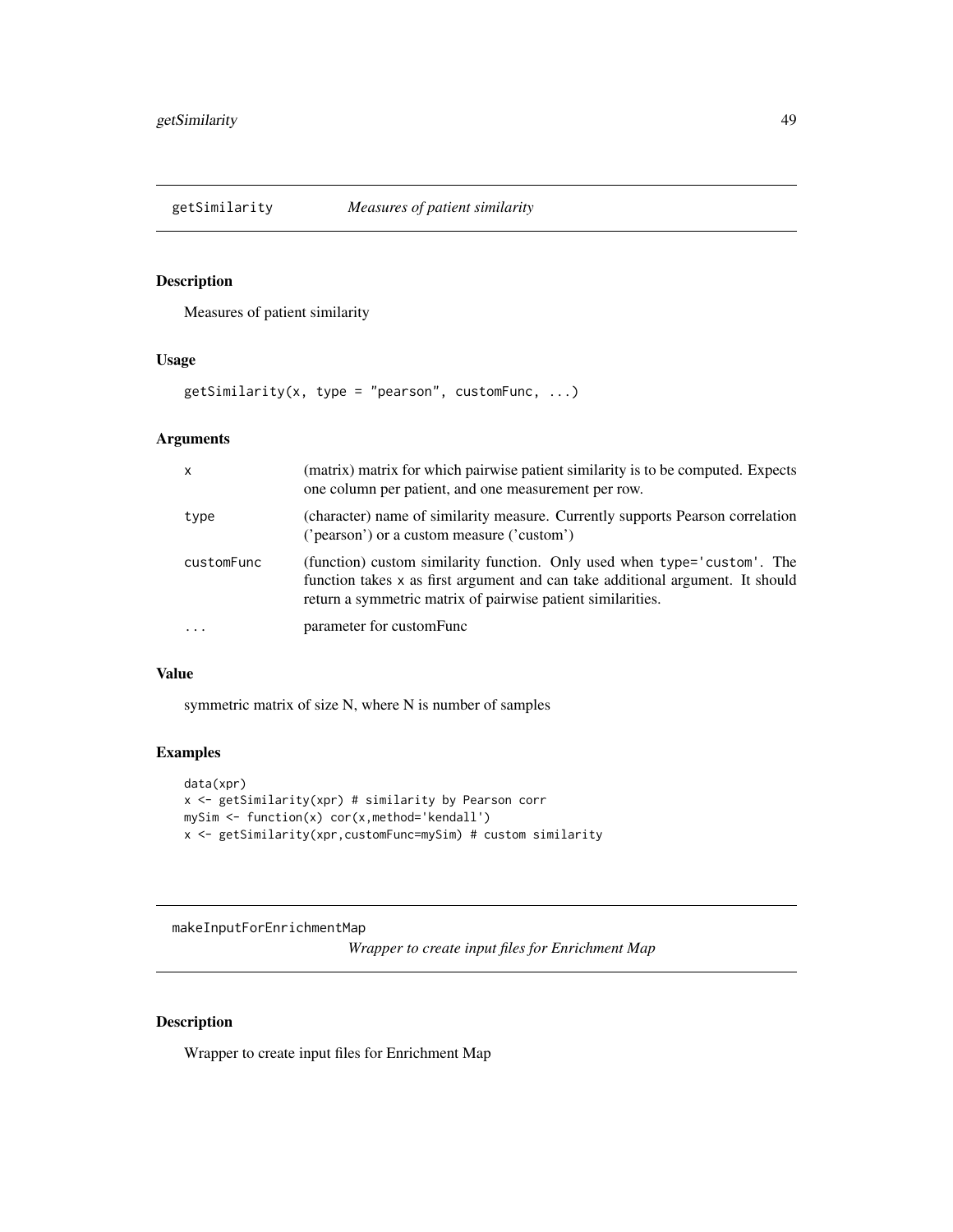## Usage

```
makeInputForEnrichmentMap(
  model,
  results,
  pathwayList,
  EMapMinScore = 0L,
  EMapMaxScore = 1L,
  EMapPctPass = 0.5,
  outDir
\mathcal{L}
```
## Arguments

| model              | (list) Output of training model, generated by running buildPredictor()                                                                                                  |
|--------------------|-------------------------------------------------------------------------------------------------------------------------------------------------------------------------|
| results            | (list) Model results. output of getResults()                                                                                                                            |
| pathwayList        | (list) output of readPathwayFile() used to make pathway-level feat ures for pre-<br>dictor                                                                              |
| EMapMinScore       | (integer) minimum score for Enrichment Map                                                                                                                              |
| EMapMaxScore       | (integer) maximum score for Enrichment Map                                                                                                                              |
| <b>EMapPctPass</b> | (numeric between 0 and 1) percent of splits for which feature must have score<br>in range [EMapMinScore,EMapMaxScore] to be included for EnrichmentMap<br>visualization |
| outDir             | (char) directory where files should be written                                                                                                                          |

## Details

An Enrichment Map is a network-based visualization of top-scoring pathway features and themes. It is generated in Cytoscape. This script generates the input files needed for Cytoscape to create an Enrichment Map visualization.

## Value

(list) 1) GMTfiles (char): GMT files used to create EnrichmentMap in Cytoscape. 2) NodeStyles (char): .txt files used to assign node attributes in Cytoscape. Importantly, attributes include node fill, which indicates the highest consistent score for a given feature.

makePSN\_NamedMatrix *Create patient networks from full matrix of named measurements*

## Description

Create patient networks from full matrix of named measurements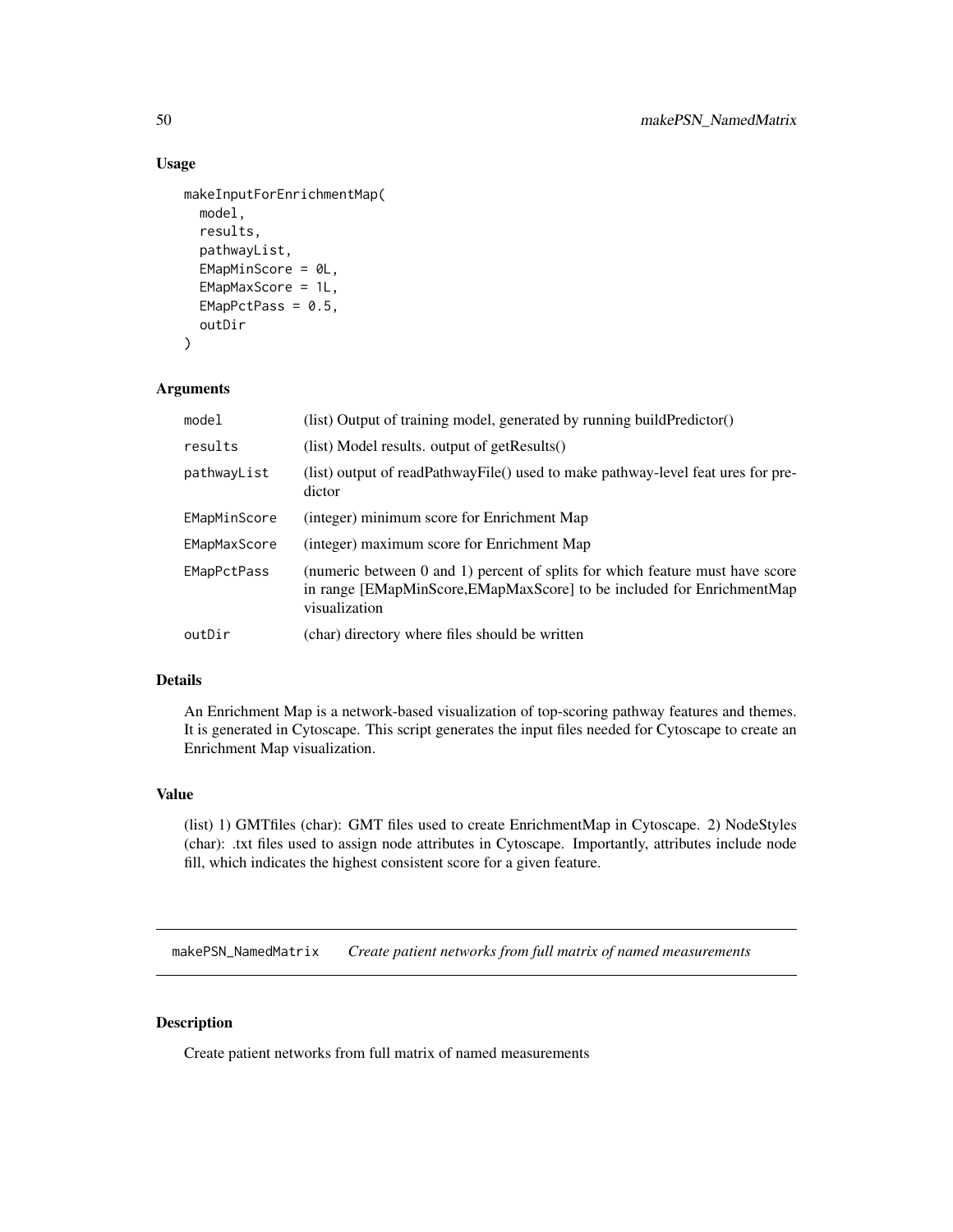# Usage

```
makePSN_NamedMatrix(
 xpr,
 nm,
 namedSets,
 outDir = tempdir(),simMetric = "pearson",
 verbose = TRUE,
 numCores = 1L,
 writeProfiles = TRUE,
  sparsify = FALSE,
 useSparsify2 = FALSE,
 cutoff = 0.3,
  sparsify_edgeMax = Inf,
  sparsify_maxInt = 50,
 minMembers = 1L,
 runSerially = FALSE,
  ...
```

```
)
```
# Arguments

| xpr            | (matrix) rows are measurements, columns are samples. Columns must be named<br>(patient ID)                                                                                                                                                                             |
|----------------|------------------------------------------------------------------------------------------------------------------------------------------------------------------------------------------------------------------------------------------------------------------------|
| n <sub>m</sub> | (character) names for measurements corresponding to row order of xpr. Must<br>match the names in the named sets specified in nameSets                                                                                                                                  |
| namedSets      | (list) sets of names to be grouped together. keys are set names, and networks<br>will be named as these. values are character vectors corresponding to groups of<br>names (matching those in nm) that are input to network generation                                  |
| outDir         | (char) path to directory where networks are written. If missing, is set to tem-<br>pdir()                                                                                                                                                                              |
| simMetric      | (char) measure of similarity. See getSimilarity() for details. If writeProfiles<br>is set to TRUE, must be one of pearson (Pearson correlation) or MI (correlation<br>by mutual information).                                                                          |
| verbose        | (logical) print detailed messages                                                                                                                                                                                                                                      |
| numCores       | (integer) number of cores for parallel network generation                                                                                                                                                                                                              |
| writeProfiles  | (logical) use GeneMANIA's ProfileToNetworkDriver to create interaction net-<br>works. If TRUE, this function writes subsets of the original data corresponding<br>to networks to file (profiles). If FALSE, uses getSimilarity() and writes interac-<br>tion networks. |
| sparsify       | (logical). If TRUE, sparsifies patient similarity network. See useSparsify2, spar-<br>sify_edgeMax and sparsify_maxInt                                                                                                                                                 |
| useSparsify2   | (logical). Cleaner sparsification routine. If FALSE, uses new matrix-based spar-<br>sify3                                                                                                                                                                              |
| cutoff         | (numeric) patients with similarity smaller than this value are not included in the<br>corresponding interaction network                                                                                                                                                |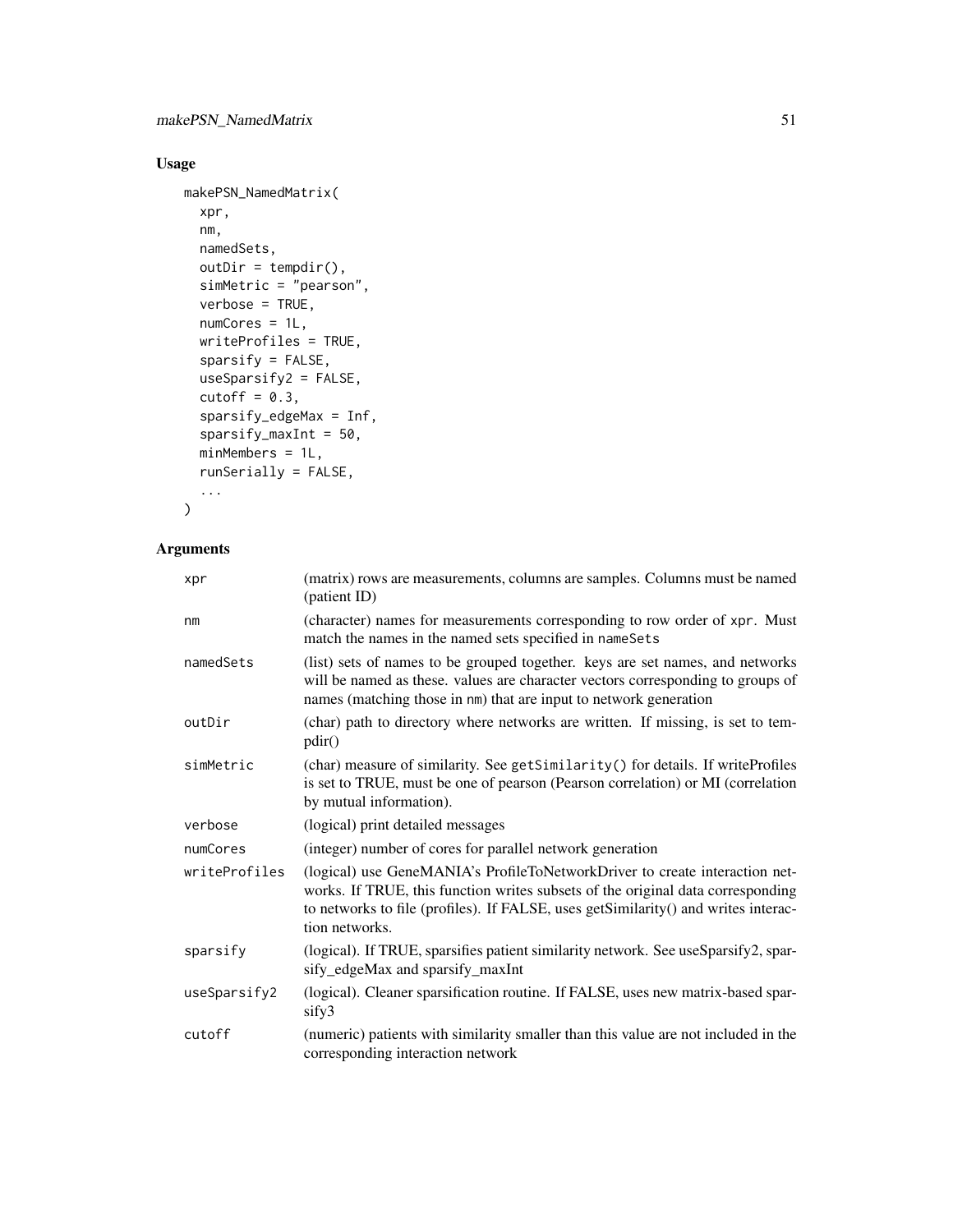| sparsify_edgeMax |                                                                                                                                                                                                                       |
|------------------|-----------------------------------------------------------------------------------------------------------------------------------------------------------------------------------------------------------------------|
|                  | (numeric) Max number of edges to include in the final network                                                                                                                                                         |
| sparsify_maxInt  |                                                                                                                                                                                                                       |
|                  | (numeric) Max num edges per node in sparsified network.                                                                                                                                                               |
| minMembers       | (integer) min number of measures in a network for the network to be included.<br>Useful when similarity measures require a minimum number of measures to be<br>meaningful (e.g. minimum of 6 for Pearson correlation) |
| runSerially      | (logical) set to TRUE to create nets serially, rather than in parallel                                                                                                                                                |
|                  | passed to getSimilarity()                                                                                                                                                                                             |

#### Details

Creates patient similarity networks when full matrices of data are provided (e.g. gene expression, questionnaire results). To generate networks from sparse data such as CNVs or indels, use makePSN\_RangeSets instead. The rows of the data matrix (xpr) must be named (nm); one network is create for each named set (namedSets). There are two options for the way in which networks are created, depending on the value of writeProfiles. 1. writeProfiles=TRUE: GeneMANIA is used to generate interaction networks and sparsify networks. This only works if the desired measure of similarity is network-level Pearson correlation; an example is networks at the level of pathways. In this case, the user does not explicitly specify a similarity measure and simMetric is ignored. 2. writeProfiles=FALSE: GeneMANIA is not used to generate interaction networks. Rather, netDx uses simMetric to create interaction networks. Networks can be sparsified by excluding weak connections (cutoff).

#### Value

(char) Basename of files to which networks are written. Side effect of writing interaction networks in outDir

## Examples

```
data(xpr,pheno,pathwayList);
# you may get a warning message that the output directory already
# exists; ignore it
out <- makePSN_NamedMatrix(xpr,rownames(xpr),pathwayList,
'.',writeProfiles=TRUE)
```
makePSN\_RangeSets *Create patient similarity interaction networks based on range sets*

#### Description

Create patient similarity interaction networks based on range sets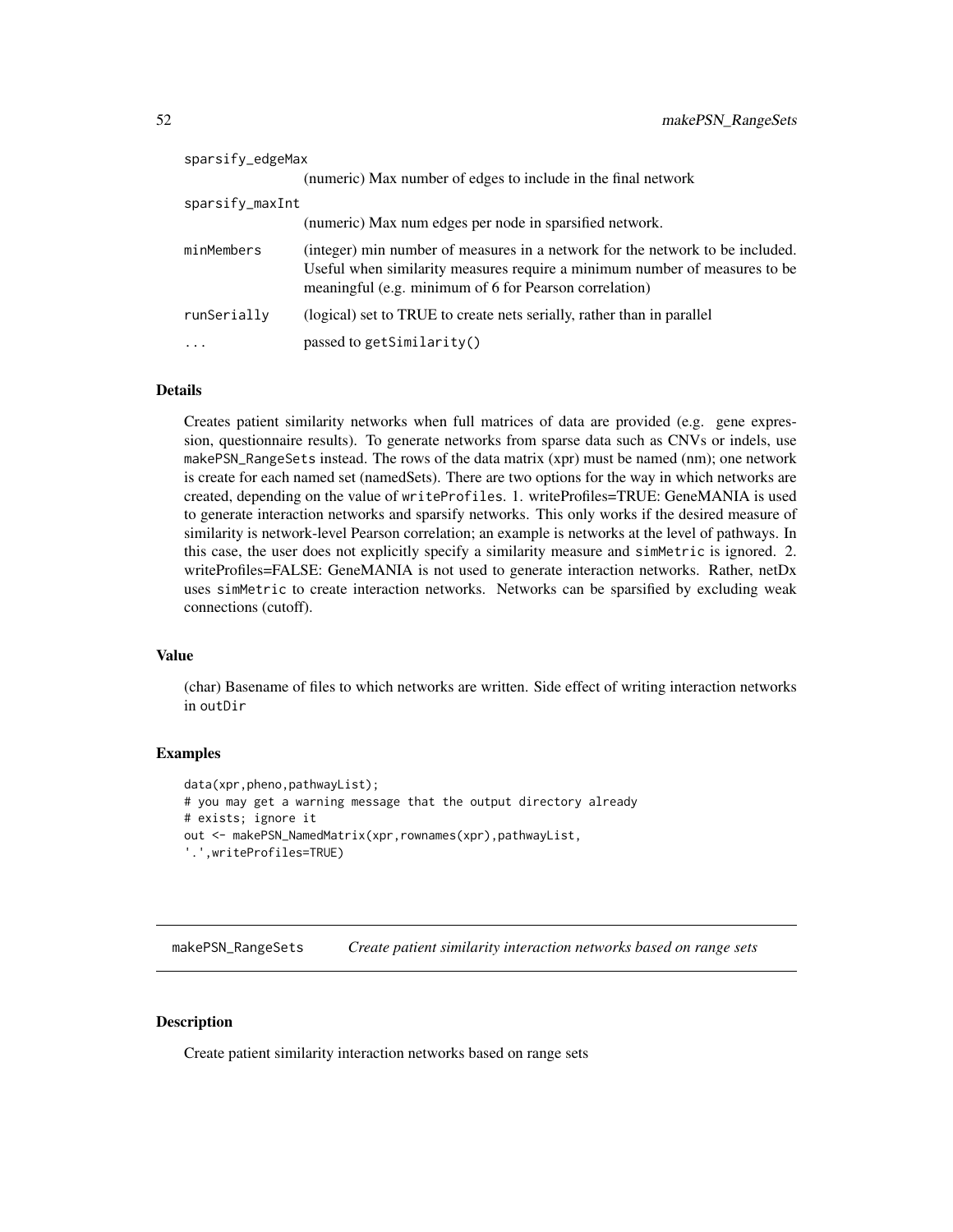# makePSN\_RangeSets 53

## Usage

```
makePSN_RangeSets(
  gr,
  rangeSet,
  netDir = tempdir(),simMetric = "coincide",
  quorum = 2L,
  verbose = TRUE,
  numCores = 1L
)
```
# Arguments

| gr        | (GRanges) patient ranges. Metadata should contain: ID: (char) unique patient<br>ID LOCUS_NAME: (comma-separated char) named ranges overlapped                                                                                                                                                                                                                                                                                  |
|-----------|--------------------------------------------------------------------------------------------------------------------------------------------------------------------------------------------------------------------------------------------------------------------------------------------------------------------------------------------------------------------------------------------------------------------------------|
| rangeSet  | (list) list of GRanges, one entry per range set. Key is the name of the range set,<br>and value is a GRanges object with corresponding ranges                                                                                                                                                                                                                                                                                  |
| netDir    | (char) path to directory where networks should be written                                                                                                                                                                                                                                                                                                                                                                      |
| simMetric | (char) Similarity metric. Currently only 'coincide' is supported; two patients<br>share an edge if they overlap elements in the the same gene set. E.g. Two<br>patients with CNVs that overlap different genes of the same pathway would<br>be related, but patients overlapping genes that don't share a pathway (or, more<br>accurately, a named-set grouping) would not be related. The edge weight is<br>therefore binary. |
| quorum    | (integer) minimum number of patients in a network for the network to be con-<br>structed                                                                                                                                                                                                                                                                                                                                       |
| verbose   | (logical) print detailed messages                                                                                                                                                                                                                                                                                                                                                                                              |
| numCores  | (integer) num cores for parallel processing                                                                                                                                                                                                                                                                                                                                                                                    |
|           |                                                                                                                                                                                                                                                                                                                                                                                                                                |

# Details

Creates patient similarity networks when data consist of genomic events associated with patients. Examples include CNV or indel data for patients. To generate networks from full matrices such gene expression data, use makePSN\_NamedMatrix instead. Genomic ranges corresponding to events in patients (gr) should be named. One network is created per named range set (rangeSet). Each set reflects a group of related loci ; for example, genomic ranges associated with genes in the same cellular pathway. Currently, the only similarity measure supported is binary; two patients are related in a network N if they both overlap elements of set N.

# Value

Vector of network filenames

# Examples

```
data(pathway_GR,cnv_GR)
### # example commented out to avoid build errors because of parallel
```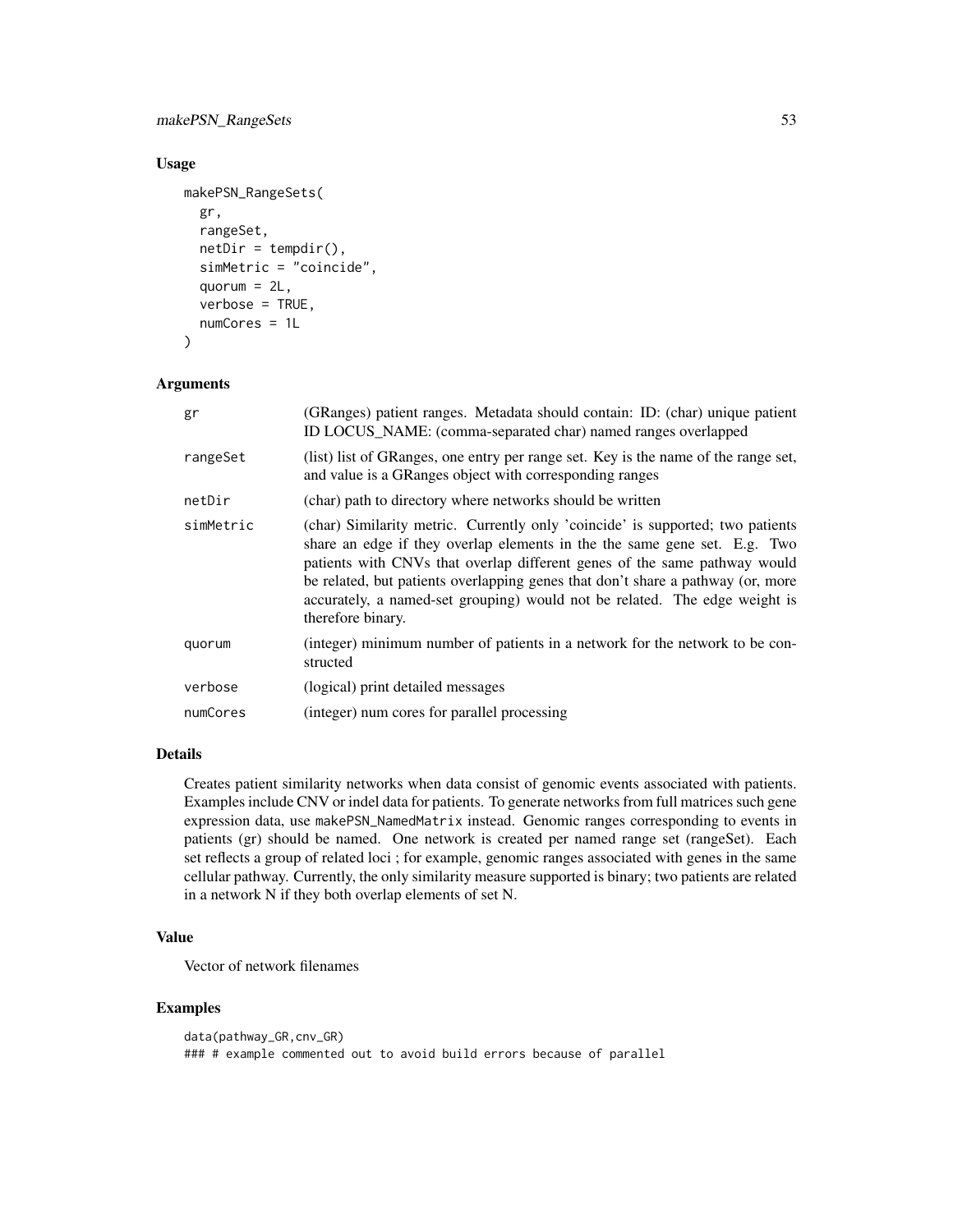54 makeSymmetric

```
### # execution. Uncomment to run.
### netList <- makePSN_RangeSets(cnv_GR,pathway_GR,'.')
```
makeQueries *Randomly select patients for queries for feature selection*

# Description

Randomly select patients for queries for feature selection

# Usage

```
makeQueries(incPat, featScoreMax = 10L, verbose = TRUE)
```
# Arguments

| incPat       | (char) vector of patient IDs to be included in query                                                                                                     |
|--------------|----------------------------------------------------------------------------------------------------------------------------------------------------------|
| featScoreMax | (integer) Number of times to run query, usually equal to the max score for fea-<br>tures in the design (e.g. if featScoreMax=10, then this value is 10). |
| verbose      | (logical) print messages                                                                                                                                 |

## Value

(list) of length featScoreMax, containing names of patients in query file for each fold

# Examples

```
data(pheno)
x <- makeQueries(pheno$ID)
```
makeSymmetric *Convert a network in source-target-weight format to symmetric matrix*

## Description

Convert a network in source-target-weight format to symmetric matrix

## Usage

makeSymmetric(x, verbose = FALSE)

# Arguments

|         | (data.frame) three columns, with source node, target node, and edge weight. En- |
|---------|---------------------------------------------------------------------------------|
|         | tries must include universe of nodes; those with missing edges must be included |
|         | as having edge weight NA                                                        |
| verbose | (logical) print messages                                                        |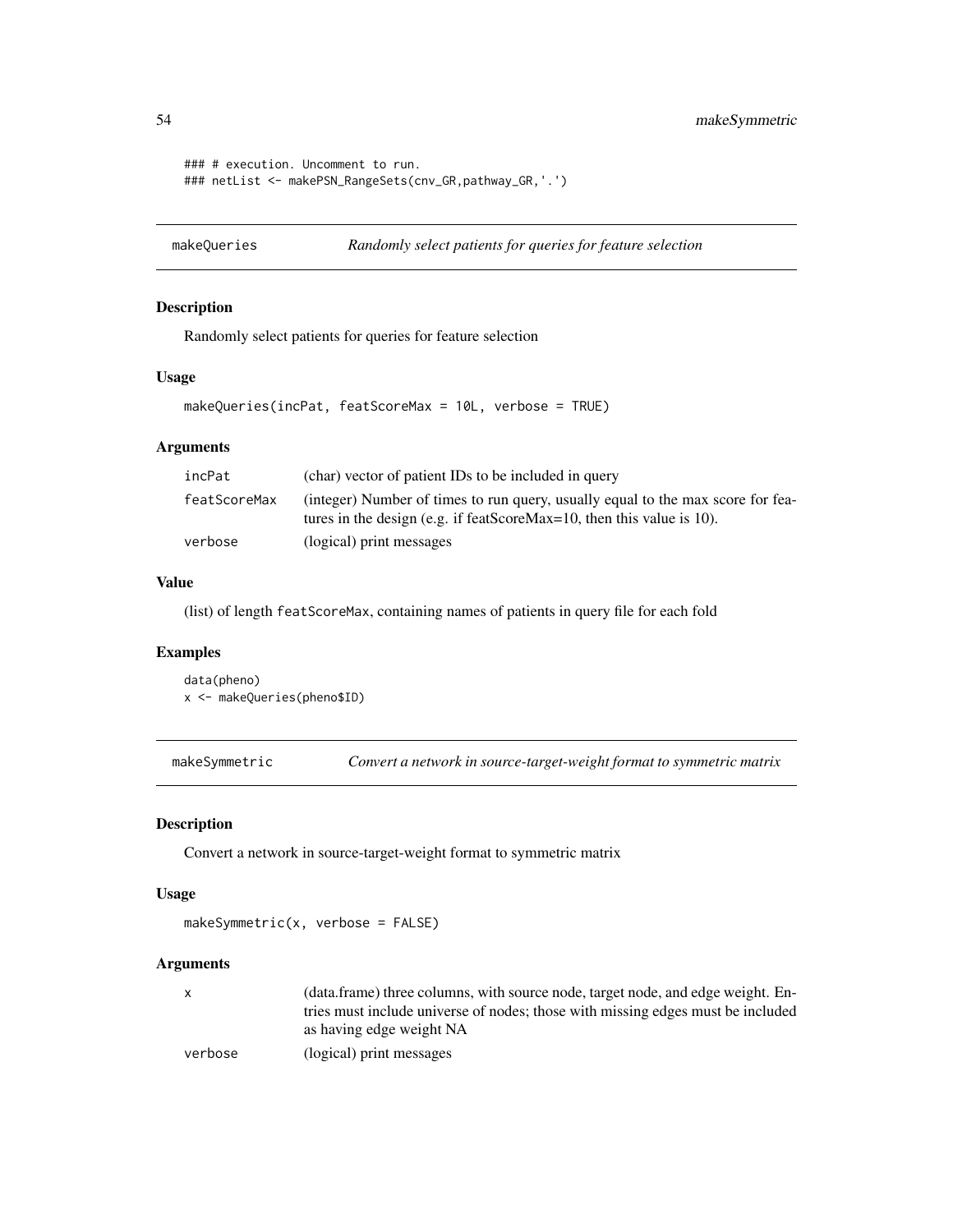## Details

A common format for network representation is to use a three column table listing source node, target node, and weight. This is the format netDx uses for network integration and visualization in Cytoscape. However, some functionality requires a square symmetric adjacency matrix. This function takes as input the three-column format and converts to the adjacency matrix. NOTE: Symmetric attribute is assumed, and the function automatically sets  $a[i,j] = a[j,i]$ . Diagonal is assumed to have value of 1.0. Finally missing edges will be assigned NA values.

# Value

(matrix) symmetric adjacency matrix

## Examples

```
src <- c("A","B"); tgt <- c("C","C")
cur <- data.frame(source=src,target=tgt,weight=c(0.3,0.8))
makeSymmetric(cur)
```
mapNamedRangesToSets *Map named ranges to corresponding set of named ranges*

#### **Description**

Map named ranges to corresponding set of named ranges

#### Usage

```
mapNamedRangesToSets(gr, rangeList, verbose = FALSE)
```
## Arguments

| gr        | (GRanges) named ranged to be grouped |
|-----------|--------------------------------------|
| rangeList | (list) sets of range names           |
| verbose   | (logical) print detailed messages    |

## Details

Example application is when we have named ranges each corresponding to genes or regulatory elements, and we wish to group these ranges based on metabolic pathway.

#### Value

RangeList. keys are names of rangeList, values are GRanges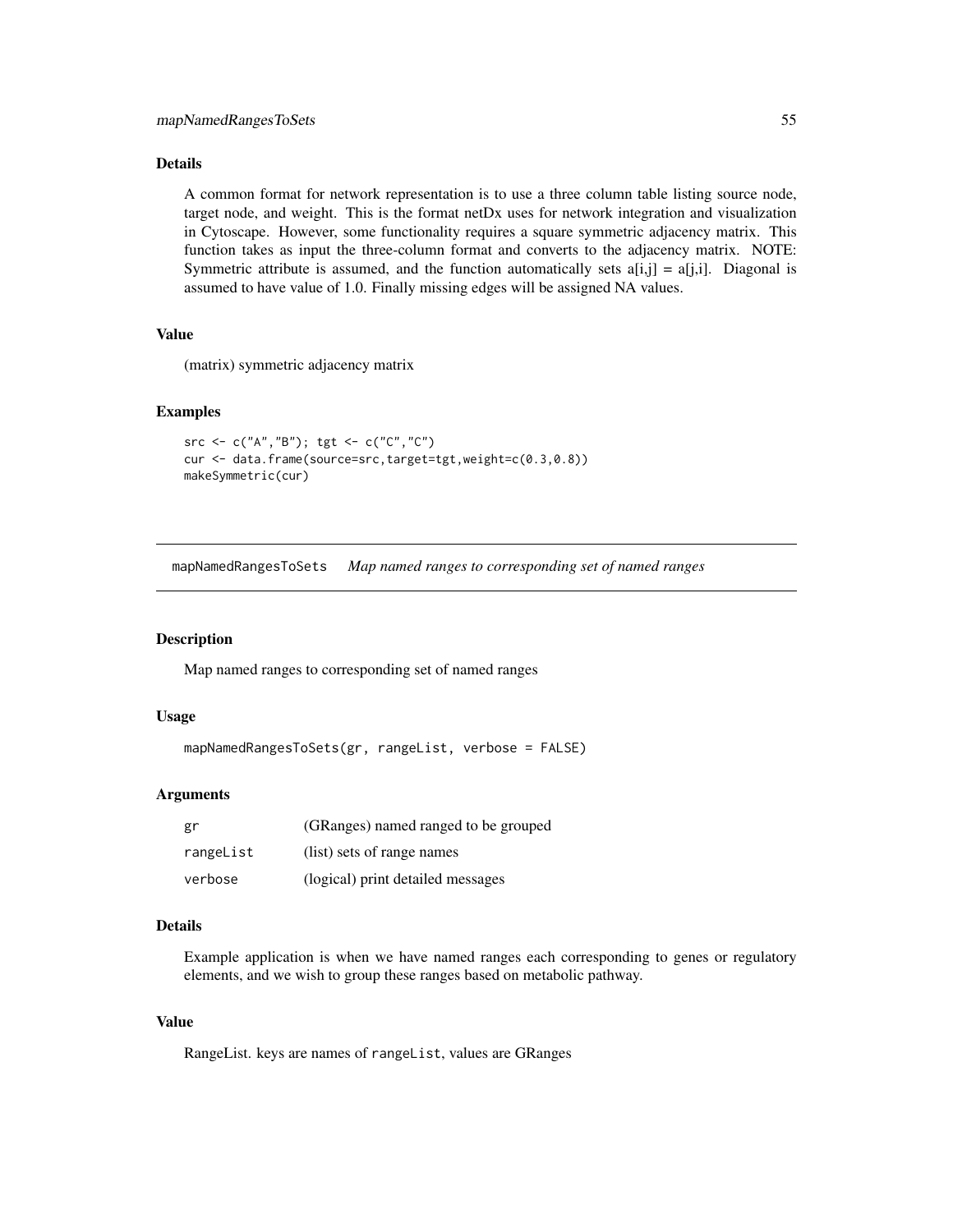## Examples

```
data(genes,pathwayList);
gene_GR<-GenomicRanges::GRanges(genes$chrom,
  IRanges::IRanges(genes$txStart,genes$txEnd),
name=genes$name2)
path_GRList <- mapNamedRangesToSets(gene_GR,pathwayList)
```
matrix\_getIJ *Converts matrix index (1 to m\*n) to row (m) and column (n) number*

# Description

Converts matrix index  $(1 \text{ to } m^*n)$  to row  $(m)$  and column  $(n)$  number

#### Usage

```
matrix_getIJ(dimMat, idx)
```
# Arguments

| dimMat | (integer vector of length 2) output of dim() for matrix in question |
|--------|---------------------------------------------------------------------|
| idx    | (integer vector of length n) matrix indices                         |

#### Value

(matrix) n-by-2, first column has row indices ; second column has col indices

MB.pheno *Sample metadata table for medulloblastoma dataset.*

## Description

data.frame with patient ID and tumour subtype (STATUS)

#### Usage

data(MB.pheno)

# Source

Northcott et al. (2011). J Clin Oncol. 29 (11):1408.

## References

Northcott et al. (2011). J Clin Oncol. 29 (11):1408.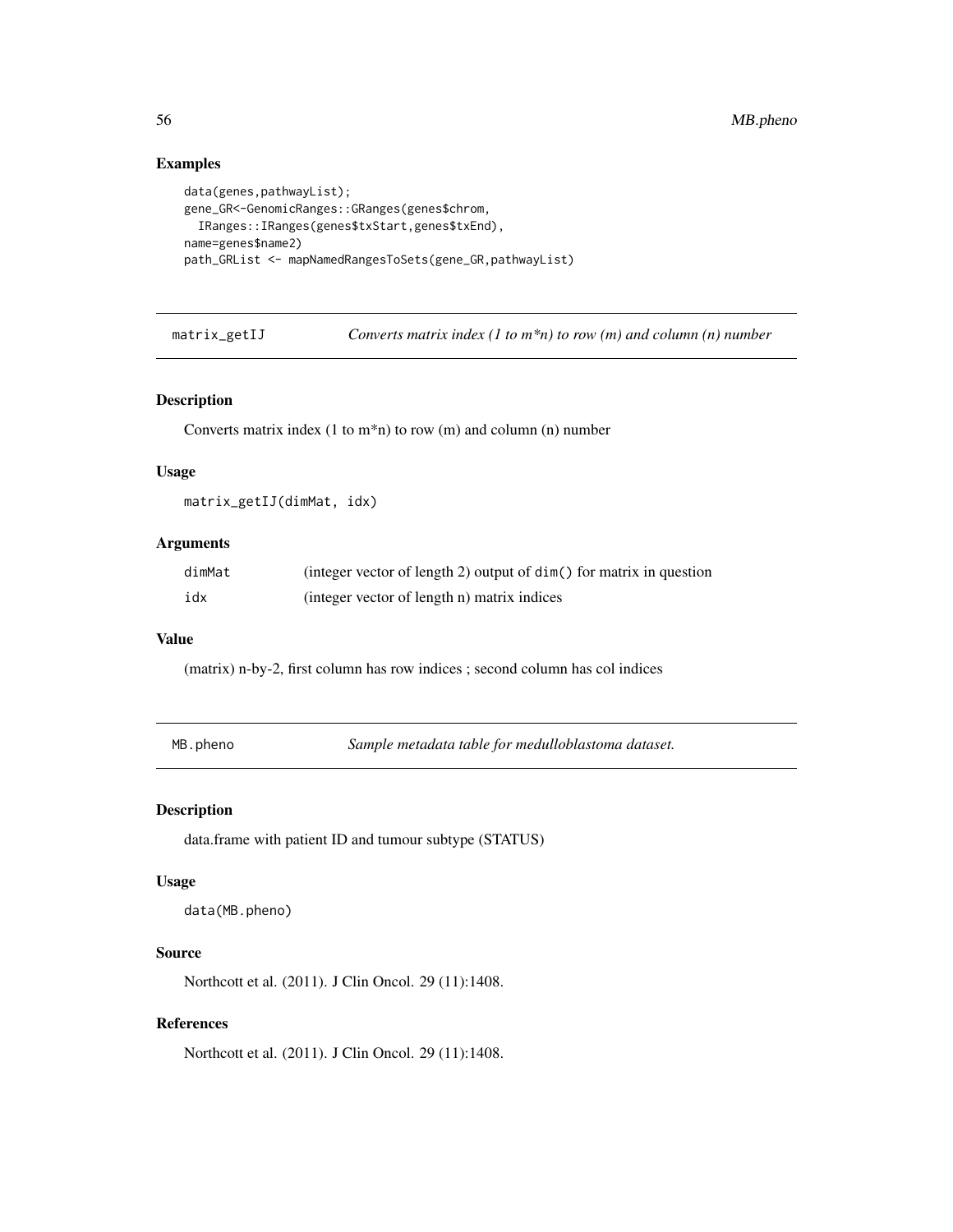#### modelres 57

#### Examples

data(MB.pheno) head(MB.pheno)

modelres *Sample output of getResults()*

## Description

Output of getResults() generated by running toymodel. toymodel is itself the output of buildPredictor() run on a simple dataset for binary breast tumour classification using two genomic data sources. BRCA data were downloaded using curatedTCGAData for mRNA and miRNA expression. build-Predictor()] was run by scoring features out of 2, with selected features passing 1 out of 2. Tumours were labelled either "Luminal.A" or "other". See details of getResults() for output format.

## Usage

data(modelres)

# Examples

data(modelres) head(modelres)

moveInteractionNets *moves interaction networks when compiling database for sparse genetic workflow*

## Description

moves interaction networks when compiling database for sparse genetic workflow

#### Usage

```
moveInteractionNets(netDir, outDir, pheno, fileSfx = "_cont.txt")
```
#### Arguments

| netDir  | (char) source directory                                                                 |
|---------|-----------------------------------------------------------------------------------------|
| outDir  | (char) target directory                                                                 |
| pheno   | (data.frame) contains patient ID and STATUS                                             |
| fileSfx | (char) suffix to strip from network file names before registering in metadata<br>tables |

## Value

No value. Side effect of moving interaction nets to target directory and creating network-related metadata files used to compile feature database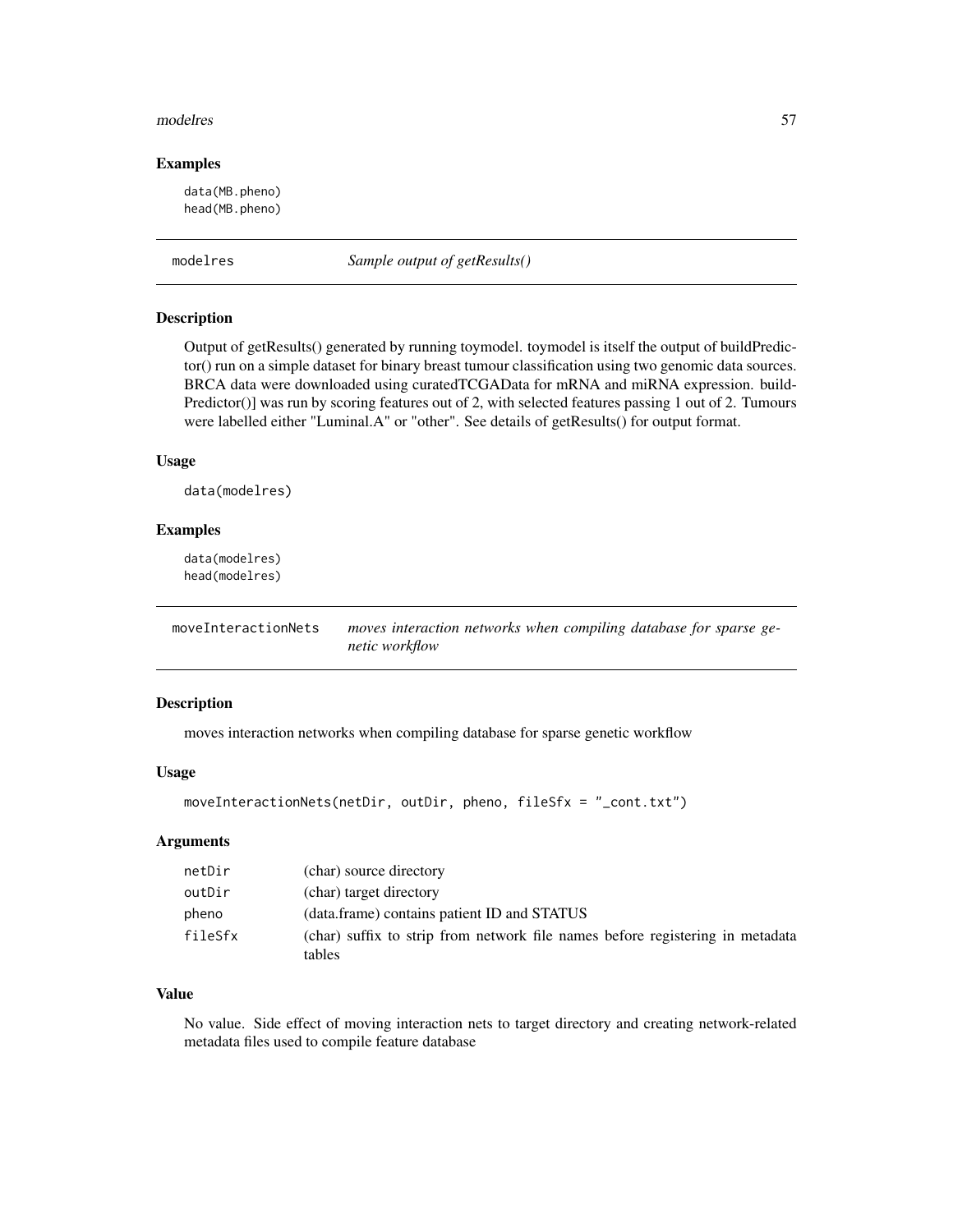Similarity metric of normalized difference

## Usage

normDiff(x)

#### Arguments

x (numeric) vector of values, one per patient (e.g. ages)

#### Details

Similarity metric used when data for a network consists of exactly 1 continuous variable (e.g. a network based only on 'age'). When number of variables is 2-5, use avgNormDiff() which takes the average of normalized difference for individual variables

#### Value

symmetric matrix of size ncol(dat) (number of patients) containing pairwise patient similarities

## Examples

sim <- normDiff(rnorm(10))

npheno *Toy sample metadata table*

## Description

data.frame with patient ID ("ID") and label ("STATUS"). 100 "cases" and 100 "controls"

## Usage

data(npheno)

## Examples

data(npheno) head(npheno)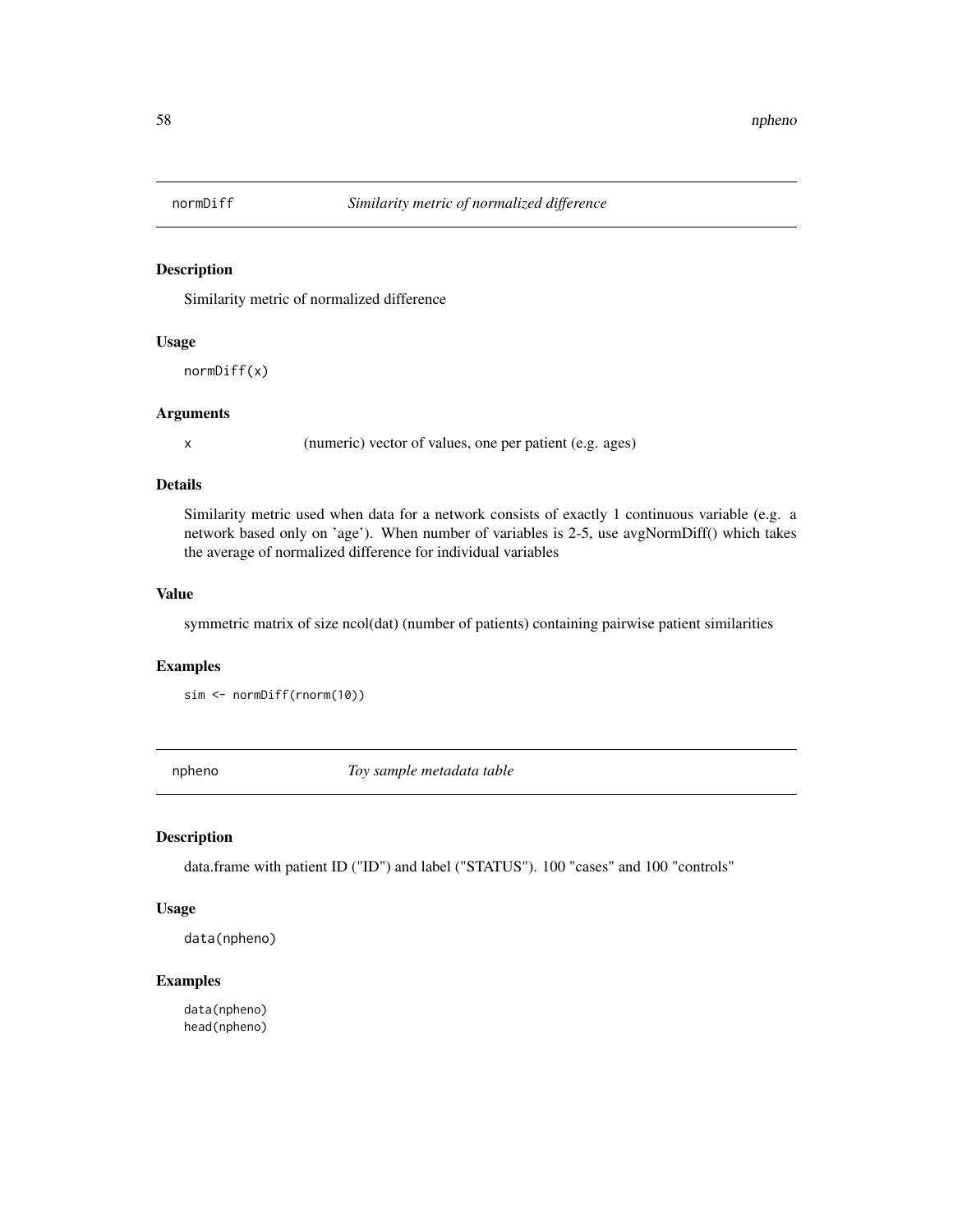List where keys are pathway names and values are character vectors comprising of member genes for corresponding pathways

## Usage

data(pathwayList)

# Examples

```
data(pathwayList)
head(pathwayList)
```
pathway\_GR *List of genomic ranges mapped to pathways*

# Description

List object. Keys are pathway names, values are GRanges objects with coordinates of corresponding genes. Small subset of pathways sufficient for package examples.

# Usage

```
data(pathway_GR)
```
# Examples

data(pathway\_GR) head(pathway\_GR)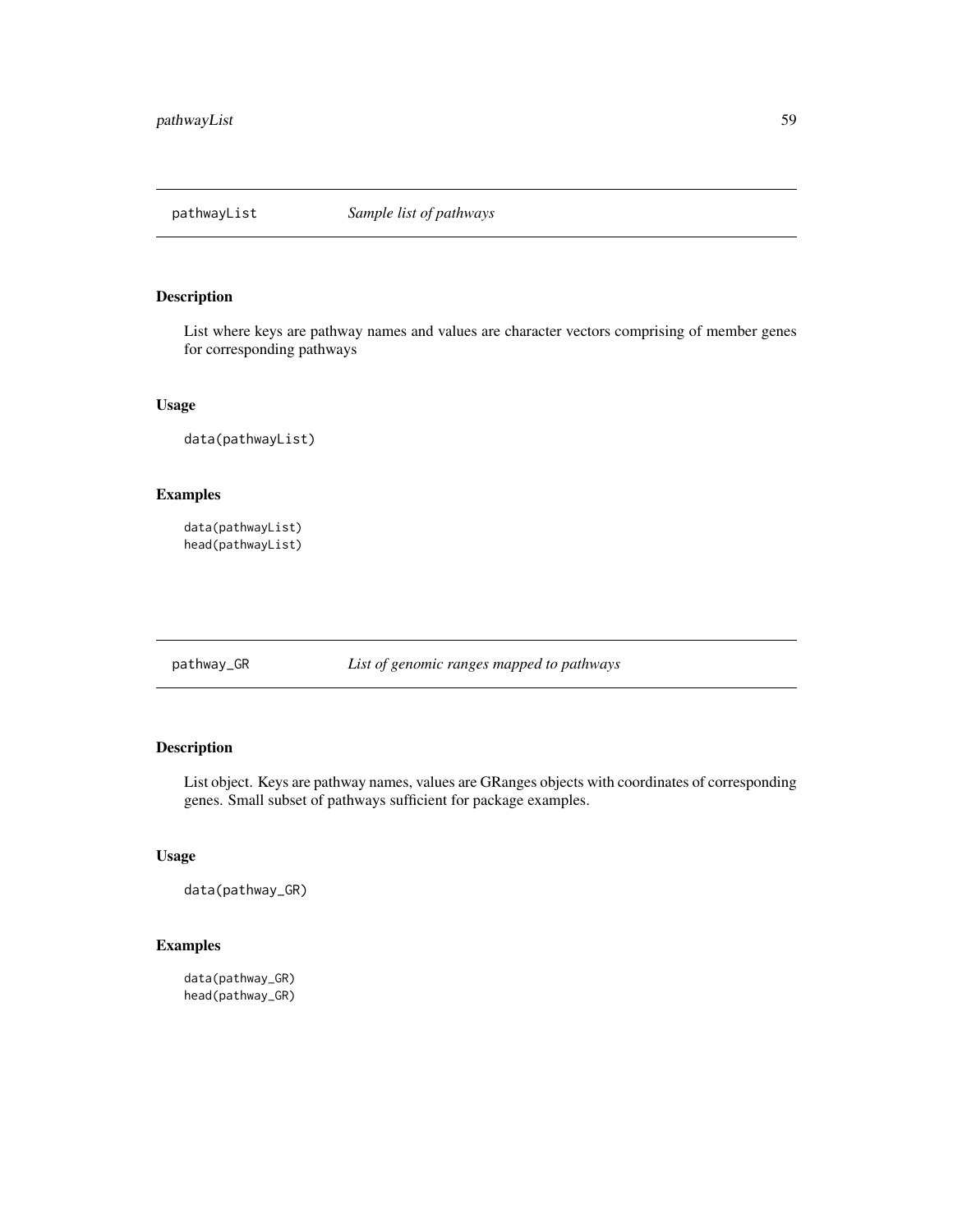Computes variety of predictor evaluation measures based on the confusion matrix

#### Usage

perfCalc(dat)

## Arguments

dat (data.frame): 5 columns: score, tp, fp, tn, fn. One row per cutoff score for feature selection

## Value

(list) stats (data.frame): score, f1, ppv, precision and recall. One row per cutoff for feature selection auc (numeric between 0 and 1): AUC of overall ROC curve prauc (numeric between 0 and 1): AUC of overall precision-recall curve

#### Examples

```
data(confmat)
x <- perfCalc(confmat)
```
pheno *Sample metadata table*

# Description

data.frame with patient ID (ID), sample type (Type), tumour subtype (STATUS). From TCGA 2012 breast cancer paper (see reference).

#### Usage

data(pheno)

# Source

The Cancer Genome Atlas. (2012). Nature 490:61-70.

## References

The Cancer Genome Atlas. (2012). Nature 490:61-70.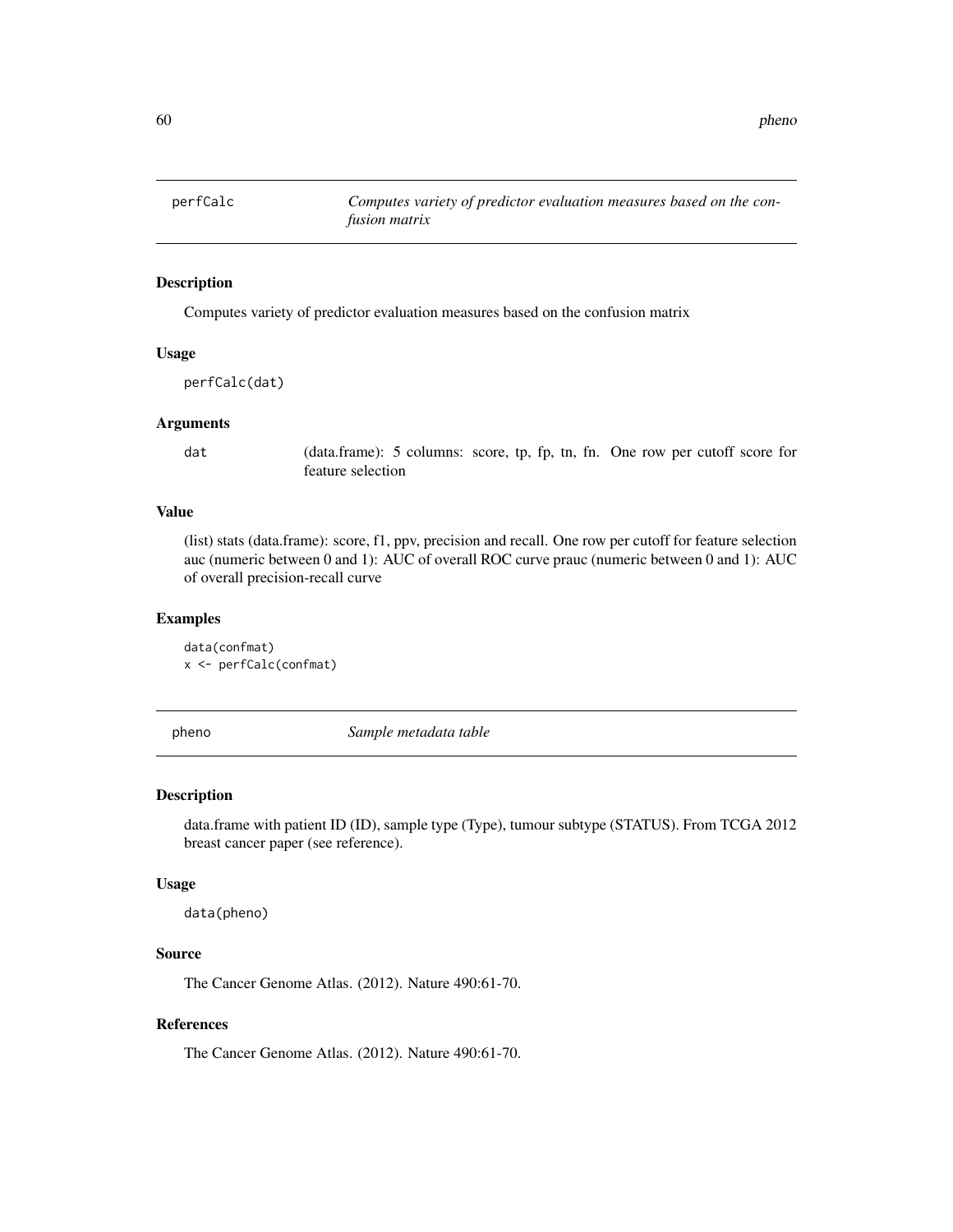# pheno\_full 61

## Examples

data(pheno) head(pheno)

pheno\_full *Subsample of TCGA breast cancer data used for netDx function examples*

# Description

Patient ID and tumour status in "pheno", subsample of gene expression in "xpr" and CNV data in "cnv\_GR"

#### Usage

data(pheno\_full)

# Source

The Cancer Genome Atlas. (2012). Nature 490:61-70.

## References

The Cancer Genome Atlas. (2012). Nature 490:61-70.

# Examples

data(pheno\_full) head(pheno\_full)

plotEmap *Create EnrichmentMap in Cytoscape to visualize predictive pathways*

## Description

Create a network where nodes are predictive pathways passing certain cutoff and edges indicate similarity in gene-sets. Pathways are then clustered to identify themes of predictive pathways. Generates one such network for each patient label.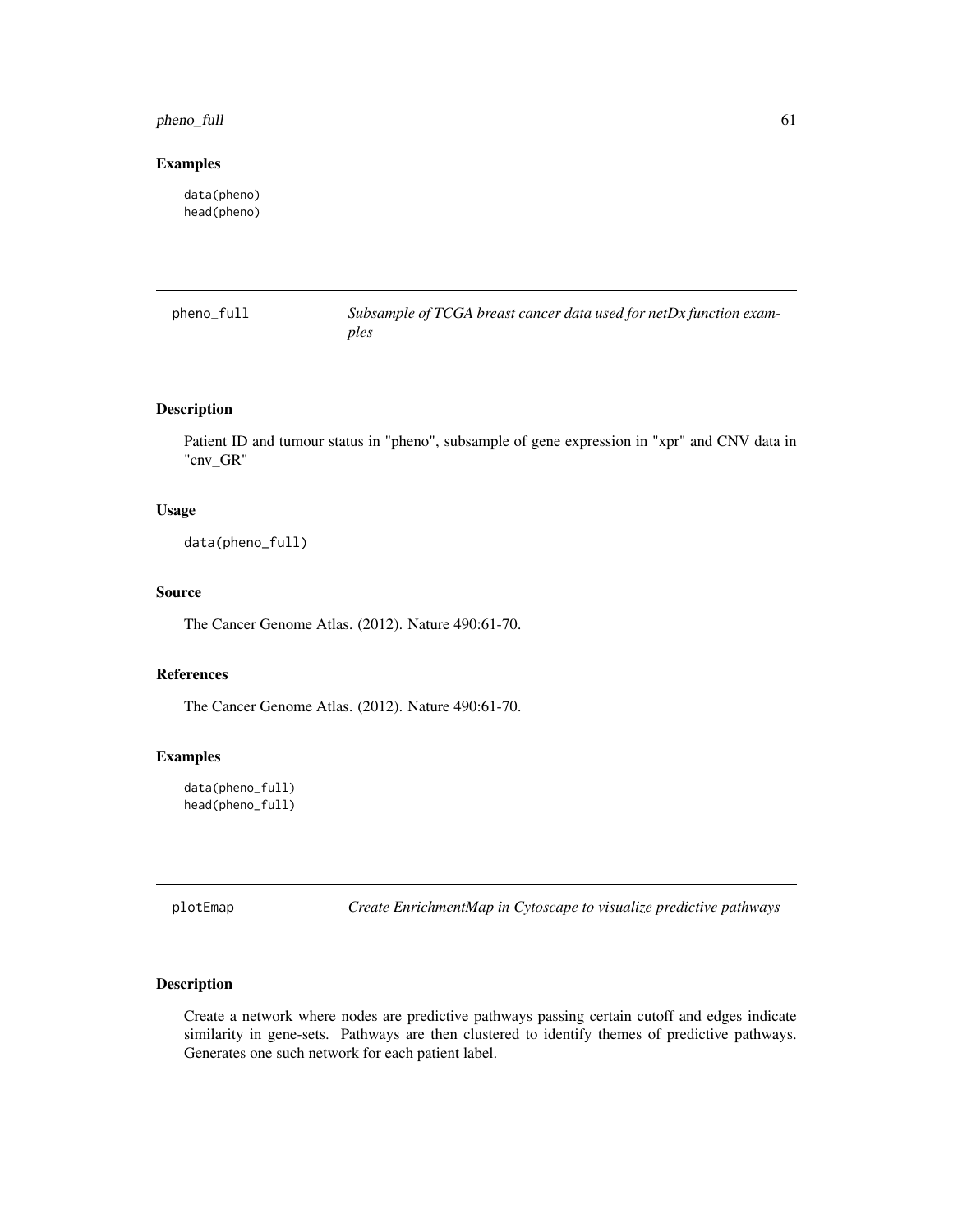# Usage

```
plotEmap(
  gmtFile,
  nodeAttrFile,
  netName = "generic",
  scoreCol = "maxScore",
  minScore = 1,maxScore = 10,
  nodeFillSteps = c(7, 9),colorScheme = "cont_heatmap",
  imageFormat = "png",
  verbose = FALSE,
  createStyle = TRUE,
  groupClusters = FALSE,
  hideNodeLabels = FALSE
\mathcal{L}
```
# Arguments

| gmtFile        | (character) file path to GMT file (generated by getEMapInput()). NOTE: This<br>needs to be the absolute path name                                                                                                                                                                     |
|----------------|---------------------------------------------------------------------------------------------------------------------------------------------------------------------------------------------------------------------------------------------------------------------------------------|
| nodeAttrFile   | (list) file path to nodeAttr.txt file (generated by getEMapInput())                                                                                                                                                                                                                   |
| netName        | (character) name for network in Cytoscape. Using the patient class name is a<br>good idea. (e.g. SURVIVE_YES and SURVIVE_NO).                                                                                                                                                         |
| scoreCol       | (character) column of nodeAttrFile with the node score                                                                                                                                                                                                                                |
| minScore       | (integer) minimum score of node to show                                                                                                                                                                                                                                               |
| maxScore       | (integer) maximum score of node to show                                                                                                                                                                                                                                               |
| nodeFillStops  | (integer) vector of length 2. Contains score values that indicate "good signal"<br>and "best signal". Nodes with values above "good signal" are coloured orange,<br>and those with "best signal" are coloured red.                                                                    |
| colorScheme    | (character) colour scheme for nodes. 'cont_heatmap' sets a discrete map ranging<br>from yellow to red for increasing scores. 'netDx_ms' is the colour scheme used<br>in the netDx methods paper. This map is $\left(\leq-6$ : white; 7-9: orange; 10: red)                            |
| imageFormat    | (character) one of PNG, PDF, SVG, or JPEG                                                                                                                                                                                                                                             |
| verbose        | (logical) print messages                                                                                                                                                                                                                                                              |
| createStyle    | (logical) if generating more than one EMap, set to TRUE for first one and to<br>FALSE for subsequent. Due to limitation in current version of RCy3                                                                                                                                    |
| groupClusters  | (logical) if TRUE, redraws network with thematic clusters lined up in rows.<br>This setting is useful if setting this flag to FALSE results in a cluttered network.<br>However, applying this layout will organize nodes in each cluster into circles,<br>which loses the c topology. |
| hideNodeLabels | (logical) if TRUE hides the node label in the EnrichmentMap. Cluster labels<br>remain visible.                                                                                                                                                                                        |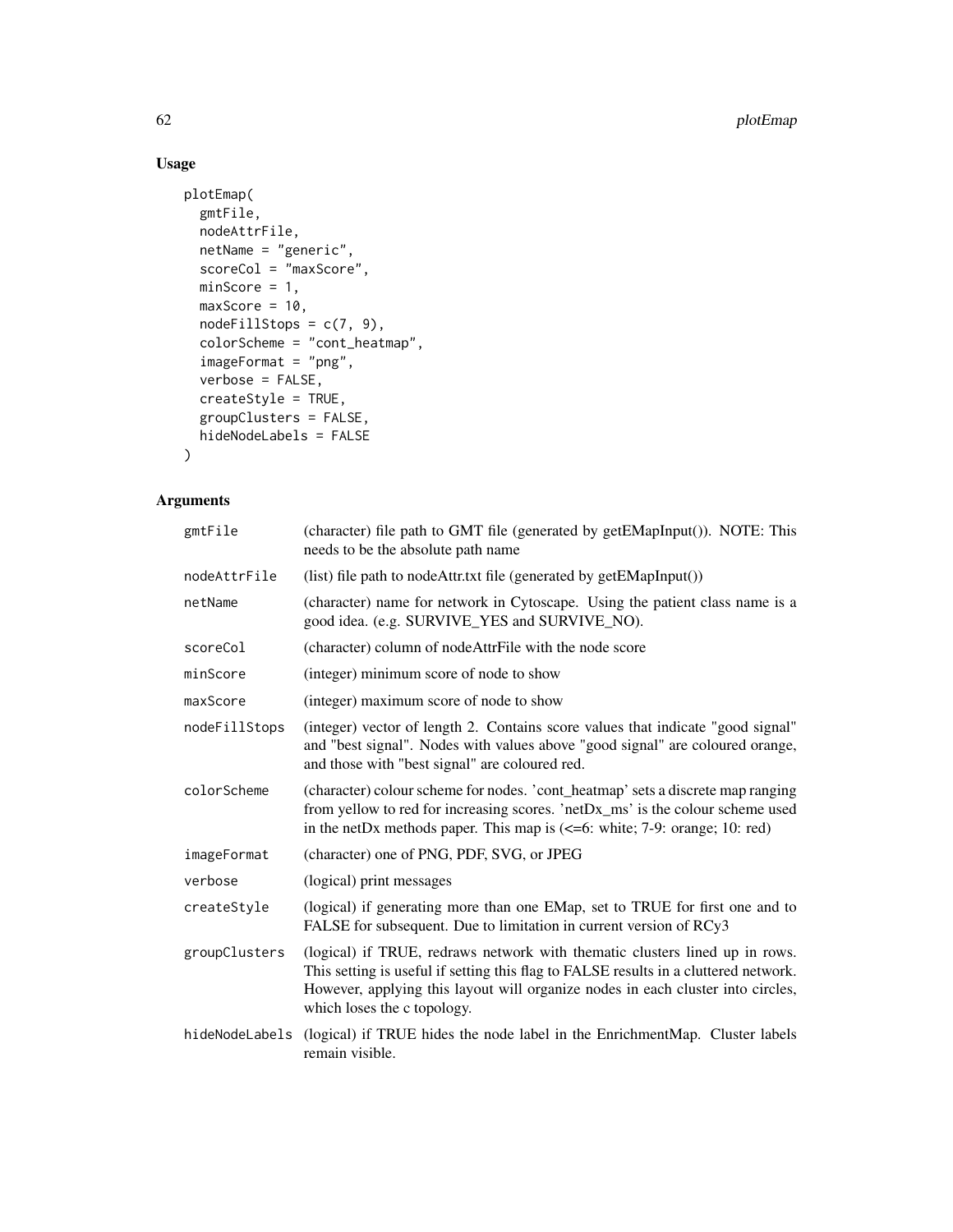## Value

No value. Side effect of plotting the EnrichmentMap in an open session of Cytoscape.

## Examples

```
#refer to getEMapInput_many.R for working getEMapInput_many() example
data(featScores)
pathwayList <- readPathways(fetchPathwayDefinitions("October",2020))
pathwayList <- pathwayList[seq_len(5)]
netInfoFile <- system.file("extdata",
paste("example_output","inputNets.txt",sep=getFileSep()),
package="netDx")
netTypes <- read.delim(netInfoFile,sep='\t',header=FALSE,as.is=TRUE)
outDir <- paste(tempdir(),'plots',sep=getFileSep())
if (!file.exists(outDir)) dir.create(outDir)
EMap_input <- getEMapInput_many(featScores,pathwayList,
     netTypes,outDir=outDir)
outDir <- paste(getwd(),'plots',sep=getFileSep())
if (!file.exists(outDir)) dir.create(outDir)
gmtFile <- EMap_input[[1]][1]
nodeAttrFile <- EMap_input[[1]][2]
# not run because requires Cytoscape to be installed and open
# plotEmap(gmtFile = gmtFile, nodeAttrFile = nodeAttrFile,
```

```
#\t\tnetName='HighRisk')
```

```
plotIntegratedPatientNetwork
```
*Visualize integrated patient similarity network based on selected features*

## **Description**

Visualize integrated patient similarity network based on selected features

#### Usage

```
plotIntegratedPatientNetwork(
  dataList,
  groupList,
  makeNetFunc = NULL,
  sims = NULL,
  setName = "predictor",
  prune\_petX = 0.05,
  prune_useTop = TRUE,
  aggFun = "MAX",
  calcShortestPath = FALSE,
  showStats = FALSE,
```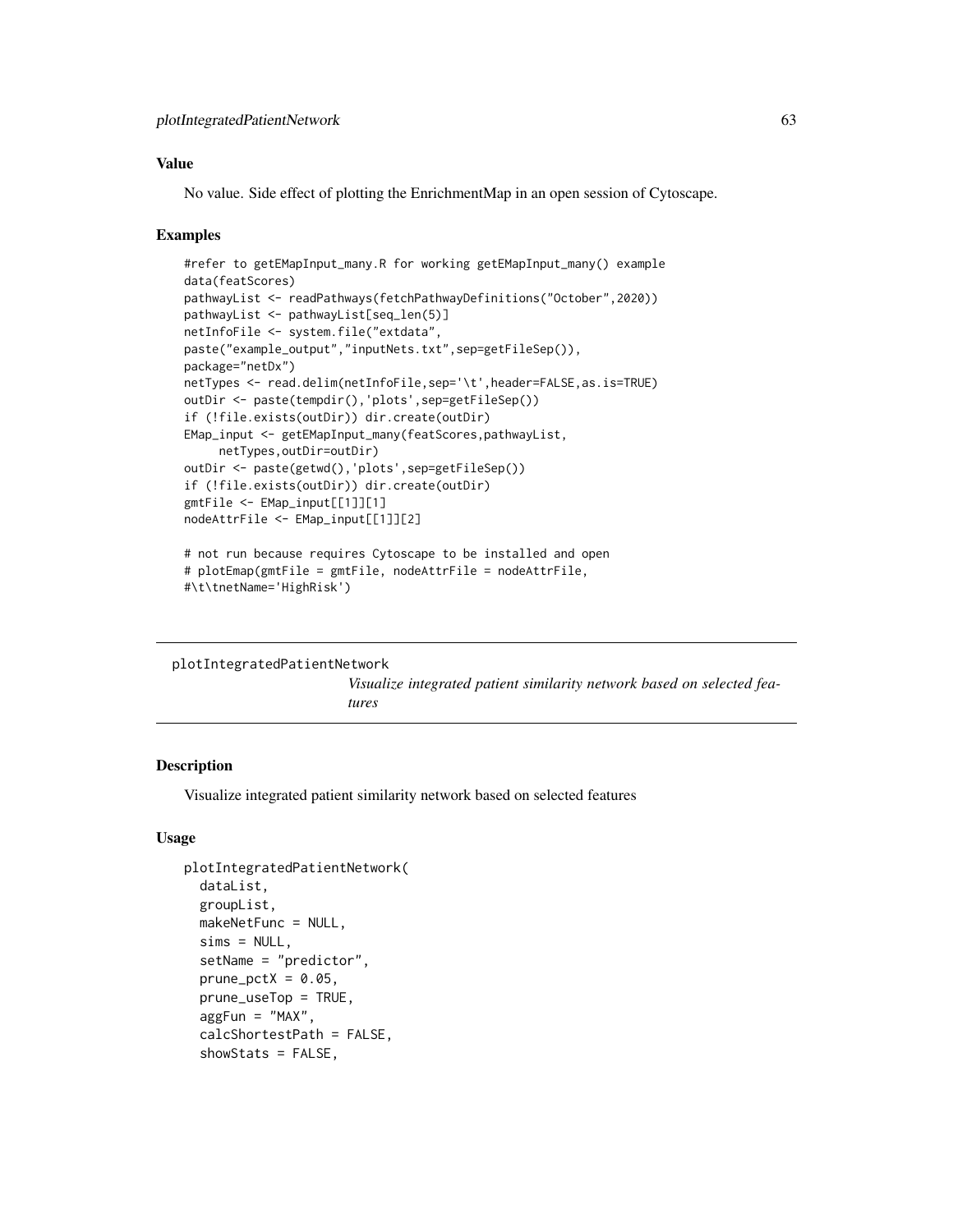```
outDir = tempdir(),numCores = 1L,
 nodeSize = 50L,
 edgeTransparency = 40L,
 nodeTransparency = 155L,
 plotCytoscape = FALSE,
 verbose = FALSE
\mathcal{L}
```
# Arguments

| dataList         | (MultiAssayExperiment) patient data & labels used as input                                                                                                                                                                                                                                |
|------------------|-------------------------------------------------------------------------------------------------------------------------------------------------------------------------------------------------------------------------------------------------------------------------------------------|
| groupList        | (list) features to use to create integrated patient network. Identical in structure to<br>groupList in buildPredictor() method. This is a list of lists, where the outer list<br>corresponds to assay (e.g. mRNA, clinical) and inner list to features to generate<br>from that datatype. |
| makeNetFunc      | (function) function to create features                                                                                                                                                                                                                                                    |
| sims             | (list) rules for creating PSN. Preferred over makeNetFunc                                                                                                                                                                                                                                 |
| setName          | (char) name to assign the network in Cytoscape                                                                                                                                                                                                                                            |
| prune_pctX       | (numeric between 0 and 1) fraction of most/least edges to keep when pruning<br>the integrated PSN for visualization. Must be used in conjunction with use-<br>Top=TRUE/FALSE e.g. Setting pctX=0.2 and useTop=TRUE will keep 20%<br>top edges                                             |
| prune_useTop     | (logical) when pruning integrated PSN for visualization, determines whether to<br>keep strongest edges (useTop=TRUE) or weakest edges (useTop=FALSE)                                                                                                                                      |
| aggFun           | (char) function to aggregate edges from different PSN                                                                                                                                                                                                                                     |
| calcShortestPath |                                                                                                                                                                                                                                                                                           |
|                  | (logical) if TRUE, computes weighted shortest path Unless you plan to analyse<br>these separately from looking at the shortest path violin plots or integrated PSN<br>in Cytoscape, probably good to set to FALSE.                                                                        |
| showStats        | (logical) if FALSE, suppresses shortest path-related stats, such as one-sided<br>WMW test for testing shorter intra-class distances                                                                                                                                                       |
| outDir           | (char) path to directory for intermediate files. Useful for debugging.                                                                                                                                                                                                                    |
| numCores         | (integer) number of cores for parallel processing                                                                                                                                                                                                                                         |
| nodeSize         | (integer) size of nodes in Cytoscape                                                                                                                                                                                                                                                      |
| edgeTransparency |                                                                                                                                                                                                                                                                                           |
|                  | (integer) Edge transparency. Value between 0 and 255, with higher numbers<br>leading to more opacity.                                                                                                                                                                                     |
| nodeTransparency |                                                                                                                                                                                                                                                                                           |
|                  | (integer) Node transparency. Value between 0 and 255, with higher numbers<br>leading to more opacity.                                                                                                                                                                                     |
| plotCytoscape    | (logical) If TRUE, plots network in Cytoscape. Requires Cytoscape software to<br>be installed and running on the computer when the function call is being made.                                                                                                                           |
| verbose          | (logical) print detailed messages                                                                                                                                                                                                                                                         |
|                  |                                                                                                                                                                                                                                                                                           |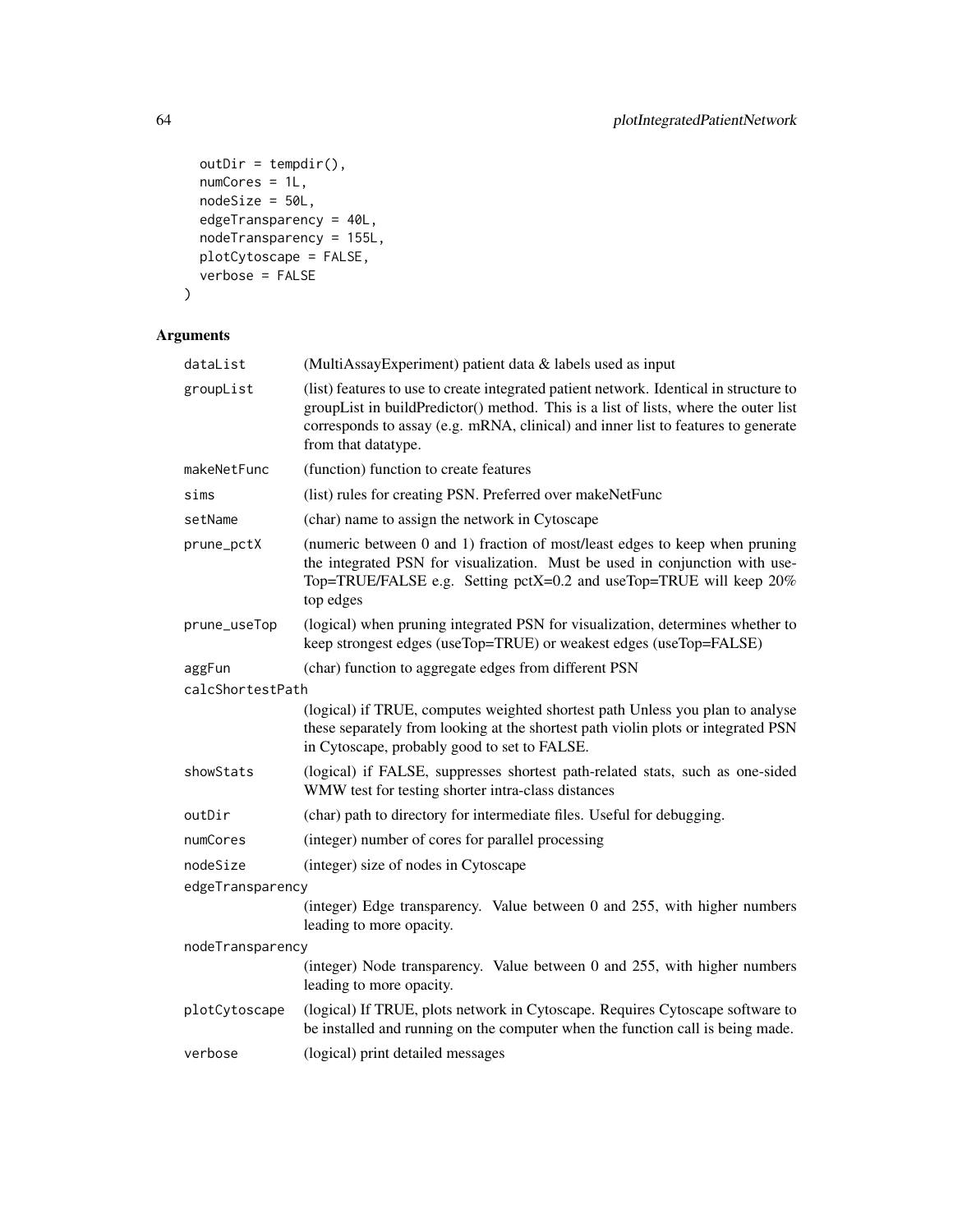#### plotPerf 65

#### Details

Generates a Cytoscape network where nodes are patients and edges are weighted by aggregate pairwise patient similarity. Integrated PSN plotting is intended to run after feature selection, which identifies the subset of input networks predictive for each class of interest. The method of generating the network is as follows: All networks feature-selected in either patient ategory are concatenated; where a network is feature-selected in both categories, it is included once. The similarity between two patients in the integrated network is the mean of corresponding pairwise similarities. Dissimilarity is defined as 1-similarity, and Dijkstra distances are computed on this resulting network. For visualization, only edges representing the top fraction of distances (strongest edge weights) are included.

## Value

(list) information about the integrated network similarity network 2) patientDistNetwork\_pruned (matrix) the network plotted in Cytoscape. Also note that this is a dissimilarity network, so that more similar nodes have smaller edge weights 3) colLegend (data.frame): legend for the patient network plotted in Cytoscape. Columns are node labels (STATUS) and colours (colour) 6) outDir (char) value of outDir parameter

plotPerf *Plots various measures of predictor performance for binary classifiers*

## **Description**

Plots various measures of predictor performance for binary classifiers

## Usage

```
plotPerf(resList = NULL, inFiles, predClasses, plotSEM = FALSE)
```
#### Arguments

| resList     | (list) list of prediction results. If provided, the method will ignore in Dir                              |  |
|-------------|------------------------------------------------------------------------------------------------------------|--|
| inFiles     | (char) path to predictionResults.txt files. A vector, each with absolute paths to<br>predictionResults.txt |  |
| predClasses | (char) vector of class names.                                                                              |  |
| plotSEM     | (logical) metric for error bars. If set to TRUE, plots SEM; else plots SD.                                 |  |

# Details

Plots individual and average ROC/PR curves. mean+/-SEM performance for a predictor run using nested cross-validation or a similar repeated design. predictionResults.txt contains a (data.frame)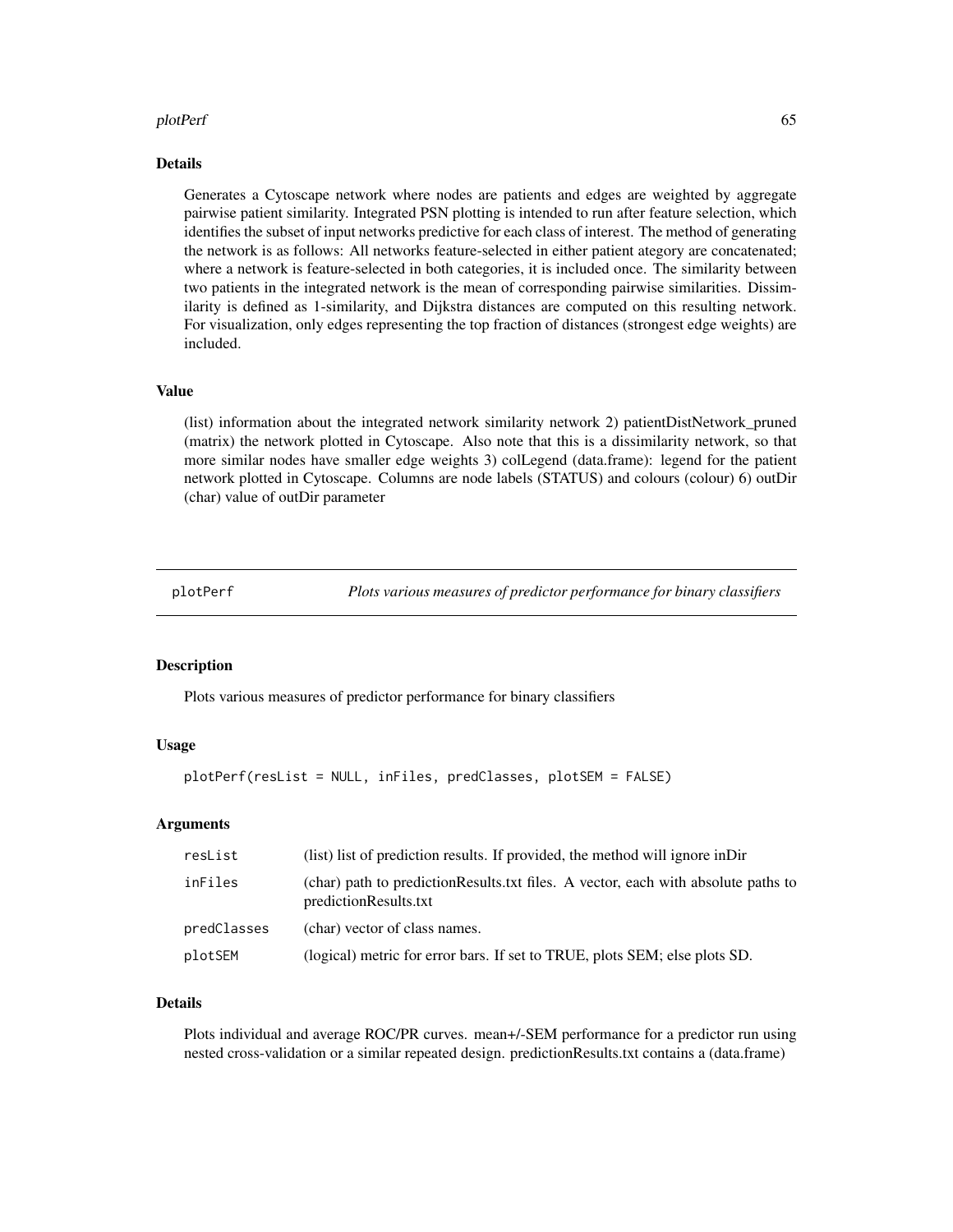Value

(list) each key corresponds to an input file in inDir. Value is a list with: 1) stats: 'stats' component of perfCalc 2) rocCurve: ROCR performance object for ROC curve 3) prCurve: ROCR performance object for PR curve 4) auroc: Area under ROC curve 5) aupr: Area under PR curve 6) accuracy: Accuracy

Side effect of plotting in a 2x2 format: 1) mean+/-SEM or (mean+/-SD) AUROC 2) mean+/-SEM or (mean+/-SD) AUPR 3) ROC curve for all runs plus average 4) PR curve for all runs plus average

# Examples

```
inDir <- system.file("extdata","example_output",package='netDx')
inFiles <- paste(rep(inDir,3), sprintf("rng%i",seq_len(3)),"predictionResults.txt",
sep=getFileSep())
resList <- list()
for (k in seq_len(length(inFiles))) {
resList[[k]] <- read.delim(inFiles[k],sep="\t",header=TRUE,as.is=TRUE)
}
plotPerf(resList, predClasses = c('LumA','notLumA'))
```
plotPerf\_multi *Plots a set of ROC/PR curves with average.*

#### Description

Plots a set of ROC/PR curves with average.

## Usage

```
plotPerf_multi(
  inList,
 plotTitle = "performance",
 plotType = "ROC",
 xlab = "TPR",vlab = "FPR",meanCol = "darkblue",
 xlim = c(0, 1),ylim = c(0, 1))
```
## Arguments

| inList    | (list or ROCR::performance object) ROCR::performance objects, one per itera-<br>tion |
|-----------|--------------------------------------------------------------------------------------|
| plotTitle | (numeric) plot title                                                                 |
| plotType  | $(char)$ one of ROC   PR   custom. Affects $x/y$ labels                              |
| xlab      | (char) x-axis label                                                                  |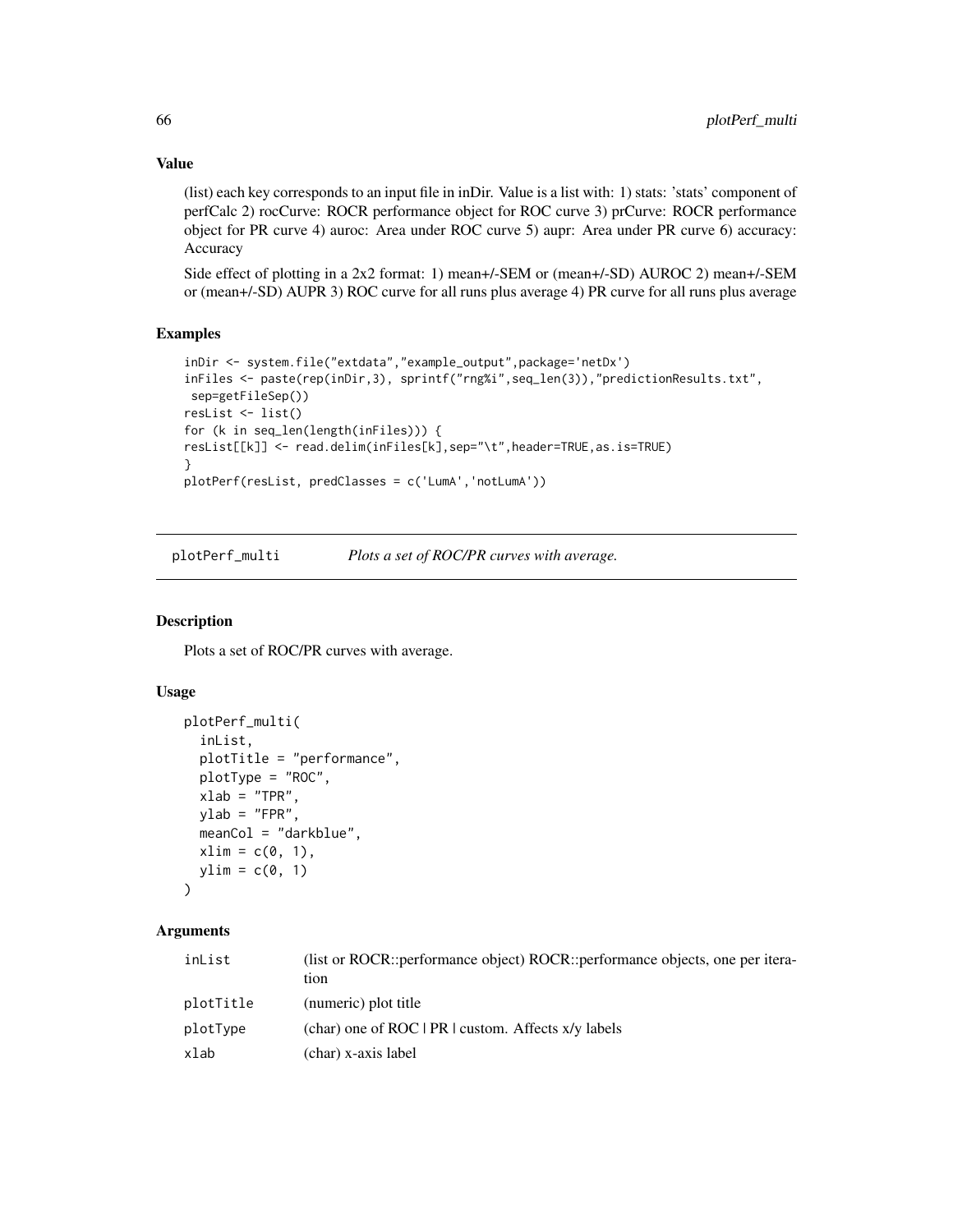#### predict 67

| vlab    | (char) y-axis label                 |
|---------|-------------------------------------|
| meanCol | (char) colour for mean trendline    |
| xlim    | (numeric) min/max extent for x-axis |
| vlim    | (numeric) min/max extent for y-axis |

## Details

Plots average curves with individual curves imposed.

## Value

No value. Side effect of plotting ROC and PR curves

## Examples

```
inDir <- system.file("extdata","example_output",package="netDx")
all_rng <- list.files(path = inDir, pattern = 'rng.')
fList <- paste(inDir,all_rng,'predictionResults.txt',sep=getFileSep())
rocList <- list()
for (k in seq_len(length(fList))) {
  dat <- read.delim(fList[1],sep='\t',header=TRUE,as.is=TRUE)
  predClasses <- c('LumA', 'notLumA')
  pred_col1 <- sprintf('%s_SCORE',predClasses[1])
  pred_col2 <- sprintf('%s_SCORE',predClasses[2])
  idx1 <- which(colnames(dat) == pred_col1)
  idx2 \leftarrow which(colnames(data) == pred_col2)pred <- ROCR::prediction(dat[,idx1]-dat[,idx2],
dat$STATUS==predClasses[1])
rocList[[k]] <- ROCR::performance(pred,'tpr','fpr')
}
plotPerf_multi(rocList,'ROC')
```
predict *predict patient labels*

#### Description

Once a model is trained, this function is used to classify new patients using selected features

#### Usage

```
predict(
  trainMAE,
  testMAE,
  groupList,
  selectedFeatures,
  makeNetFunc = NULL,
  sims = NULL,
```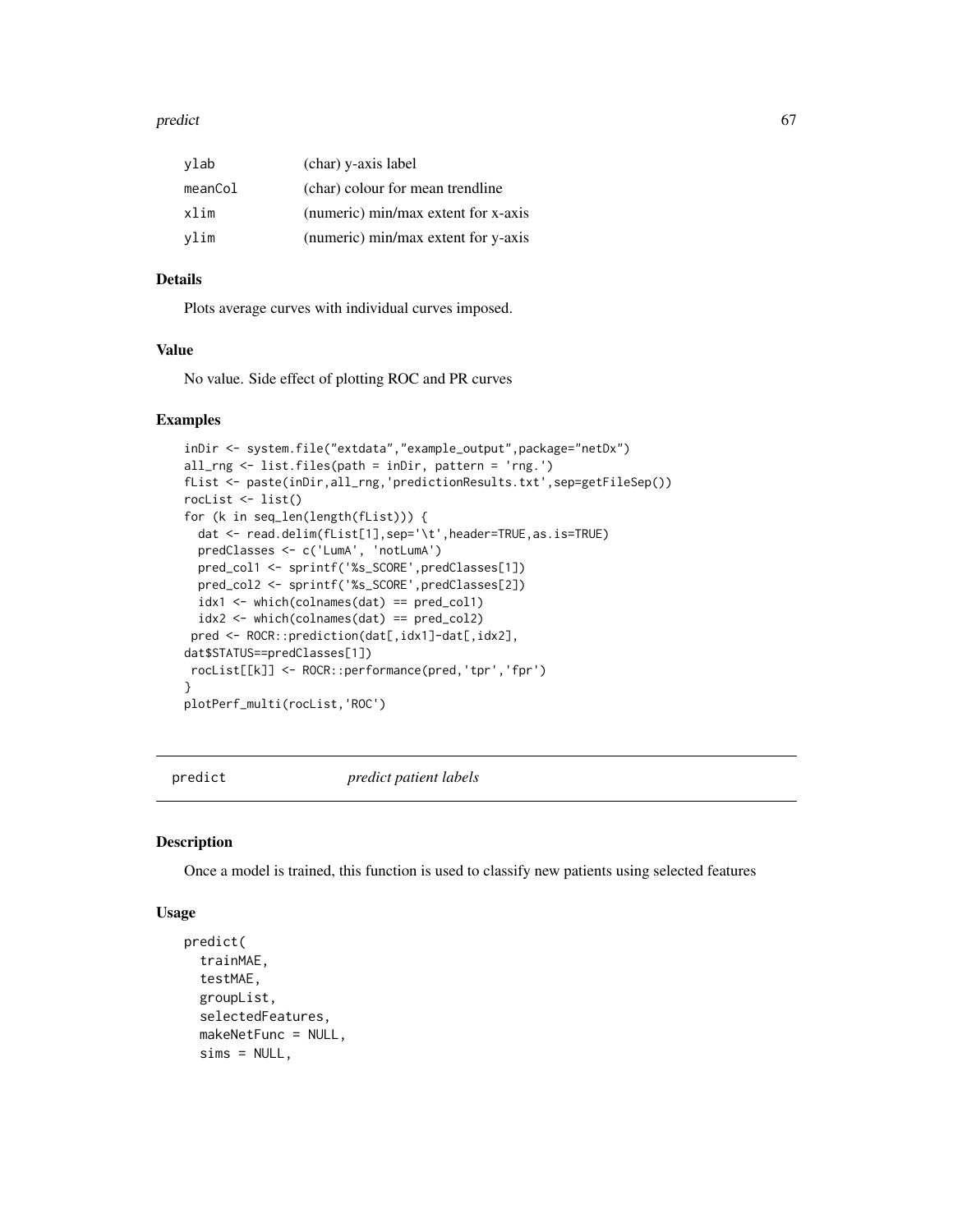```
outDir,
 verbose = FALSE,
 numCores = 1L,
  JavaMemory = 4L,
 debugMode = FALSE
)
```
## Arguments

| trainMAE         | (MultiAssayExperiment) patient data for training samples. Same as provided to                                                                                                                                                                                                                                                     |
|------------------|-----------------------------------------------------------------------------------------------------------------------------------------------------------------------------------------------------------------------------------------------------------------------------------------------------------------------------------|
|                  | buildPredictor()                                                                                                                                                                                                                                                                                                                  |
| testMAE          | (MultiAssayExperiment) new patient dataset for testing model. Assays must be<br>the same as for trainMAE.                                                                                                                                                                                                                         |
| groupList        | (list) list of features used to train the model. Keys are data types, and values<br>are lists for groupings within those datatypes. e.g. keys could include 'clini-<br>cal','rna','methylation', and values within 'rna' could include pathway names<br>'cell cycle', 'DNA repair', etc., selectedFeatures will be used to subset |
| selectedFeatures |                                                                                                                                                                                                                                                                                                                                   |
|                  | (list) selected features to be used in the predictive model. keys are patient la-<br>bels (e.g. "responder/nonresponder"), and values are feature names identified<br>by running buildPredictor(). Feature names must correspond to names of grou-<br>pList, from which they will be subset.                                      |
| makeNetFunc      | (function) function to create PSN features from patient data. See makeNetFunc<br>in buildPredictor() for details                                                                                                                                                                                                                  |
| sims             | (list) rules for creating PSN. Preferred over makeNetFunc.                                                                                                                                                                                                                                                                        |
| outDir           | (char) directory for results                                                                                                                                                                                                                                                                                                      |
| verbose          | (logical) print messages                                                                                                                                                                                                                                                                                                          |
| numCores         | (integer) number of CPU cores for parallel processing                                                                                                                                                                                                                                                                             |
| JavaMemory       | (integer) memory in (Gb) used for each fold of CV                                                                                                                                                                                                                                                                                 |
| debugMode        | (logical) Set to TRUE for detailed messages. Used for debugging.                                                                                                                                                                                                                                                                  |

## Value

(data.frame) predicted patient similarities and labels columns are: 1) ID, 2) STATUS (ground truth), 3) <label>\_SCORE: similarity score for the corresponding label, 4) PRED\_CLASS: predicted class

predictPatientLabels *assign patient class when ranked by multiple GM predictors*

# Description

assign patient class when ranked by multiple GM predictors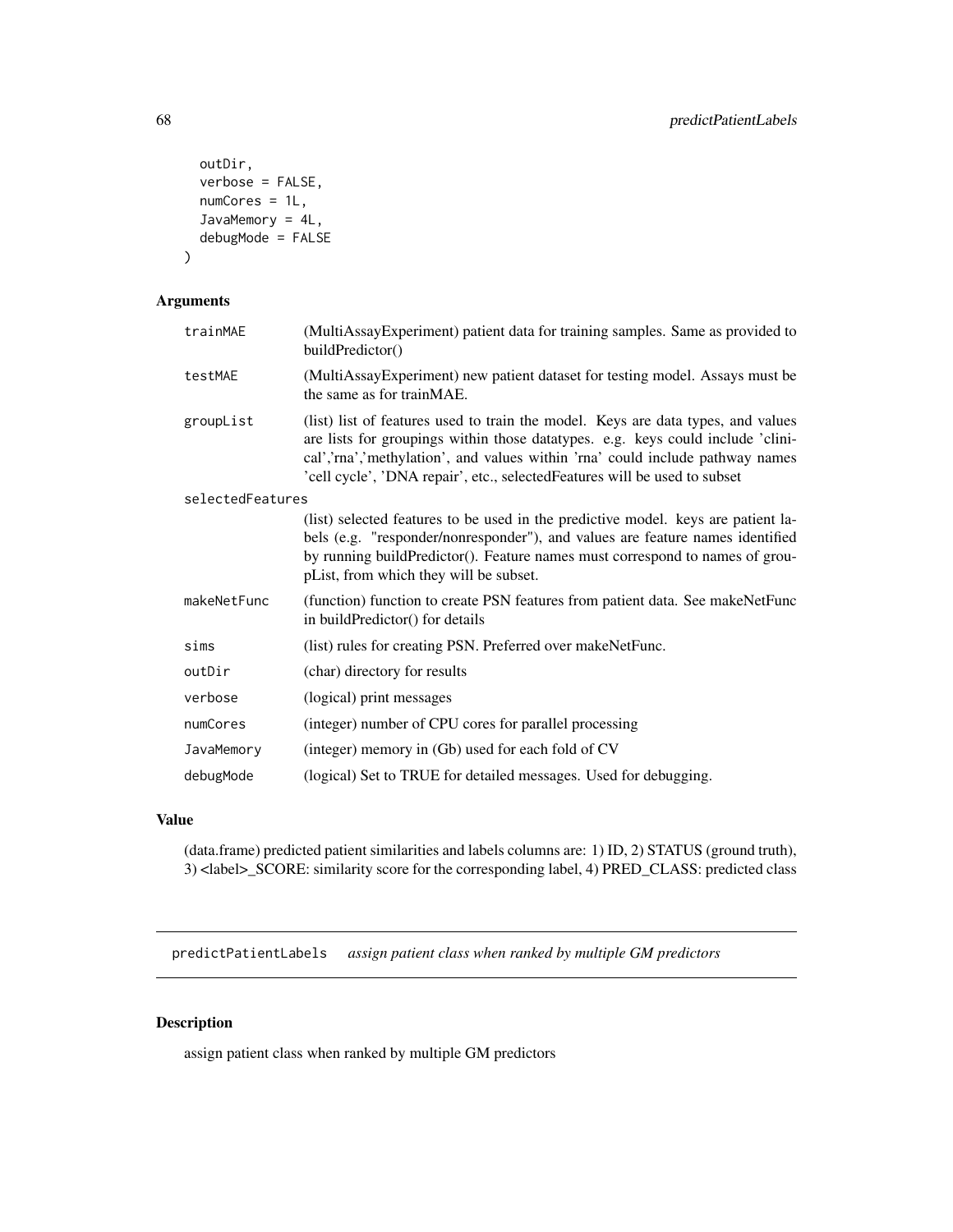#### predRes 69

# Usage

```
predictPatientLabels(resSet, verbose = TRUE)
```
## Arguments

| resSet  | (list) output of getPatientRankings, each key for a different predictor. names (resSet)<br>contain predictor label |
|---------|--------------------------------------------------------------------------------------------------------------------|
| verbose | (logical) print detailed messages                                                                                  |

# Value

data.frame: ID, similarityScore, PRED\_CLASS

# Examples

```
data(predRes); predClass <- predictPatientLabels(predRes)
```

| predRes | Example output of getPatientRankings, used to call labels for test pa- |
|---------|------------------------------------------------------------------------|
|         | tients.                                                                |

# Description

List of lists. First level is a list of size 4, with one key entry for each tumour type in example medulloblastoma dataset (WNT,SHH,Group3,Group4). Each list in the second level is of length 8, with structure corresponding to the output of getPatientRankings().

#### Usage

```
data(predRes)
```
# Examples

```
data(predRes)
summary(predRes)
summary(predRes[[1]])
```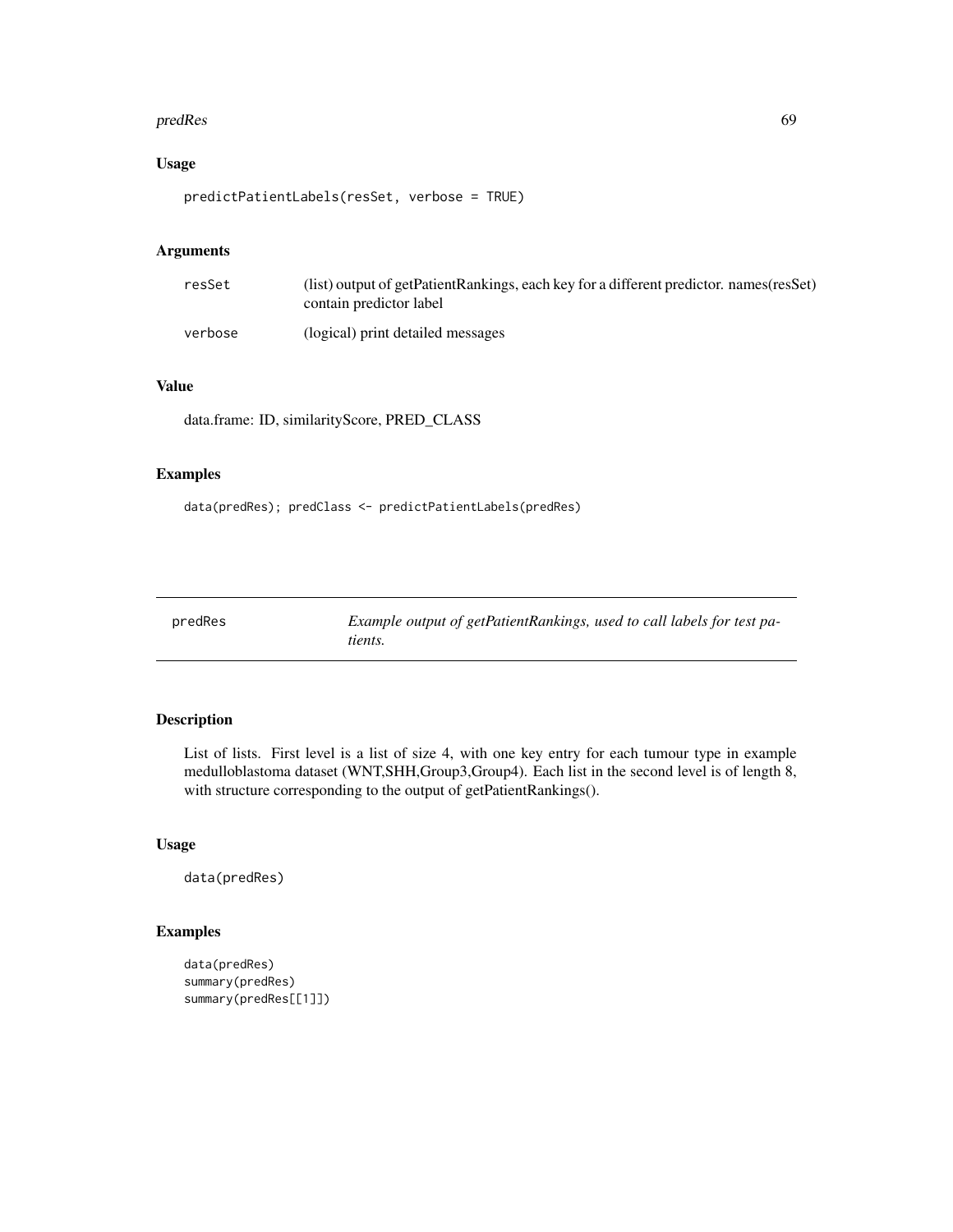Prune network by retaining strongest edges

# Usage

pruneNet(net, vertices, pctX = 0.1, useTop = TRUE)

# Arguments

| net      | (data.frame) Network to prune. Columns are: source, target, weight           |
|----------|------------------------------------------------------------------------------|
| vertices | $(char)$ node names. Should match those in net[,1:2]                         |
| pctX     | (numeric $0$ to 1) Fraction of top/bottom edges to retain                    |
| useTop   | (logical) if TRUE prunes to top pctX edges; else prunes to bottom pctX edges |

# Value

(data.frame) pruned network. Three columns: AliasA, AliasB, and weight

| pruneNets | Prune interaction networks to keep only the networks and patients re- |
|-----------|-----------------------------------------------------------------------|
|           | auested                                                               |

# Description

Prune interaction networks to keep only the networks and patients requested

## Usage

```
pruneNets(
 oldDir,
  newDir = tempdir(),
 filterNets = "*",
 filterIDs = "*",
 netSfx = "cont.txt$",verbose = TRUE
\mathcal{L}
```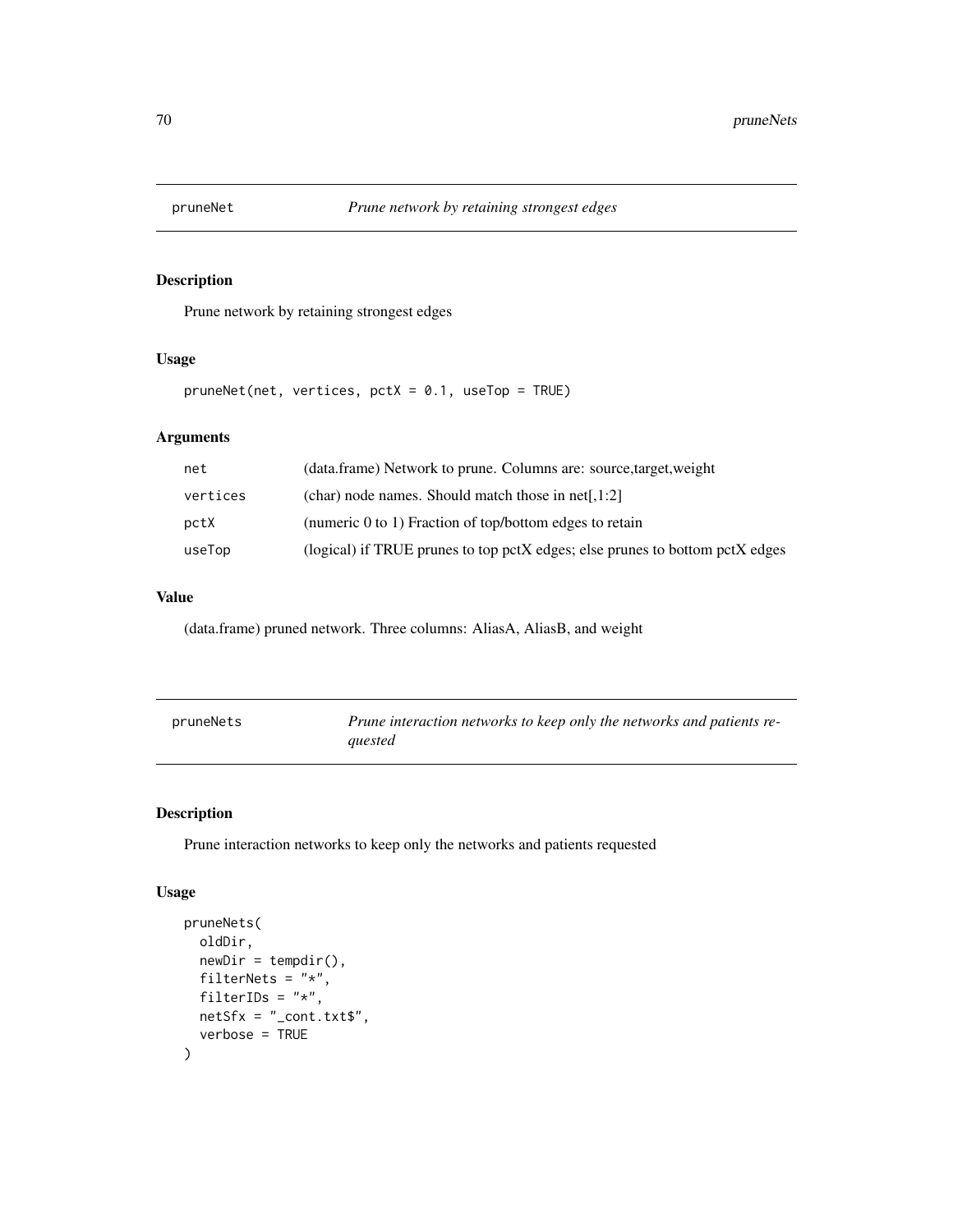# pruneNet\_pctX 71

#### Arguments

| oldDir     | (char) path to directory with original networks                                                                               |
|------------|-------------------------------------------------------------------------------------------------------------------------------|
| newDir     | (char) path to output directory for pruned networks                                                                           |
| filterNets | (char) vector of networks to include. These should match filenames in netDir.<br>Value of '*' results in pruning all networks |
| filterIDs  | (char) patients to include in pruned networks. These should match nodes in the<br>input interaction networks                  |
| netSfx     | (char) suffix for network file names. Only used if filterNets='*'.                                                            |
| verbose    | (logical) print messages                                                                                                      |

## Details

This function is crucial for patient data that is highly sparse; examples include patient CNVs indels, as opposed to full matrix measures (gene expression, questionnaire data). Each step where the pool of patients is subset - e.g. limiting feature selection only to patients in training set - changes the set of networks that are eligible. Some networks may only contain test patients, while others may contain a single edge between a training and a test patient. Upon subsetting, such networks are no longer eligible for downstream use, such as feature selection. This function rewrites those subnetworks of the original networks that consist of eligible patients.

## Value

(no value). Side effect of writing pruned network files to newDir

#### Examples

```
data(npheno)
netDir <- system.file("extdata","example_nets",package='netDx')
pruneNets(netDir,tempdir(),filterIDs=npheno[seq_len(10),],
netSfx='txt$')
```
pruneNet\_pctX *Prune network by retaining strongest edges*

## Description

Prune network by retaining strongest edges

#### Usage

```
pruneNet_pctX(net, vertices, pctX = 0.1, useTop = TRUE)
```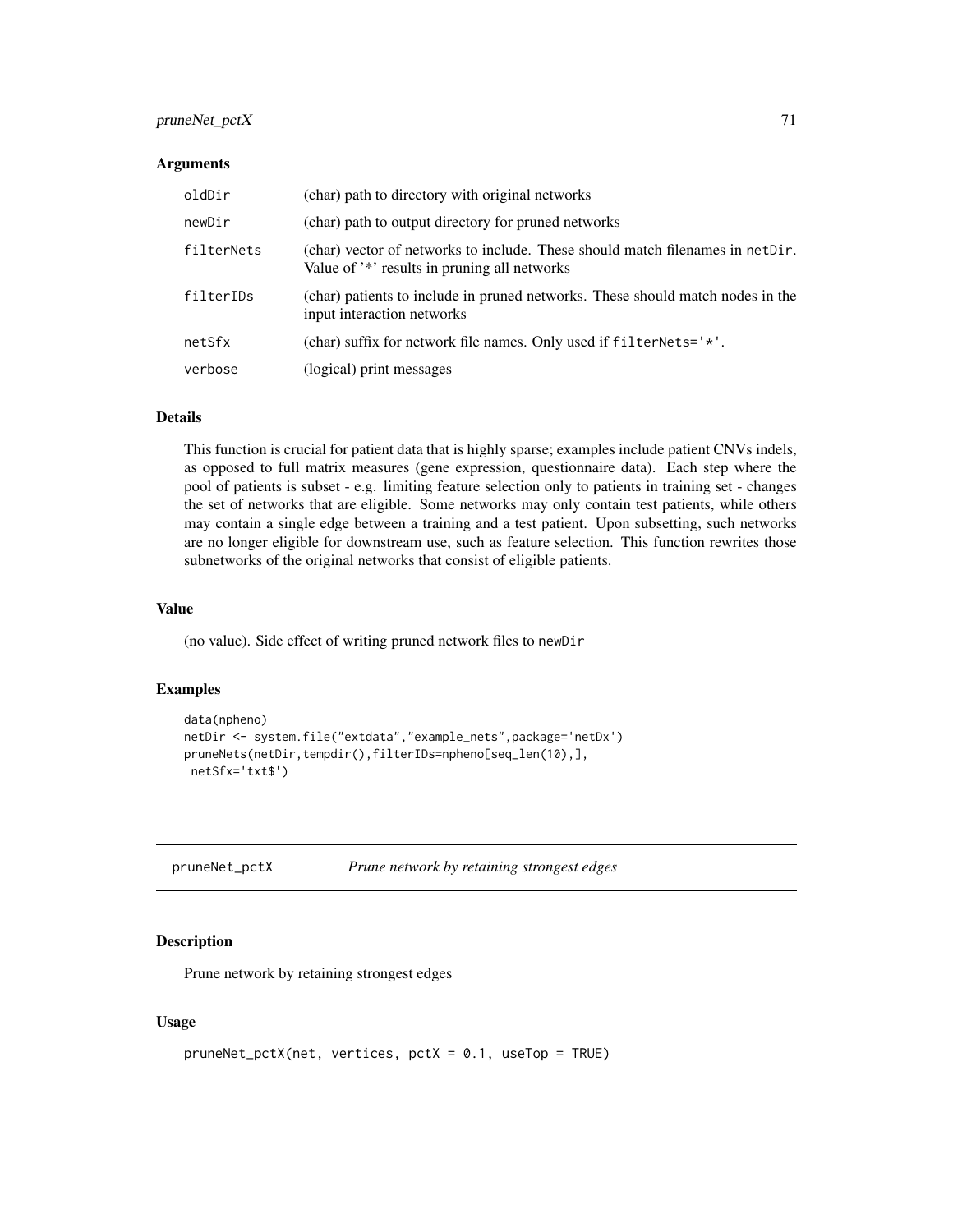# Arguments

| net      | (data.frame) Network to prune. Columns are: source, target, weight           |
|----------|------------------------------------------------------------------------------|
| vertices | (char) node names. Should match those in net[,1:2]                           |
| pctX     | (numeric $0$ to 1) Fraction of top/bottom edges to retain                    |
| useTop   | (logical) if TRUE prunes to top pctX edges; else prunes to bottom pctX edges |

# Value

(data.frame) pruned network. Three columns: AliasA, AliasB, and weight

psn\_\_builtIn *make PSN for built-in similarity functions*

# Description

make PSN for built-in similarity functions

## Usage

psn\_\_builtIn(settings, verbose, ...)

# Arguments

| settings | (list) from makeNetFunc              |
|----------|--------------------------------------|
| verbose  | (logical) print messages             |
| .        | parameters for makePSN NamedMatrix() |

# Value

(char) names of networks created. Side effect of network creation.

| psn__corr | wrapper for PSNs using Pearson correlation |
|-----------|--------------------------------------------|
|-----------|--------------------------------------------|

# Description

wrapper for PSNs using Pearson correlation

# Usage

psn\_\_corr(settings, verbose, ...)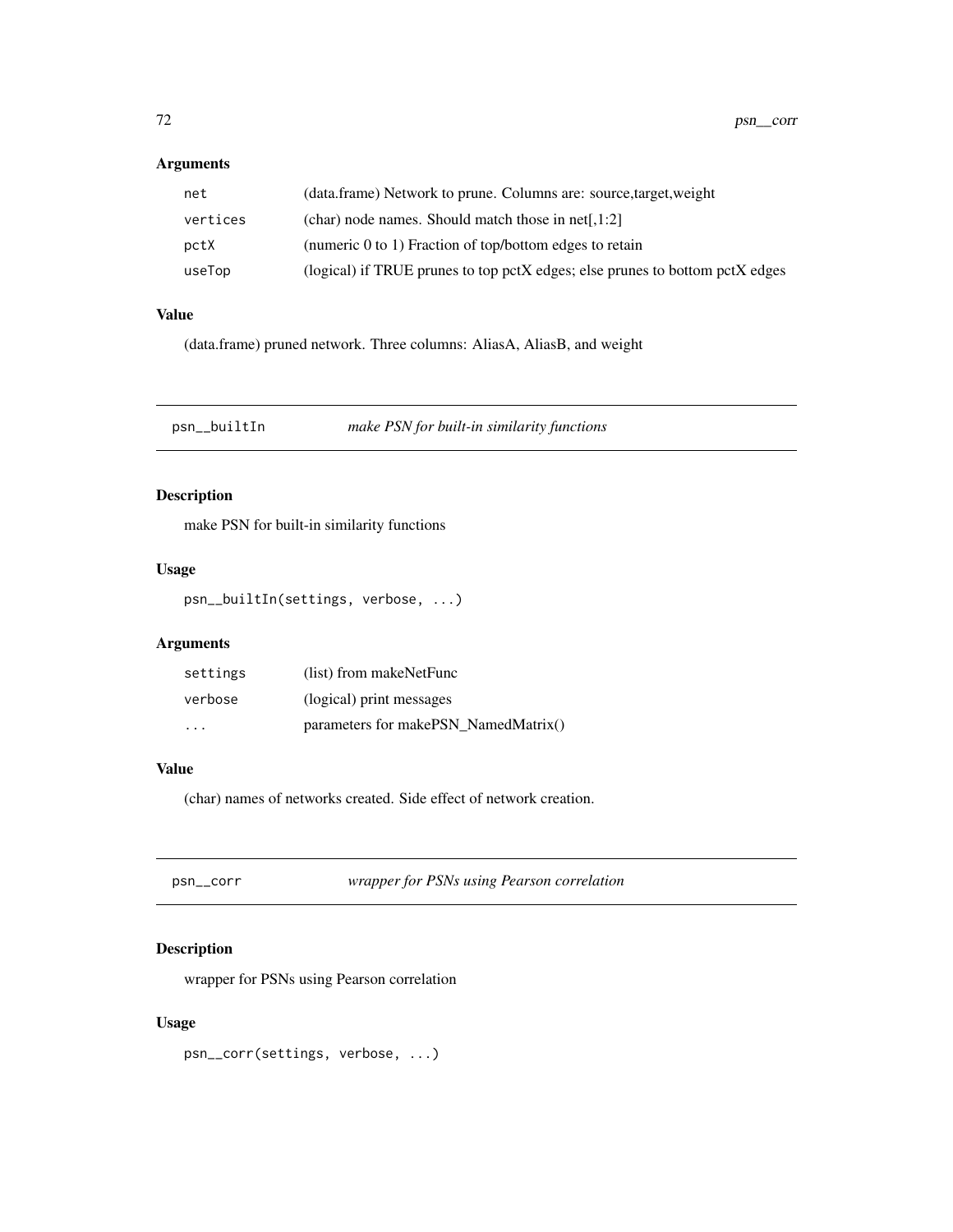# <span id="page-72-0"></span>psn\_\_custom 73

#### Arguments

| settings | (list) from makeNetFunc              |
|----------|--------------------------------------|
| verbose  | (logical) print messages             |
| .        | parameters for makePSN_NamedMatrix() |

# Value

(char) names of networks created. Side effect of network creation.

psn\_\_custom *make PSN for custom similarity functions*

# Description

make PSN for custom similarity functions

# Usage

```
psn__custom(settings, fn, verbose, ...)
```
# Arguments

| settings | (list) from makeNetFunc               |
|----------|---------------------------------------|
| fn       | (function) custom similarity function |
| verbose  | (logical) print messages              |
|          | parameters for makePSN NamedMatrix()  |

# Value

(char) names of networks created. Side effect of network creation.

randAlphanumString *Generate random alphanumerical string of length 10*

# Description

Generate random alphanumerical string of length 10

# Usage

```
randAlphanumString(numStrings = 1L)
```
# Arguments

numStrings (integer) number of strings to generate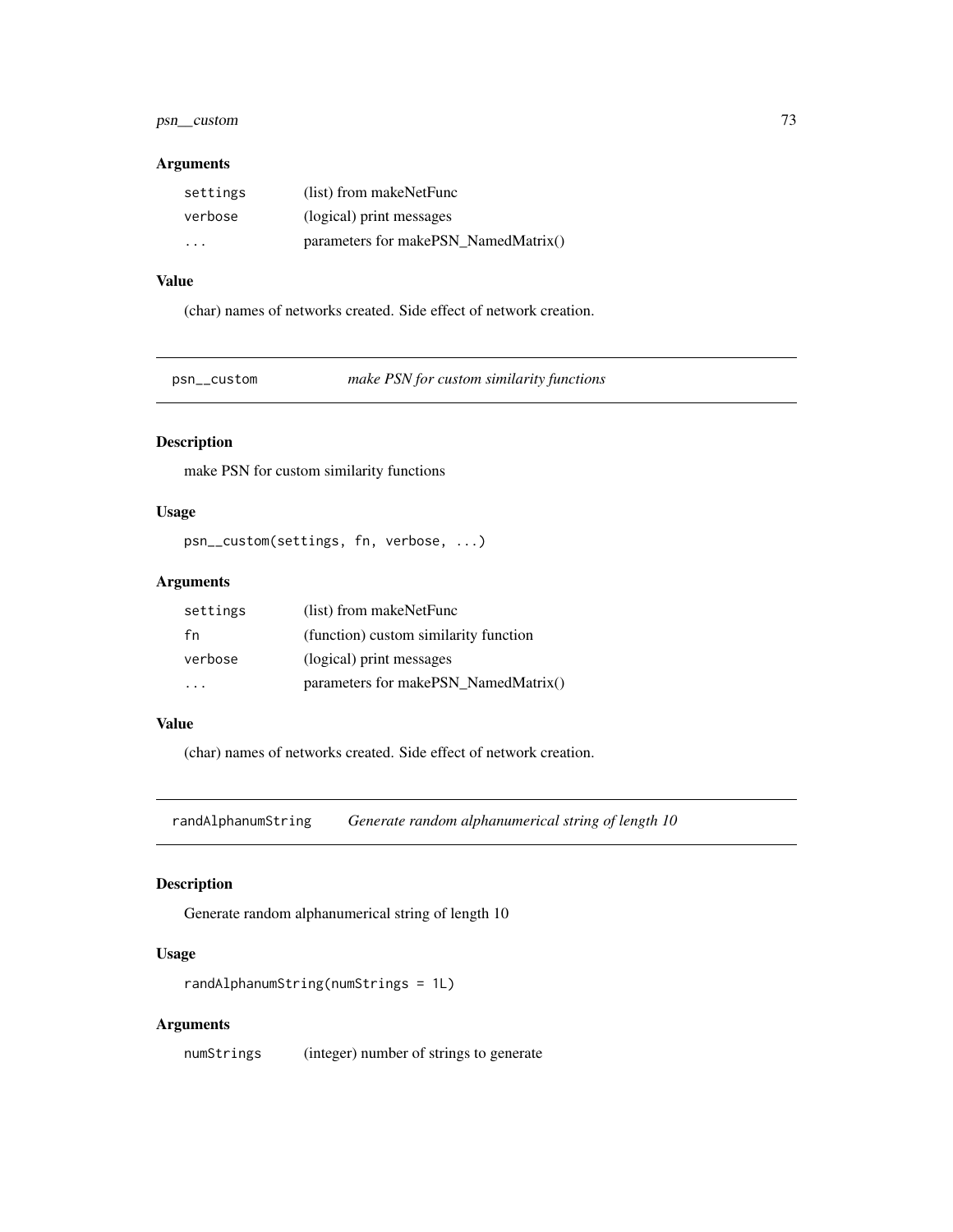# <span id="page-73-0"></span>Details

Used to create multiple temporary directories during an R session

# Value

vector of length n, each with 10-char alphanumerical strings

# Examples

randAlphanumString()

readPathways *Parse GMT file and return pathways as list*

# Description

Parse GMT file and return pathways as list

# Usage

```
readPathways(
  fname,
 MIN_SIZE = 10L,
 MAX\_SIZE = 200L,EXCLUDE_KEGG = TRUE,
  IDasName = FALSE,
 verbose = TRUE,
 getOrigNames = FALSE
)
```
#### Arguments

| fname           | (char) path to pathway file in gmt format pathway score to include pathway in<br>the filter list                                         |
|-----------------|------------------------------------------------------------------------------------------------------------------------------------------|
| MIN_SIZE        | (integer) min num genes allowed in a pathway. Pathways with fewer number of<br>genes are excluded from the output list                   |
| MAX_SIZE        | (integer) max num genes allowed in a pathway. Pathways with gene counts<br>greater than this are excluded from the output list           |
| EXCLUDE_KEGG    | (boolean) If TRUE exclude KEGG pathways. Our experience has been that<br>some KEGG gene sets are to broad to be physiologically relevant |
| <b>IDasName</b> | (boolean) Value for key in output list. If TRUE, uses db name and ID as name<br>(e.g. KEGG:hsa04940) If FALSE, pathway name.             |
| verbose         | (logical) print detailed messages                                                                                                        |
| getOrigNames    | (logical) when TRUE also returns a mapping of the cleaned pathway names to<br>the original names                                         |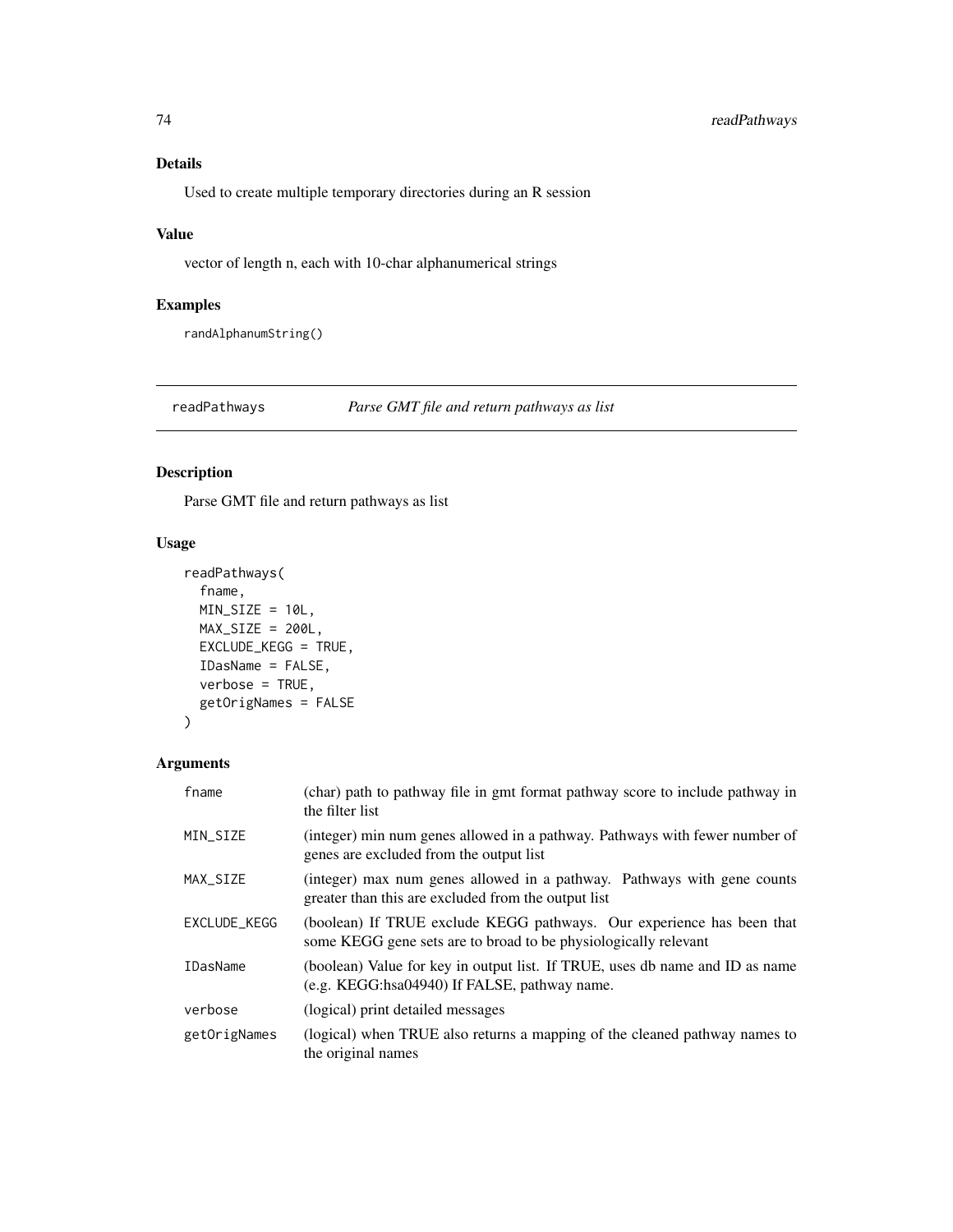# <span id="page-74-0"></span>replacePattern 75

# Details

The GMT file format currently supported should match the ones found at http://downloads.baderlab.org. The original GMT file format is: <set name><set description><member 1><member 2>...<member N>, one row per set, with values tab-delimited. The version at baderlab.org has additional unique formatting of the <set name> column as follows: <pathway\_full\_name> This function requires the specific formatting of the first column to assign the key name of the output list (see useIDasName argument).

#### Value

Depends on value of getOrigNames. If FALSE (Default), list with pathway name as key, vector of genes as value. If TRUE, returns list of length two, (1) geneSets: pathway-gene mappings as default, (2) pNames: data.frame with original and cleaned names.

#### Examples

```
pathFile <- fetchPathwayDefinitions("October",2020)
pathwayList <- readPathways(pathFile)
```
replacePattern *Replace pattern in all files in dir*

#### Description

find/replace pattern in all files of specified file type in specified directory. Needed to modify number format when intefacing with GeneMANIA, on French locale machines. Without this step, CacheBuilder throws error with commas.

### Usage

```
replacePattern(pattern = ",", target = ".", path = getwd(), fileType = "txt$")
```
#### Arguments

| pattern  | (char) pattern to find                         |
|----------|------------------------------------------------|
| target   | (char) pattern to replace                      |
| path     | (char) dir to replace pattern in               |
| fileType | (char) pattern for files to replace pattern in |

#### Value

No value. Files have patterns replaced in place.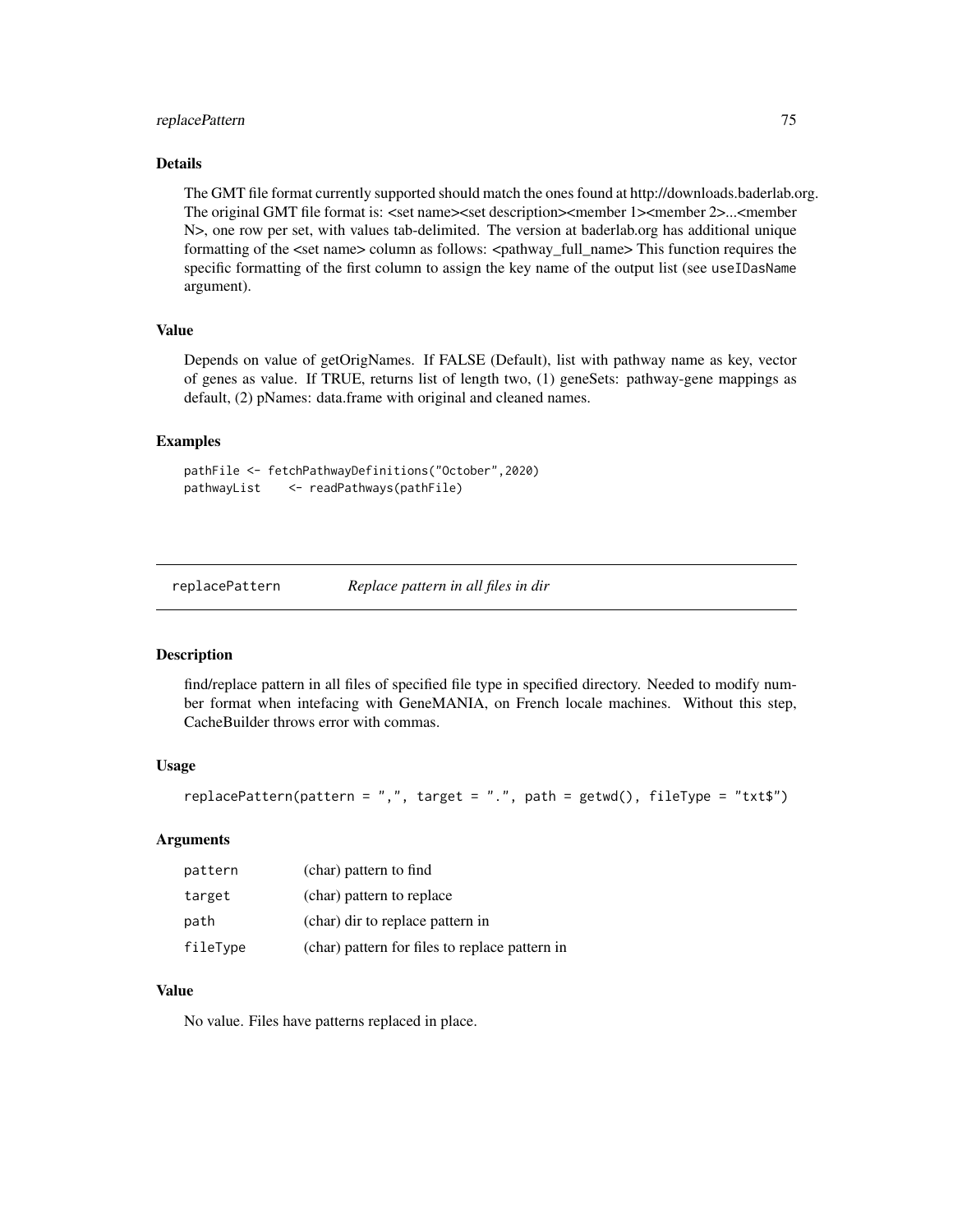<span id="page-75-0"></span>RR\_featureTally *Computes positive and negative calls upon changing stringency of feature selected networks (binary networks only)*

# Description

Computes positive and negative calls upon changing stringency of feature selected networks (binary networks only)

# Usage

```
RR_featureTally(
 netmat,
 phenoDF,
 TT_STATUS,
 predClass,
 pScore,
 outDir = tempdir(),enrichLabels = TRUE,
 enrichedNets,
 maxScore = 30L,
  verbose = FALSE
\mathcal{L}
```
# Arguments

| netmat       | (matrix) output of countPatientsInNet. Should contain all patients in dataset that<br>overlap 1+ network                                                          |
|--------------|-------------------------------------------------------------------------------------------------------------------------------------------------------------------|
| phenoDF      | (data.frame) patient ID and STATUS                                                                                                                                |
| TT_STATUS    | (list) output of splitTestTrain_partition; should be same as used for cross valida-<br>tion                                                                       |
| predClass    | (char) class to be predicted                                                                                                                                      |
| pScore       | (list of data.frames) contains 10-fold CV score, one entry for each resampling of<br>the data. The data. frame has two columns: 1) pathway name, 2) pathway score |
| outDir       | (char) path to dir where results should be written                                                                                                                |
| enrichLabels | (logical) was network label enrichment used?                                                                                                                      |
| enrichedNets | (list of chars) networks passing network label enrichment                                                                                                         |
| maxScore     | (integer) max achievable score for pathways corresponding to N-way resampling                                                                                     |
| verbose      | (logical) print messages                                                                                                                                          |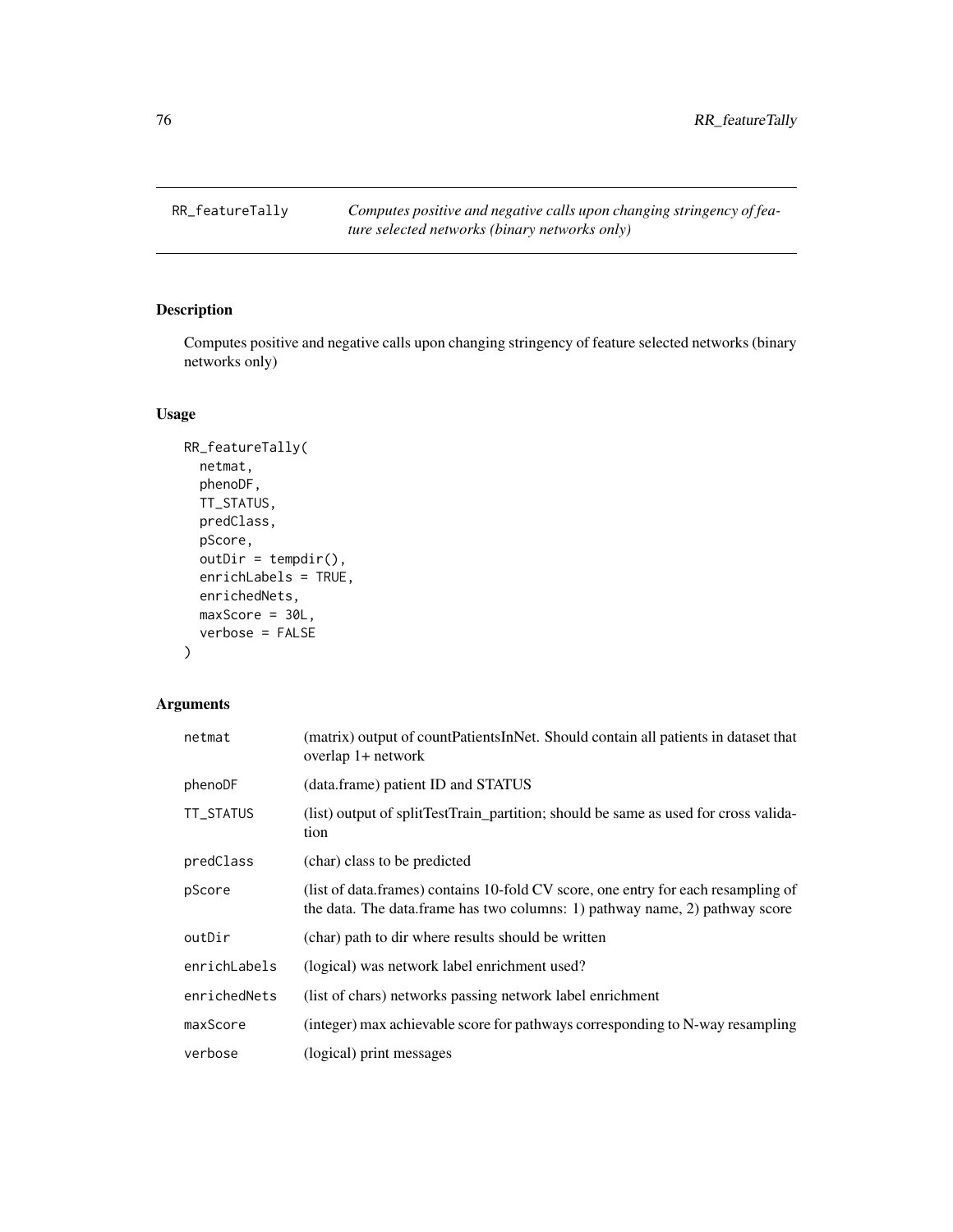#### <span id="page-76-0"></span>Details

This function computes predictor performance in the context of binary networks, where + and calls are based on membership (or lack thereof) in feature selected networks. An example would be networks based on CNV occurrence in cellular pathways; in this use case, a + is based on patient membership in feature-selected networks. This function takes the output data from a feature selection exercise and computes the number and fraction of positive and negative calls at each level of feature selection stringency. The output of this function can then be used to compute performance measures such as the ROC or precision-recall curve.

#### Value

(list) 1) cumulativeFeatScores: pathway name, cumulative score over N-way data resampling. 2) performance\_denAllNets: positive,negative calls at each cutoff: network score cutoff (score); num networks at cutoff (numPathways) ; total +, ground truth (pred\_tot); + calls (pred\_ol); + calls as pct of total (pred\_pct); total -, ground truth (other\_tot) ; - calls (other\_ol) ; - calls as pct of total (other\_pct) ; ratio of pred\_pct and other\_pct (rr) ; min. pred\_pct in all resamplings (pred\_pct\_min) ; max pred\_pct in all resamplings (pred\_pct\_max) ; min other\_pct in all resamplings (other\_pct\_min); max other\_pct in all resamplings (other\_pct\_max) 3) performance\_denEnrichedNets: positive, negative calls at each cutoff label enrichment option: format same as performance\_denAllNets. However, the denominator here is limited to patients present in networks that pass label enrichment 4) resamplingPerformance: breakdown of performance for each of the resamplings, at each of the cutoffs. This is a list of length 2, one for allNets and one for enrichedNets. The value is a matrix with (resamp \* 7) columns and S rows, one row per score. The columns contain the following information per resampling: 1) pred\_total: total num patients of predClass 2) pred\_OL: num of pred\_total with a CNV in the selected net 3) pred OL pct: 2) divided by 1) (percent) 4) other total: total num patients of other class(non-predClass) 5) other OL: num of other total with CNV in selected net 6) other\_OL\_pct: 5) divided by 4) (percent) 7) relEnr: 6) divided by 3).

## Examples

```
data(cnv_patientNetCount) # patient presence/absence in nets
data(cnv_pheno) # patient ID, label
data(cnv_netScores) # network scores for resampling
data(cnv_TTstatus) # train/test status
data(cnv_netPass) # nets passing label enrichment
d <- tempdir()
out <- RR_featureTally(cnv_patientNetCount,
cnv_pheno,cnv_TTstatus,"case",cnv_netScores,
outDir=d,enrichLabels=TRUE,enrichedNets=cnv_netPass,
maxScore=30L)
print(summary(out))
```
runFeatureSelection *Run GeneMANIA cross-validation with a provided subset of networks*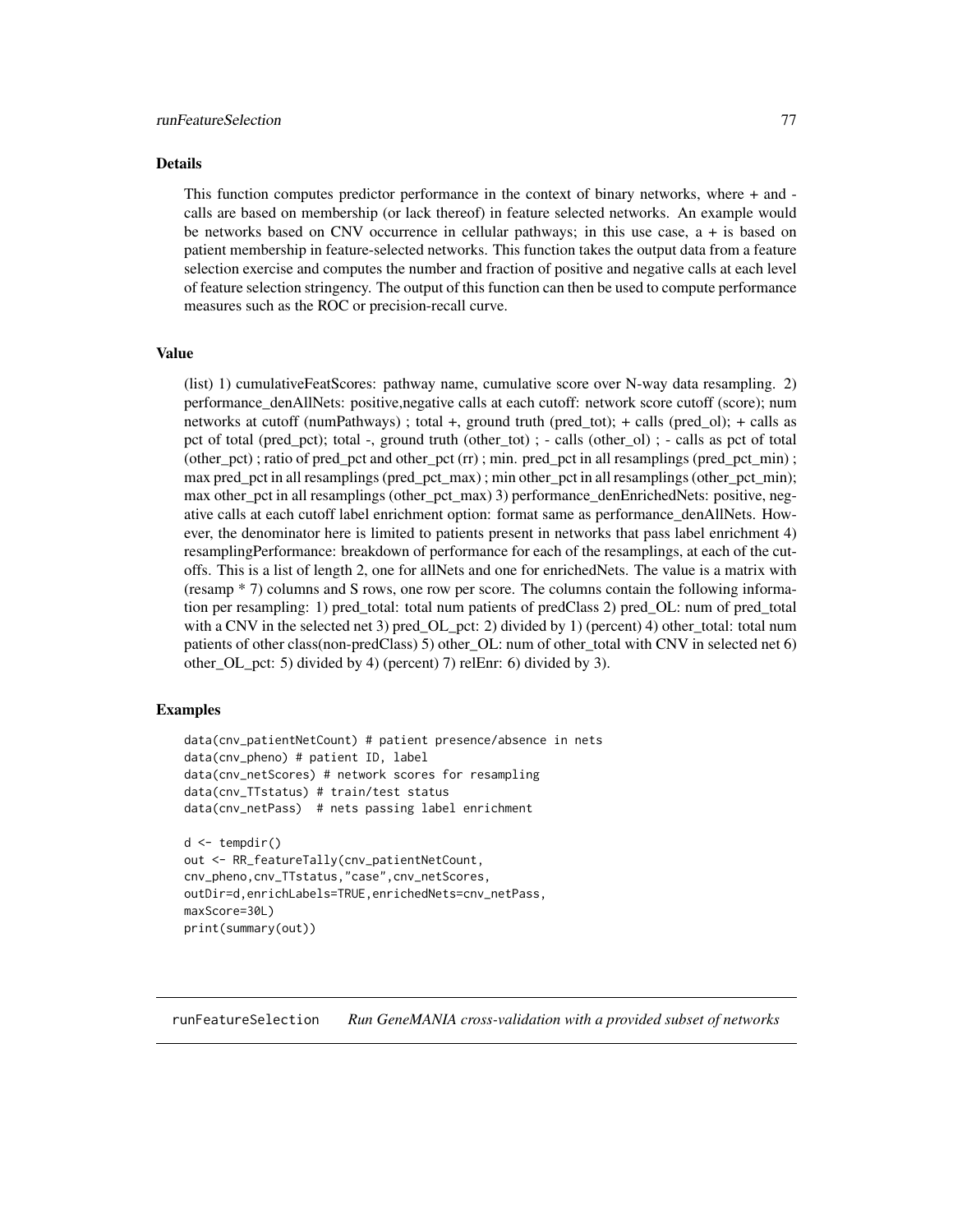# Description

Run GeneMANIA cross-validation with a provided subset of networks

# Usage

```
runFeatureSelection(
  trainID_pred,
 outDir,
 dbPath,
 numTrainSamps = NULL,
  inchets = "all",orgName = "predictor",
  fileSfx = "CV",verbose = FALSE,
 numCores = 2L,
 JavaMemory = 6L,
  verbose_runQuery = FALSE,
 debugMode = FALSE,
  ...
\mathcal{L}
```
# Arguments

| trainID_pred     | (char) vector with universe of predictor class patients (ie all that can possibly be<br>included in the query file                                                                                     |  |
|------------------|--------------------------------------------------------------------------------------------------------------------------------------------------------------------------------------------------------|--|
| outDir           | (char) directory to store query file and GM results                                                                                                                                                    |  |
| dbPath           | (char) path to GeneMANIA generic database with training population                                                                                                                                     |  |
| numTrainSamps    | (integer) number of training samples in total leave blank to use 5 training sam-<br>ples in order to save memory                                                                                       |  |
| incNets          | (char) vector of networks to include in this analysis (features/pathway names).<br>Useful for subset-based feature selection                                                                           |  |
| orgName          | (char) organism name for GeneMANIA generic database. The default value will<br>likely never need to be changed.                                                                                        |  |
| fileSfx          | (char) file suffix                                                                                                                                                                                     |  |
| verbose          | (logical) print messages                                                                                                                                                                               |  |
| numCores         | (logical) num parallel threads for cross-validation                                                                                                                                                    |  |
| JavaMemory       | (integer) memory for GeneMANIA run, in Gb.                                                                                                                                                             |  |
| verbose_runQuery |                                                                                                                                                                                                        |  |
|                  | $(logical)$ print messages for runQuery $()$                                                                                                                                                           |  |
| debugMode        | (logical) when TRUE runs jobs in serial instead of parallel and prints verbose<br>messages. Also prints system Java calls and prints all standard out and error<br>output associated with these calls. |  |
| $\cdots$         | args for makeQueries()                                                                                                                                                                                 |  |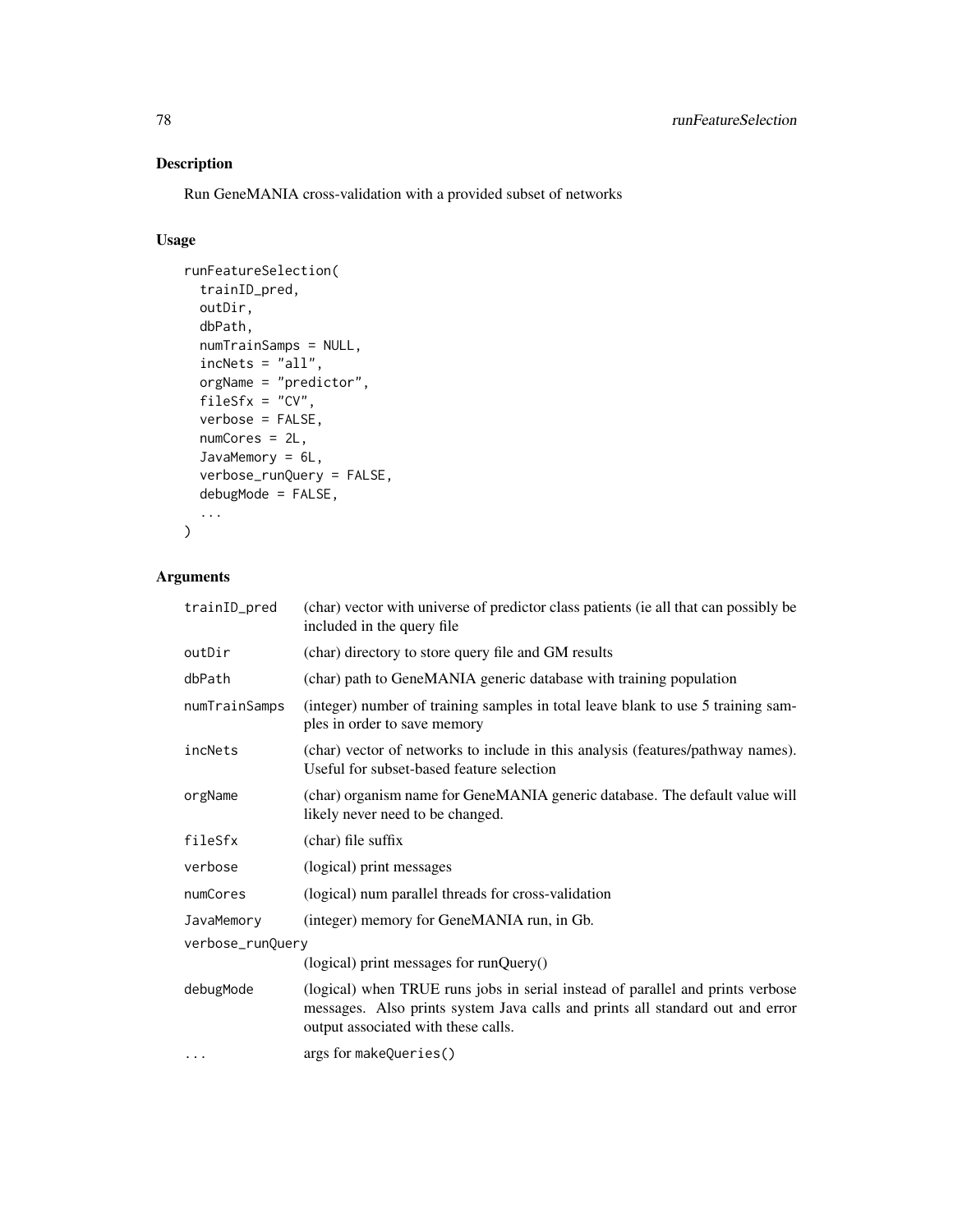#### <span id="page-78-0"></span>runQuery 79

# Details

Creates query files, runs GM for 10-fold cross validation.

# Value

No value. Side effect of generating feature scores.

# Examples

```
data(MB.pheno)
dbPath <- system.file("extdata","dbPath",package="netDx")
runFeatureSelection(MB.pheno$ID[which(MB.pheno$STATUS%in% 'WNT')],
tempdir(),dbPath,103L)
```
runQuery *Run a query*

# Description

Run a query

# Usage

```
runQuery(
  dbPath,
  queryFiles,
  resDir,
  verbose = TRUE,
  JavaMemory = 6L,
  numCores = 1L,
  debugMode = FALSE
\mathcal{L}
```
# Arguments

| dbPath     | (char) path to directory with GeneMANIA generic database                                                                   |
|------------|----------------------------------------------------------------------------------------------------------------------------|
| queryFiles | $(list(char))$ paths to query files                                                                                        |
| resDir     | (char) path to output directory                                                                                            |
| verbose    | (logical) print messages                                                                                                   |
| JavaMemory | (integer) Memory for GeneMANIA (in Gb) - a total of numCores*GMmemory<br>will be used and distributed for all GM threads   |
| numCores   | (integer) number of CPU cores for parallel processing                                                                      |
| debugMode  | (logical) when TRUE runs jobs in serial instead of parallel and prints verbose<br>messages. Also prints system Java calls. |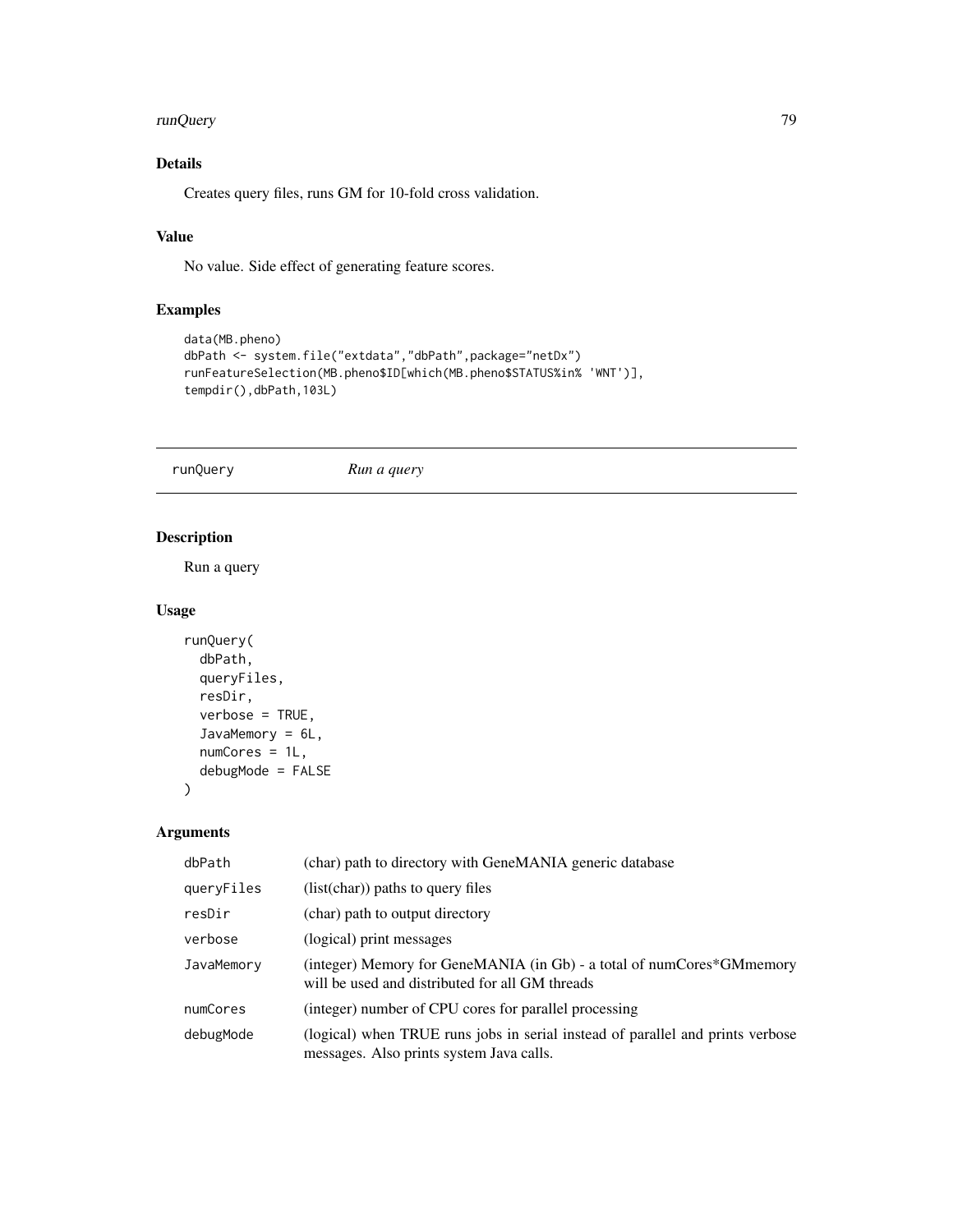# Value

(char) path to GeneMANIA query result files with patient similarity rankings (\*PRANK) and feature weights (\*NRANK) of results file

#### Examples

```
dbPath <- system.file("extdata","dbPath",package="netDx")
queryFile <- system.file("extdata","GM_query.txt",package="netDx")
runQuery(dbPath, queryFile,tempdir())
```
setupFeatureDB *setup database of features for feature selection*

# **Description**

Creates all the input files for the collection of features used in feature selection.

# Usage

```
setupFeatureDB(pheno, prepDir = tempdir())
```
## **Arguments**

| pheno   | (data.frame) patient metadata. Must contain ID column |
|---------|-------------------------------------------------------|
| prepDir | (char) directory in which to setup database           |

# Value

(data.frame) internal numerical id for patients (INTERNAL\_ID) and user-provided ID (ID)

#### Examples

```
data(xpr,pheno)
pathwayList <- list(pathA=rownames(xpr)[1:10],pathB=rownames(xpr)[21:50])
dataList <- list(rna=xpr) #only one layer type
groupList <- list(rna=pathwayList) # group genes by pathways
makeNets <- function(dataList, groupList, netDir,...) {
   netList <- makePSN_NamedMatrix(dataList[['rna']],
rownames(dataList[['rna']]),
     groupList[['rna']],netDir,verbose=FALSE,
writeProfiles=TRUE,...)
   unlist(netList)
}
tmpDir <- tempdir(); netDir <- paste(tmpDir,"nets",sep=getFileSep())
dir.create(netDir,recursive=TRUE)
pheno_id <- setupFeatureDB(pheno,netDir)
```
<span id="page-79-0"></span>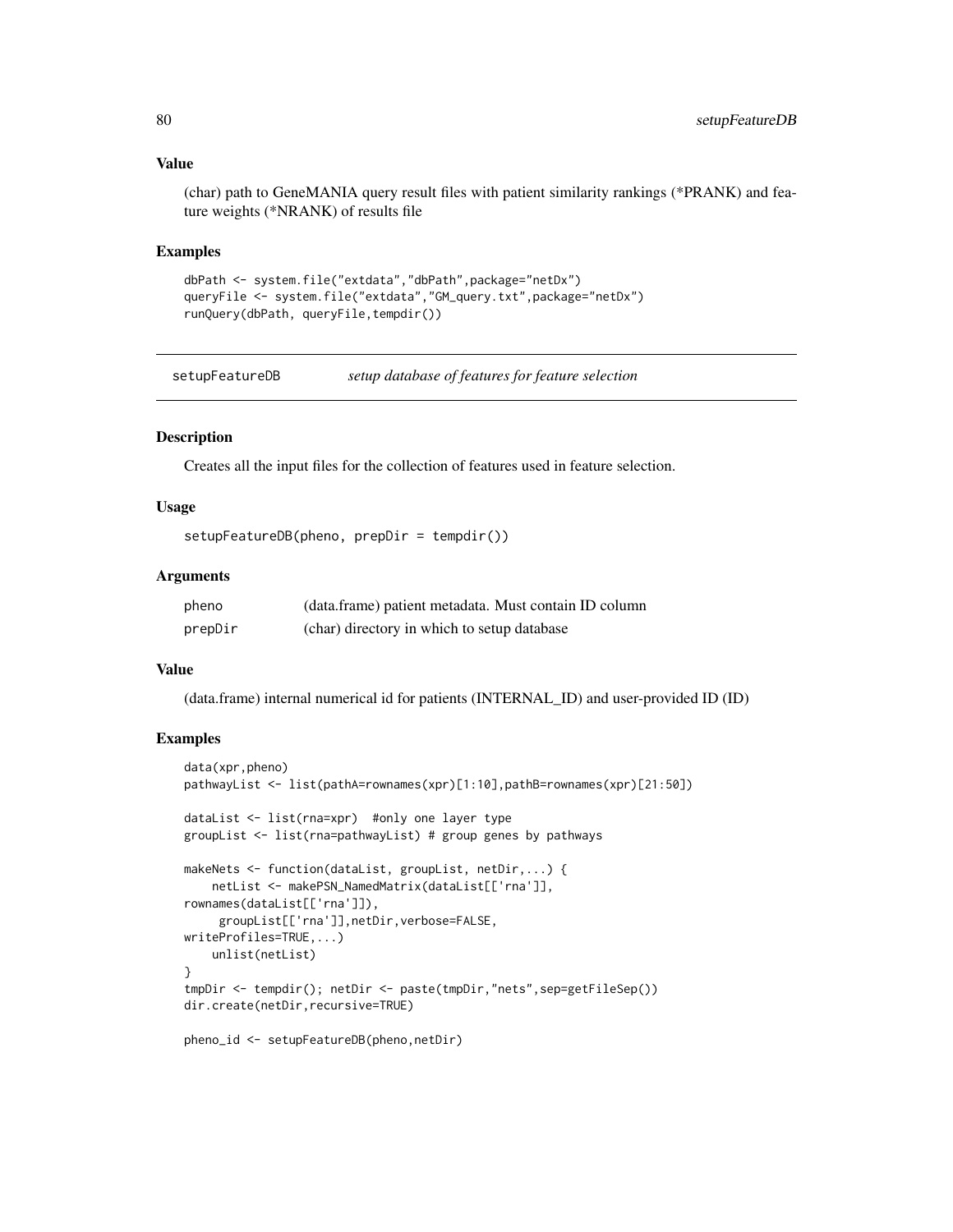<span id="page-80-0"></span>

#### Description

List with two entries. net: Network specification. "X" and "Y" are source and target columns respectively. "DIST" specifies weights. groups: Node labsls. A data.frame with columns "ID" and "GROUP"

#### Usage

data(silh)

# Examples

```
data(silh)
summary(silh)
silh$net
silh$groups
```
sim.eucscale *Similarity method. Euclidean distance followed by exponential scaling*

#### Description

Computes Euclidean distance between patients. A scaled exponential similarity kernel is used to determine edge weight. The exponential scaling considers the K nearest neighbours, so that similarities between non-neighbours is set to zero. Alpha is a hyperparameterthat determines decay rate of the exponential. For details, see Wang et al. (2014). Nature Methods 11:333.

#### Usage

```
sim.eucscale(dat, K = 20, alpha = 0.5)
```
#### Arguments

| dat   | (data.frame) Patient data; rows are measures, columns are patients.                                        |
|-------|------------------------------------------------------------------------------------------------------------|
| К     | (integer) Number of nearest neighbours to consider (K of KNN)                                              |
| alpha | (numeric) Scaling factor for exponential similarity kernel. Recommended range<br>between $0.3$ and $0.8$ . |

# Value

symmetric matrix of size ncol(dat) (number of patients) containing pairwise patient similarities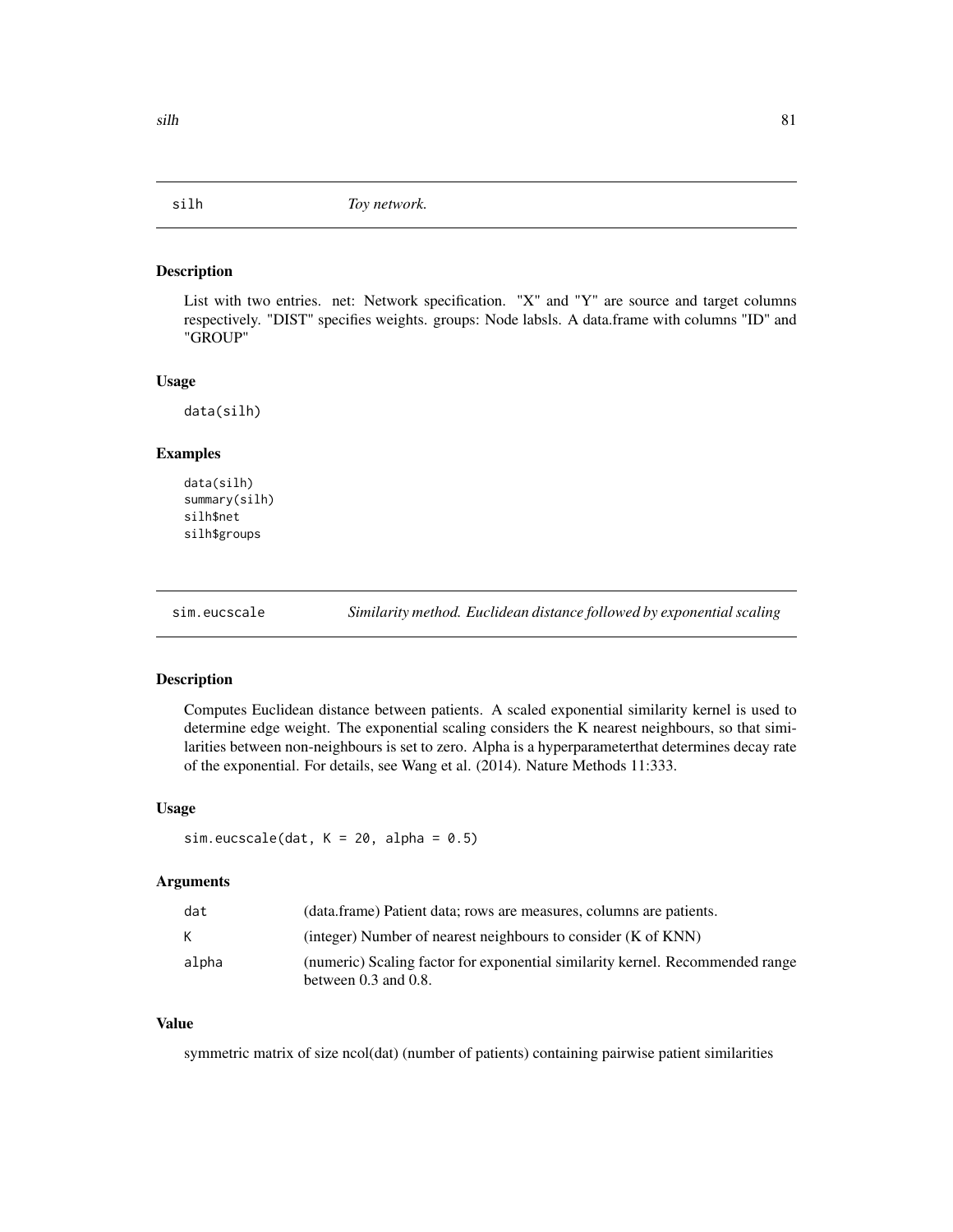# Examples

```
data(xpr)
sim <- sim.eucscale(xpr)
```
sim.pearscale *various similarity functions Similarity function: Pearson correlation followed by exponential scaling*

# Description

Computes Pearson correlation between patients. A scaled exponential similarity kernel is used to determine edge weight. The exponential scaling considers the K nearest neighbours, so that similarities between non-neighbours is set to zero. Alpha is a hyperparameter that determines decay rate of the exponential. For details see Wang et al. (2014). Nature Methods 11:333.

# Usage

```
sim.pearscale(dat, K = 20, alpha = 0.5)
```
# Arguments

| dat   | (data.frame) Patient data; rows are measures, columns are patients.                                        |
|-------|------------------------------------------------------------------------------------------------------------|
| K     | (integer) Number of nearest neighbours to consider (K of KNN)                                              |
| alpha | (numeric) Scaling factor for exponential similarity kernel. Recommended range<br>between $0.3$ and $0.8$ . |

## Value

symmetric matrix of size ncol(dat) (number of patients) containing pairwise patient similarities

# Examples

```
data(xpr)
sim <- sim.pearscale(xpr)
```
<span id="page-81-0"></span>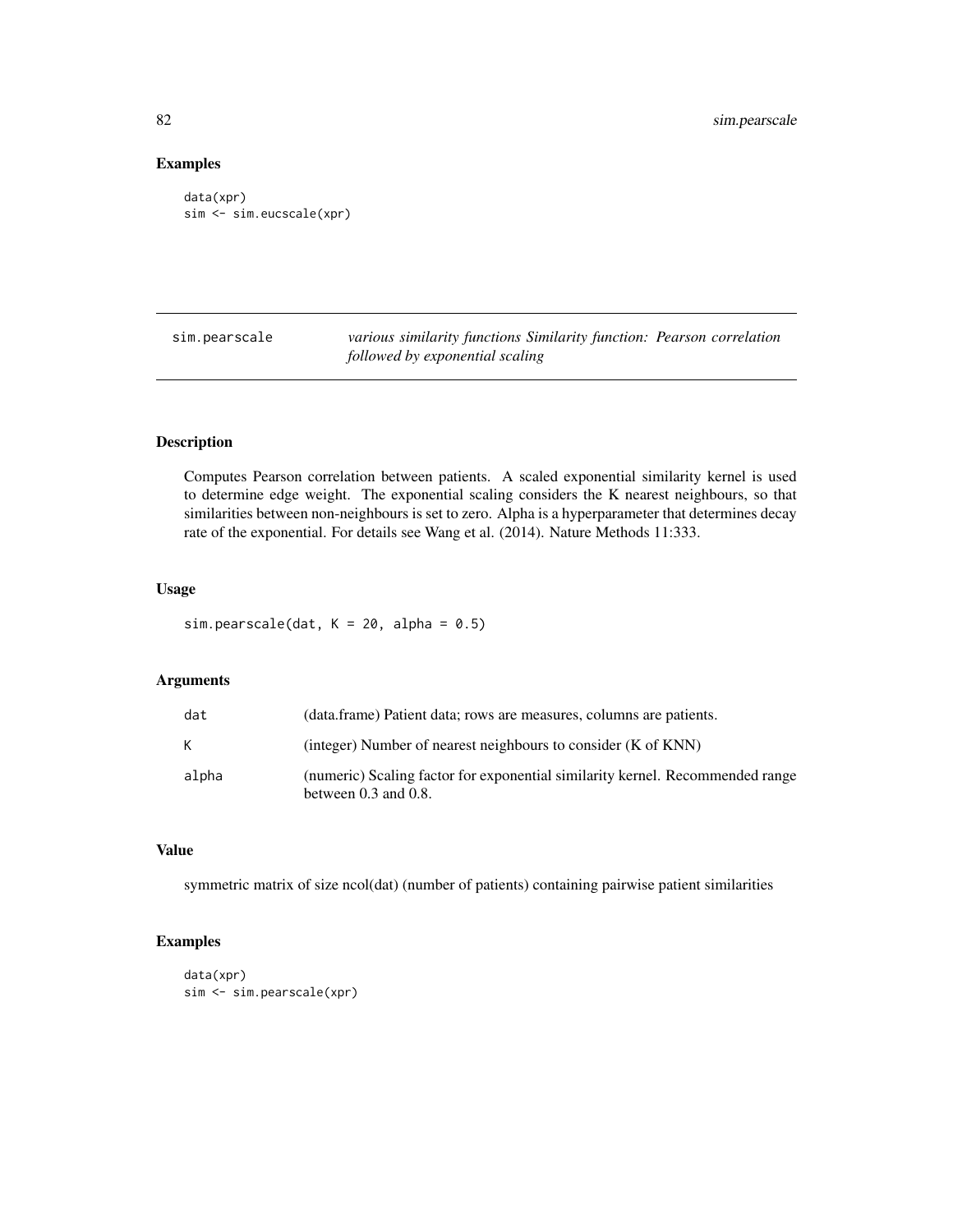<span id="page-82-0"></span>

# Description

simple capitalization

#### Usage

simpleCap(x)

#### Arguments

x (char) name

# Details

used to format feature names so they are not in all-caps

#### Value

(char) Changes case so start of each word is in upper-case, and the rest is in lowercase

# Examples

```
simpleCap('this IS a TEST sEnTenCe')
```
smoothMutations\_LabelProp

*This function applies the random walk with restart propagation algorithm to a matrix of patients profiles*

# Description

This function applies the random walk with restart propagation algorithm to a matrix of patients profiles

```
smoothMutations_LabelProp(mat, net, numCores = 1L)
```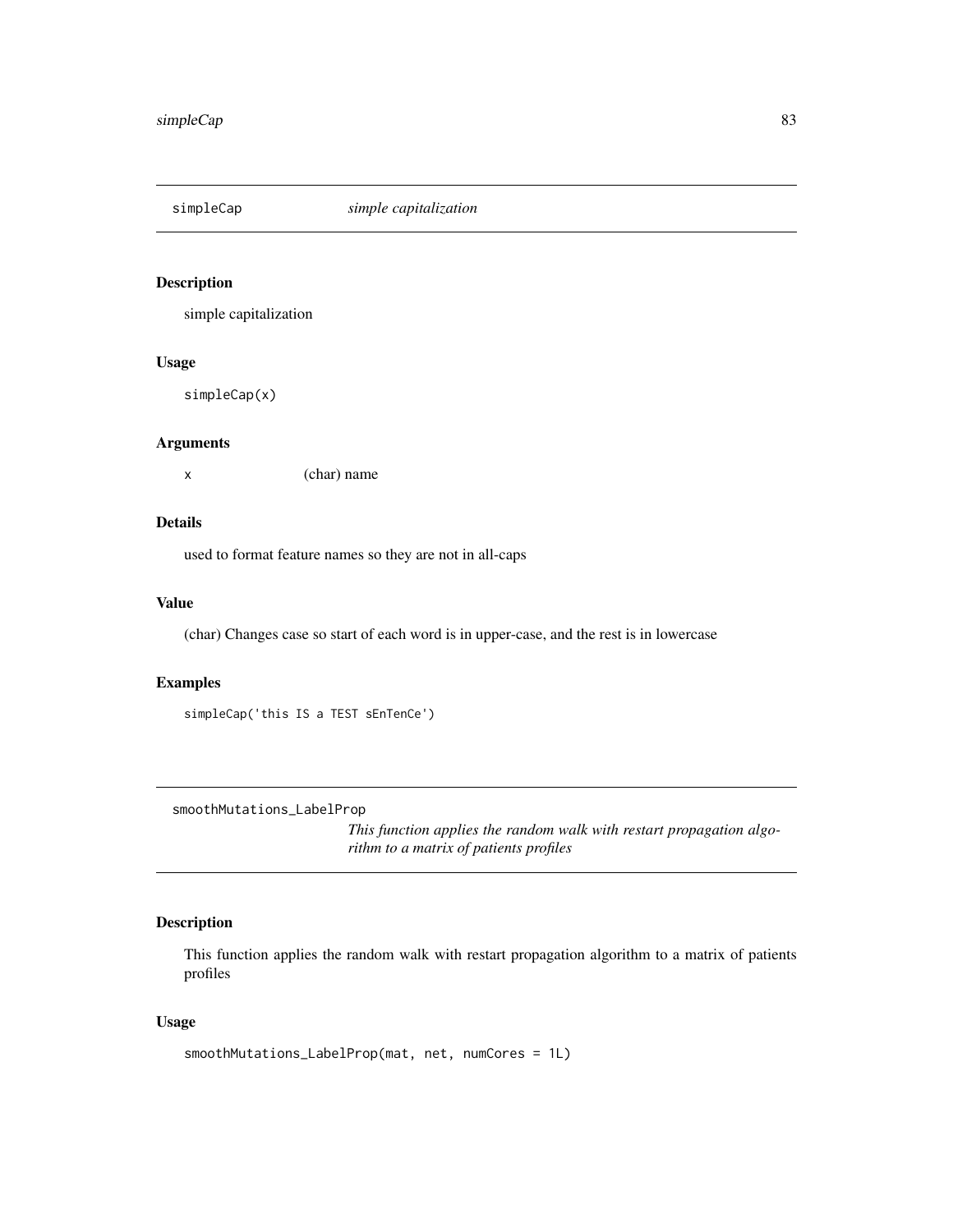#### Arguments

| mat      | (data.frame) Sparse matrix of binarized patient profiles, with rownames being<br>unique patients and columns, unique genes. Entry $[i, j]$ is set to 1 if patient j has<br>a mutation in gene i. |
|----------|--------------------------------------------------------------------------------------------------------------------------------------------------------------------------------------------------|
| net      | (data.frame) Interaction network provided as an adjacency matrix ( <i>i.e.</i> symmet-<br>ric)                                                                                                   |
| numCores | (integer) Number of cores for parallel processing                                                                                                                                                |

# **Details**

A network is an undirected graph G defined by a set of nodes corresponding to genes, and edges connecting nodes with an experimental evidence of interaction. A priori nodes are genes for which an information is known. A novel node is a candidate for being associated to the nodes above based on their information. A node prediction task leads to detect novel nodes and propagation techniques are largely applied for the purpose. Network-based propagation algorithms for node prediction transfer the information from a priori nodes to any other node in a network. Each node gets an imputation value which assesses how much information got. The prediction is based on the guilty-by-association principle. A node with a high imputation value has a high probability to be associated to a priori nodes. E.g. in a house where room A has one heater, if room B is the second hottest room it means that B is close to A and that there is a high probability that they share a door or wall. These algorithms exploit the global topology of the network. However, when they are applied to detect if unknown nodes are functionally associated to known ones, they may suffer of a drawback depending by the context. In biology, two functionally related fragments interact physically (direct interaction) or interact indirectly thanks to one or very few mediators. Therefore, exploring too far similarities between nodes can introduce noise in the prediction. We apply a random walk with restart propagation algorithm which resolution is set to 0.2 for giving high values only to the close neighbours of the a priori nodes.

#### Value

(data.frame) Continuous matrix of patient profiles in which each gene has the final propagation score

#### Examples

```
suppressWarnings(suppressMessages(require(MultiAssayExperiment)))
require(doParallel)
```
netFileURL <- paste("https://download.baderlab.org/netDx/",

```
# load mutation and phenotype data
genoFile <- system.file("extdata","TGCT_mutSmooth_geno.txt",package="netDx")
geno <- read.delim(genoFile,sep="\t",header=TRUE,as.is=TRUE)
phenoFile <- system.file("extdata", "TGCT_mutSmooth_pheno.txt",
package="netDx")
pheno <- read.delim(phenoFile,sep="\t",header=TRUE,as.is=TRUE)
rownames(pheno) <- pheno$ID
# load interaction nets to smooth over
require(BiocFileCache)
```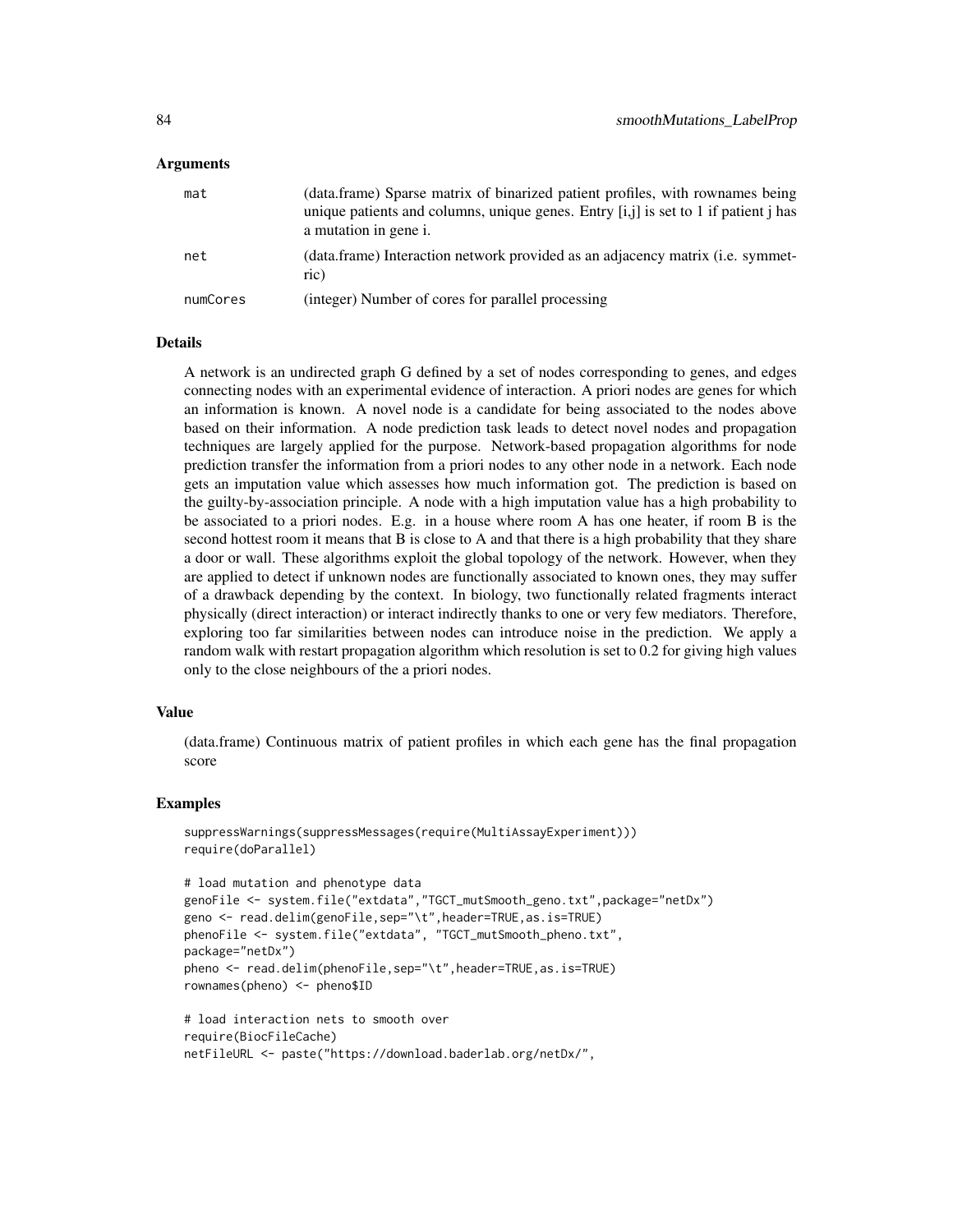#### <span id="page-84-0"></span>sparsify 2  $\frac{85}{2}$

```
"supporting_data/CancerNets.txt",sep="")
cache <- rappdirs::user_cache_dir(appname = "netDx")
bfc <- BiocFileCache::BiocFileCache(cache,ask=FALSE)
netFile <- bfcrpath(bfc,netFileURL)
cancerNets <- read.delim(netFile,sep="\t",header=TRUE,as.is=TRUE)
# smooth mutations
prop_net <- smoothMutations_LabelProp(geno,cancerNets,numCores=1L)
```
sparsify2 *cleaner sparsification routine*

# Description

cleaner sparsification routine

# Usage

```
sparsify2(
 W,
 outFile = paste(tempdir(), "tmp.txt", sep = getFileSep()),
 cutoff = 0.3,
 maxInt = 50,
 EDGE\_MAX = 1000,includeAllNodes = TRUE,
  verbose = TRUE
)
```
## Arguments

| W               | (matrix) similarity matrix                                                                                                                                                                                                                                                                                                                                                                                                                            |
|-----------------|-------------------------------------------------------------------------------------------------------------------------------------------------------------------------------------------------------------------------------------------------------------------------------------------------------------------------------------------------------------------------------------------------------------------------------------------------------|
| outFile         | (char) path to file to write sparsified network                                                                                                                                                                                                                                                                                                                                                                                                       |
| cutoff          | (numeric) edges with weight smaller than this are set to NA                                                                                                                                                                                                                                                                                                                                                                                           |
| maxInt          | (numeric) max num edges per node.                                                                                                                                                                                                                                                                                                                                                                                                                     |
| EDGE MAX        | (numeric) max num edges in network                                                                                                                                                                                                                                                                                                                                                                                                                    |
| includeAllNodes |                                                                                                                                                                                                                                                                                                                                                                                                                                                       |
|                 | (logical) if TRUE, ensures at least one edge is present for each patient. This<br>feature is required when sparsification excludes test patients that are required<br>to be classified. If the sparsification rules exclude all edges for a patient and<br>this flag is set, then the strongest edge for each missing patient is added to the<br>net. Note that this condition results in the total number of edges potentially<br>exceeding EDGE MAX |
| verbose         | (logical) print detailed messages, useful for debugging                                                                                                                                                                                                                                                                                                                                                                                               |
|                 |                                                                                                                                                                                                                                                                                                                                                                                                                                                       |

# Details

Sparsifies similarity matrix to keep strongest edges. Sets diagonal and edges < cutoff to NA. Keeps strongest maxInt edges per node. Ties are ignored. Keeps a max of EDGE\_MAX edges in the network.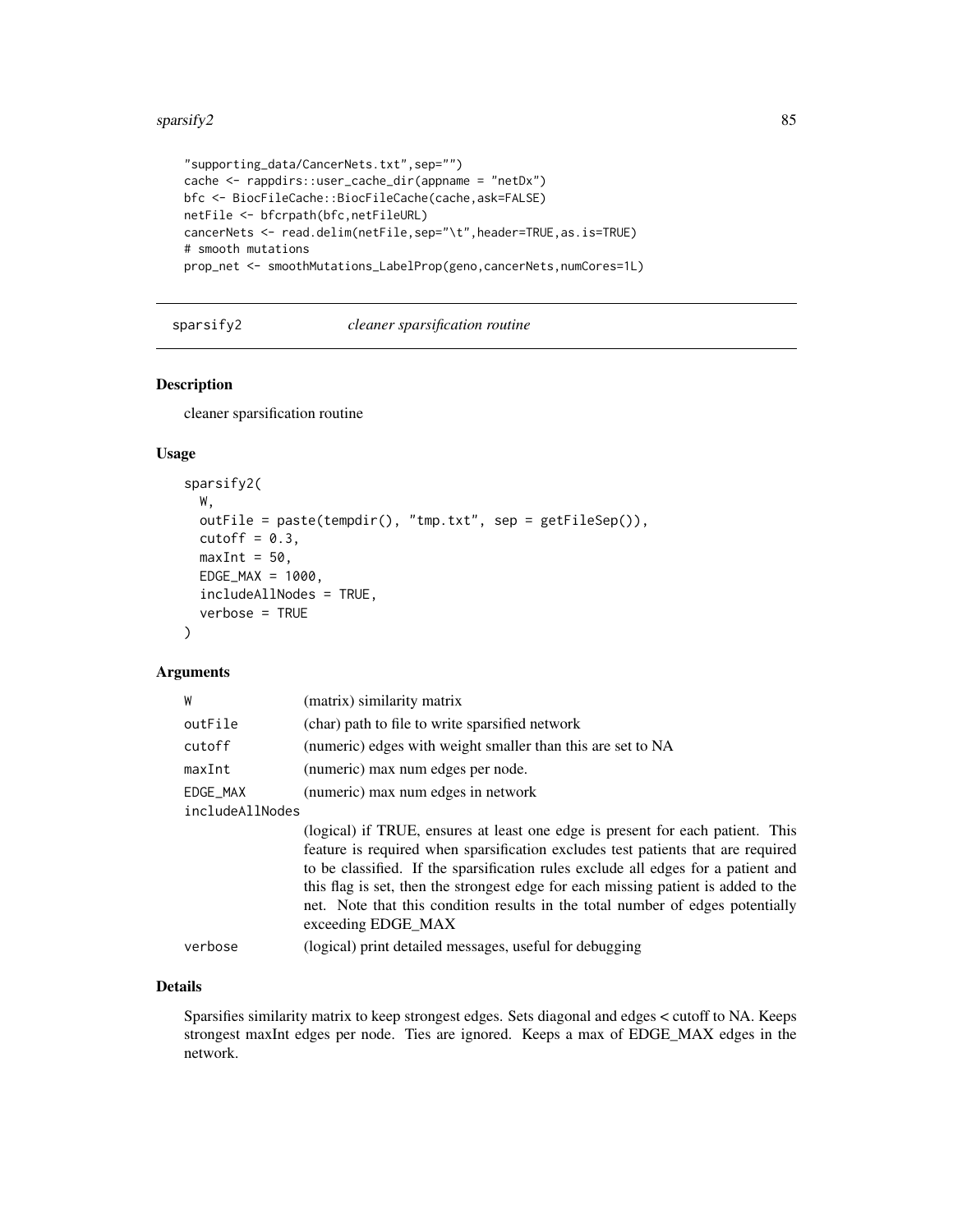#### 86 sparsify3

# Value

writes SIF content to text file (node1,node2,edge weight)

# Examples

```
data(xpr);
sparsify2(cor(xpr))
```
sparsify3 *cleaner sparsification routine - faster, matrix-based version*

# Description

cleaner sparsification routine - faster, matrix-based version

## Usage

```
sparsify3(
 W,
 outFile = sprintf("%s/tmp.txt", tempdir()),
 cutoff = 0.3,
 maxInt = 50,
 EDGE\_MAX = Inf,includeAllNodes = TRUE,
  verbose = TRUE
)
```
## Arguments

| W               | (matrix) similarity matrix                                  |
|-----------------|-------------------------------------------------------------|
| outFile         | (char) path to file to write sparsified network             |
| cutoff          | (numeric) edges with weight smaller than this are set to NA |
| maxInt          | (numeric) max num edges per node.                           |
| EDGE_MAX        | (numeric) max num edges in network                          |
| includeAllNodes |                                                             |

(logical) if TRUE, ensures at least one edge is present for each patient. This feature is required when sparsification excludes test patients that are required to be classified. If the sparsification rules exclude all edges for a patient and this flag is set, then the strongest edge for each missing patient is added to the net. Note that this condition results in the total number of edges potentially exceeding EDGE\_MAX

```
verbose (logical) print detailed messages, useful for debugging
```
<span id="page-85-0"></span>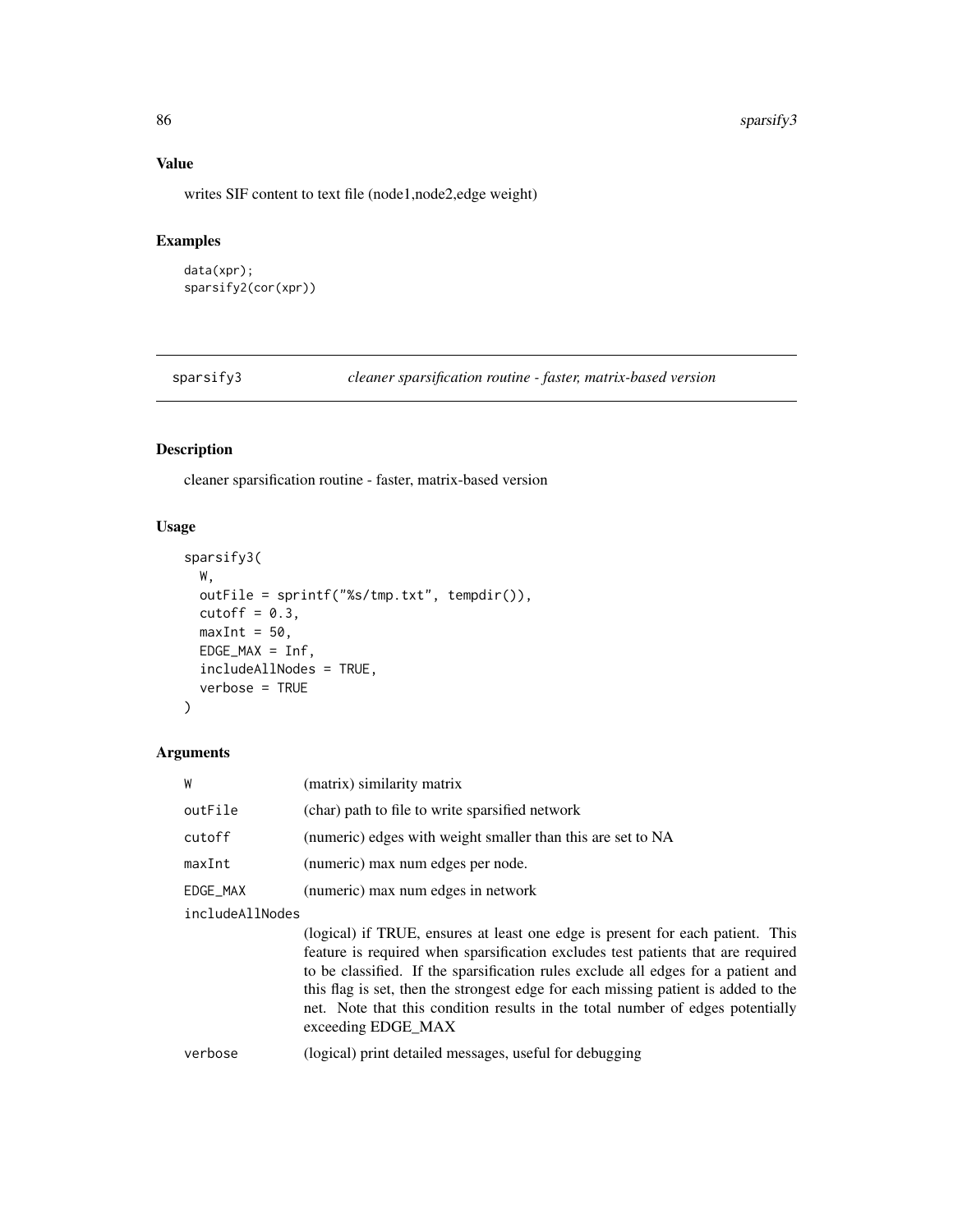# <span id="page-86-0"></span>splitTestTrain 87

# Details

Sparsifies similarity matrix to keep strongest edges. Sets diagonal and edges < cutoff to NA. Keeps strongest maxInt edges per node. Ties are ignored. Keeps a max of EDGE\_MAX edges in the network.

#### Value

writes SIF content to text file (node1,node2,edge weight)

# Examples

```
m <- matrix(runif(500*500),nrow=500)
y <- sparsify2(m)
m <- matrix(runif(500*500),nrow=500)
y <- sparsify2(m)
```
splitTestTrain *Split samples into train/test*

#### Description

Split samples into train/test

#### Usage

```
splitTestTrain(pheno_DF, pctT = 0.7, verbose = FALSE)
```
#### Arguments

| pheno_DF | (data.frame) patient information Must contain the following columns: 1. ID:                                                             |
|----------|-----------------------------------------------------------------------------------------------------------------------------------------|
|          | (char) patient IDs 2. STATUS: (char) patient classes. Values not equal to                                                               |
|          | predClass will be considered as 'other' Expects rows with unique IDs                                                                    |
| pctT     | (numeric between 0 and 1) Fraction of patients to randomly assign to the training<br>set. The remainder will be used for blind test set |
| verbose  | (logical) print messages                                                                                                                |

# Value

(char) vector of length nrow(pheno\_DF), with values of 'TRAIN' or 'TEST'. The order corresponds to pheno\_DF; a patient labelled 'TRAIN' has been assigned to the training set, and one labelled 'TEST' as been assigned to the test set.

# Examples

```
data(pheno)
x <- splitTestTrain(pheno)
```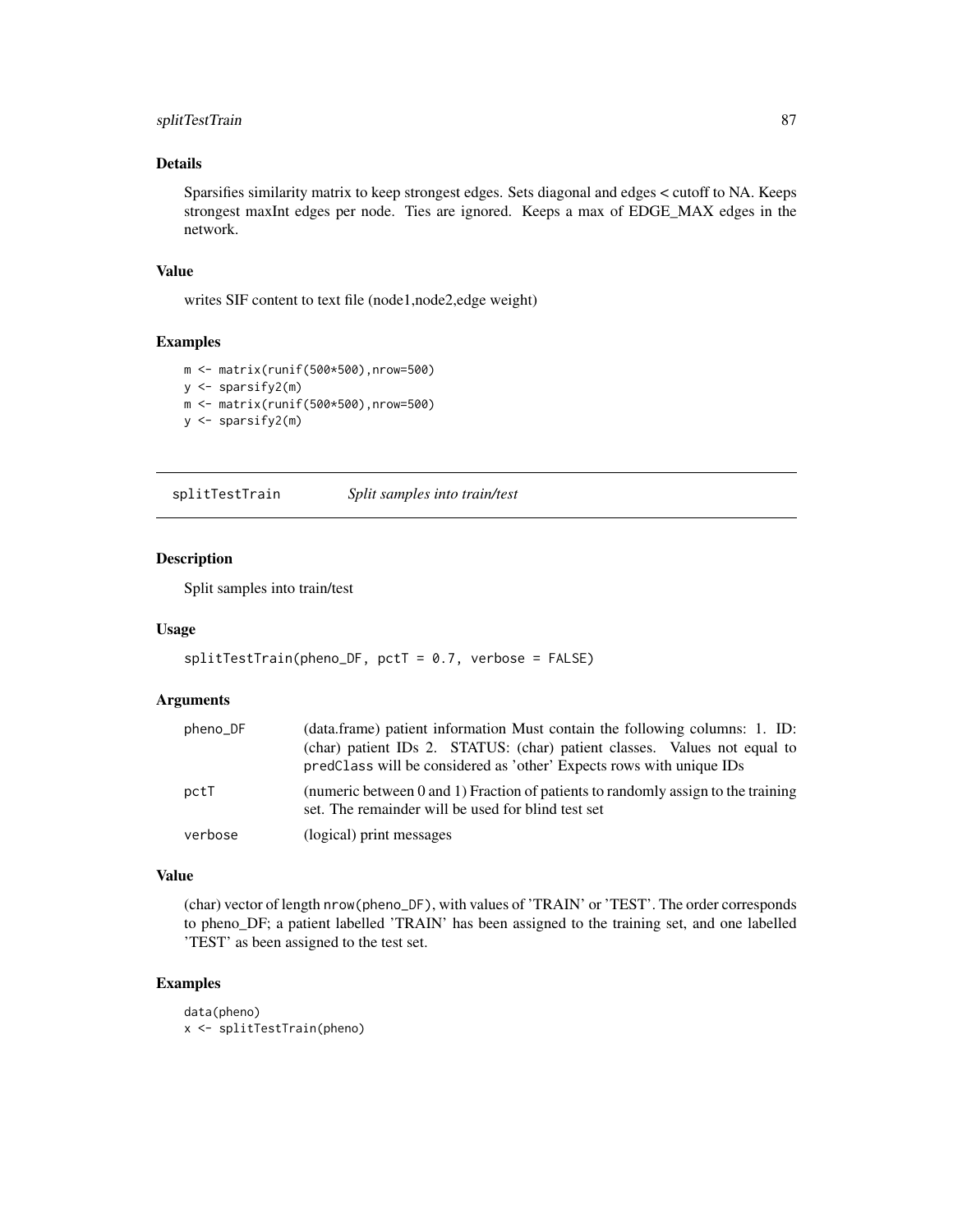```
splitTestTrain_resampling
```
*Assign train/test labels over several resamplings of the data.*

## Description

Assign train/test labels over several resamplings of the data.

#### Usage

```
splitTestTrain_resampling(pheno_DF, nFold = 3L, predClass, verbose = FALSE)
```
## Arguments

| pheno_DF  | (data.frame) table with patient ID and status. Must contain columns for Patient<br>ID (named 'ID') and class (named 'STATUS'). Status should be a char; value of<br>predictor class should be specified in predClass param; all other values are con-<br>sidered non-predictor class Expects rows with unique IDs Rows with duplicate<br>IDs will be excluded. |
|-----------|----------------------------------------------------------------------------------------------------------------------------------------------------------------------------------------------------------------------------------------------------------------------------------------------------------------------------------------------------------------|
| nFold     | (integer) number of resamplings. Each sample will be a test sample exactly<br>once.                                                                                                                                                                                                                                                                            |
| predClass | (char) name of predictor class                                                                                                                                                                                                                                                                                                                                 |
| verbose   | (logical) print messages                                                                                                                                                                                                                                                                                                                                       |

## Details

This function is useful when feature selection needs to occur over multiple resamplings of the data, as a strategy to reduce overfitting. Each sample serves as a test for exactly one resampilng, and as a training sample for the others. The method is provided with the positive label and splits the samples so that an even number of positive and negative classes are represented in all the resamplings (i.e. it avoids the situation where one resampling has too many positives and another has too few).

## Value

(list) of length nFold, each with char vector of length nrow(pheno\_DF). Values of 'TRAIN' or 'TEST'

# Examples

```
data(pheno)
x <- splitTestTrain_resampling(pheno,predClass='LumA')
```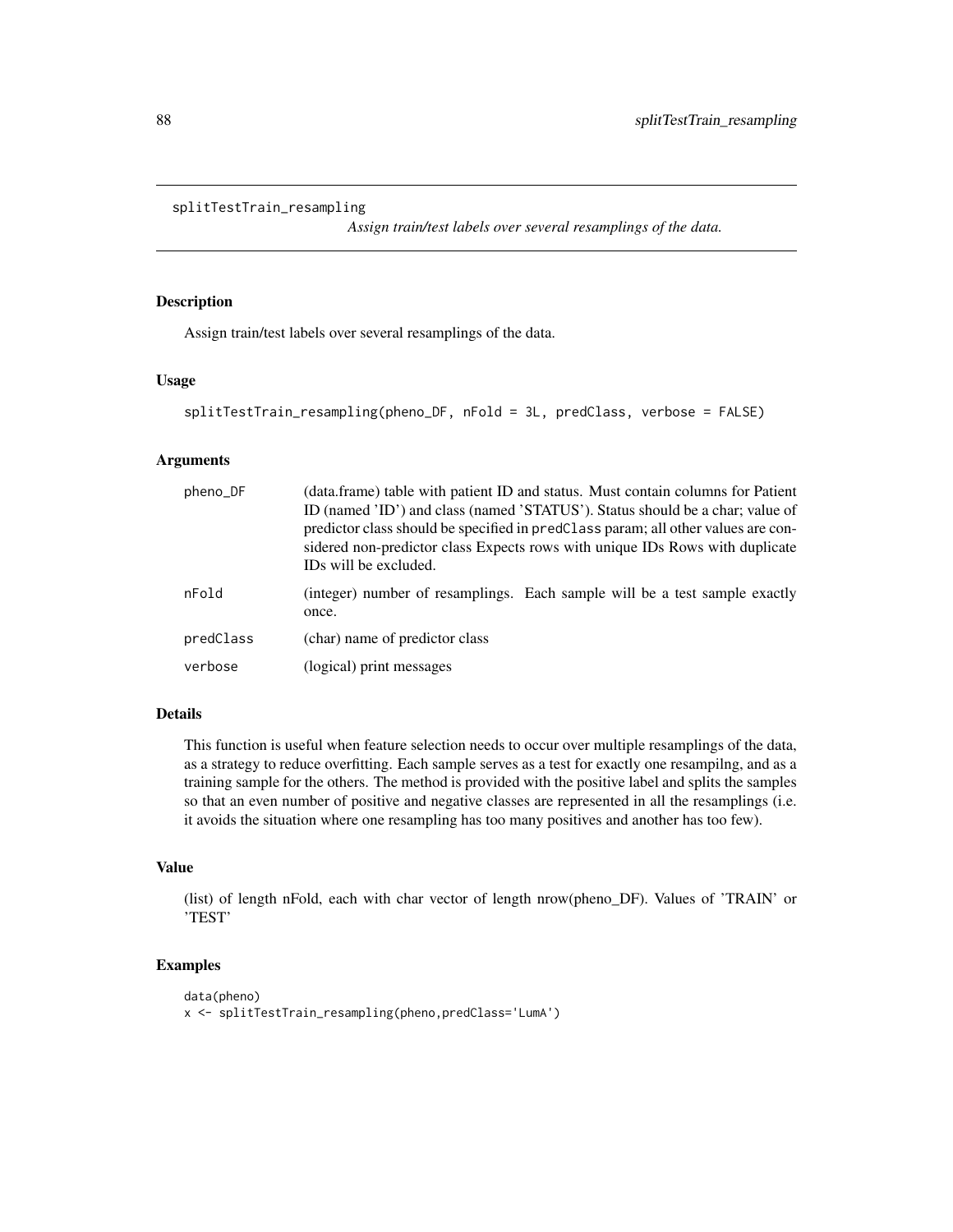<span id="page-88-0"></span>subsampleValidationData

*Subsample a hold-out set from a larger patient dataset*

#### Description

Subsample a hold-out set from a larger patient dataset

#### Usage

```
subsampleValidationData(dataMAE, pctValidation = 0.2, verbose = TRUE)
```
#### Arguments

| dataMAE       | (MultiAssayExperiment) patient data to be subsampled. Must have columns ID<br>(patient ID) and STATUS |
|---------------|-------------------------------------------------------------------------------------------------------|
| pctValidation | (numeric) Fraction of dataset to include in the validation set. Value from 0.05 to<br>0.95.           |
| verbose       | (logical)                                                                                             |

#### Details

Creates a partition of data to be used for model validation after initial model building. In netDx, buildPredictor() is used for model training, and selected features from this exercise are used to validate a held-out dataset with the predict() function. Note that this function identifies a random subsample, which may result in a validation sample that is not representative of your training bias. If this method is used, please use data exploration techniques (e.g. UMAP) to ensure that validation accuracy is not confounded by stratification.

#### Value

(list) Keys are trainMAE and validationMAE. These contain corresponding MultiAssayExperiments for training and test data

thresholdSmoothedMutations

*Apply discretization to the matrix resulted from the propagation on the sparse patient matrix*

#### Description

Apply discretization to the matrix resulted from the propagation on the sparse patient matrix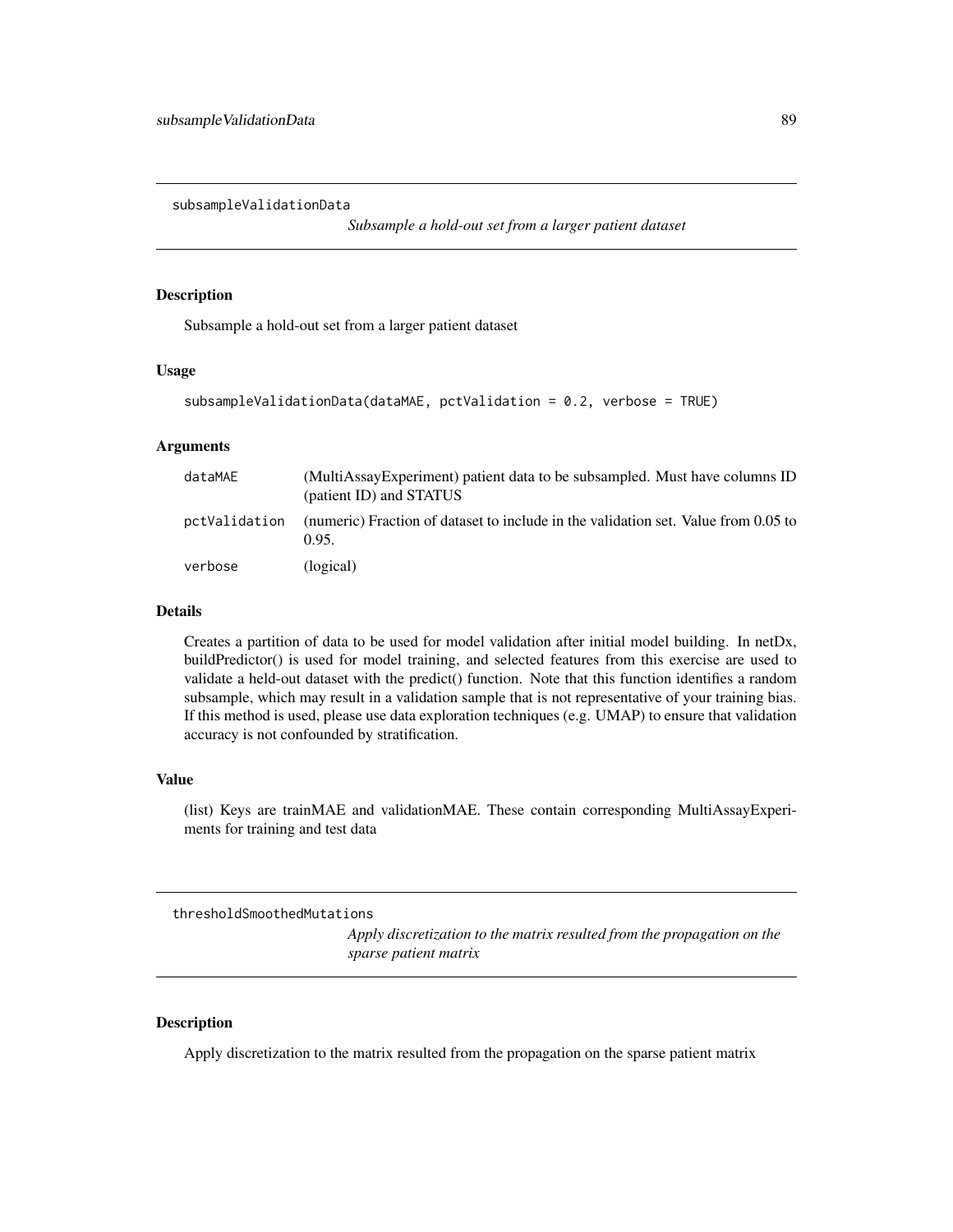#### Usage

```
thresholdSmoothedMutations(
  smoothedMutProfile,
  unsmoothedMutProfile,
 nameDataset,
  n_t topXmuts = c(10)\lambda
```
#### Arguments

| smoothedMutProfile   |                                                                                                                                                                                                          |  |
|----------------------|----------------------------------------------------------------------------------------------------------------------------------------------------------------------------------------------------------|--|
|                      | (data.frame) continous matrix of patient profiles resulting from applying :.,\$<br>s/network-based propagation algorithm (smoothMutations_LabelProp()) on a<br>binary somatic mutation sparse matrix.    |  |
| unsmoothedMutProfile |                                                                                                                                                                                                          |  |
|                      | (data.frame) binary somatic mutation sparse matrix. Rownames are unique<br>genes. Colnames are unique patients. A cell contains a zero or a one.                                                         |  |
| nameDataset          | (char) for titles on plot                                                                                                                                                                                |  |
| n_topXmuts           | (numeric between 0 and 1) percent of top mutations to keep. This function<br>converts these to 1.0 when binarizing, so they remain in the thresholded output<br>matrix; other mutations are set to zero. |  |

#### Details

This function is included in the netDx use case which involves propagating the sparse matrix of patient's profiles to reduce its sparsity. This function applies discretization on the propagated matrix of patient profiles. It sets to 1 the genes which got the highest propagation value. While, the remaining genes are set to 0. This discretization is driven by the fact that higher is the propagation value and higher is the chance that the gene is involved in the patient condition and expression/mutation profile. On the contrary, genes which got either a medium or a low value are not trustable.

# Value

(data.frame) binary somatic mutation matrix which sparsity has been decreased

# Examples

```
suppressWarnings(suppressMessages(require(MultiAssayExperiment)))
require(doParallel)
```

```
# load mutation and phenotype data
genoFile <- system.file("extdata","TGCT_mutSmooth_geno.txt",package="netDx")
geno <- read.delim(genoFile,sep="\t",header=TRUE,as.is=TRUE)
phenoFile <- system.file("extdata", "TGCT_mutSmooth_pheno.txt",
package="netDx")
pheno <- read.delim(phenoFile,sep="\t",header=TRUE,as.is=TRUE)
rownames(pheno) <- pheno$ID
```
# load interaction nets to smooth over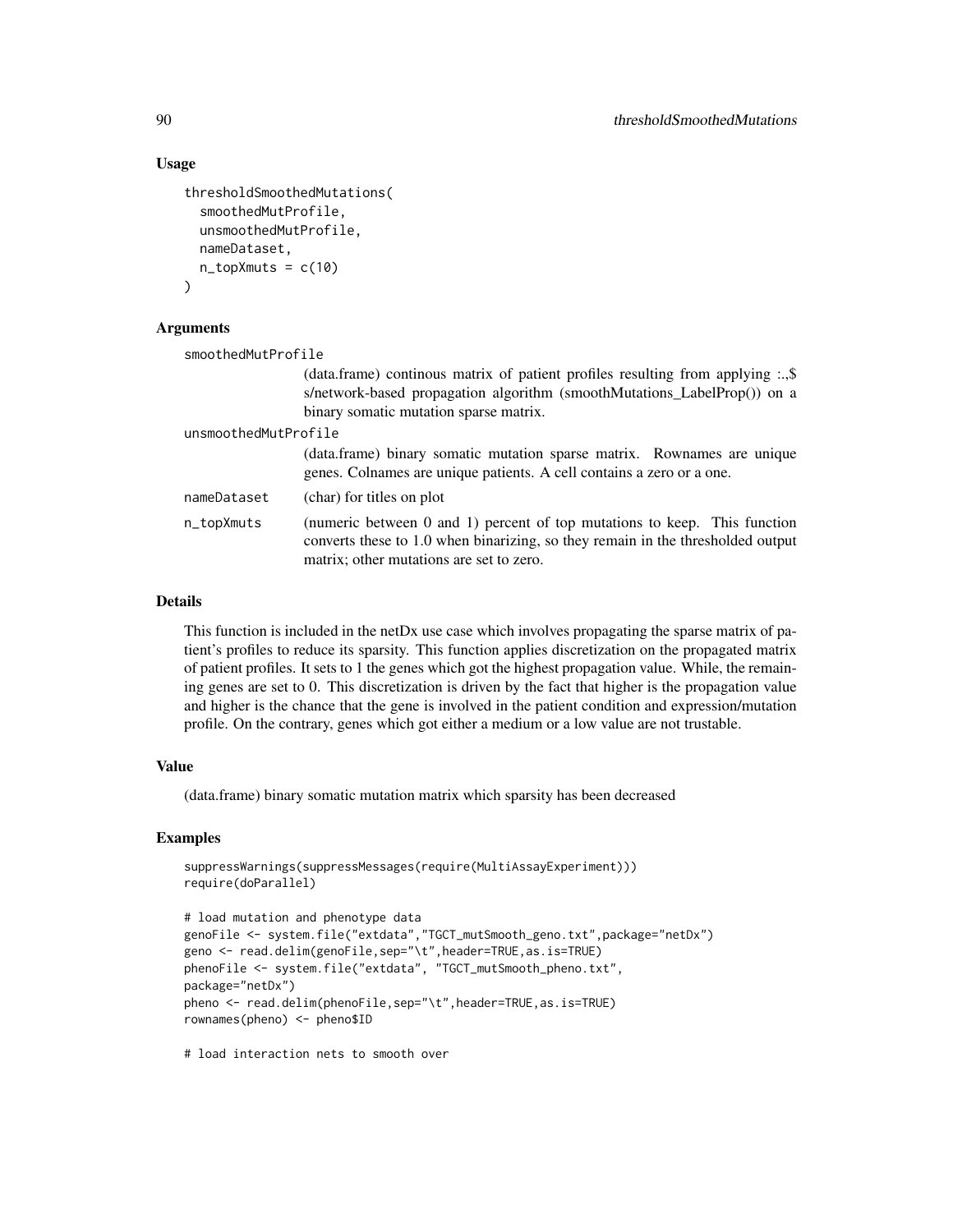#### <span id="page-90-0"></span>toymodel 91

```
require(BiocFileCache)
netFileURL <- paste("https://download.baderlab.org/netDx/",
"supporting_data/CancerNets.txt",sep="")
cache <- rappdirs::user_cache_dir(appname = "netDx")
bfc <- BiocFileCache::BiocFileCache(cache,ask=FALSE)
netFile <- bfcrpath(bfc,netFileURL)
cancerNets <- read.delim(netFile,sep="\t",header=TRUE,as.is=TRUE)
# smooth mutations
prop_net <- smoothMutations_LabelProp(geno,cancerNets,numCores=1L)
genoP <- thresholdSmoothedMutations(
   prop_net,geno,"TGCT_CancerNets",c(20)
  \lambda
```
toymodel *Example model returned by a buildPredictor() call.*

## Description

Output of buildPredictor() generated by a simple use-case of binary breast tumour classification using two genomic data sources. BRCA data were downloaded using curatedTCGAData for mRNA and miRNA expression. buildPredictor() was run by scoring features out of 2, with selected features passing 1 out of 2. Tumours were labelled either "Luminal.A" or "other".

## Usage

data(toymodel)

#### Examples

data(toymodel) head(toymodel)

tSNEPlotter *Plot tSNE*

#### Description

Plot tSNE

#### Usage

tSNEPlotter(psn, pheno, ...)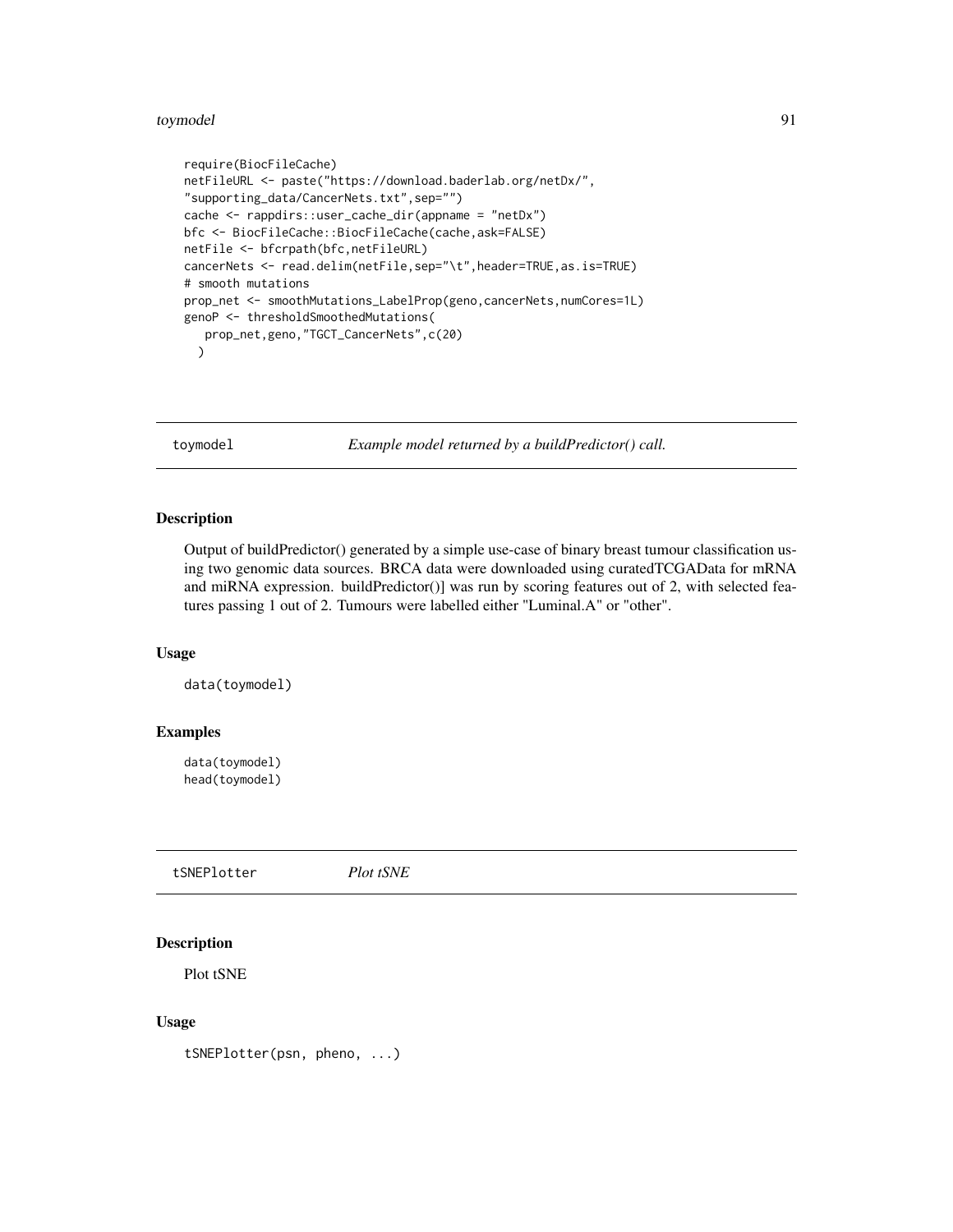#### <span id="page-91-0"></span>Arguments

| psn       | (matrix) Patient similarity network represented as adjacency matrix (symmet-<br>ric). Row and column names are patient IDs. Note that NA values will be<br>replaced by very small number (effectively zero). |
|-----------|--------------------------------------------------------------------------------------------------------------------------------------------------------------------------------------------------------------|
| pheno     | (data.frame) Patient labels. ID column is patient ID and STATUS is patient label<br>of interest. tSNE will colour-code nodes by patient label.                                                               |
| $\ddotsc$ | Parameters for Rtsne() function.                                                                                                                                                                             |

# Details

Plots tSNE of integrated patient similarity network using Rtsne

## Value

(Rtsne) output of Rtsne call. Side effect of tSNE plot

# Examples

```
pid <- paste("P",1:100,sep="")
psn <- matrix(rnorm(100*100),nrow=100,dimnames=list(pid,pid))
psn[lower.tri(psn)] <- NA; diag(psn) <- NA
psn2 <- reshape2::melt(psn); psn2 <- psn2[-which(is.na(psn2[,3])),]
colnames(psn2) <- c("SOURCE","TARGET","WEIGHT")
pheno <- data.frame(ID=pid,STATUS=c(rep("control",50),rep("case",50)))
tSNEPlotter(psn2,pheno)
```
updateNets *Synchronize patient set in sample table and network table.*

# Description

Synchronize patient set in sample table and network table.

```
updateNets(
 p_net,
 pheno_DF,
 writeNewNets = TRUE,
 oldNetDir,
  newNetDir,
  verbose = TRUE,
  ...
)
```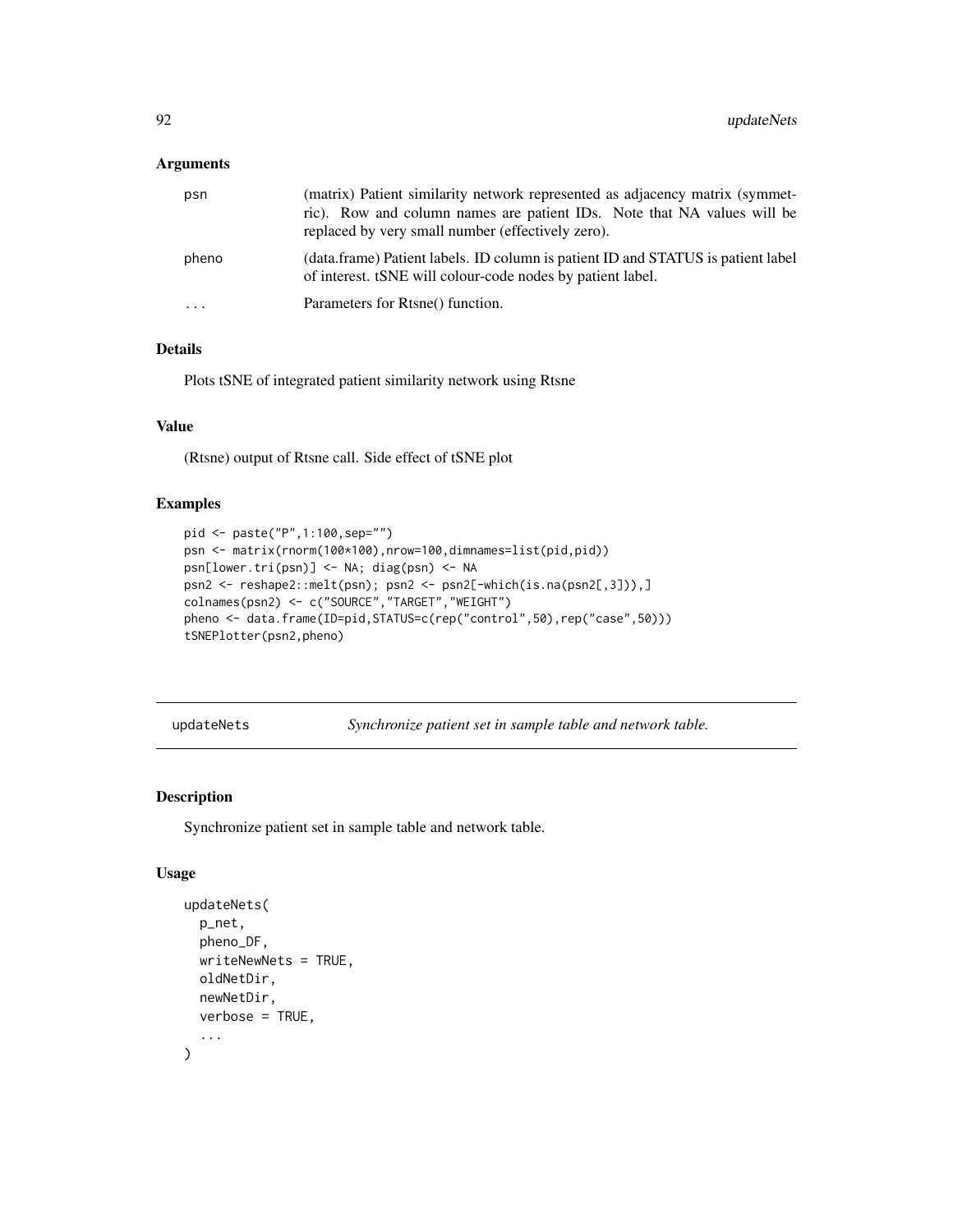#### <span id="page-92-0"></span>writeNetsSIF 93

#### Arguments

| p_net        | (matrix) rows are patients, columns are networks. $a[i,j] = 1$ if patient i occurs in<br>network j, else 0. |
|--------------|-------------------------------------------------------------------------------------------------------------|
| pheno_DF     | (data.frame) patient ID and STATUS.                                                                         |
| writeNewNets | (logical) if TRUE writes new networks to newNetDir.                                                         |
| oldNetDir    | (char) path to directory with networks to be updated                                                        |
| newNetDir    | (char) path to directory where updated networks are to be written                                           |
| verbose      | (logical) print messages                                                                                    |
| $\cdots$     | passed to pruneNets()                                                                                       |

#### Details

This function is useful in applications with highly missing data or where each patient contributes data points not present in the others; e.g. networks based on individual patient CNVs, which are highly sparse. In such a scenario, any kind of patient subsetting - for example, limiting to training samples - changes the population of eligible networks for analysis. Networks that no longer have samples, or that have one patient with the neighbour removed, have to be excluded. This function updates networks and patients so that each network contains at least two patients and only patients in networks are retained. In other words, it keeps pheno\_DF and p\_net in sync.

#### Value

list with updated p\_net and pheno\_DF. pheno\_DF will contain IDs in the updated p\_net. p\_net will contain only those networks with 2+ patients and those patients present in 1+ network.

# Examples

```
data(npheno)
netDir <- system.file("extdata","example_nets",package="netDx")
netmat <- countPatientsInNet(netDir,dir(netDir,pattern='txt$'), npheno[,1])
x <- updateNets(netmat, npheno,writeNewNets=FALSE)
```
writeNetsSIF *write patient networks in Cytoscape's .sif format*

#### Description

write patient networks in Cytoscape's .sif format

```
writeNetsSIF(
 netPath,
 outFile = paste(tempdir(), "out.sif", sep = getFileSep()),
 netSfx = "cont.txt")
```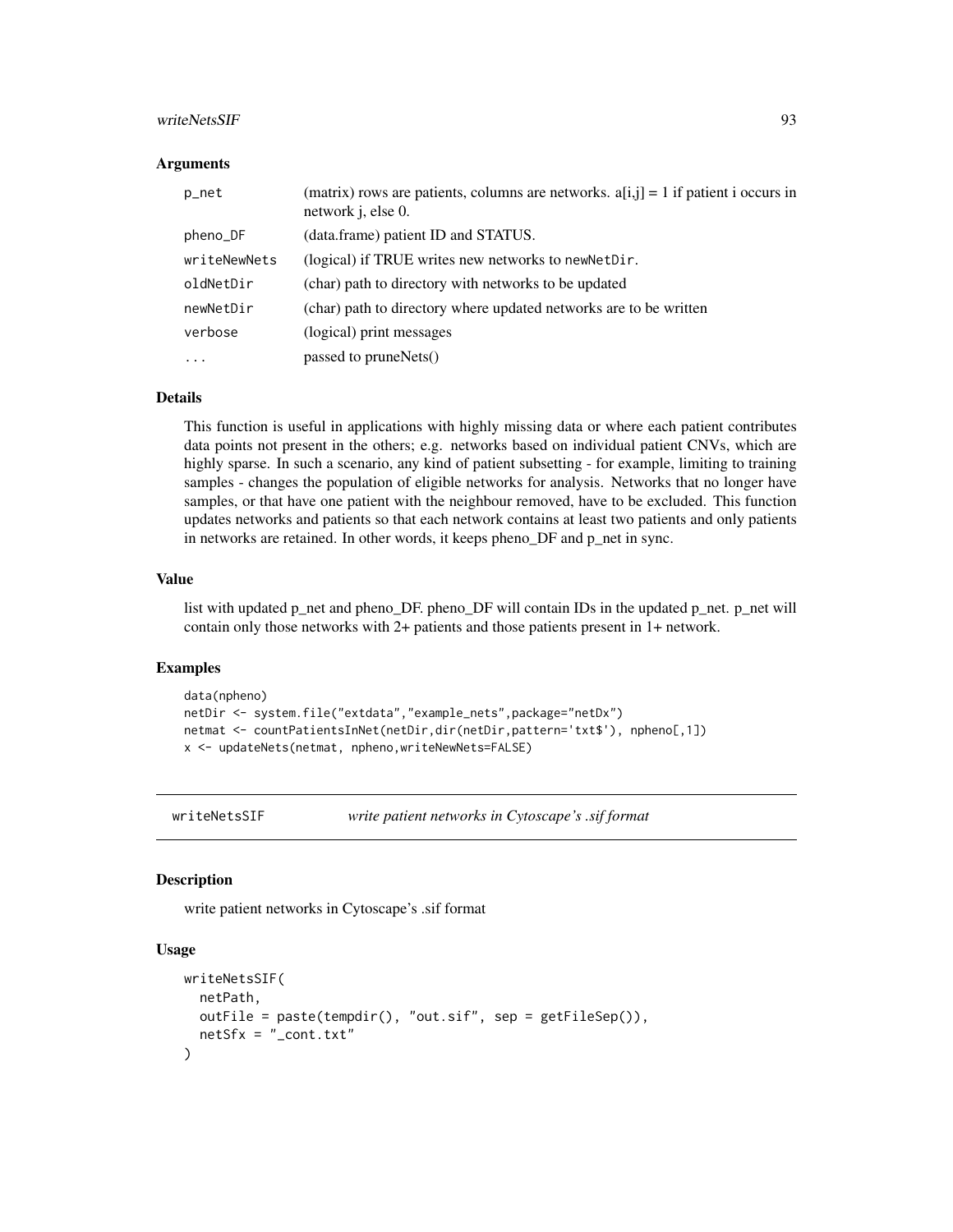## <span id="page-93-0"></span>Arguments

| netPath | (char): vector of path to network files; file suffix should be '_cont.txt' networks<br>should be in format: A B 1 where A and B are nodes, and 1 indicates an edge<br>between them |
|---------|------------------------------------------------------------------------------------------------------------------------------------------------------------------------------------|
| outFile | (char) path to sif file                                                                                                                                                            |
| netSfx  | (char) suffix for network file name                                                                                                                                                |

# Details

Converts a set of binary interaction networks into Cytoscape's sif format. (http://wiki.cytoscape.org/Cytoscape\_User\_Manual This utility permits visualization of feature selected networks.

# Value

No value. Side effect of writing all networks to outFile

#### Examples

```
netDir <- system.file("extdata","example_nets",package="netDx")
netFiles <- paste(netDir,dir(netDir,pattern='txt$'),
sep=getFileSep())
writeNetsSIF(netFiles,'merged.sif',netSfx='.txt')
```
writeQueryBatchFile *Write batch.txt file required to create GeneMANIA database*

# Description

Write batch.txt file required to create GeneMANIA database

```
writeQueryBatchFile(
  netDir,
  netList,
  outDir = tempdir(),idFile,
  orgName = "predictor",
  orgDesc = "my_predictor",
  orgAlias = "my_predictor",
  taxID = 1339)
```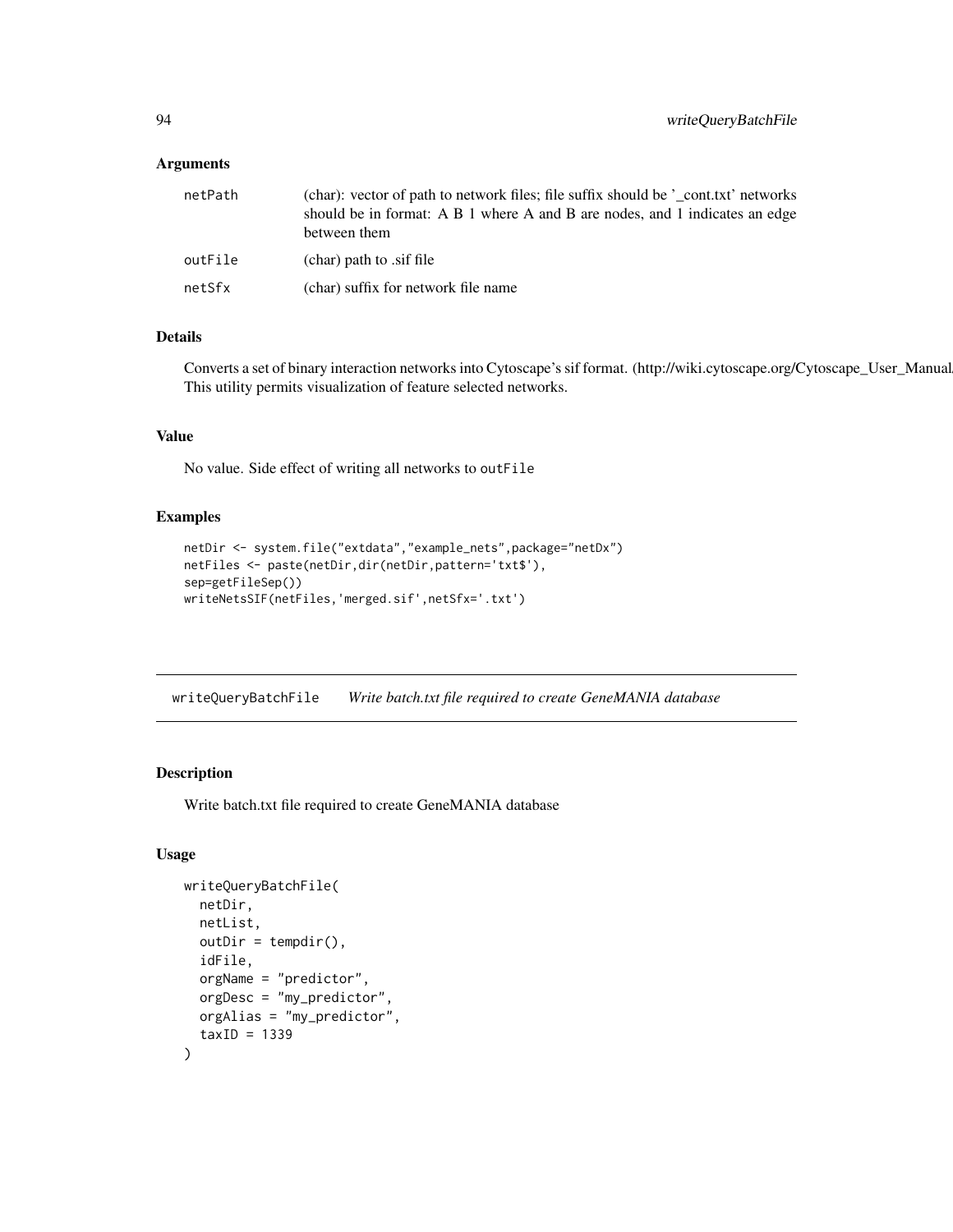# <span id="page-94-0"></span>writeQueryFile 95

## Arguments

| netDir   | (char) path to dir with networks                                                              |
|----------|-----------------------------------------------------------------------------------------------|
| netList  | (char) vector of network names                                                                |
| outDir   | (char) directory to write batch file                                                          |
| idFile   | (char) path to file with patient IDs                                                          |
| orgName  | (char) organism name. Don't change the default unless you know what you are<br>doing.         |
| orgDesc  | (char) organism description. Similar to orgName, don't change the default                     |
| orgAlias | (char) organism alias. Similar to orgName, don't change the default.                          |
| taxID    | (integer) taxonomyID required for GeneMANIA. Similar to orgName, don't<br>change the default. |

# Details

This file is used to compile features into a single database for feature selection.

## Value

No value. Side effect of writing batch file to <outDir>/batch.txt.

# Examples

```
data(npheno)
netDir <- system.file("extdata","example_nets",package="netDx")
netList <- dir(netDir,pattern='txt$')
writeQueryBatchFile(netDir,netList, tempdir(), npheno$ID)
```
writeQueryFile *Wrapper to write GeneMANIA query file*

# Description

Wrapper to write GeneMANIA query file

```
writeQueryFile(
  qSamps,
 inchets = "all",numReturn = 1L,
 outFile,
 orgName = "predictor"
)
```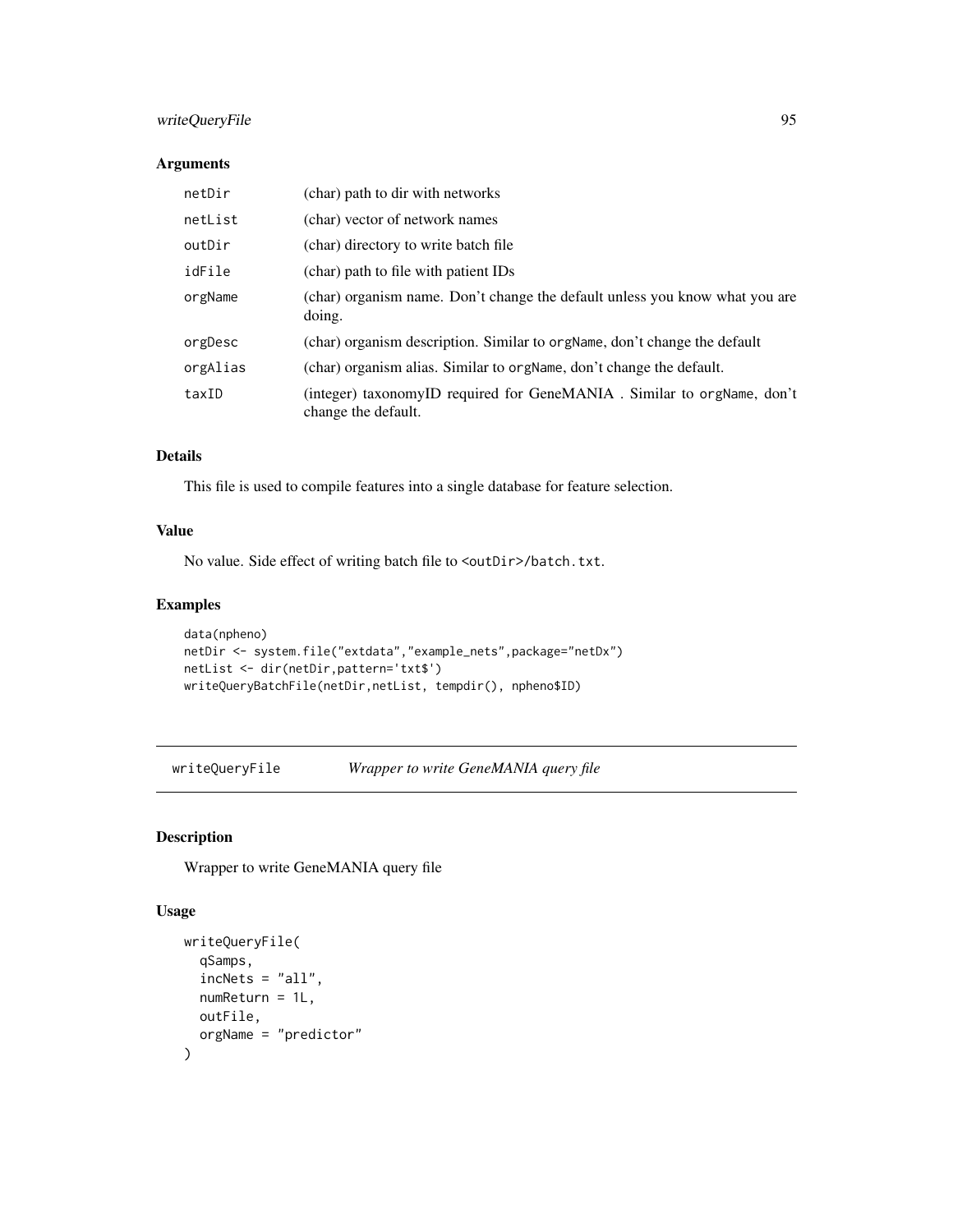# Arguments

| qSamps    | (char) vector of patient IDs in query                                                                                        |
|-----------|------------------------------------------------------------------------------------------------------------------------------|
| incNets   | (char) vector of networks to include in this analysis (features/pathway names).<br>Useful for subset-based feature selection |
| numReturn | (integer) number of patients to return in ranking file                                                                       |
| outFile   | (char) path to output file                                                                                                   |
| orgName   | (char) organism name                                                                                                         |

# Value

No value. Side effect of writing the query file to outFile

## Examples

```
data(pheno)
writeQueryFile(pheno$ID[seq_len(5)], 'all',nrow(pheno), 'myquery.txt')
```
writeWeightedNets *Write an integrated similarity network consisting of selected networks.*

# Description

Write an integrated similarity network consisting of selected networks.

# Usage

```
writeWeightedNets(
 patientIDs,
 netIDs,
 netDir,
  keepNets,
  filterEdgeWt = 0,
  aggNetFunc = "MAX",
  limitToTop = 50L,
 plotEdgeDensity = FALSE,
  verbose = FALSE
```

```
\mathcal{L}
```
# Arguments

| patientIDs | (data.frame) patient identifiers. Columns include internally-generated identifiers<br>(GM_ID) and user-provided identifiers (ID)                                                                                                                                                                                                                                                |
|------------|---------------------------------------------------------------------------------------------------------------------------------------------------------------------------------------------------------------------------------------------------------------------------------------------------------------------------------------------------------------------------------|
| netIDs     | (data.frame) network metadata. Columns include internal network name (NET ID),<br>user-provided name (NETWORK). If a third optional column named "is Binary"<br>is provided, and contains binary values (i.e. 1 and 0), that indicates that the<br>network contains only binary weights and an alternate similarity computation<br>(PropBinary) will be used (see description). |

<span id="page-95-0"></span>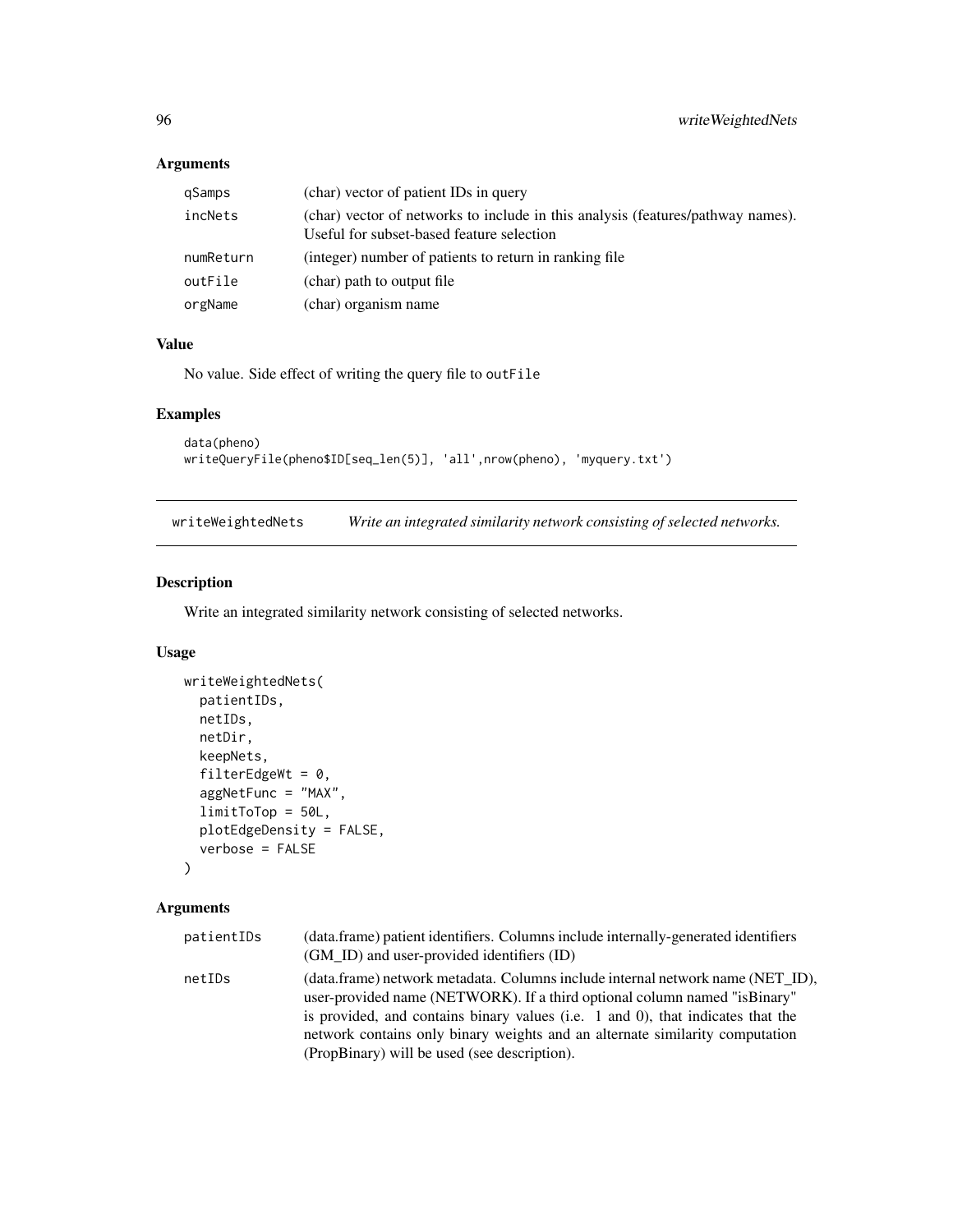<span id="page-96-0"></span>

| netDir          | (char) path to directory containing interaction networks. Note that these are<br>networks where the node IDs have been recoded by GeneMANIA (e.g. 1,2,3)                                                                                                                                          |  |
|-----------------|---------------------------------------------------------------------------------------------------------------------------------------------------------------------------------------------------------------------------------------------------------------------------------------------------|--|
| keepNets        | (char or data.frame) networks to include in integrated net If data.frame must be<br>in "NETWORK" column, other columns will be ignored. Mainly included as<br>convenience so pathway scores can passed in table format (NETWORK), and a<br>multiplier constant for edges in that network (WEIGHT) |  |
| filterEdgeWt    | (numeric) keep edges with raw edge weight strictly greater than this value. Note<br>that "raw" refers to this filter being applied before the multiplier is applied.                                                                                                                              |  |
| aggNetFunc      | (char, one of: [MEANIMAX]) Aggregate the network 2) MEAN: average of<br>weighted edges (raw x netDx score) 3) MAX: max of raw edge weight                                                                                                                                                         |  |
| limitToTop      | (integer) limit to top strongest connections. Set to Inf to list all connections.                                                                                                                                                                                                                 |  |
| plotEdgeDensity |                                                                                                                                                                                                                                                                                                   |  |
|                 | (logical) plot density plot of edge weights, one per input net. Used to trou-<br>bleshoot problems introduced by specific nets.                                                                                                                                                                   |  |
| verbose         | (logical) print messages if TRUE                                                                                                                                                                                                                                                                  |  |

# Value

(list) 1) filterEdgeWt (numeric) Value of filterEdgeWt parameter 2) aggNetFunc (char) Value of aggNetFunc parameter 3) limitToTop (integer) Value of limitToTop parameter 4) aggNet (matrix) Value of limitToTop parameter File format is: 1) source patient (SOURCE) 2) target patient (TAR-GET) 3) network name (NET\_NAME) 4) weight similarity for the network (WT\_SIM)

xpr *Example expression matrix*

# Description

data.frame with gene expression for 727 genes (rows) and 40 patients (columns). Data from TCGA breast cancer subtyping study.

#### Usage

data(xpr)

# Source

The Cancer Genome Atlas. (2012). Nature 490:61-70.

# References

The Cancer Genome Atlas. (2012). Nature 490:61-70.

# Examples

data(xpr) head(xpr)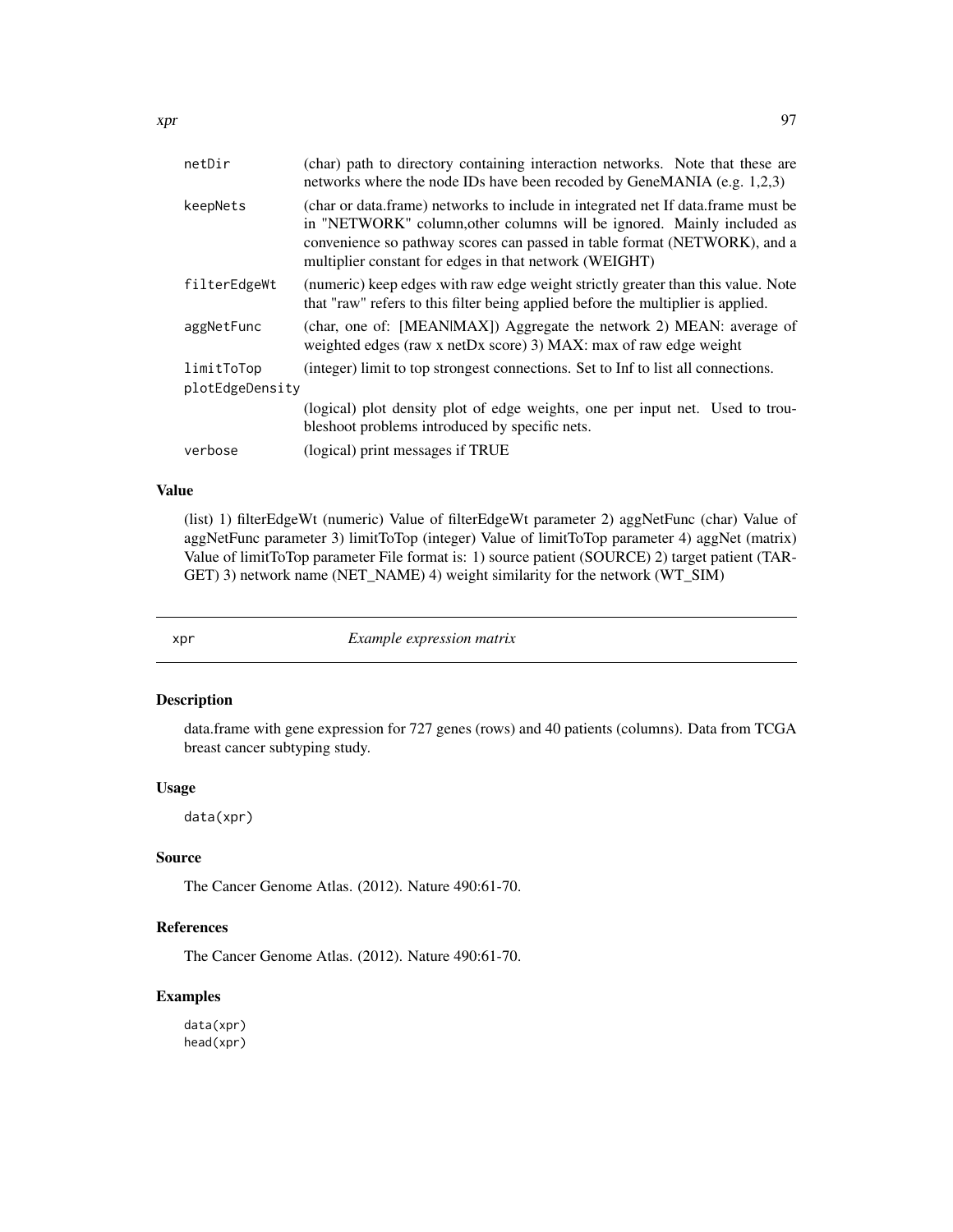# **Index**

∗ datasets cnv\_GR, [16](#page-15-0) cnv\_netPass, [17](#page-16-0) cnv\_netScores, [17](#page-16-0) cnv\_patientNetCount, [17](#page-16-0) cnv\_pheno, [18](#page-17-0) cnv\_TTstatus, [18](#page-17-0) confmat, [22](#page-21-0) featScores, [34](#page-33-0) genes, [35](#page-34-0) MB.pheno, [56](#page-55-0) modelres, [57](#page-56-0) npheno, [58](#page-57-0) pathway\_GR, [59](#page-58-0) pathwayList, [59](#page-58-0) pheno, [60](#page-59-0) pheno\_full, [61](#page-60-0) predRes, [69](#page-68-0) silh, [81](#page-80-0) toymodel, [91](#page-90-0) xpr, [97](#page-96-0) .get\_cache, [4](#page-3-0) allowedSims, [5](#page-4-0) avgNormDiff, [5](#page-4-0) buildPredictor, [6](#page-5-0) buildPredictor\_sparseGenetic, [9](#page-8-0) callFeatSel, [12](#page-11-0) callOverallSelectedFeatures, [13](#page-12-0) checkMakeNetFuncSims, [14](#page-13-0) checkSimValid, [15](#page-14-0) cleanPathwayName, [15](#page-14-0) cnv\_GR, [16](#page-15-0) cnv\_netPass, [17](#page-16-0) cnv\_netScores, [17](#page-16-0) cnv\_patientNetCount, [17](#page-16-0) cnv\_pheno, [18](#page-17-0) cnv\_TTstatus, [18](#page-17-0)

compareShortestPath, [18](#page-17-0) compileFeatures, [19](#page-18-0) compileFeatureScores, [21](#page-20-0) confmat, [22](#page-21-0) confusionMatrix, [22](#page-21-0) convertProfileToNetworks, [23](#page-22-0) convertToMAE, [24](#page-23-0) countIntType, [25](#page-24-0) countIntType\_batch, [26](#page-25-0) countPatientsInNet, [27](#page-26-0) createNetFuncFromSimList, [28](#page-27-0) createPSN\_MultiData, [29](#page-28-0) dataList2List, [31](#page-30-0) enrichLabelNets, [32](#page-31-0) featScores, [34](#page-33-0) fetchPathwayDefinitions, [34](#page-33-0) genes, [35](#page-34-0) getCorrType, [35](#page-34-0) getEMapInput, [36](#page-35-0) getEMapInput\_many, [37](#page-36-0) getEnr, [38](#page-37-0) getFeatureScores, [39](#page-38-0) getFileSep, [40](#page-39-0) getGMjar\_path, [41](#page-40-0) getNetConsensus, [41](#page-40-0) getOR, [42](#page-41-0) getPatientPredictions, [43](#page-42-0) getPatientRankings, [44](#page-43-0) getPerformance, [45](#page-44-0) getPSN, [45](#page-44-0) getRegionOL, [47](#page-46-0) getResults, [48](#page-47-0) getSimilarity, [49](#page-48-0) makeInputForEnrichmentMap, [49](#page-48-0)

makePSN\_NamedMatrix, [50](#page-49-0) makePSN\_RangeSets, [52](#page-51-0)